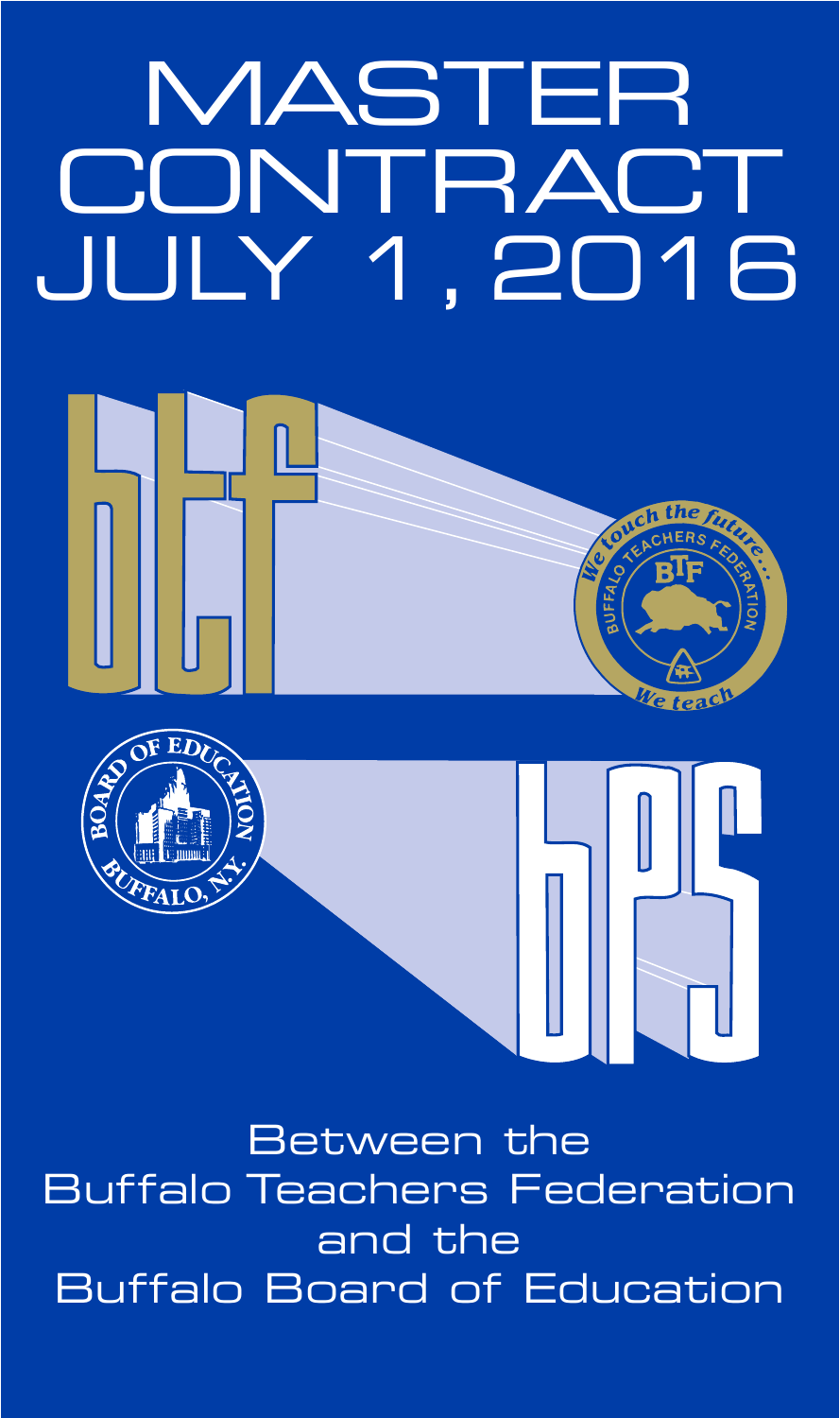## **BUFFALO TEACHERS FEDERATION, INC.**

Philip Rumore *President*

Edith D. LeWin *Vice-President*

Kevin Gibson *Secretary*

Rebecca Pordum *Treasurer*

*Presidential Assistants* Edith D. LeWin Rebecca Pordum

#### **OTHER OFFICERS**

Melinda MacPherson-Sullivan Phyllis Mabry-Mays Mark Mecca Michael Mecca Joseph Montante Thomas J. Pisa M. Sue Raichilson Trisha Rosokoff Christine Salamone Gregory Sawicki Christopher Stephens Ruyvette Townsend

#### **LABOR RELATIONS SPECIALISTS**

Deana Fox Dennis Licherelli Nick Whitman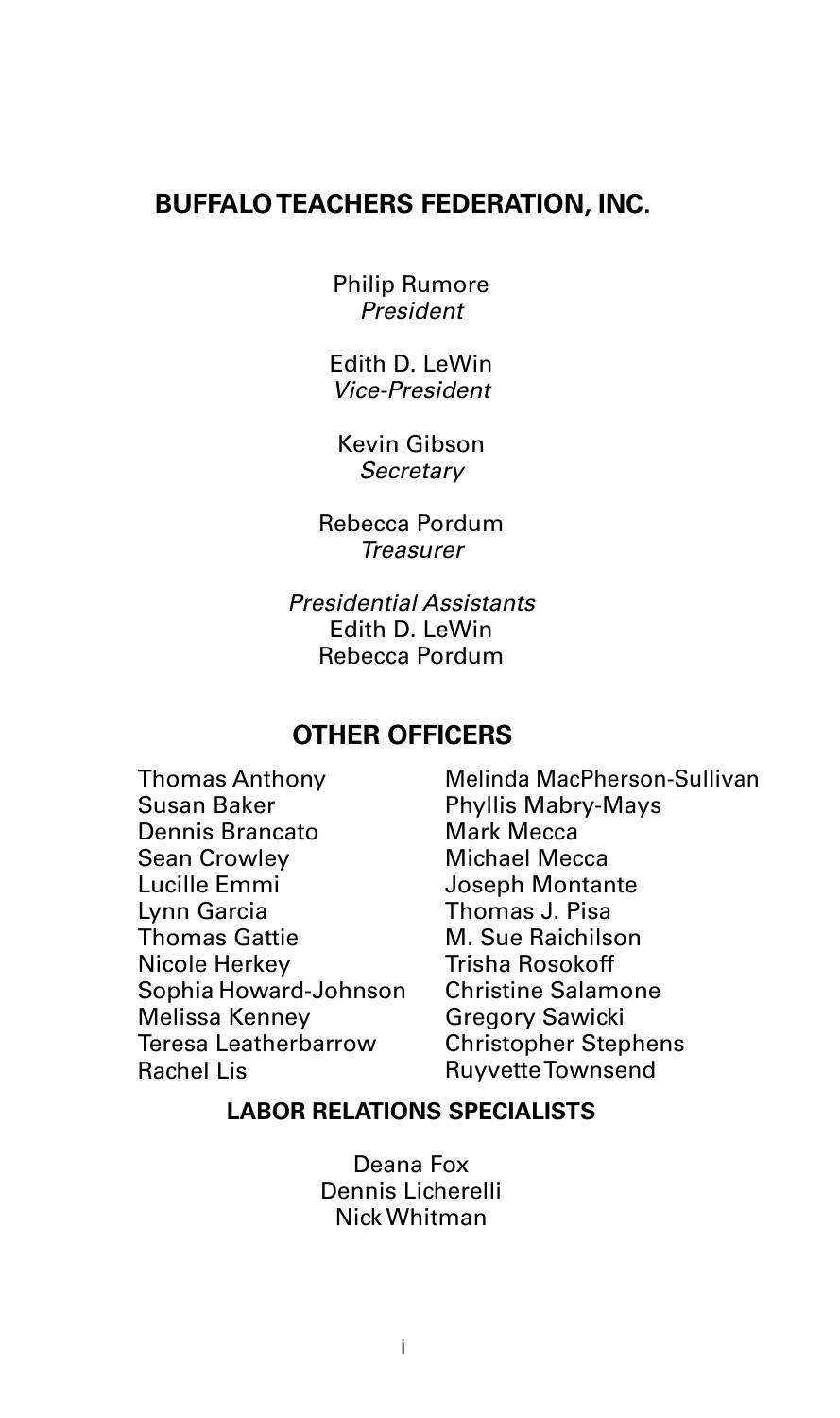

President PHILIP RUMORE

Dear Colleague:

There are no finer, more dedicated and more united teachers anywhere. Each day, you accomplish what many others would not even attempt under conditions few comprehend. Yes, you have heard me say this many times; however, I will continue until the public and every Buffalo teacher realizes and accepts this as a self-evident truth.

This year in the face of a school board intent on breaking our solidarity and gutting our contract, Buffalo teachers demonstrated a solidarity few have witnessed. We not only fought back the Board's contract attacks but retained Art, Music, and Physical Education in the early grades, increased funding for supplies, as well as other agreements that will benefit our students.

We have accomplished much; however, more still needs to be done.

- Intensified early grade intervention programs for students and families in crisis must be instituted so that problems can be rectified before they become so severe that the students fall far behind in academics and their behavior becomes so disruptive that they ruin the education of the vast majority of our students who really want to learn.
- Social promotions must end. This does not entail having 16 year old students in fourth grade, but rather programs that provide assistance to ensure that progress is made.
- The Discipline and Attendance Policy must be enforced and programs developed to assist students so that they are not just passed from school to school disrupting the education of other students.
- Paperwork that does not provide direct and immediate information for the teacher to assist students should be eliminated.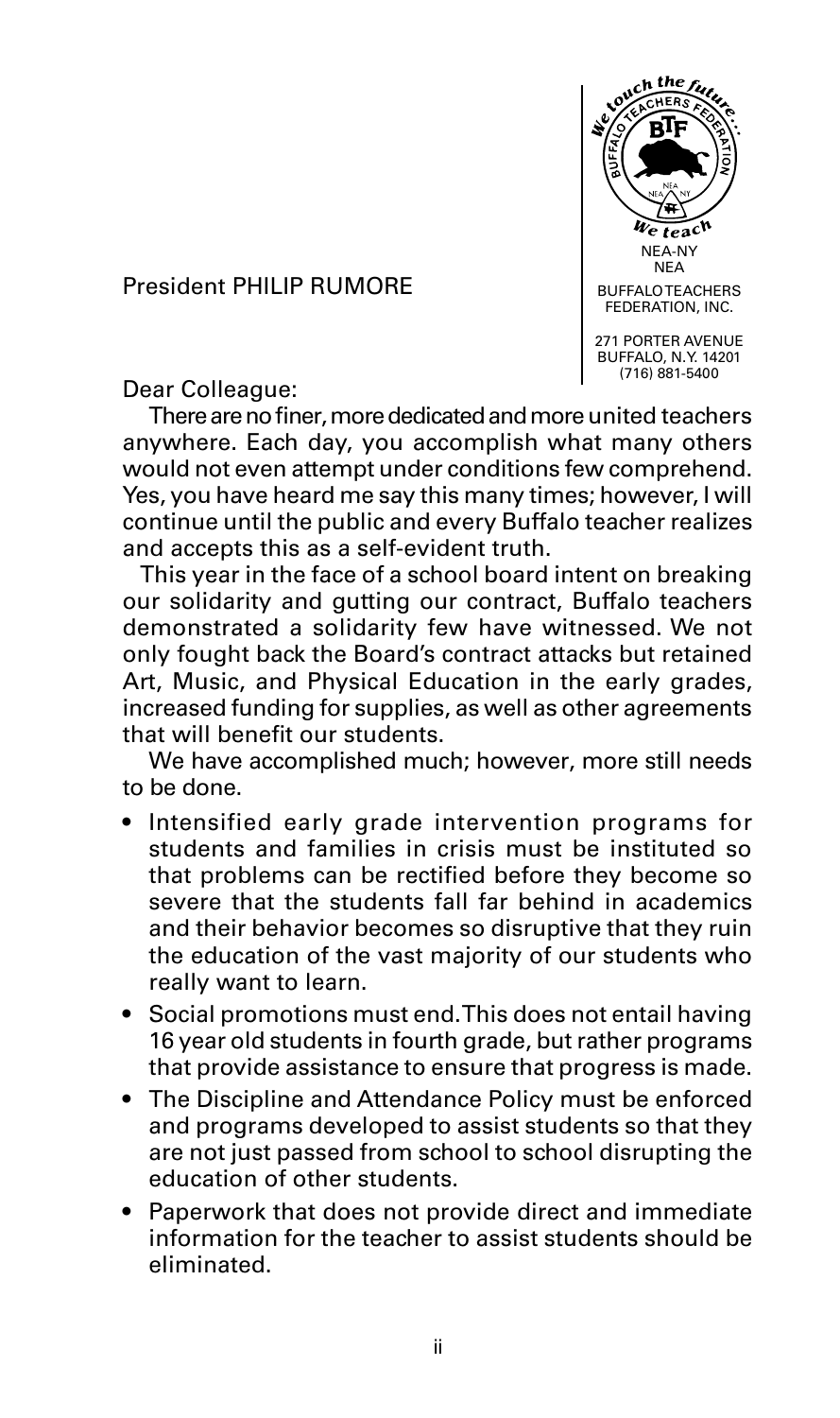- Testing So much time is spent testing and preparing for tests that very little time is spent teaching that which is being tested!
- Teacher input When will they learn that if they really do want to know what is wrong and what needs to be done, they should ask those who really know – teachers. Yes, there are many additional challenges, and indeed

the ones outlined above seem daunting; however, they can, must, and will be overcome and surmounted as we have in the past – together.

To become all you can be, you must try to be more. In order to accomplish all that is possible, you must try the impossible.

This, as you know, is my credo. I believe it and hope you do, also. We are committed to working with the Superintendent and his staff to cooperatively find solutions to the problems we face. You and our students deserve nothing less.

Sincerely,

 $77/$ 

Philip Rumore, President

PR/ls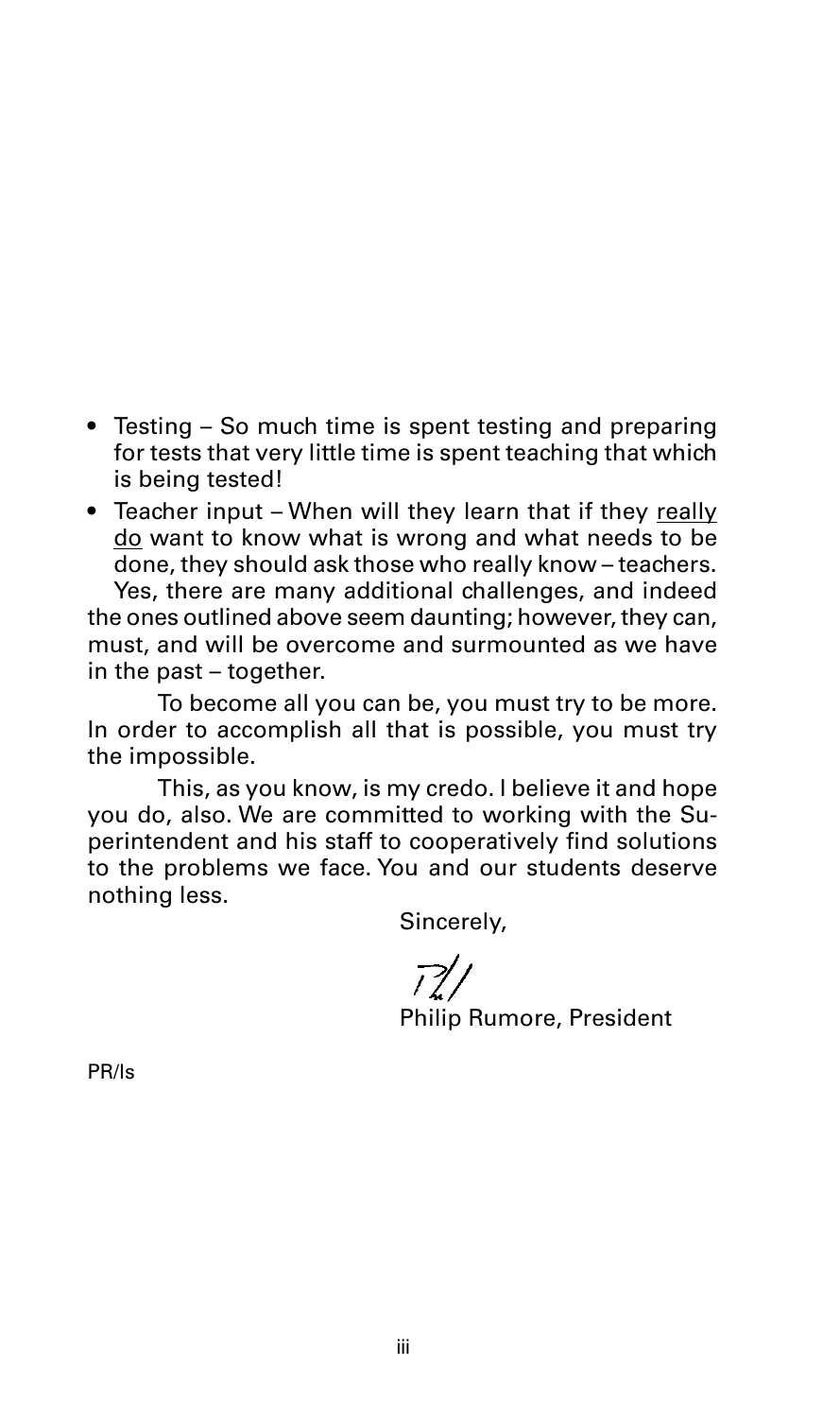

#### **BUFFALO PUBLIC SCHOOLS**

**Office of the Superintendent 65 Niagara Square Room #712 City Hall Buffalo, New York 14202 Phone (716) 816-3575 Fax (716) 851-3033 krinercash@buffaloschools.org**

March 20, 2018

To My Colleagues in the Buffalo Public Schools,

As committed teachers in public education, you hold the most honorable profession in our society. As educators in our great city, you are the key members of the team that is leading the renaissance in Buffalo. Without you and the daily effectiveness you bring to your work, Buffalo would only rise for some children. In large part, because of you, Buffalo is rising for all children.

This professional agreement represents an essential component of our District's five-year strategic plan, the **New Education Bargain with Students and Parents**. An integral part of the NEB focuses on a **New Relationship with our Teachers** by providing for the vital professional development, teaching conditions, and competitive compensation all teachers deserve.

 Thank you for embracing the mindset of excellence by having high expectations for all of Buffalo's children. Thank you for the knowledge, skills, and professional commitment you impart to each of your students every day. And, thank you for joining together with your colleagues to create the best-in-class Buffalo City School District every child in our remarkable city so richly deserves.

Sincerely,

Dr. Kriner Cash Superintendent of the Buffalo Public Schools

**"Putting Children & Families First to Ensure High Academic Achievement for All"**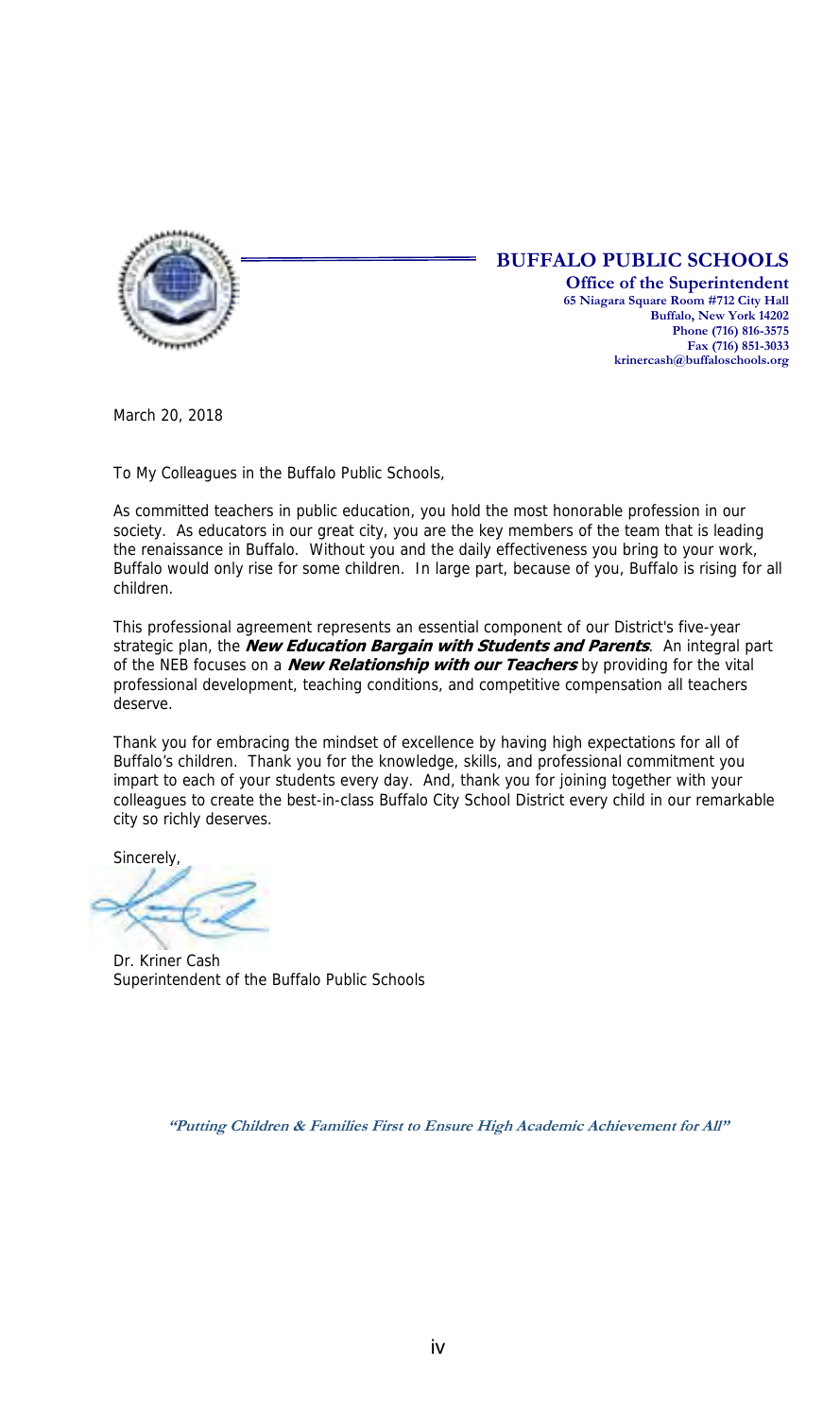# **BOARD OF EDUCATION**

Dr. Barbara Seals Nevergold *President*

Sharon Belton-Cottman *Vice President of Executive Affairs* 

Dr. Theresa Harris-Tigg *Vice President Student Achievement*

> Hope Jay Jennifer Mecozzi Carl Paladino Patricia Pierce Lawrence Quinn Paulette Woods

Dr. Kriner Cash *Superintendent of Schools*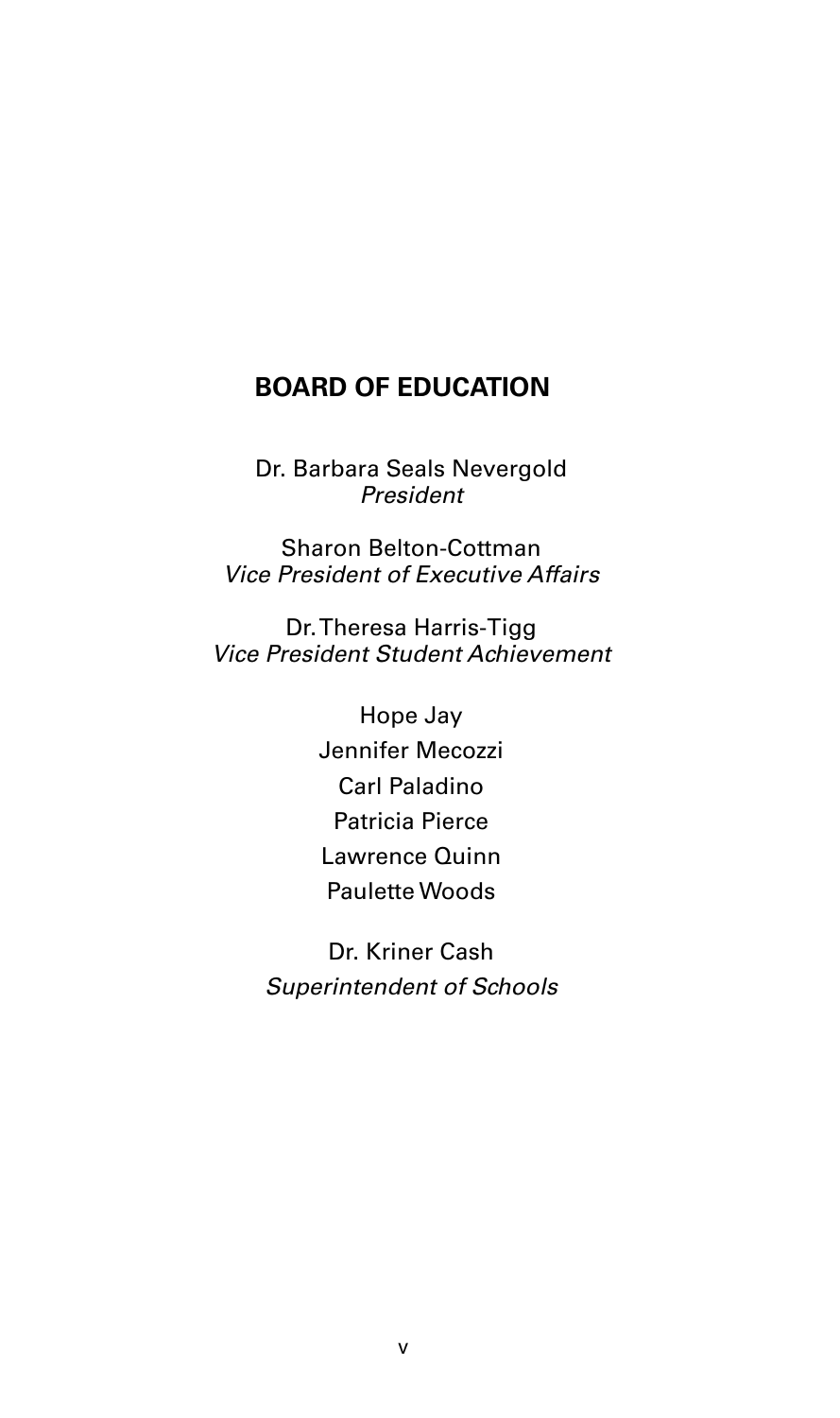This page intentionally left blank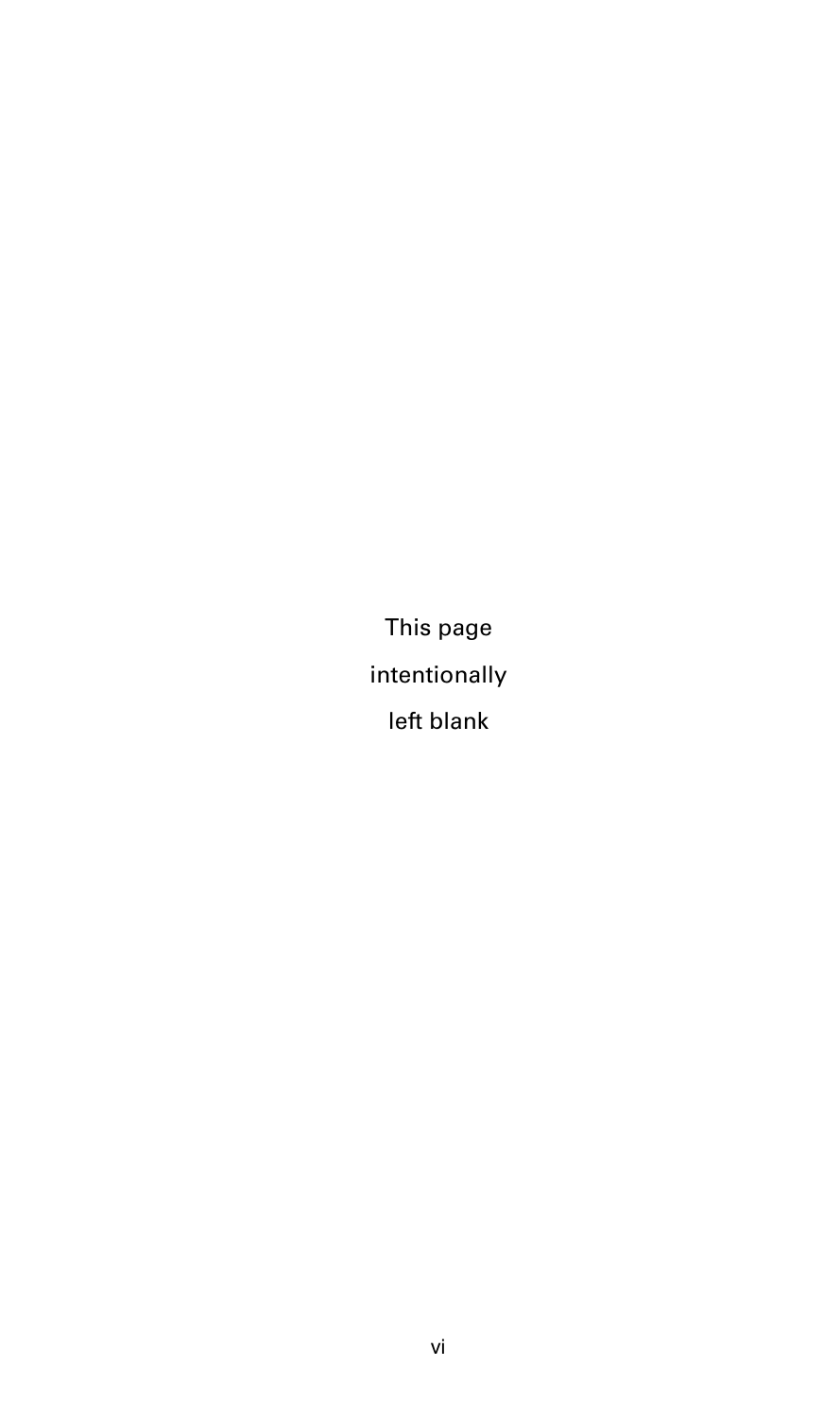# **TABLE OF CONTENTS**

| <b>ARTICLE</b> |                                                                                                                                               | <b>PAGE</b> |
|----------------|-----------------------------------------------------------------------------------------------------------------------------------------------|-------------|
| ı              | Statement of Recognition                                                                                                                      | 1           |
| Ш              | <b>Fair Practices</b>                                                                                                                         | 2           |
| Ш              | Definitions                                                                                                                                   | 2           |
| IV             | Negotiations & Impasse Procedures                                                                                                             | 3           |
| v              | Grievance Procedure                                                                                                                           | 4           |
| VI             | <b>Federation Rights</b>                                                                                                                      | 8           |
| VII            | Access to Information                                                                                                                         | 12          |
| VIII           | <b>Teaching Schedules</b>                                                                                                                     | 13          |
| IX             | Class Size                                                                                                                                    | 15          |
| x              | <b>Teaching Load and Assignments</b>                                                                                                          | 17          |
| ΧI             | <b>Teaching Conditions</b>                                                                                                                    | 20          |
| XII            | <b>Employment &amp; Termination of Personnel</b>                                                                                              | 23          |
| XIII           | <b>Teacher Evaluation</b>                                                                                                                     | 29          |
| XIV            | <b>Teacher Transfers</b>                                                                                                                      | 30          |
| XV             | <b>Teacher Promotions</b>                                                                                                                     | 33          |
| XVI            | <b>Protection of Teachers</b>                                                                                                                 | 34          |
| XVII           | <b>Teacher Liability</b>                                                                                                                      | 35          |
| XVIII          | Discipline Policy                                                                                                                             | 35          |
| XIX            | Academic Freedom                                                                                                                              | 37          |
| XX             | <b>Councils and Committees</b>                                                                                                                | 37          |
| XXI            | <b>Faculty Meetings</b>                                                                                                                       | 39          |
| XXII           | <b>Quality Integrated Education</b>                                                                                                           | 40          |
| <b>XXIII</b>   | <b>Special Area Teachers</b>                                                                                                                  | 40          |
| <b>XXIV</b>    | <b>Teacher Aides</b>                                                                                                                          | 43          |
| xxv            | Professional Compensation                                                                                                                     | 44          |
| XXVI(1)        | Employee Benefits (Effective October 1, 2000)                                                                                                 | 58          |
| XXVI(2)        | Employee Benefits (Effective September 1, 2016)                                                                                               | 67          |
| <b>XXVII</b>   | Medical and Dependent Care Spending Accounts                                                                                                  | 77          |
| <b>XXVIII</b>  | Sick Leave                                                                                                                                    | 77          |
| <b>XXIX</b>    | Personal Leave                                                                                                                                | 80          |
| xxx            | Leaves of Absence                                                                                                                             | 81          |
| XXXI<br>XXXII  | <b>Authorized Absences for Special Conditions</b><br>Pay for Holidays, Board Days, Conference Days,<br>and Other Days when Schools Are Closed | 84<br>86    |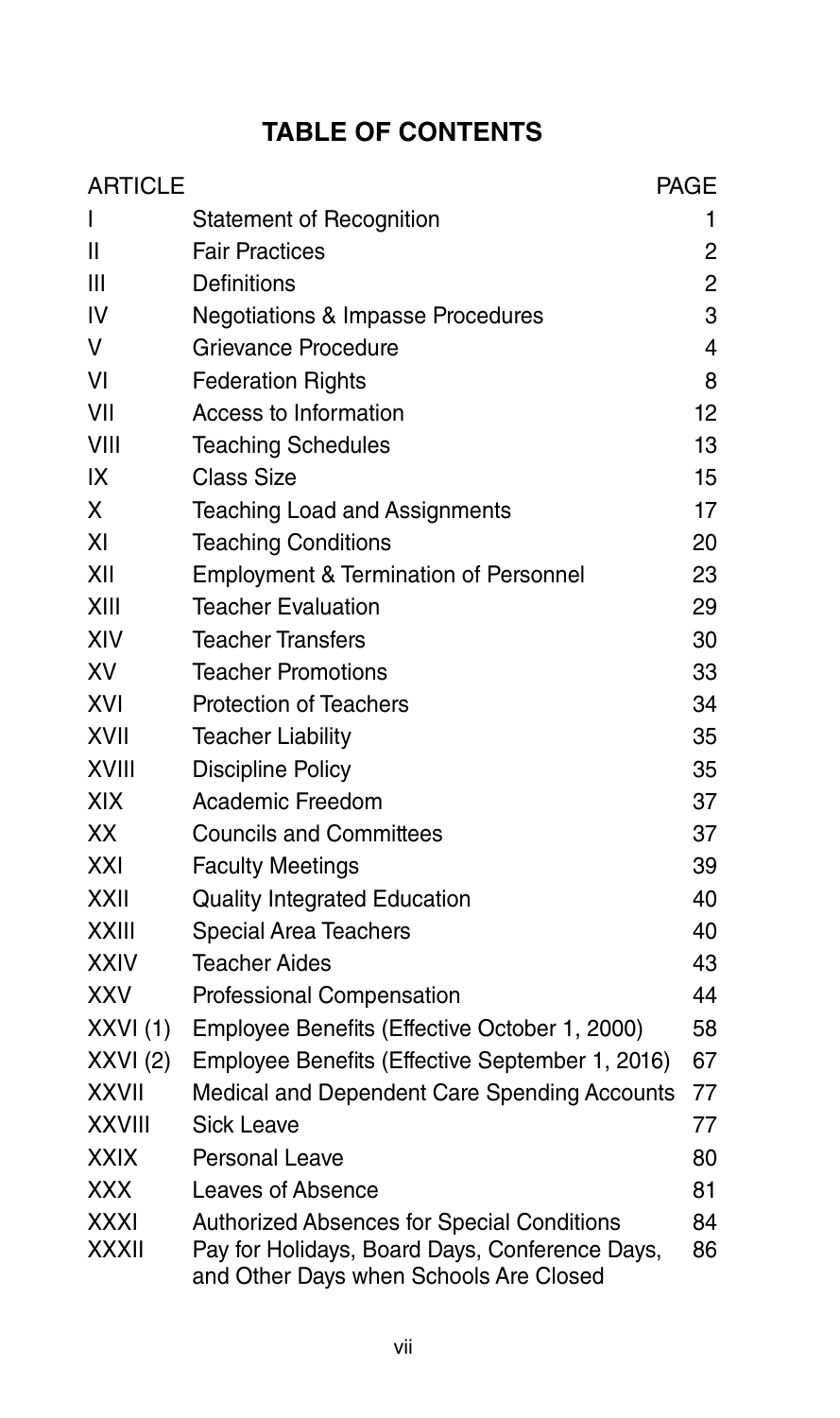| <b>XXXIII</b>     | Absence Due to Severe Weather and Other<br><b>Emergency Conditions</b> | 86  |
|-------------------|------------------------------------------------------------------------|-----|
| <b>XXXIV</b>      | Absence Due to Work Related Injury and Illness                         | 86  |
| <b>XXXV</b>       | Sabbatical Leave                                                       | 88  |
| <b>XXXVI</b>      | General Leave Provisions                                               | 90  |
| <b>XXXVII</b>     | Maintenance of Benefits                                                | 91  |
| <b>XXXVIII</b>    | Subcontracting                                                         | 91  |
| <b>XXXIX</b>      | Miscellaneous                                                          | 91  |
| XI                | Agency Shop and Financial Responsibility                               | 92  |
| XI I              | Conformity to Law - Saving Clause                                      | 93  |
| XI II             | Duration of Contract                                                   | 93  |
| <b>APPENDIX A</b> | Annual Salary Day School Teachers<br>February 1, 2004 - June 30, 2004  | 94  |
| <b>APPENDIX B</b> | Annual Salary Day School Teachers<br>September 1, 2016 - June 30, 2017 | 95  |
| <b>APPENDIX C</b> | Annual Salary Day School Teachers<br>July 1, 2017 - June 30, 2018      | 96  |
| APPENDIX D        | Annual Salary Day School Teachers<br>July 1, 2018 - June 30, 2019      | 97  |
| <b>APPENDIX E</b> | Sabbatical Leave                                                       | 98  |
| <b>APPFNDIX F</b> | Class Size                                                             | 99  |
| APPENDIX G        | <b>Class Size Compensation</b>                                         | 100 |
| <b>APPENDIX H</b> | <b>Adult Education Day School Teachers</b>                             | 101 |
| <b>INDEX</b>      |                                                                        | 102 |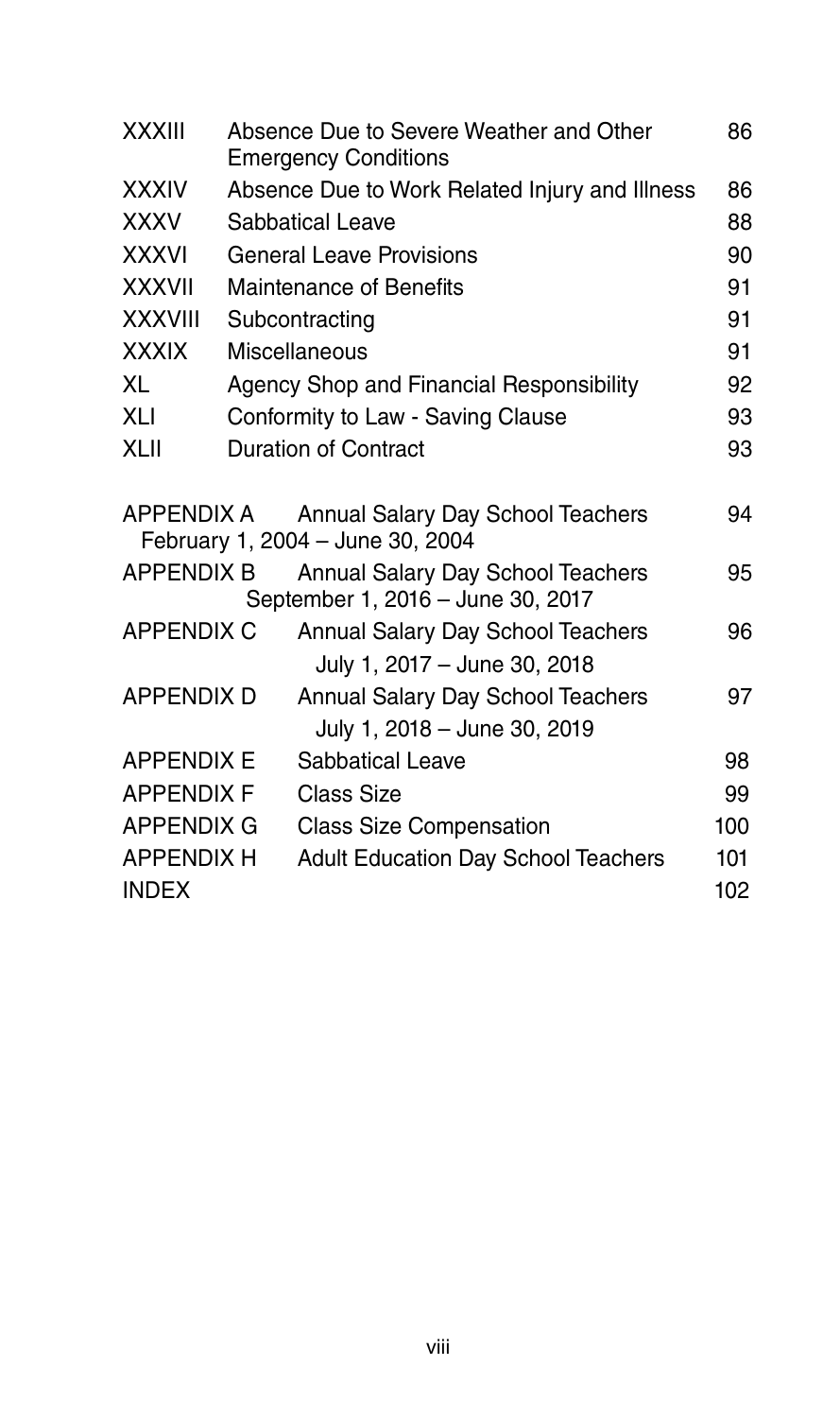#### **AGREEMENT BETWEEN THE BOARD OF EDUCATION OF THE CITY OF BUFFALO AND THE BUFFALO TEACHERS FEDERATION**

THIS AGREEMENT entered into this 17th day of October, 2016, as amended, by and between THE BOARD OF EDUCATION OF THE CITY OF BUFFALO, hereinafter sometimes called the "BOARD", and THE BUFFALO TEACHERS FEDERATION, hereinafter sometimes called the "FEDERATION".

#### WITNESSETH:

WHEREAS, the Federation, as the exclusive representative of the teaching personnel of the Board, has all the rights and privileges granted to it by the Taylor Law; and

16 17 18 WHEREAS, the Board and the Federation recognize and declare that providing quality integrated education for the children of the City of Buffalo is their mutual aim; and

21 22 WHEREAS, the parties have agreed to negotiate in good faith with respect to the salaries, welfare provisions, teaching conditions, hours, and certain matters of educational policy for all of the teaching personnel employed by the Board; and

WHEREAS, the parties, following extended and deliberate negotiations, have reached certain understandings which they desire to memorialize for the enhancement of public education and the common good of the public;

NOW, THEREFORE, in consideration of the following mutual covenants, it is hereby agreed as follows:

#### **ARTICLE I**

#### Statement of Recognition

33 34 35 36 37 38 39 40 41 42 43 A. The Board hereby recognizes the Federation as the exclusive representative of all department chairpersons, classroom teachers, guidance counselors, school social workers, attendance teachers, school psychologists, reading teachers, ESEA teachers, librarians, speech therapists, helping teachers, administrative assistants, teachers-in-charge, reading specialists, day school Adult Learning teachers, J.R.O.T.C. teachers, and any other teachers paid on the teachers' salary schedule. If a new position is created during the life of this Contract, the inclusion of said position shall be determined by mutual agreement of the parties.

44 45 B. The Board of Education and the Buffalo Teachers Federation agree that they shall give highest priority to the

19 20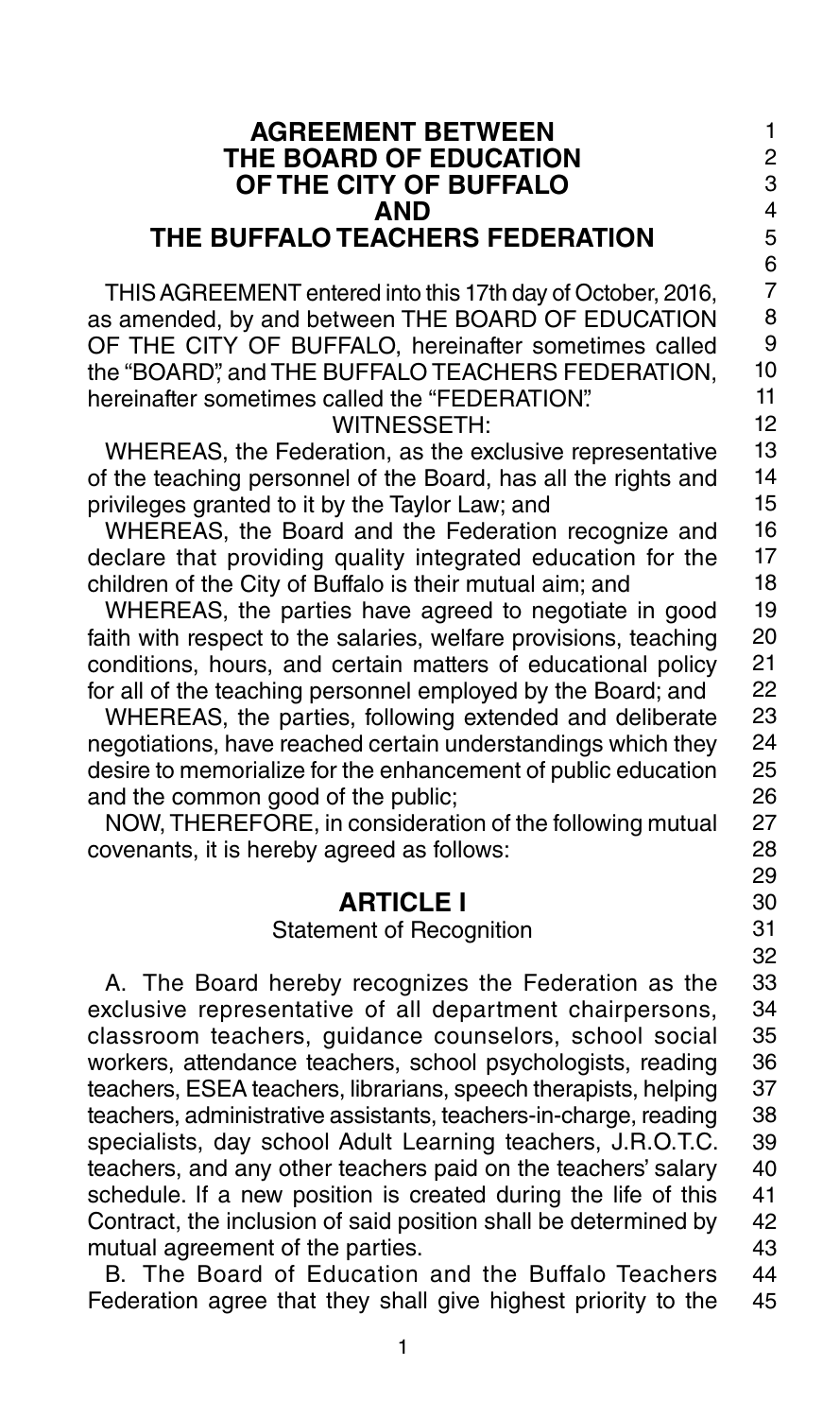1 2 3 4 5 6 7 8 9 10 11 12 13 14 15 task of meeting their individual and joint responsibilities for making available to the children, youth and adults enrolled in the Buffalo Public Schools the finest educational programs possible. Both parties recognize and agree that teachers are the most critical component in the educational system. The successful and competent performance by teachers of their duties in the classroom is indispensable to the providing of quality education for students. The ability of teachers to perform their duties successfully is also dependent in part on a number of conditions beyond their control, such as the availability to teachers of adequate supplies and services. The Federation and the Board through its representatives shall make appropriate efforts to ensure full, faithful and prompt compliance with the foregoing.

# **ARTICLE II**

16 17 18

#### Fair Practices

19 20 21 22 23 24 25 A. The Federation agrees to maintain its eligibility to represent classroom teachers by continuing to admit persons to membership without discrimination on the basis of race, creed, color, national origin, sex or marital status, and to represent equally all employees without regard to membership or participation in, or association with the activities of any employee organization.

26 27 28 **29** 30 B. The Board agrees to continue its policy of not discriminating against any employee on the basis of race, creed, color, national origin, sex, marital status, personal or political activity, or membership in or association with the activities of any employee organization.

31 32 33 34 C. The Board and the Federation agree to promote the concept of Affirmative Action as a means of implementing equal employment opportunity for all persons. Such implementation shall be subject to the provisions of this agreement.

# **ARTICLE III**

#### **Definitions**

39 40 41 42 43 44 45 A. The term "teacher" when used hereinafter in the Contract shall refer to all employees represented by the Federation in the negotiating unit as defined above, unless otherwise indicated. B. The term "Board" and "Federation" shall include authorized officers, representatives and agents. Despite reference herein to "Board" and "Federation" as such, each reserves the right to act hereunder by committee, individual member, or designated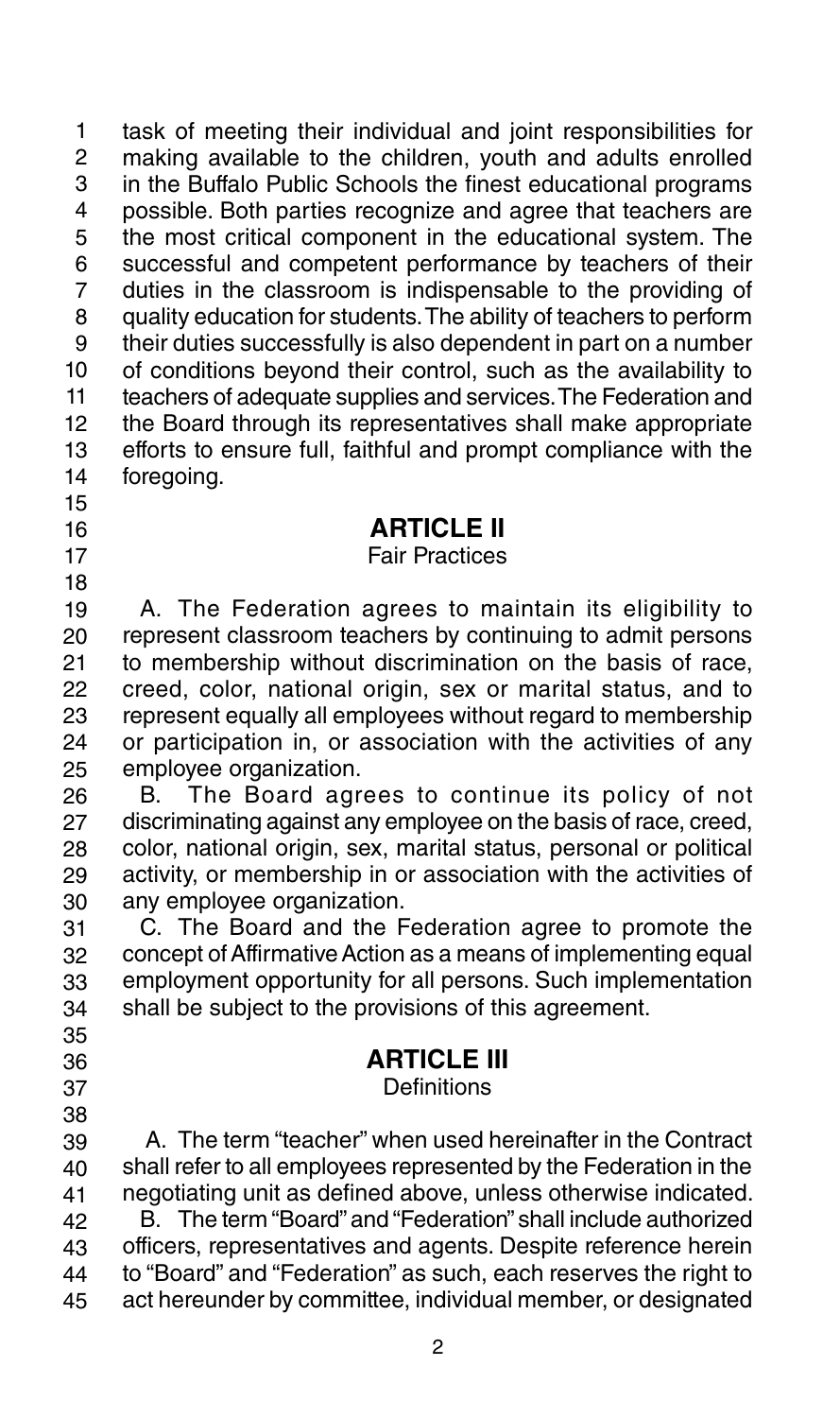representative, except as specifically provided herein.

C. References made to male teachers shall include female teachers.

D. The term "preparation period" shall refer to a duty free, unassigned period to be used for professional purposes.

E. "Seniority" is defined as a teacher's length of total continuous service from the date of original probationary appointment as a teacher in the Buffalo Public School System. Leaves of absence without pay shall not be counted as service for this purpose.

Effective January 31, 1977, whenever temporary service has been credited toward the completion of a probationary period, it shall also be counted for the purpose of seniority.

14 15 16 17 18 19 F. For the purposes of administering provisions pertaining to leaves of absence, the term "immediate family" shall include a parent, child, brother, sister, grandparent, husband, wife, parent of husband or wife, or any relative permanently residing in the personal household in which the employee resides.

## **ARTICLE IV**

## Negotiations and Impasse Procedures

A. The Board and the Federation agree to begin negotiations concerning a successor or amended contract no later than the first Tuesday in January of the final year of the contract. Any contract or amended contract shall be reduced to writing by the Board and the Federation.

28 29 30 31 32 33 34 B. If the parties fail to reach agreement by March 1, thereafter, either party may declare that an impasse has been reached and submit the unresolved issues to the Public Employment Relations Board requesting that Board to render assistance as provided in Section 209 of the Civil Service Law. Any costs or expenses resulting from such assistance shall be borne equally by the parties.

35 36 37 38 39 40 C. In any negotiations described in this contract, each party shall have the right to select its own consultants and representatives from within or without the school district. It is recognized that no final agreement between the parties shall be effective without ratification by the Board and by the membership of the Federation.

41 42

- 43
- 44
- 45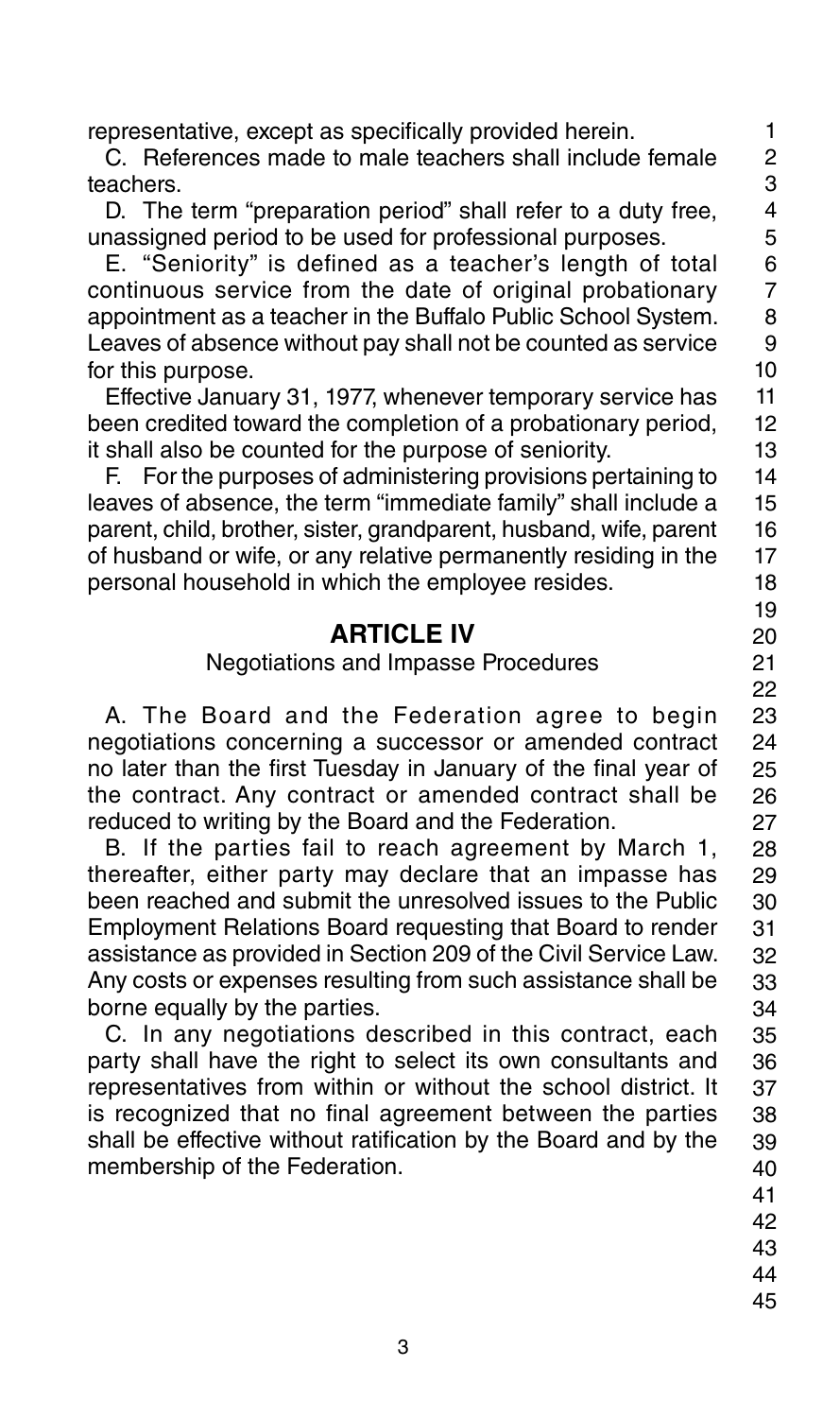| 1              |    | <b>ARTICLE V</b>                                                                                         |
|----------------|----|----------------------------------------------------------------------------------------------------------|
| $\overline{2}$ |    | Grievance Procedure                                                                                      |
| 3              |    |                                                                                                          |
| 4              |    | A. Purpose - The purpose of this grievance procedure                                                     |
| 5              |    | shall be to settle equitably and informally if possible, at the                                          |
| 6              |    | lowest possible administrative level, disputes which may arise                                           |
| 7              |    | from time to time with respect to specific claims of violation,                                          |
| 8<br>9         |    | misapplication or misinterpretation of the terms of this Contract                                        |
| 10             |    | or established personnel policies.                                                                       |
| 11             | В. | Definitions<br>(1) A "grievance" is a complaint by one or more teachers,                                 |
| 12             |    | of a violation, a misapplication or a misinterpretation                                                  |
| 13             |    | of this Contract, or of Board personnel policies,                                                        |
| 14             |    | except that assignment of a teacher to the Teacher                                                       |
| 15             |    | Center, following recommendation by the Policy                                                           |
| 16             |    | Board and approval by the Board of Education,                                                            |
| 17             |    | shall not be grievable.                                                                                  |
| 18             |    | (2) The term "teacher" includes any individual or group                                                  |
| 19             |    | of individuals within the negotiating unit.                                                              |
| 20             |    | (3) The term "days" used in this Article shall be school                                                 |
| 21             |    | teaching days, except that it shall mean weekdays                                                        |
| 22             |    | when schools are in summer recess.                                                                       |
| 23             |    | (4) Matters pertaining to teacher evaluation shall not be                                                |
| 24             |    | construed as coming within the grievance procedure                                                       |
| 25             |    | except as provided under the provisions of Article XIII.                                                 |
| 26             | C. | Structure                                                                                                |
| 27             |    | (1) Nothing herein contained shall be construed to                                                       |
| 28             |    | prevent any individual teacher from presenting a<br>written grievance and having the grievance adjusted, |
| 29<br>30       |    | without the intervention of the Federation, if the                                                       |
| 31             |    | adjustment is not inconsistent with the terms of                                                         |
| 32             |    | this Contract. If such adjustment would affect the                                                       |
| 33             |    | interpretation of the Contract, the Superintendent                                                       |
| 34             |    | will inform the Federation, and will meet and discuss                                                    |
| 35             |    | the matter with its representatives prior to such                                                        |
| 36             |    | adjustment. No such individual teacher may, however,                                                     |
| 37             |    | be represented by an officer, agent or member of                                                         |
| 38             |    | another teachers' organization.                                                                          |
| 39             |    | (2) There shall be established by the Federation a                                                       |
| 40             |    | Central Grievance Committee (CGC) which shall                                                            |
| 41             |    | consist of no more than three (3) persons selected                                                       |
| 42             |    | by the Federation. This committee shall represent the                                                    |
| 43             |    | Federation at the second, third and fourth levels of                                                     |
| 44             |    | this procedure.                                                                                          |
| 45             |    | (3) The Board's Appeal Committee at the second level                                                     |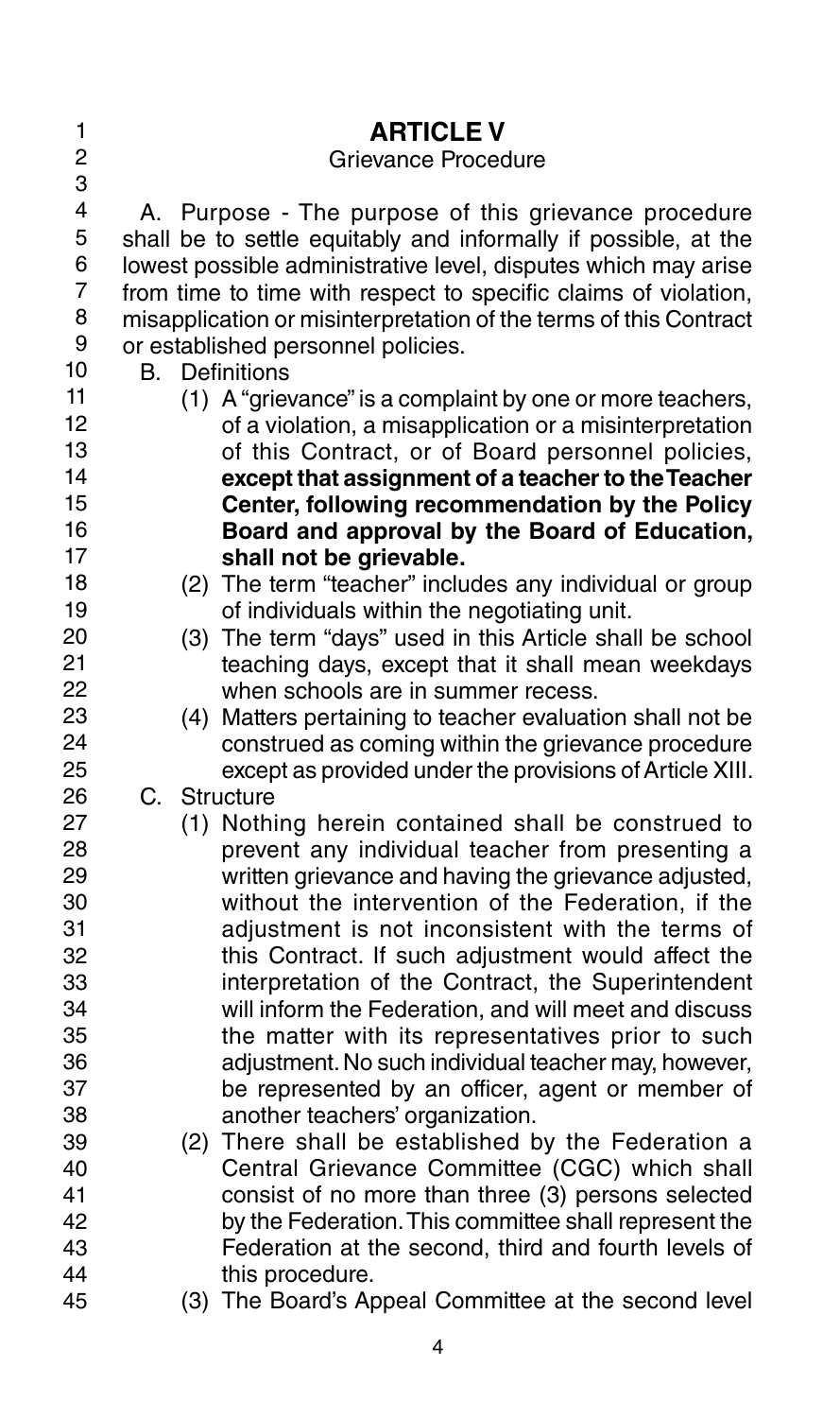shall consist of two (2) associate superintendents, one of whom shall be the appropriate Division Head, or their designees.

1 2 3

21

4 5 6 7 8 9 10 11 12 13 14 15 D. Procedures - The number of days indicated at each level below should be considered as maximum, and every effort should be made to expedite the process. The time limits may be extended by mutual consent in writing by the authorized representatives of each party. Any grievance involving a group or class of teachers in more than one school, or board policy questions, may be processed, in the judgment of the Federation, beginning at the second level. In the event a grievance is filed after May 15 of any year and strict adherence to the time limits may result in hardship to any party, the Board shall use its best efforts to process such grievance prior to the end of the school term or as soon thereafter as possible.

16 17 18 19 20 A grievance emanating from the Federation based on a formal policy decision made by the Board at a stated meeting shall be brought to Level III of the grievance procedure if the Federation so desires. However, this does not preclude mutual agreement by the parties to proceed directly to arbitration.

- (1) Level One
	- 22 23 24 25 26 27 28 29 30 31 (a) A teacher alleging a grievance may initiate this procedure by the following action: a teacher may approach the immediate supervisor and discuss the matter in his/her own behalf. The teacher may require that a representative of the Federation Building Committee accompany him/her in approaching the immediate supervisor. In such case, the teacher may not be compelled to discuss such grievance prior to any scheduled meeting at which such representative is to be present.
	- 32 33 34 35 36 37 38 39 40 41 42 43 (b) In the event that the steps under (a) above are unsuccessful in resolving the grievance, the teacher may file a written grievance on a form supplied by the Federation. The form shall be filed in three copies as follows: one copy each for the aggrieved teacher, the Federation, and the immediate supervisor. If Level One is bypassed, the supervisor's copy will be delivered to the appropriate Division Head. A written grievance shall be filed as soon as possible, but in no event later than fifteen (15) days after occurrence of the facts giving rise to the grievance or notice of such facts to the teacher, whichever is later.
	- 44 45 (c) Within three (3) days following the filing of a written grievance, a meeting shall take place between the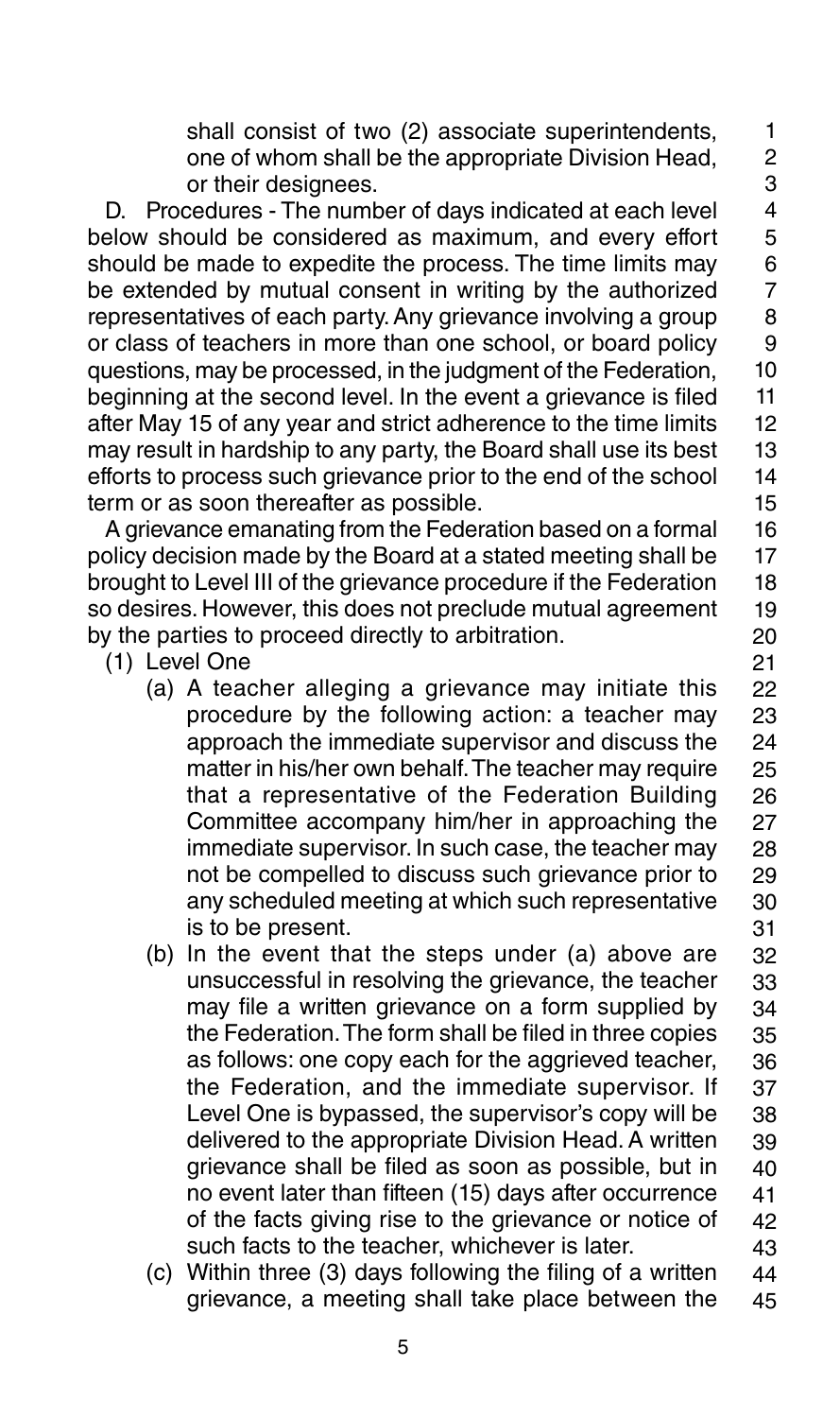1  $\overline{2}$ 3 4 5 6 7 8 9 10 11 12 13 14 immediate supervisor, the aggrieved teacher, and the Federation representative to attempt to resolve the grievance. If the immediate supervisor resolves the grievance to the satisfaction of the aggrieved teacher, the supervisor shall deliver a written answer to said teacher, explaining said resolution if the teacher so requests. In the event that the immediate supervisor does not resolve the grievance, the supervisor shall deliver a written answer to that effect to said teacher. The written answer in each of the above instances shall be delivered as aforesaid not later than two (2) days following the meeting described in this subsection (c).

- (2) Level Two
- 15 16 17 18 19 20 21 22 23 24 25 26 27 28 (a) If the grievance is not settled at Level One above, the Federation may, within five (5) days after the answer is rendered or due at Level One, notify the appropriate Division Head in writing, with a copy to the Associate Superintendent for Personnel, that it appeals the grievance stating the grounds for such appeal. The Associate Superintendent for Personnel shall, within five (5) days after receipt thereof, convene a Level Two meeting between the Central Grievance Committee and the Board's Appeal Committee, and a written answer as described in Article V, D, (1), (c), on or attached to the grievance, shall be rendered within five (5) days thereafter and delivered to the Federation.
- 29 30 31 32 33 (b) Nothing herein shall preclude a representative of the Federation from discussing the grievance with an appropriate superior or the immediate supervisor in an attempt to resolve the matter prior to the holding of a Level Two meeting.
	- (3) Level Three

34

35 36 37 38 39 40 41 42 43 44 45 (a) If the grievance is not settled at Level Two above, the Federation may appeal to the Superintendent by filing a written notice of appeal with the Superintendent within ten (10) days after the answer is rendered or due at Level Two, stating the grounds for appeal. The Superintendent will meet with the Federation Grievance Committee within seven (7) days after receipt of written notice of appeal for the purpose of resolving the matter. The Superintendent's written answer to said grievance shall be transmitted to the Federation within seven (7) days after the meeting.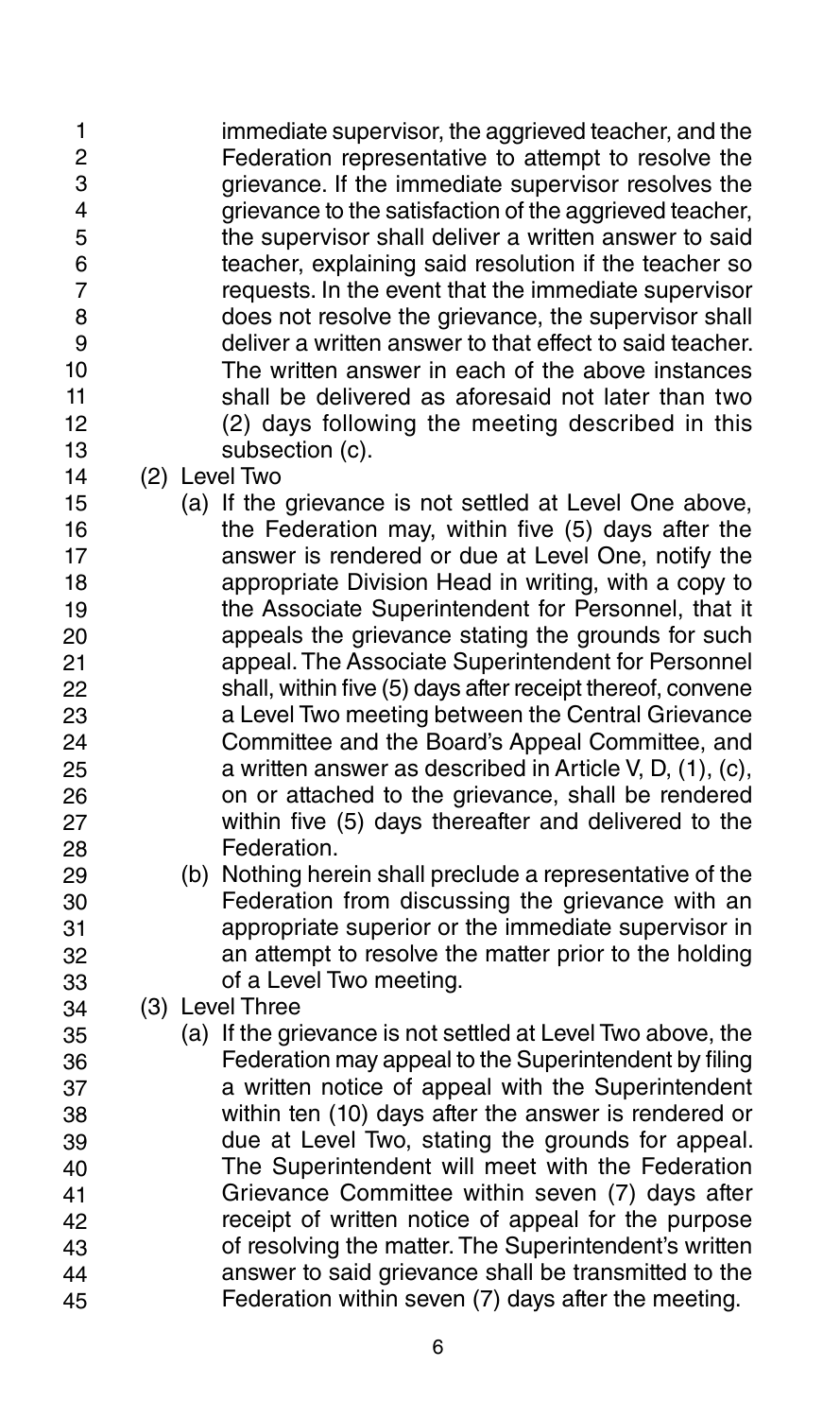- (4) Level Four
	- (a) Within thirty (30) days of receipt of the answer or after the answer is due, the Federation may by notice request that the matter be submitted to arbitration.

21 22 23

- (b) The arbitrator to be appointed to hear the grievance shall be selected by the Public Employment Relations Board in accordance with its rules, which shall likewise govern the arbitration hearing.
- 9 10 11 12 13 14 15 (c) Arbitrators shall limit their decisions strictly to the application and interpretation of the provisions of this contract, and shall be without power or authority to modify or amend it or make a decision contrary to law. Arbitrators shall render their decisions in writing and set forth their findings and conclusions on the issues submitted.
- 16 17 18 19 20 (d) The decision of the arbitrators, if made in accordance with their jurisdiction and authority, as defined herein, will be accepted as final by the parties to the dispute and both will abide by it.
- (e) The costs of any arbitration under this Article shall be divided equally between the Board and the **Federation**
- E. Miscellaneous
	- 24 25 26 27 28 29 30 (1) If the complaint against the teacher is not sustained, the teacher shall be reinstated with full reimbursement of all compensation lost thereby. If the teacher shall have been found to have been improperly deprived of any professional advantage, the same shall be restored to the teacher or its equivalent in money shall be paid to the teacher.
	- (2) No reprisal of any kind shall be taken by or against any participant in the grievance procedure by reason of such participation.
	- 34 35 36 37 38 39 (3) Nothing herein contained shall be deemed to prevent the Board from taking proceedings to dismiss a teacher under Section 2573 of the Education Law, provided, however, that the Federation shall be given written notice of any such proceeding and the charges placed against the teacher.
	- 40 41 42 43 44 45 (4) The time in which to render a determination or decision in any step or level herein may be extended for a period not to exceed five (5) days upon the written request of the person authorized to make such decisions or determination, and further extension may be made by mutual agreement of the parties.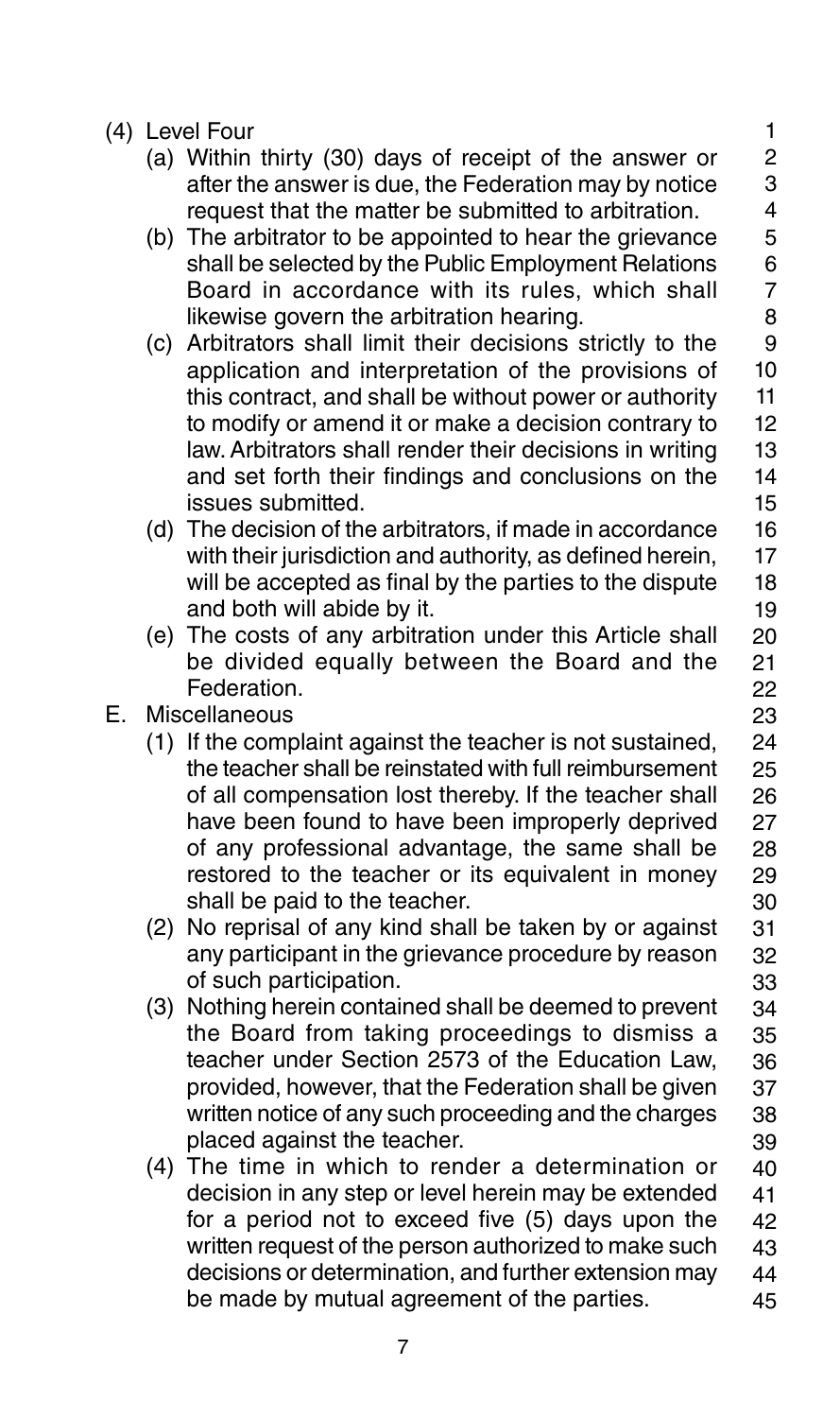(5) Failure to appeal at any step or level within the times specified above shall be deemed an acceptance of the decision rendered at that step.

# **ARTICLE VI**

# **Federation Rights**

8 9 10 11 12 13 14 A. Exclusivity - The rights and privileges of the teachers' organization and its representatives as set forth in this article shall be granted only to the Federation as the exclusive representative of the teachers. In addition, pursuant to Section 208 of the Civil Service Law, the Federation shall have unchallenged representation status until seven months prior to the termination date of this contract.

15 16 17 18 19 20 B. Officers - Officers of the BTF serving in departmentalized programs shall be released from all non-teaching duties. Officers of the BTF serving in non-departmentalized schools shall have a duty-free lunch hour every day. For this purpose, the word "officers" shall mean the BTF President, Vice President, Secretary, and Treasurer.

21 22 C. Building Delegates - The Delegate Chairperson serving in each school shall:

- (1) Be relieved of non-teaching duties for two periods per week if serving in a departmentalized program.
- (2) Be relieved of all duties during such lunch period as is provided for students in that school if serving in a nondepartmentalized program.
- (3) If scheduling permits within existing non-administrative staffing, the Delegate Chairperson serving in each school shall be relieved of all non-classroom duties.

31 32 33 34 35 36 37 38 39 40 41 42 43 44 45 D. Building Committee - The principal of each school shall meet at least once a month with the Federation Building Committee at its request to discuss school operations and questions relating to the implementation of this Contract. These meetings shall be held at a time of the day mutually agreed upon and, if held during the regular school day, shall not result in loss of pay to the teachers. Any meeting of the Building Committee held during a teaching period of a member of the Committee shall be called only in the event of an emergency. The Building Committee shall consist of not more than three (3) teachers from each school selected or appointed in a manner to be determined by the Federation to represent the Federation in that school. Proposed changes in existing policies and procedures and new policies and procedures for each school shall be discussed at such meetings. Any changes in such policies and procedures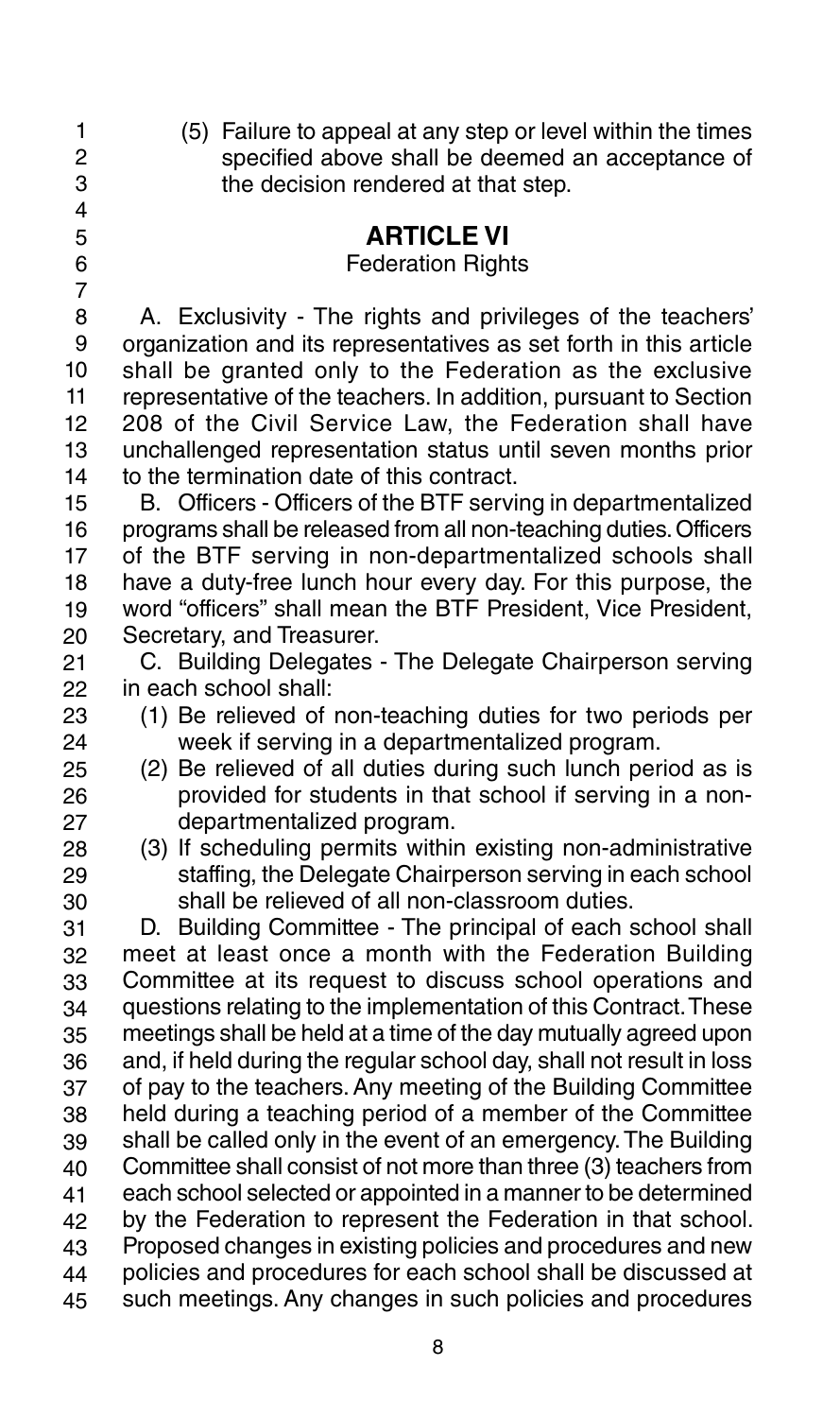1  $\mathfrak{p}$ 3 4 5 6 7 8 9 or any new policies and procedures shall be consistent with the terms of this Contract and Board policy. The Federation Building Committee may have a member of the BTF Staff present at any meeting in which the Building Committee participates, providing notice of such invitation is given to the Building Administrator at least two (2) days in advance and the administrator approves. Any objection to the invitation by the Building Administrator shall be resolved prior to the meeting by the Federation President and the Associate Superintendent of Instructional Services.

- E. Federation Leave
	- 11 12 13 14 15 16 17 (1) Upon application, the Board shall grant to a maximum of twelve (12) probationary or contract teachers, leaves of absence without pay on a year-to-year basis for the purpose of service on the staff of the Federation or its affiliates. Upon return from such leave the teacher shall be granted up to four (4) years of increment credit.

10

18 19 20 21 22 23 24 (2) Upon application, the Board shall grant teachers leaves of absence with or without pay on a year-toyear basis for the purpose of service as an elected officer of the Federation or its affiliates. Upon return from such leave the teacher shall be granted increment and longevity credit for the entire period of the leave.

25 26 27 28 29 30 31 Years of service for teachers granted leaves of absence for the purpose of service as an elected officer of the Federation shall count toward their seniority in the District and the years of service necessary to qualify for the retirement benefit granted teachers in Article XXVI 2 (A)(7) and Article XXVI 2 (A)(10) of this Contract.

32 33 34 35 36 37 Teachers who select the option of receiving a paid leave of absence under this section shall be entitled to all payroll services and fringe benefits which are available to other teachers. The Federation shall reimburse the Board on an annual basis for the individuals' salary and fringe benefits costs.

38 39 40 41 42 43 44 45 F. Superintendent's Meeting - The Superintendent and representatives of the Federation shall meet regularly on at least a monthly basis to discuss matters relating to the implementation of this Contract, and other matters of concern. If the Superintendent is not available, a representative shall be designated, or, if the Federation prefers, the meeting shall be rescheduled for the earliest date on which the Superintendent is available.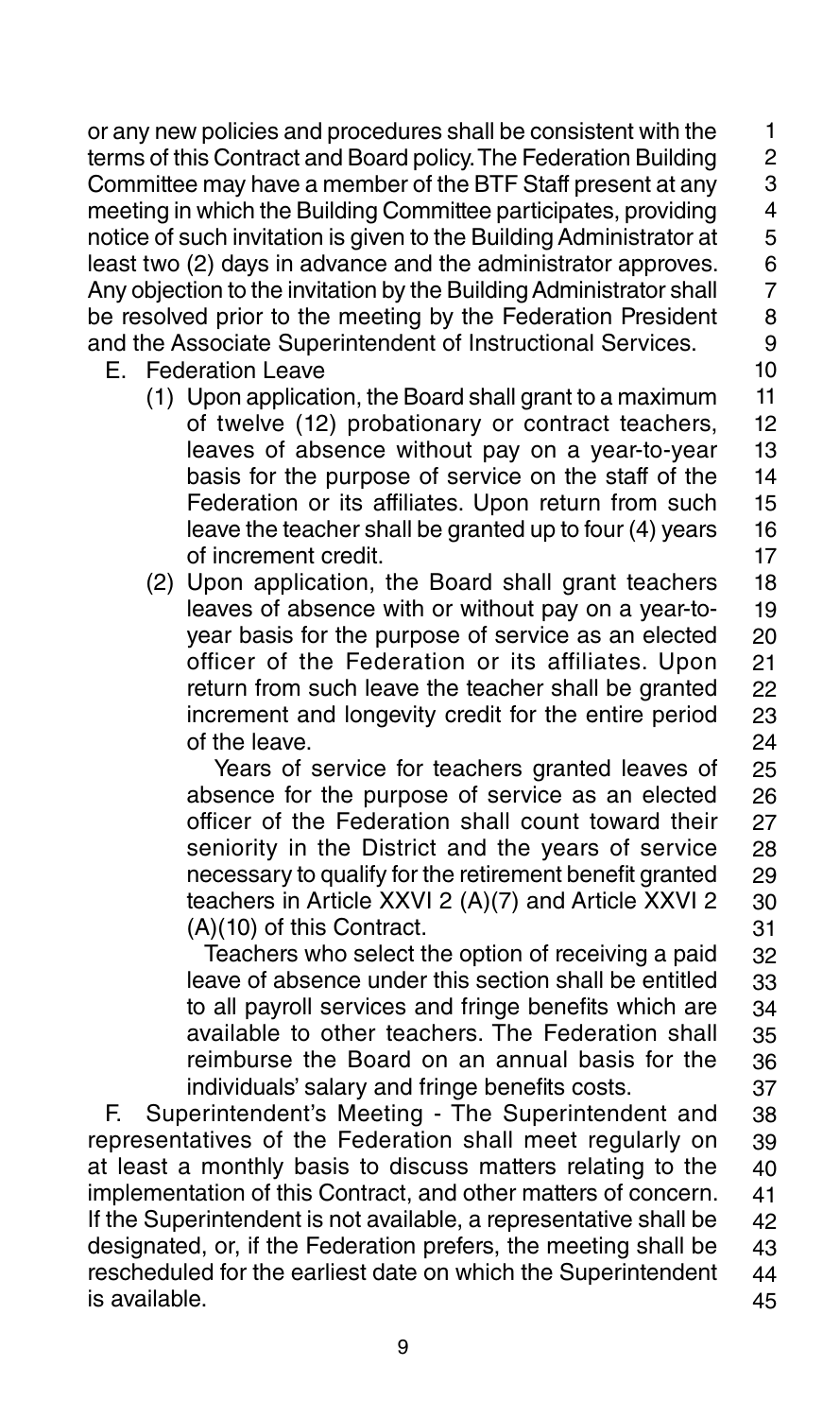1  $\mathfrak{p}$ 3 4 5 6 G. Board of Education Meetings - There shall be two (2) seats reserved for the Federation at all School Board meetings, and the Board shall furnish to the Federation a Board Agenda Folder prior to each Board meeting at the same time it is received by the Board members, and copies of the minutes of each Board meeting.

7 8 9 10 11 H. Board Agenda - The Federation, upon written request stating the reason therefor delivered to the Board no later than 10:00 A.M., the Friday preceding the Board meeting, shall be given an early place on the agenda of any regular meeting of the Board.

12 13 14 15 16 I. Board Input - The Board President shall recognize the President of the Federation or a designee for the purpose of expressing Federation viewpoints concerning matters on the agenda or motions before the Board affecting teachers in general or matters incorporated in this Contract.

17 18 19 20 21 22 23 24 J. Release Time for Joint Ventures - Whenever representatives of the Federation are mutually scheduled by the parties to participate during work hours in conferences, meetings, or in negotiations, they shall suffer no loss in pay. It is understood and agreed, however, that the Board shall not be obligated to pay the salaries of more than five (5) representatives of the Federation for each session. Negotiations shall, whenever practicable, be scheduled during normal business hours.

25 26 27 28 29 30 31 32 33 K. Dues Deduction - The Board agrees to establish payroll deductions for the BTF in such a manner that increases in dues will automatically increase the amount deducted from each warrant. The payroll deduction authorization form shall include language whereby the teacher authorizes the Board to do this effective September 1 upon official notification from the President of the Federation of such dues increases by July 1. Exact procedure for dues deductions will be drawn up by the Federation and the Payroll Department.

34 L. Board Provided Lists

- (1) Faculty Lists The Board shall transmit to the Federation a faculty list of each school on or before September 30 and February 28.
- 38 39 40 (2) Seniority Lists -The Board shall maintain and transmit to the Federation the updated seniority lists of each tenure area.
- 41 M. Communication Service
- 42 43 44 45 (1) Bulletin Boards - The Federation shall have the right to post notices of its activities and matters of Federation concern on teacher bulletin boards, at least one of which shall be provided in each school building.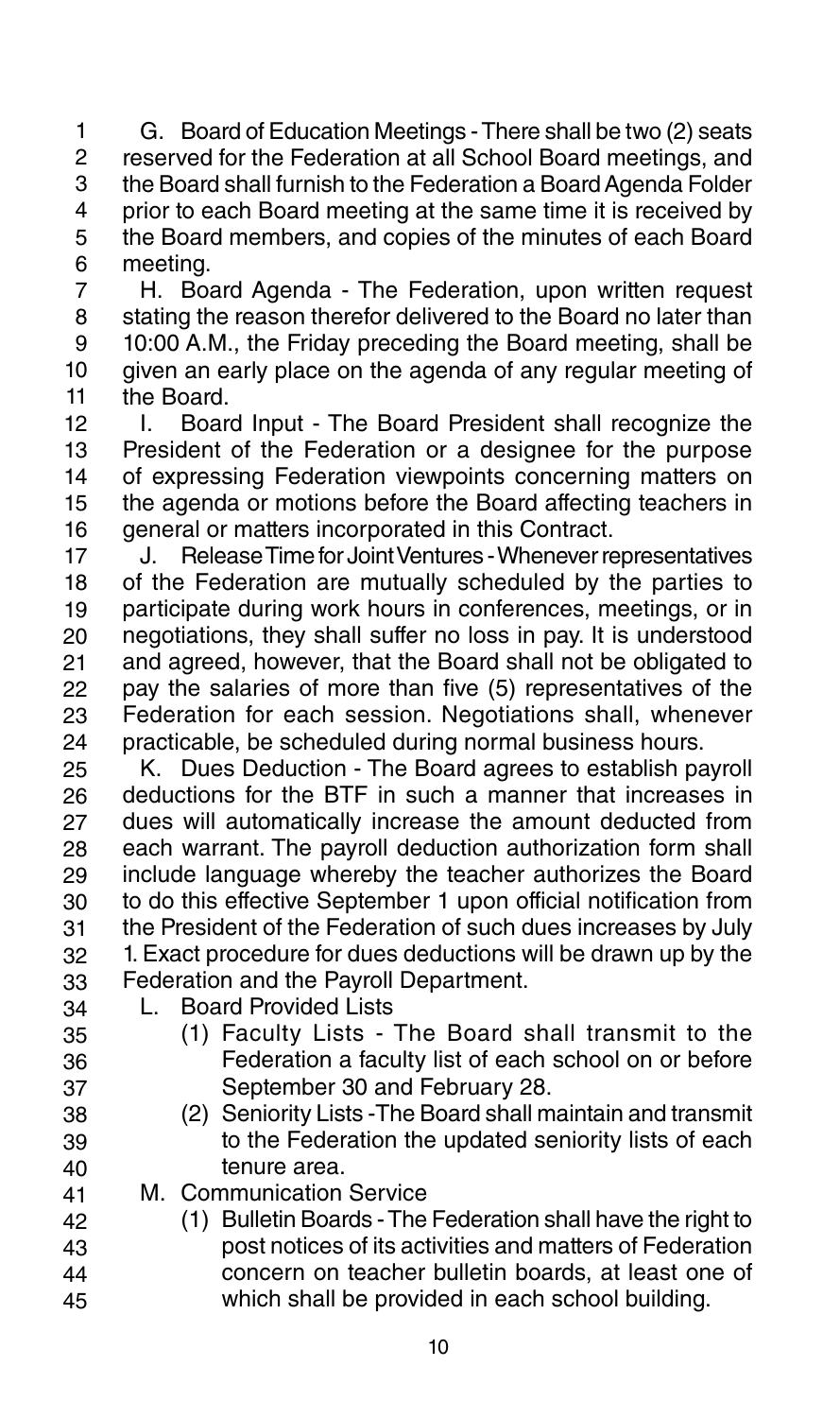1  $\mathfrak{p}$ 3 4 5 (2) School Pony - The Federation may use the pony mail service and teacher mail boxes for communications to teachers. The Board shall provide for a Federation mailbox in the Central Office mailroom for the purpose of receiving incoming mail.

 The BTF Office, located at 271 Porter Avenue, Buffalo, New York, shall be a regularly scheduled stop for the School Pony trucks both for receiving incoming mail and for pick-up of materials for distribution to teachers.

- 10 11 12 13 (3) Public Address - Announcements of meetings may be listed in school activity bulletins and the public address system may be used for announcing the date, time and place of the meetings.
- 14 15 16 17 (4) Organization Identification - No teacher shall be prevented from wearing an insignia, pin, or other identification of membership in the Federation on school premises provided it is not distracting in size.

18 19 20 21 22 23 24 25 N. Use of School Facilities -The Federation shall have the right to use school buildings, facilities and equipment, pursuant to existing practices and policies, provided that such use shall not interfere with the regular school program and provided that when any meeting is held in the evening and special custodial service is required, the Board may make a reasonable charge therefor. No charge shall be made for use of school rooms before the commencement of the school day, nor until 4:30 P.M.

26 27 28 29 30 31 O. Duly authorized representatives of the Federation shall be permitted to transact official organization business on school property at all reasonable times, provided that this shall not interfere with or interrupt normal school operations, and subject to the approval of the principal; however, the principal shall not withhold his approval unreasonably.

32 33 34 35 36 37 38 39 40 41 42 43 44 45 P. Release Time - When it is necessary for the President of the Federation or a designee to engage in Federation activities directly relating to the Federation's duties as representative of the teachers which cannot be performed other than during school hours, upon the approval of the Superintendent or a designated representative upon reasonable notice, the Federation representative shall be given such time, without loss of pay, as is necessary to perform any such activities. The President of the Federation or a representative shall be allowed to visit schools to investigate working conditions, teacher complaints, problems, or for other purposes relating to Federation affairs. Upon the arrival of the President or a representative at any school, the principal, or if absent, the principal's representative, shall confer with the President in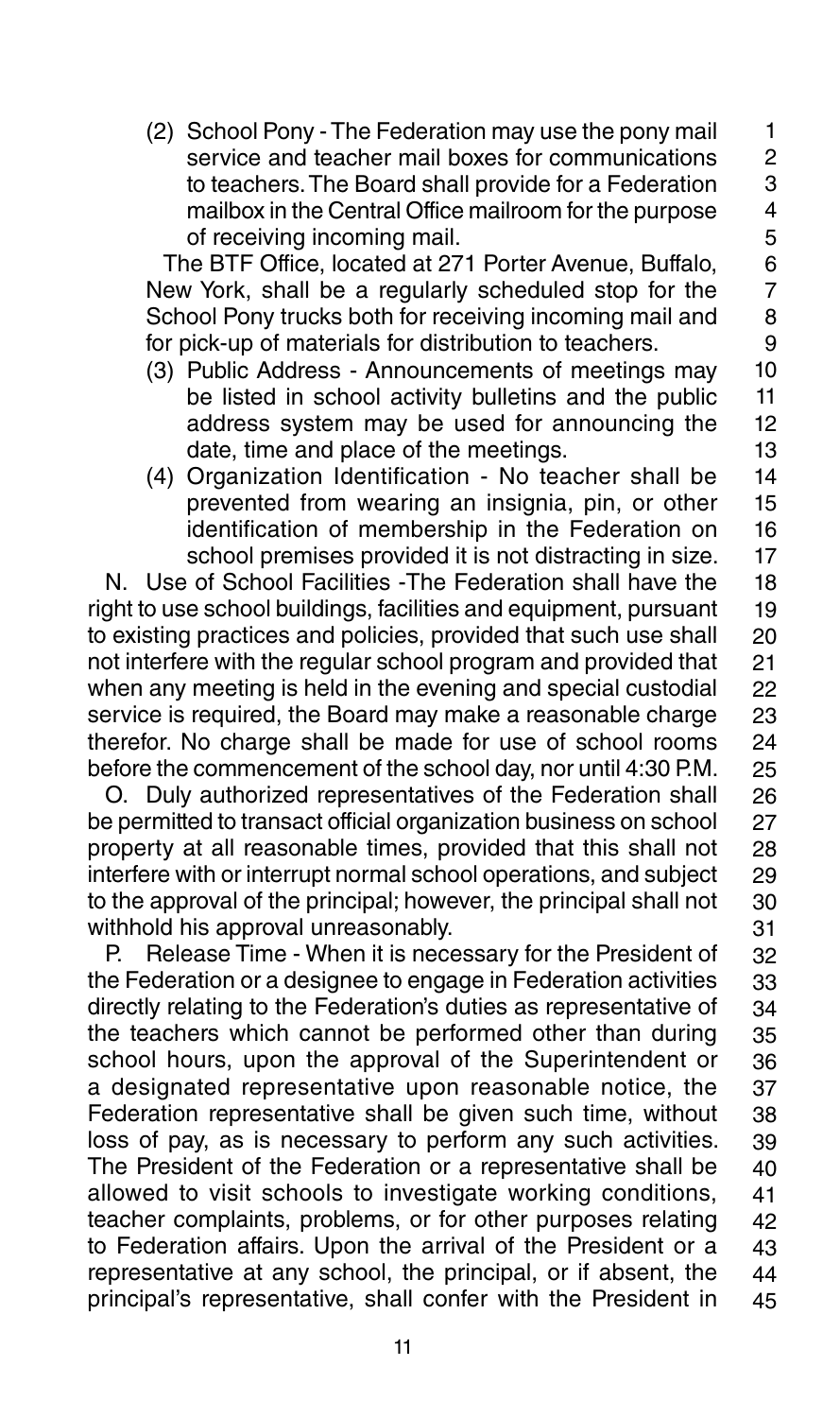1 2 3 4 5 6 7 8 9 10 11 12 13 order to facilitate the purpose of the visit. Building Administrators shall not be required to meet with any representative or agent of the Federation who is not a member of the negotiating unit or employed by the Federation. Whenever possible the President shall give advance notice of the visit and, upon arrival, report his/her presence to the office. The Federation and its officers recognize and agree that this privilege should not be abused. Q. Convention Attendance - The Board shall grant annually to the Federation a total of fifty (50) teacher days with pay to be distributed to delegates and/or alternates for attendance at conventions of the Federation's state affiliate. If additional days are required, various delegates and/or alternates to these conventions may use personal days.

14 15 16 17 18 19 20 21 22 R. The President of the Federation or his designee shall have input into the development and implementation of any plan to comply with court ordered desegregation/ integration. Consistent with this commitment, the President of the Federation shall meet on a regular basis with the Superintendent of Schools to be informed and to offer recommendations regarding the development and implementation of desegregation/integration plans.

# **ARTICLE VII**

#### Access to Information

26 27 28 29 A. The Board shall make available to the Federation upon request, any and all information, statistics and records relevant to negotiations, or necessary for the proper administration or enforcement of this Contract.

23 24 25

30 31 32 33 34 35 B. Whenever the Board is developing a proposed School Budget, it will give notice to the Federation and will give the Federation the opportunity to meet with either the Board or such other representatives as the Board may elect/select to discuss the proposed budget as it pertains to the provisions of this Contract.

36 37 38 39 40 41 42 43 44 45 C. All funds, federal, state or local, above and beyond the funds anticipated at the time the budget is approved and which become available for operation and maintenance purposes and which are not specifically assigned or limited by the source, shall be itemized by specific source and amount. Such itemized list shall be delivered to the President of the Federation as soon as available. Upon request, the Board shall confer with the Federation concerning the anticipated use of such funds. However, any monies received by the Board from local, state or federal sources as a result of legislation which requires the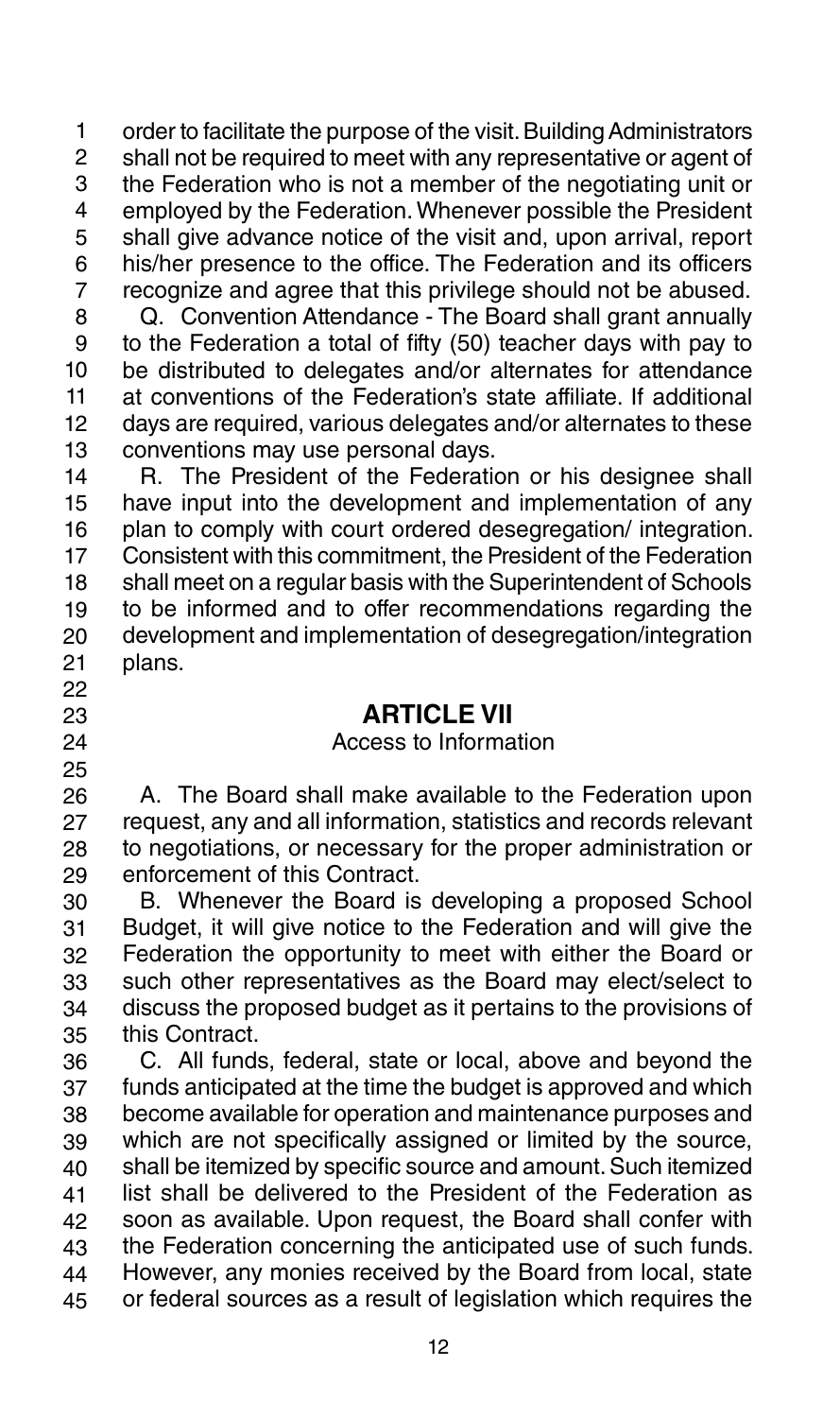1 2 3 4 5 money to be used to increase teacher salaries and benefits shall be used, to the extent so required, to increase such salaries and/ or benefits over and above those established in this Agreement and the specific manner of application of such monies shall be negotiated with the Federation.

31 32

D. The Federation shall be notified of any anticipated federal and state programs, and the Board shall negotiate with the Federation concerning the effect of such programs on teaching conditions and shall otherwise confer regarding such programs.

#### **ARTICLE VIII**

## Teaching Schedules

14 15 16 17 18 19 20 21 22 23 24 25 26 27 28 29 30 A.(1) The hours of service for teachers shall not exceed (6) hours and fifty (50) minutes for each school day beginning no earlier than 7:50 a.m. and ending no later than 3:40 p.m. **Effective September 1, 2017 the hours of service for teachers shall not exceed seven (7) hours and fifteen (15) minutes. The twenty-five (25) additional minutes will be added at the end of the day. The starting time shall begin no earlier than 7:50 a.m. and end no later than 4:05 p.m.** Changes from the previous year in starting and ending times at a particular school shall be made by the principal of each school in conjunction with the Federation Building Committee, subject to the approval of the Associate Superintendent of Instructional Services and the Federation. **School Start and End Times: For the 2018-2019 school year (July 1, 2018 to June 30, 2019) only, the District may change the starting and ending time at schools to accommodate saving on bus routes under the following conditions.**

- (**a) Teachers will be notified in writing of any such change on or before January 1, 2018.**
- 33 34 35 36 **(b) Upon notification of said changes, teachers at the affected schools will be placed at the top of the transfer list for the upcoming school year based on their seniority.**
- 37 38 39 **(c) Unless agreed to by the faculty of the affected schools, no other changes within the starting and ending times will occur.**
- 40 41 **(d) Starting and/or ending time changes will be no more than one (1) hour.**
- 42 43 **(e) The starting time shall begin no earlier than 7:50 a.m. and end no later than 4:05 p.m.**

44 45 (2) There shall be no increase in noon-time assignments unless such assignment is used to replace the sixth duty of a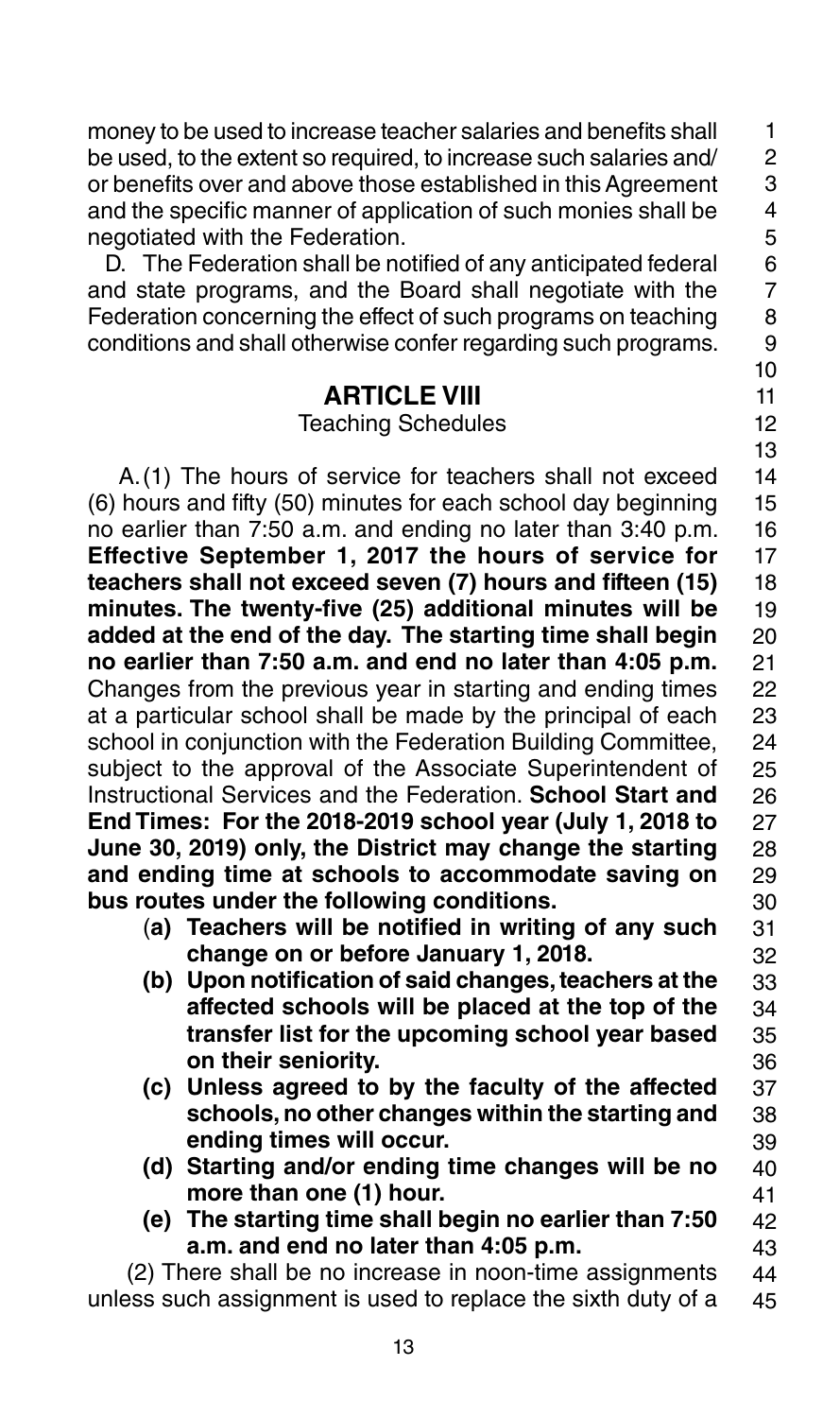1 2 3 4 5 6 7 8 9 10 11 12 secondary or special area subject teacher. These assignments will be filled on a voluntary basis. In those circumstances where volunteers do not come forward the noon-time assignments will be filled on no more than a yearly rotating basis. Where available, aides will continue to be used for noon-time assignments. In any event, there shall be no infringement on the one-half hour duty-free lunch period. In those schools not affected by the Federal Court-ordered Desegregation Program, present lunch periods in excess of one-half hour shall continue unless modified by agreement of the Federation Building Committee and principal subject to the approval of the Associate Superintendent of Instructional Services and the Federation.

13 14 15 16 (3) The Commissioner of Education's regulations, as they pertain to the length of sessions for pupils, shall be complied with within the hours of service for teachers identified herein above.

17

B.School Year

18 19 20 21 22 23 24 25 26 27 28 29 30 31 32 33 (1) The teachers' school year shall consist of a maximum of 42 consecutive calendar weeks commencing no earlier than Labor Day with a maximum of 186 days therein on which teacher attendance is required. **Effective July 1, 2017, teachers shall work a maximum of 188 days commencing no earlier than September 1st. Two of the 188 days shall be used for professional development prior to the opening or at the end of the school year. One of the 188 days immediately prior to the opening of school will be duty free for teachers to set up their classrooms.** New personnel may be required to attend additional orientation sessions. If the Federation so desires one of such days shall be a professional Conference day (the date to be mutually agreed upon) devoted exclusively to matters relating to professional growth and problems in education; such conference to be conducted by the Federation. Effective, July 1, 2002, the BTF will relinquish said conference day.

34 35 36 37 38 39 40 (2) Teachers requested to return to school beyond the 42nd week as defined above, for services related to the regular school program shall be paid for each working day of four or more clock hours at 1/200th of their annual salary; those teachers who work less than four clock hours per day shall be paid at the prevailing hourly rate. However, teachers may be required to return to complete their customary duties and records.

41 42 43 44 (3) Make-up days shall be scheduled only when school closings bring the number of days of instruction (held and scheduled) below the minimum number of days required for the District to receive full state aid.

45 (4) When make-up days are to be scheduled or when a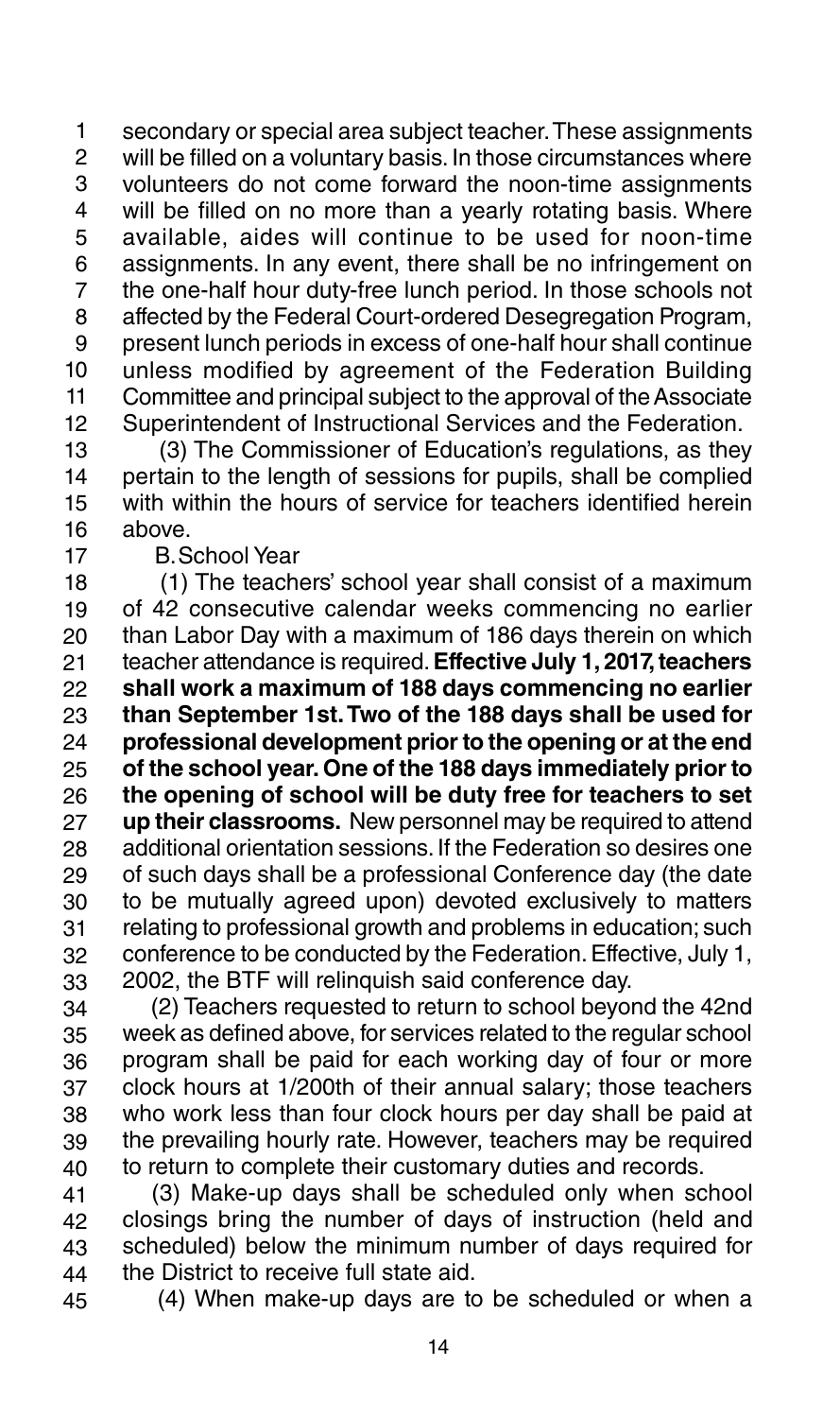1  $\mathfrak{p}$ 3 4 holiday is to be rescheduled, it shall be done on not less than 30 days' notice in advance of the day to be scheduled or, if on less than such notice, the District and the Federation shall agree on the day to be scheduled.

10 11 C.School Calendar - The Federation shall be furnished a proposed school calendar at least two (2) weeks in advance of the adoption of the calendar by the Board. At least one (1) week in advance of adoption of the calendar, representatives of the Federation shall meet with the Associate Superintendent for Finance and Research to discuss Federation recommendations for the calendar.

# **ARTICLE IX**

Class Size

A. **Class Size Overage: Students that are registered but have yet to attend will not be counted in a teacher's overage claim prior to BEDS day. After BEDS day, any student that appears on the teacher's class list (registered) will count towards the teacher's overage claim.** 

**Once a student is removed from the class list and no longer registered for the class, they will not count towards a teacher's overage claim.**

B. Regular class sizes shall not exceed the maximum overload except in emergency situations and such situations shall be discussed with the appropriate Building Committee.

C. The maximum listed in D below may be exceeded only when limitations of space preclude the assignment of additional teachers to reduce class size below the maximum as listed below.

D. Class Size (See Appendix F and G)

| Standard   |                | 32                                                                                                                       |
|------------|----------------|--------------------------------------------------------------------------------------------------------------------------|
| Class Size | <b>Maximum</b> | 33                                                                                                                       |
| 25         | 30             | 34                                                                                                                       |
| 27         | 30             | 35                                                                                                                       |
| 27         | 32             | 36                                                                                                                       |
| 15         | 15             | 37                                                                                                                       |
|            |                | 38                                                                                                                       |
|            |                | 39                                                                                                                       |
|            |                | Effective 1971-72, the maximum class sizes applicable to<br>the elementary school grades shall apply to all CPE classes. |

40

41 42

43

44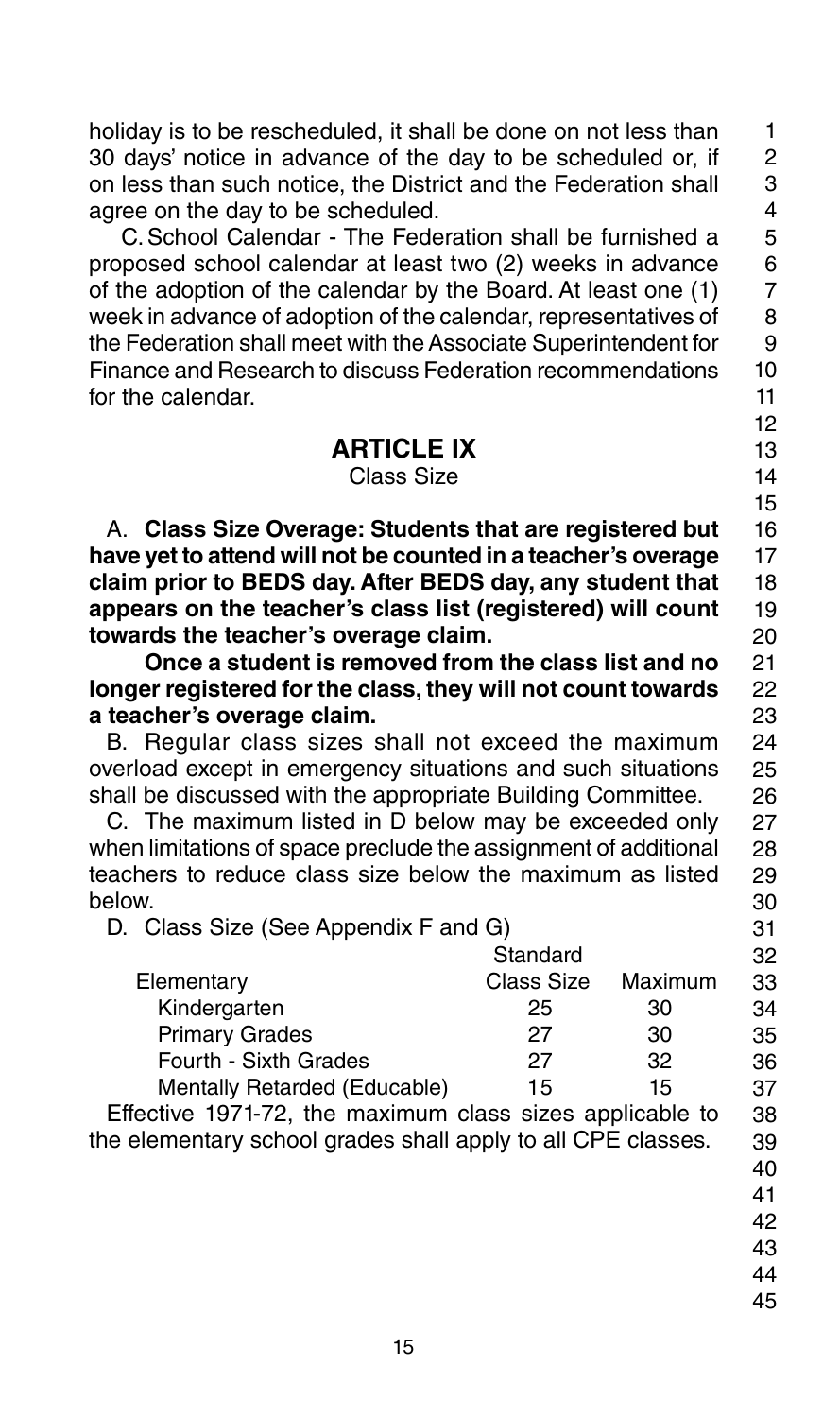|    |                                      | Standard   |         |
|----|--------------------------------------|------------|---------|
| 2  | <b>Secondary Classes</b>             | Class Size | Maximum |
| 3  | a. Honors and Regents English        | 125        | 135     |
| 4  | b. Honors and Regents - Other        | 135        | 150     |
| 5  | c. Basic English                     | 100        | 120     |
| 6  | d. Basic - Others                    | 125        | 135     |
| 7  | e. Classes for the Mentally Retarded | 18         | 18      |
| 8  | f. Vocational Trades                 | 20         | 24      |
| 9  | g. Industrial Arts                   | 20         | 24      |
| 10 | h. Home Economics - Food, Clothing   | 20         | 22      |
| 11 | Home Economics - Others<br>i.        | 25         | 30      |
| 12 | Typing<br>i.                         | 30         | 35      |
| 13 | k. Drafting                          | 25         | 30      |
| 14 | Music - Theory Classes Only<br>I.    | 25         | 35      |
| 15 | m. Art                               | 25         | 30      |
| 16 | n. Physical Education                | 40         |         |
| 17 | o. Swimming Classes                  |            | 35      |
| 18 |                                      |            |         |

19 Special Education Classes

20 21 22 23 24 25 26 27 28 **29** Concerning Special Education classes, the District will comply with the applicable regulations of the Commissioner of Education. The district will continue its efforts to provide the best possible educational experience for students who have been identified by the Committee on Special Education with an Individual Education Plan and are being provided with special education services. Specifically, when such children are being included in a classroom with other students, the District will endeavor to reduce class size and provide additional resources in the classroom.

30 31 32 33 34 35 A joint committee composed of an equal number of District and BTF representatives will meet to develop recommendations which will be forwarded to the Board of Education and the BTF for their respective approval and implementation. Said committee will make recommendations relating, but not limited, to:

- 36 37 38 (1) The reduction of student-teacher ratios when students with disabilities are assigned to classes with students without disabilities.
- 39 40 41 (2) The provision of adequate released time so that special education and non-special education teachers can confer.
- 42 43 (3) The provision of additional services to support the student(s) with disabilities who have been so assigned.
- 44 45 Said committee shall make its recommendations no later than February 1, 2001 for implementation in the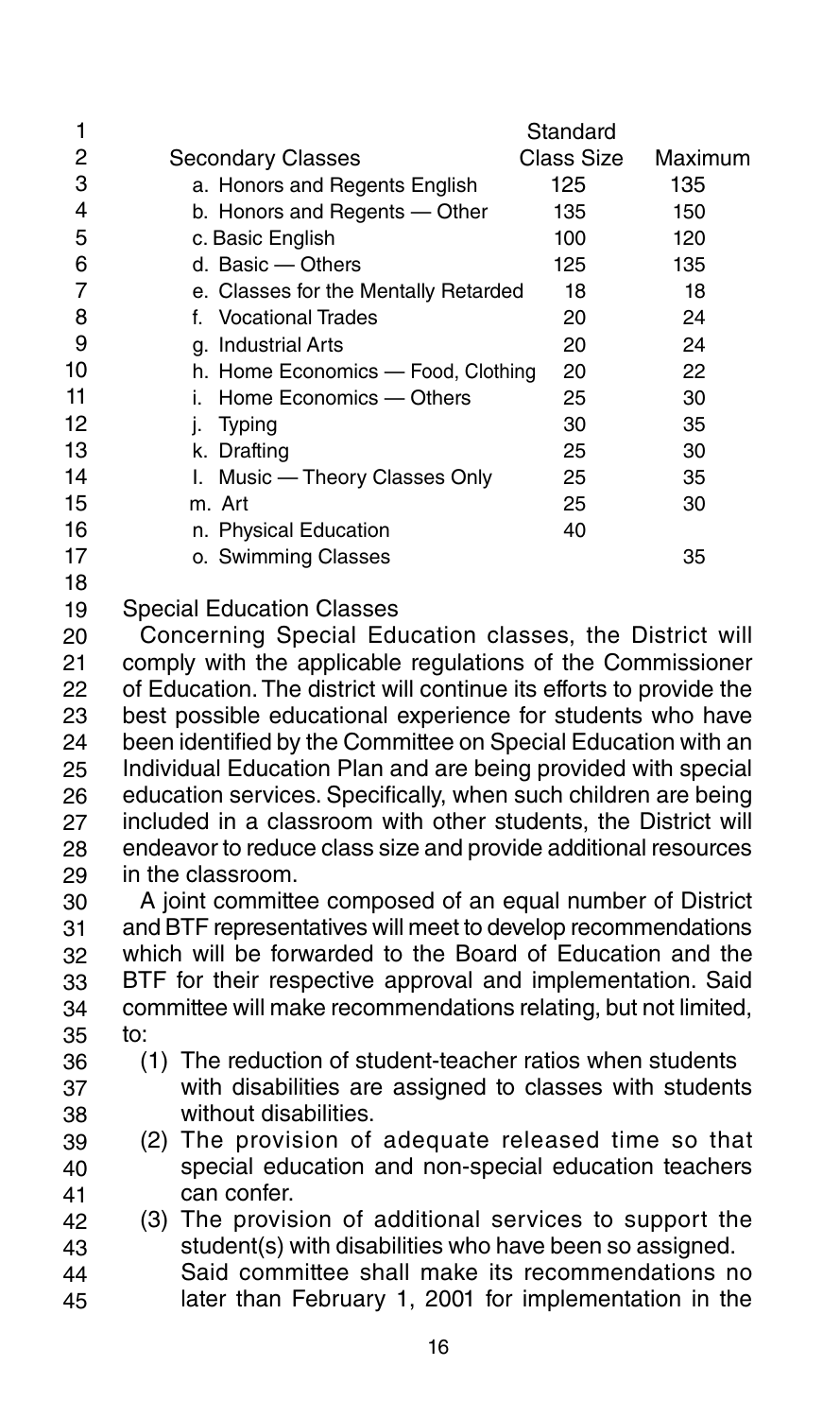### **ARTICLE X**

Teaching Load and Assignments

6 7 8 9 10 11 12 13 14 15 16 17 18 19 20 21 22 23 24 25 26 27 28 A. The weekly teaching load in grades seven through twelve shall be twenty-five (25) teaching periods of no more than fortyfive (45) minutes in the regular schedule. In addition, there shall be at least five (5) unassigned preparation periods (at least one per school day). In the vocational, technical, and comprehensive high schools, each academic teacher shall be assigned no more than five (5) forty-five (45) minute teaching periods per day. **Where scheduling permits in those vocational and technical schools/programs having an eight (8), or more, period day, vocational/technical teachers shall have one (1) unassigned maintenance period per day with no students assigned.** Of the remaining three periods, no more than two (2) may be assigned to non-teaching activities. The remaining period shall be an unassigned preparation period. Teachers of vocational and technical subjects shall be assured one (1) unassigned preparation period per day. The daily teaching load for special area subject teachers of art, music, foreign language, and physical education whose assignment includes contact with elementary pupils shall not exceed more than two hundred forty (240) minutes per day. Each such teacher shall have one (1) unassigned preparation period per day. Exceptions may be agreed upon by the Federation Building Committee and the principal.

29 30 31 32 33 B. By May 1, teachers may indicate a preference in their teaching assignment. Teachers shall be notified of their planned assignment by July 1. The assignment will be subject to change because of unforeseen changes such as enrollment, staff, or program.

34 35 36 37 38 39 40 41 42 Whenever an assignment shift within a school is contemplated, the principal is required to notify all teachers with the appropriate certification at least two weeks in advance of the final decision. Teachers should be invited to submit formal requests for reassignment. The principal is required to provide an explanation to any teacher whose request is denied or who is shifted against his/her will if the Federation so requests within ten (10) school days of the denial. The principal's decision, however, shall be final.

43 44 45 C. Travel time of teachers of the homebound shall be considered as part of such teacher's teaching day, except that travel from and to the teacher's home shall not be so considered.

1  $\mathfrak{p}$ 3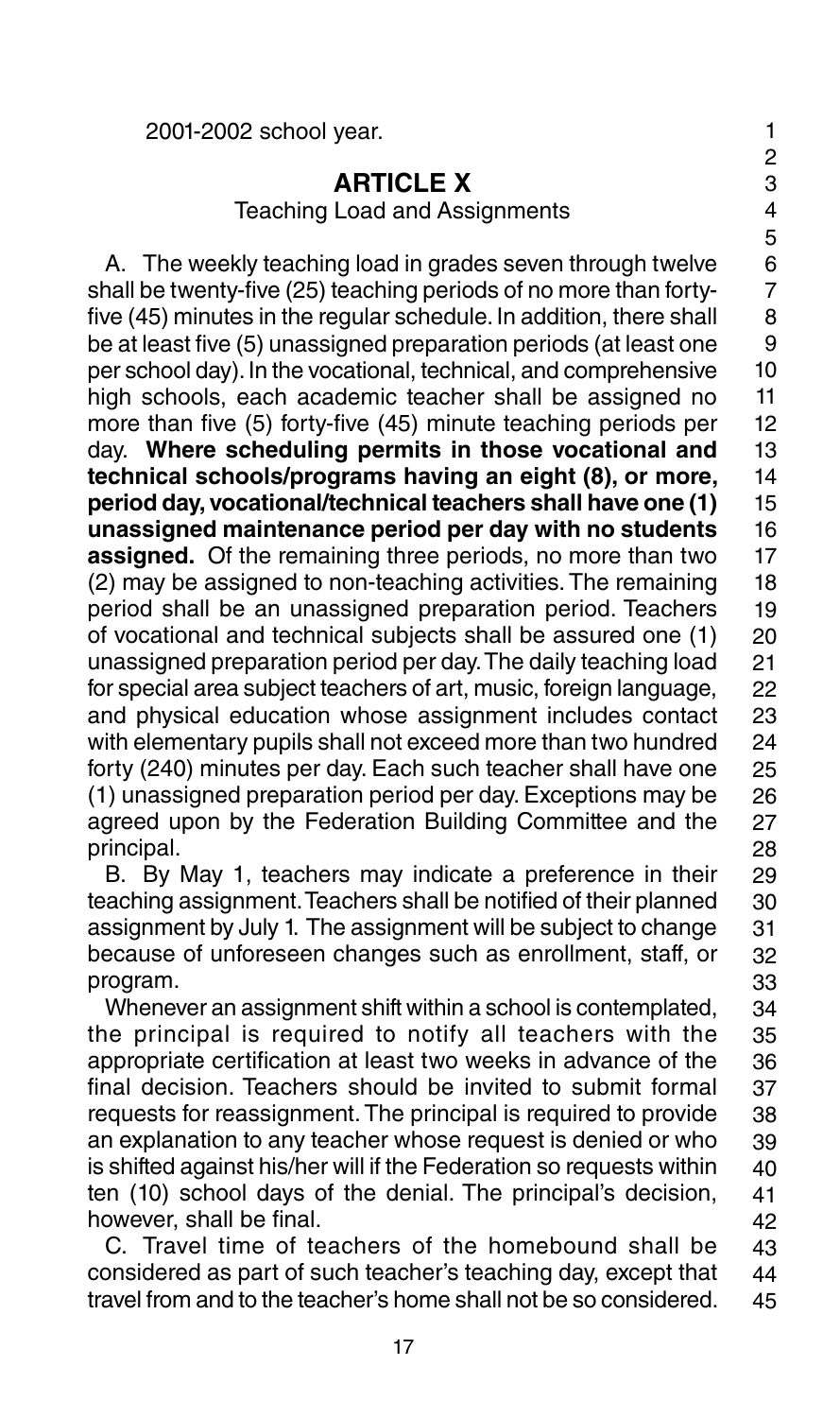1 2 3 4 5 6 7 8 D. Whenever possible, caseloads for counselors shall be limited to a 1 to 250 ratio. For the purpose of computing such ratio, only those counselors who are working directly with the children on a full-time basis may be used. Counselors shall not be required to act as Assistant Principals or Department Chairpersons or to perform non-counseling duties. The Board and the Federation shall jointly study the feasibility of an eleven (11) month schedule for guidance counselors.

9 10 E. Teachers' assignment outside the scope of their teaching certificate or their major field of study shall be voluntary.

F. Split classes shall be eliminated whenever possible.

12 13 G. Every effort shall be made to limit to two (2) the number of different lesson preparations in the secondary schools.

14 15 H. Inequities in assignments shall be proper subjects of grievance.

16 17 18 I. A master schedule for each school shall be posted on the teachers' bulletin board or shall otherwise be made available to all teachers.

19 J. Special Area Subjects in Elementary Schools:

11

20 21 22 23 24 25 26 27 28 29 30 31 Each class in K-3 will be provided with one period per week of art, one period per week of music, and one period per week of physical education. These classes will be taught either by a specialist in each subject area or by the classroom teacher. Each class in grades 4-6 shall be provided with a total of five periods per week of art, music, and physical education periods to be taught by a specialist in each subject area. Nothing in this Section shall preclude the District from implementing a six-day rotation schedule, provided there is no reduction in instruction in these subjects and/or loss of teaching positions in these areas as a direct result of the implementation of the six-day schedule.

32 33 34 35 36 37 The District will enter a separate memorandum of agreement incorporating the August 23, 2000 Board of Education resolution regarding the phase in of art, music, and physical education in the primary grades, beginning with the 2001-2002 school year. The memorandum will include a sunset provision corresponding to the last day of the parties' negotiated agreement.

38 39 40 K. The number of schools to which any teacher is assigned shall be kept to a minimum. Duplication of service in the same school by different teachers shall be avoided.

41 42 43 44 45 L. All elementary school teachers, including specialists and itinerant teachers, shall be provided with a minimum of a 30-minute preparation period on each day, or a longer period if mutually satisfactory when their pupils are in attendance for a full day.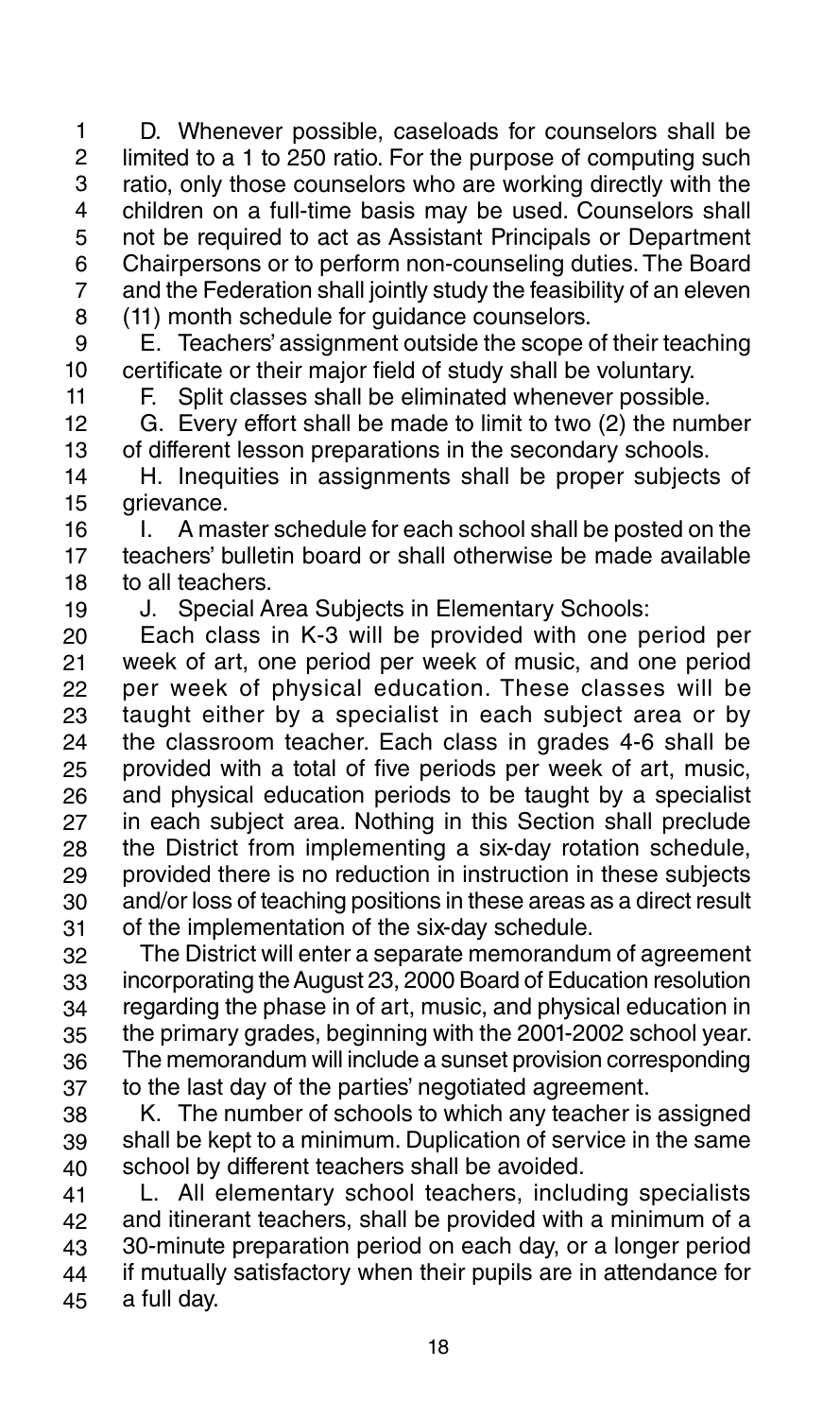Preparation periods shall not occur before the arrival or after the dismissal of pupils according to the normal schedule for pupils in each school.

1 2 3

4 5 6 7 8 9 10 11 12 M. Unassigned Pre-kindergarten through sixth grade teachers and unassigned seventh and eighth grade teachers in the elementary schools may leave the building without requesting permission during their scheduled lunch periods. Notification of such absence will be given at a convenient place and there shall be no interruption of teaching service. Other teachers may leave the building during a non-teaching period for necessary pressing business with the approval of the principal. Such approval shall not be withheld without just cause.

13 14 15 16 17 18 19 20 N. It is recognized that the time of teachers should be utilized for professional teaching activity and that non-teaching duties shall be eliminated whenever possible. Toward this end, it is agreed that a joint Administration Federation committee shall be established to study this matter, including the degree to which the following activities are presently performed by teachers and which of these activities can be eliminated as responsibilities of the teacher by the end of the school year.

- (1) Collection of money;
- (2) Recording, transferring or transmitting information which does not have a direct bearing on the learning experience of the child, such as:
	- (a) grading and recording the results of school-wide testing programs;
	- (b) making routine entries such as marks and attendance data on Pupil Permanent Record Cards;
	- (c) issuing and inventorying textbooks and supplies.
	- (d) supervision of hallways, restrooms, lunchrooms and children while they are waiting for their bus.

O. Effective July 1, 2000, pupils shall be released as follows for professional staff development during the school year:

- 34 35 36 (1)Elementary schools shall receive a minimum of four half-day releases to provide for professional staff development.
- 37 38 39 (2)High schools shall receive a minimum of six 1.5-hour early releases or delayed openings to provide for professional staff development.

40 41 42 43 Such time shall be used for faculty meetings, in-service training and other programs for professional improvement, as jointly planned by the principal, faculty and the Federation Building Committee for each school.

44 45 P. Teachers shall only be required to maintain one attendance form, as per present practice.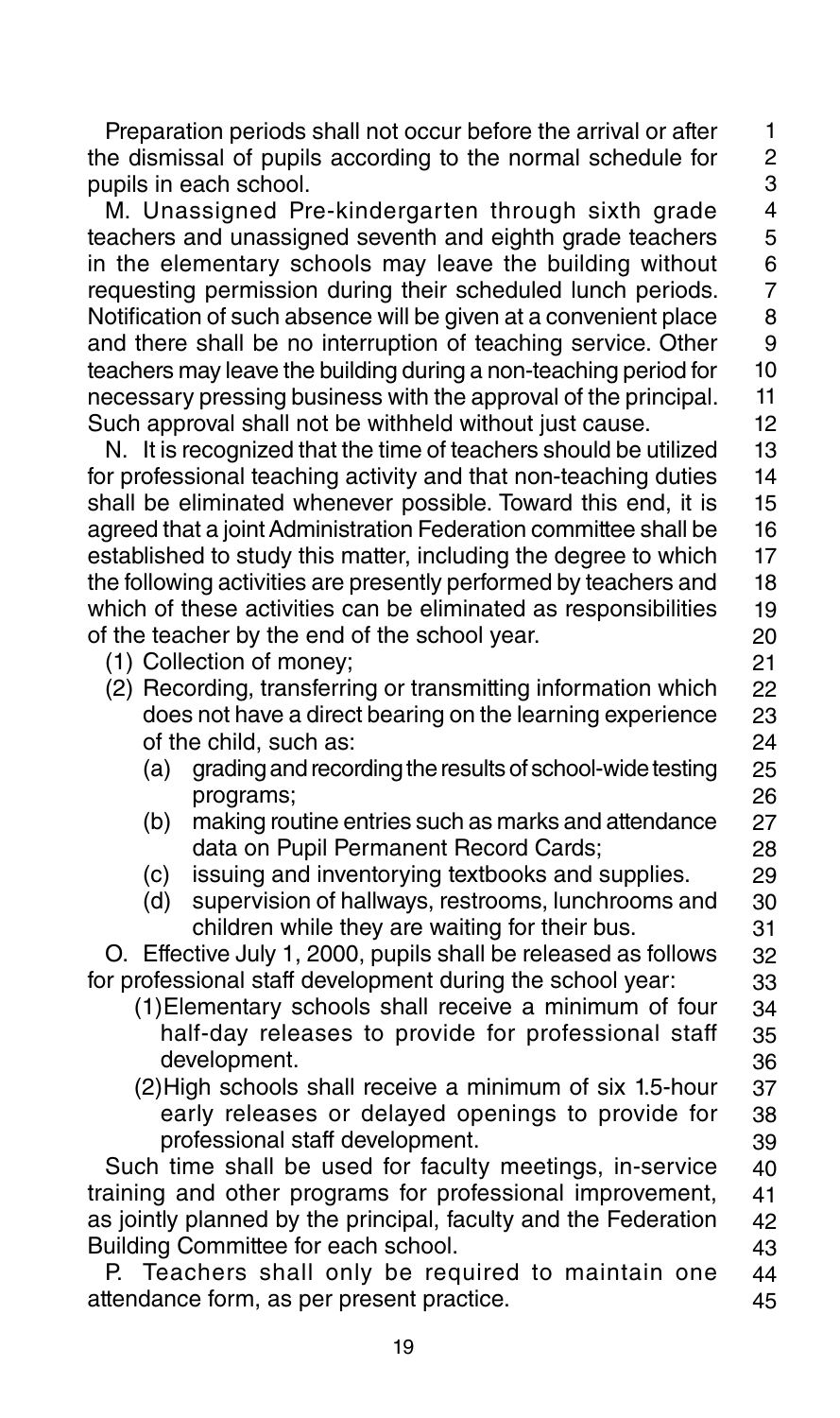| 1              | Q. Requests for services from special teachers and pupil          |
|----------------|-------------------------------------------------------------------|
| $\overline{c}$ | personnel staff shall be given prompt and appropriate action.     |
| 3              | R. Part-time positions shall be eliminated whenever possible.     |
| 4              | S. Assignments in addition to the actual teaching of subject      |
| 5              | matter, (e.g. homeroom and study halls) will be filled, when      |
| 6              | possible, on a voluntary basis. In those circumstances where      |
| $\overline{7}$ | volunteers do not come forward, assignments will be filled on     |
| 8              | a yearly rotating basis. The District will make every effort to   |
| 9              | honor the request of a teacher who prefers to keep the same       |
| 10             | assignment on an annual basis.                                    |
| 11             |                                                                   |
| 12             | <b>ARTICLE XI</b>                                                 |
| 13             | <b>Teaching Conditions</b>                                        |
| 14             |                                                                   |
| 15             | A. Teachers shall have safe and healthful conditions under        |
| 16             | which to carry out their professional duties.                     |
| 17             | B. (1) The Board shall provide:                                   |
| 18             | (a) A separate desk with lockable drawer space for                |
| 19             | every teacher in the system. Itinerant and floating               |
| 20             | teachers shall be provided comparable lockable                    |
| 21             | space.                                                            |
| 22             | Suitable closet space for each teacher to store<br>(b)            |
| 23             | coats, boots and personal items.                                  |
| 24             | Adequate chalkboard and bulletin board space<br>(c)               |
| 25             | in every classroom                                                |
| 26             | Copies, exclusively for each teacher's use, of all<br>(d)         |
| 27             | text and, where available, teacher's editions and                 |
| 28             | manuals, used in each of the courses taught.                      |
| 29             | A dictionary appropriate to classroom needs in<br>(e)             |
| 30             | each classroom in grades 6 through 12.                            |
| 31             | Adequate attendance books, paper, pencils,<br>(f)                 |
| 32             | pens, chalk, erasers and other subject material                   |
| 33             | required in daily teaching responsibilities.                      |
| 34             | (g) Adequate storage space in each classroom for                  |
| 35             | instructional materials where space permits.                      |
| 36             | All itinerant and floating teachers shall have<br>(h)             |
| 37             | available in the school buildings they service                    |
| 38             | the general supplies appropriate to their                         |
| 39             | function.                                                         |
| 40             | (2) Copy machines, devices for producing masters and              |
| 41             | other office machines commonly used by teachers                   |
| 42             | shall be made available for their use.                            |
| 43             | There shall be at least one (1) copy machine per building for     |
| 44             | up to twenty-five (25) full-time teachers or their equivalent. At |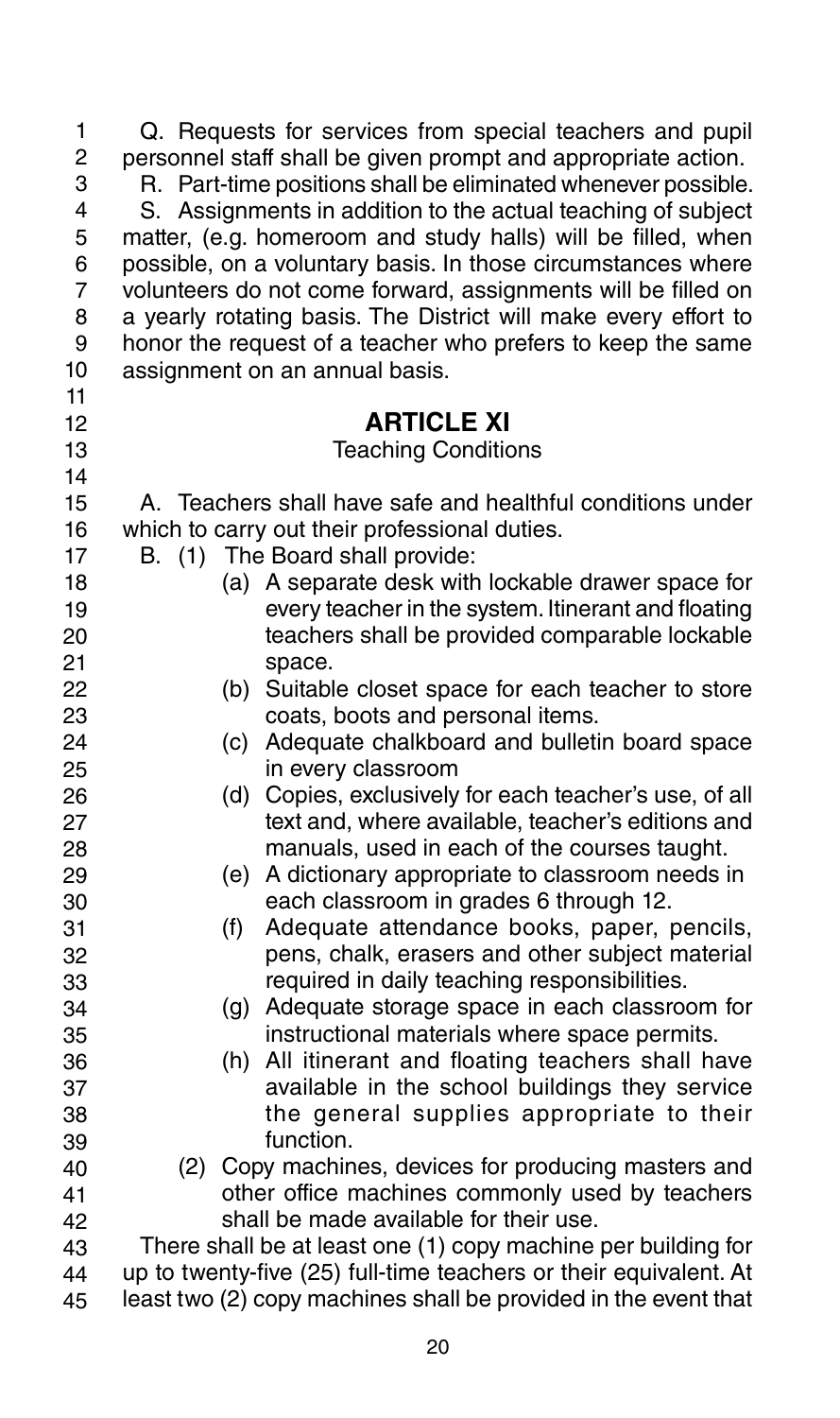1  $\mathfrak{p}$ 3 4 5 there are more than twenty-five (25) full-time teachers or their equivalent in the building. Should there be more than fifty (50) full-time teachers or their equivalent in the building, a third copy machine shall be provided and one (1) of three (3) machines will be a high volume machine.

6 7 8 9 (3) When assigning school space, the Board of Education will give due consideration to the needs of teachers for adequate classroom space and facilities in order to carry out their professional responsibilities.

10 11 12 13 14 15 16 C. The Board and the Federation mutually recognize the importance of continuous use of adequate teaching reference material in maintaining a high level of professional performance. In furtherance of that recognition, the Board shall provide a teacher reference library in each school in the system and include therein, within a reasonable period of time, all texts which are reasonably requested by the teachers of that school.

17 18 19 20 21 22 23 24 25 26 27 28 D. The Board recognizes that appropriate texts, library reference facilities, maps and globes, laboratory equipment, shop equipment, audio-visual equipment, art supplies, athletic equipment, current periodicals, standard tests and questionnaires, and similar supplies and equipment are the tools of the teaching profession. The parties will confer from time to time for the purpose of improving the selection and use of such educational tools, and the Board undertakes promptly to implement all joint decisions thereon made by its representatives and the Federation. Copies of requisitions which originate in a school shall be made available for inspection by the Building Committee.

E. The Board agrees at all times to keep the school reasonably equipped and maintained.

F. Custodial and similar supportive personnel shall not interfere with the performance of the teachers' duties.

- G. Supplies and Petty Cash Fund
- 34 35 36 37 (1) The Board of Education will spend \$1,250,000 for instructional supplies and materials. Effective July 1, 2001, the board will spend \$1,750,000 for instructional supplies and materials.
- 38 39 40 41 42 43 44 45 (2) Of the amount allocated for this purpose, the Board will make available to each school \$5.00 per pupil, to be used for the incidental purchase of instructional supplies and materials. **The amount per pupil shall be increased to \$6.00 effective July 1, 2016 and to \$8.00 effective July 1, 2017.** Under this arrangement, teachers may purchase incidental supplies and submit a voucher for reimbursement, as approved by the principal.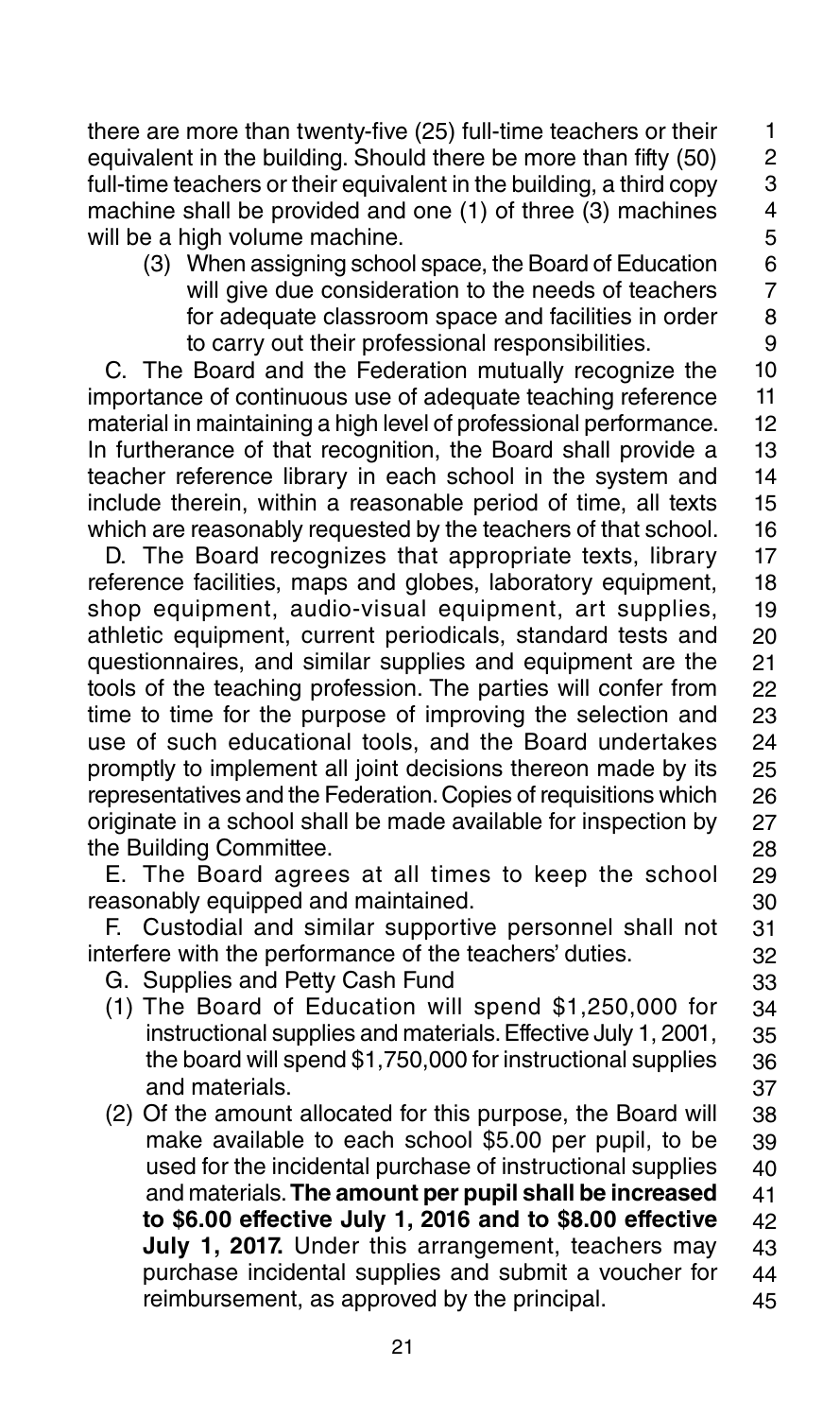- 1  $\overline{2}$ 3 4 5 6 7 (3) From the amount allocated in paragraph G. (1), teachers of Art, Music, Physical Education, Special Education, Science Labs, Technology, and Home Economics/Home and Career Skills shall have available to them, through a separate budget allocation, funds with which to order supplies appropriate to their program.
	- (4) Supply orders shall be forwarded to the appropriate departments by the Building Principal by June 1st. Thereafter, the Board shall make every effort to assure that the supplies are at the schools by the opening day.

8 9 10

11 12 H. The Board hereby commits itself to a program assuring that there be available in each school:

- 13 14 15 16 17 (1) At least one (1) room, appropriately furnished and ventilated, which shall be reserved for use as a faculty lounge. Schools that have over fifty teachers shall have at least two (2) lounges for the exclusive use of the teachers, and
- 18 19 20 21 22 23 24 25 (2) "Men's" and "Ladies" restroom facilities available for the exclusive use of the faculty on each floor of each building where more than three (3) classes are held. The preceding sentence shall apply only i) to buildings erected after January 1, 1981 and ii) to floors of other buildings where such facilities actually were reserved for the use of the faculty as of January 1, 1981 so long as there continues to be more than three classes on that floor.

26 27 28 29 30 31 32 I. Upon request of the teachers, the Federation Building Committee may arrange for the installation of vending machines for staff use only. The installation, operation, control and maintenance of the machine shall be the responsibility of the teachers in that building subject to reasonable safety precautions. All proceeds from these machines shall be used in such manner as the teachers in that building shall determine.

33 34 35 36 37 J. Outside telephones shall be made available to the teachers free of charge for official business. When teachers wish to discuss private or confidential matters concerned with their official teaching duties, the principal shall provide a telephone, the location of which ensures privacy of conversation.

38 39 40 41 42 K. Where space is available, free, adequate, off-street parking facilities shall be made available by the Board to teachers and other Board personnel for their exclusive use. The cost of maintenance and snow removal shall be borne by the Board.

43 44 45 Board parking spaces shall not be reserved or marked "reserved" for other than the Building Principal and, if desired, for a faculty courier. Reserved spaces shall be limited to two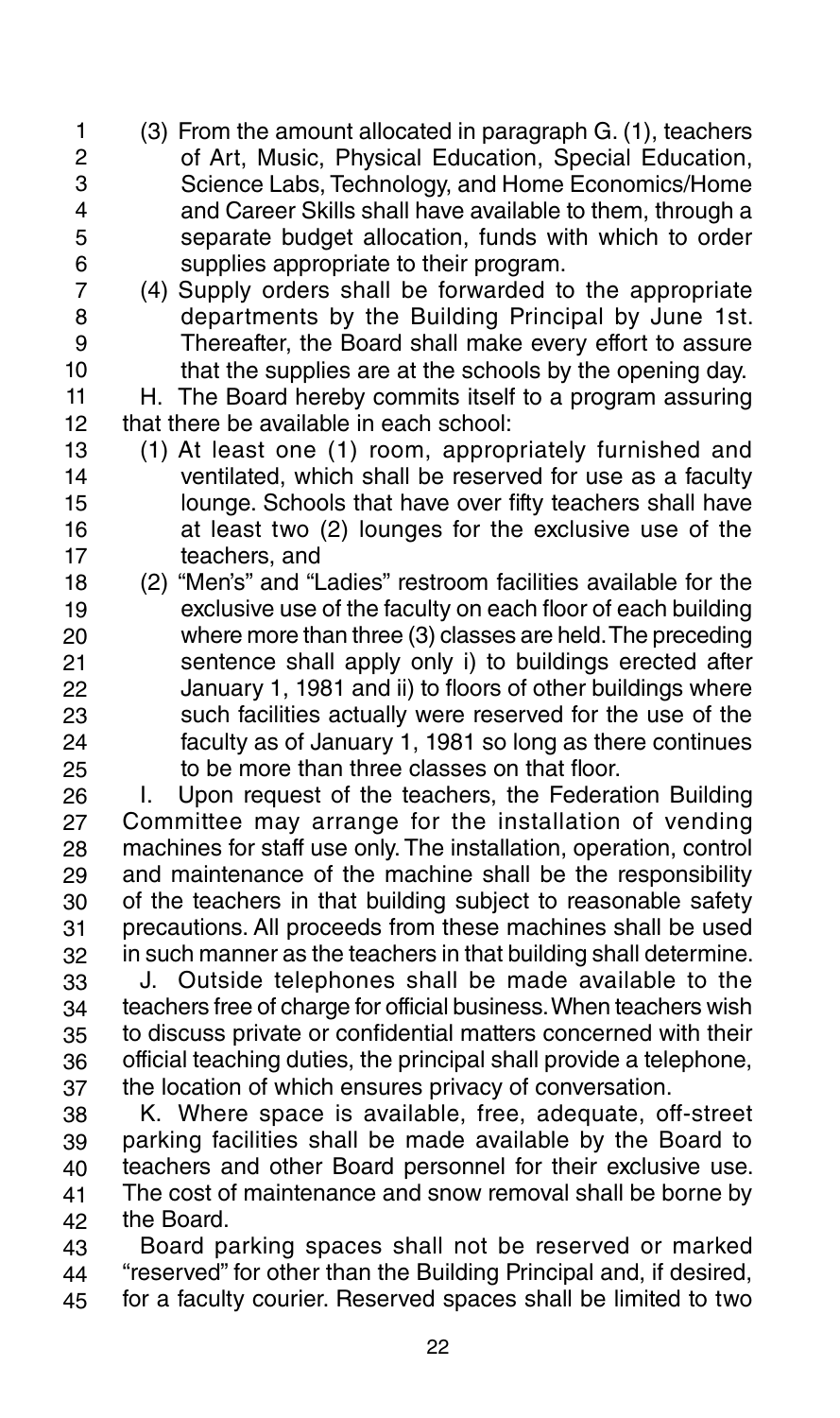(2) per building. All other parking spaces shall be filled on the basis of earliest arrival.

School parking facilities shall be for the use of the building staff. Accordingly, the Board shall post appropriate notices to this effect.

L. Classroom interruptions shall be permitted only in case of urgency. Persons other than Board of Education personnel shall be allowed to enter classrooms only with prior consultation with the classroom teacher.

10 11 12 13 14 M. Assembly programs shall be held to a minimum and held only for meaningful special purposes and shall be conducted strictly on a voluntary basis. Since these programs are an outgrowth of classroom activities, teachers shall be encouraged to participate in at least one program a year.

15 16 17 18 19 N. No teacher shall be required to transport a pupil in a personal automobile, provided that when a teacher is requested and agrees to transport a pupil, the Board will assume all liability in connection therewith.

20 21 22 23 O. Teachers shall be informed whenever feasible of a student's psychological, emotional, medical conditions and other information including legal guardianship which might affect the student's achievement or behavior or the safety of that student or others.

P. Teachers shall not be required to make two different sets of lesson plans for the same preparation to be submitted regularly to members of the administration.

## **ARTICLE XII**

#### Employment and Termination of Personnel

31 32 33 34 35 36 A. For regular full-time academic classes as defined in the Commissioner's regulations, and in the absence of appropriate eligible lists, the Board agrees to appoint only temporary teachers who have received at least a Bachelor's Degree, except in extreme emergencies. During the life of this contract all classes will be taught by certified teachers where available.

37 38 39 40 41 42 43 44 45 All newly appointed teachers will be required to attend two (2) days of orientation prior to the commencement of classes. Teachers will be given ten (10) days' notice of the scheduled orientation days. The orientation sessions will be held between the hours of 8:30 a.m. and 2:30 p.m. with a one (1) hour lunch break and shall be completed prior to the Wednesday before the opening of school. Newly appointed teachers will not receive additional compensation for attendance at orientation. Teachers who have previously worked for the District for a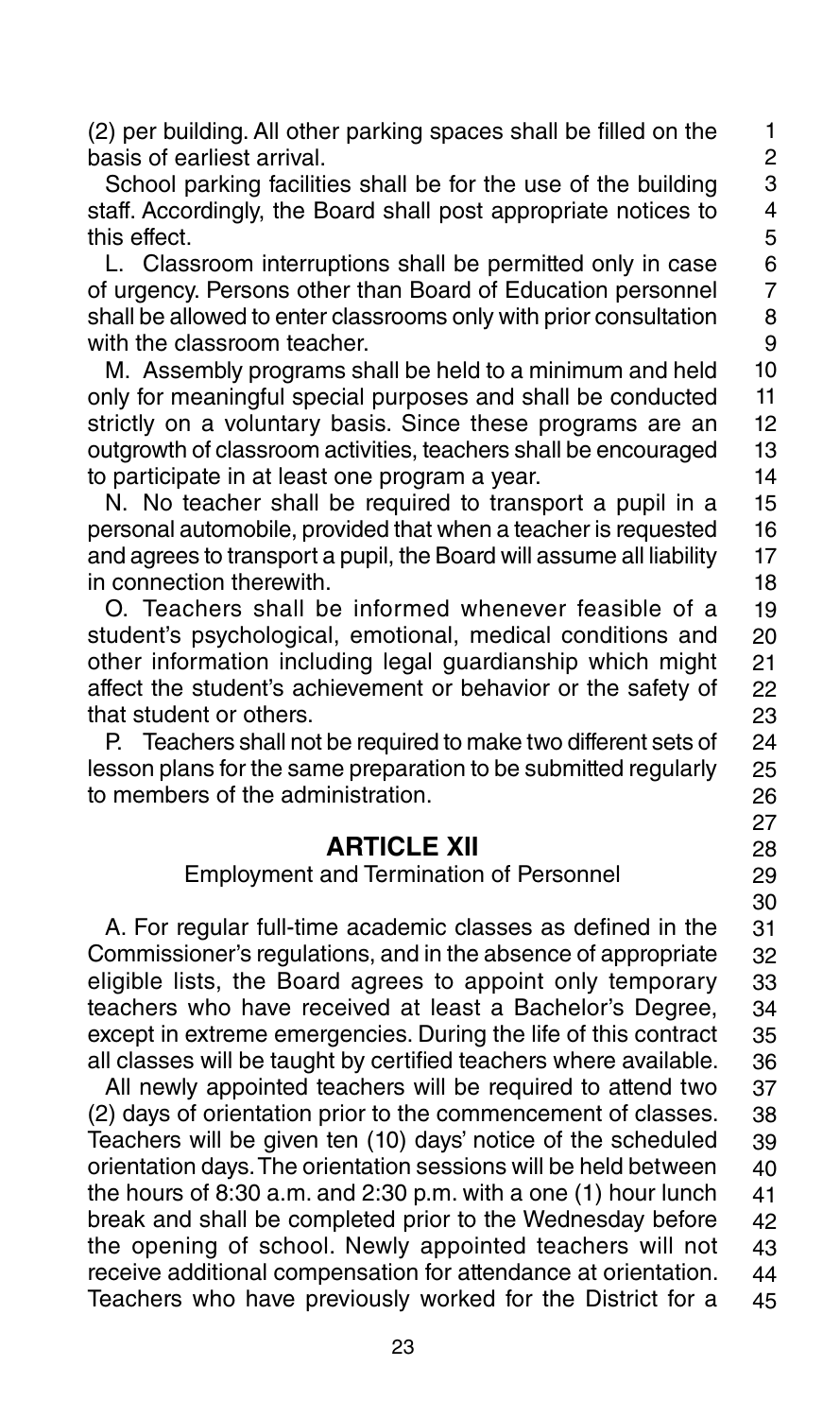1 2 3 minimum of one (1) year (160 days) as contract, probationary or temporary teachers, and who are asked and who agree to attend orientation, shall be paid at the contract rate.

4 5 6 7 8 B. The Board will hire as substitute teachers only those who hold a college degree or trade certification, provided, however, that if no teacher so qualified is available, the Board will hire the best qualified applicant available to serve as a substitute teacher.

9 10 11 12 13 C. The Board will enforce the Commissioner's regulations which require that non-certified personnel shall successfully complete not less than six (6) semester hours of approved and appropriate course work each year in order to be eligible for continued employment.

14 15 16 17 D. In accordance with law and in the absence of candidates available from eligible lists temporary teachers of experience and satisfactory service shall be given preference over other temporary teachers for employment in subsequent school years.

18 19 20 21 22 23 24 25 E. The District and the BTF shall co-operate in seeking the approval necessary to establish and implement the Replacement Teacher Pool in conformity with New York State Education Law, as applicable. The purpose of the Replacement Teacher Pool is to provide a method by which probationary appointments of temporary teachers serving in encumbered positions may be made if the encumbered position is that of a regular teacher on leave of absence without pay.

26 27 28 29 30 31 F. Whenever any vacancy shall occur in a school in any extra-curricular activity for which there is compensation, the principal shall publicize the same by giving written notice of such vacancy to the Federation Building Committee and by providing appropriate posting on the Teachers' bulletin boards for a minimum period of ten (10) school days.

32 33 34 35 G. Summer school, Evening school, Recreational and Parttime Programs - The following policy applies to the employment of teachers in summer school, evening school, recreational and part-time programs

- 36 37 38 (1) Priority in summer employment shall be based upon previous number of years of summer employment and present employment in the Buffalo Public School System.
- 39 40 41 42 43 (2) Present satisfactory teachers in evening school, recreational and part-time programs who teach in the Buffalo Public Schools regularly shall continue to be hired as long as they desire the position, if the vacancy exists.
	- (3) Vacancies

44 45 (a) For filling vacancies, priority in employment shall be given to qualified teachers in accordance with the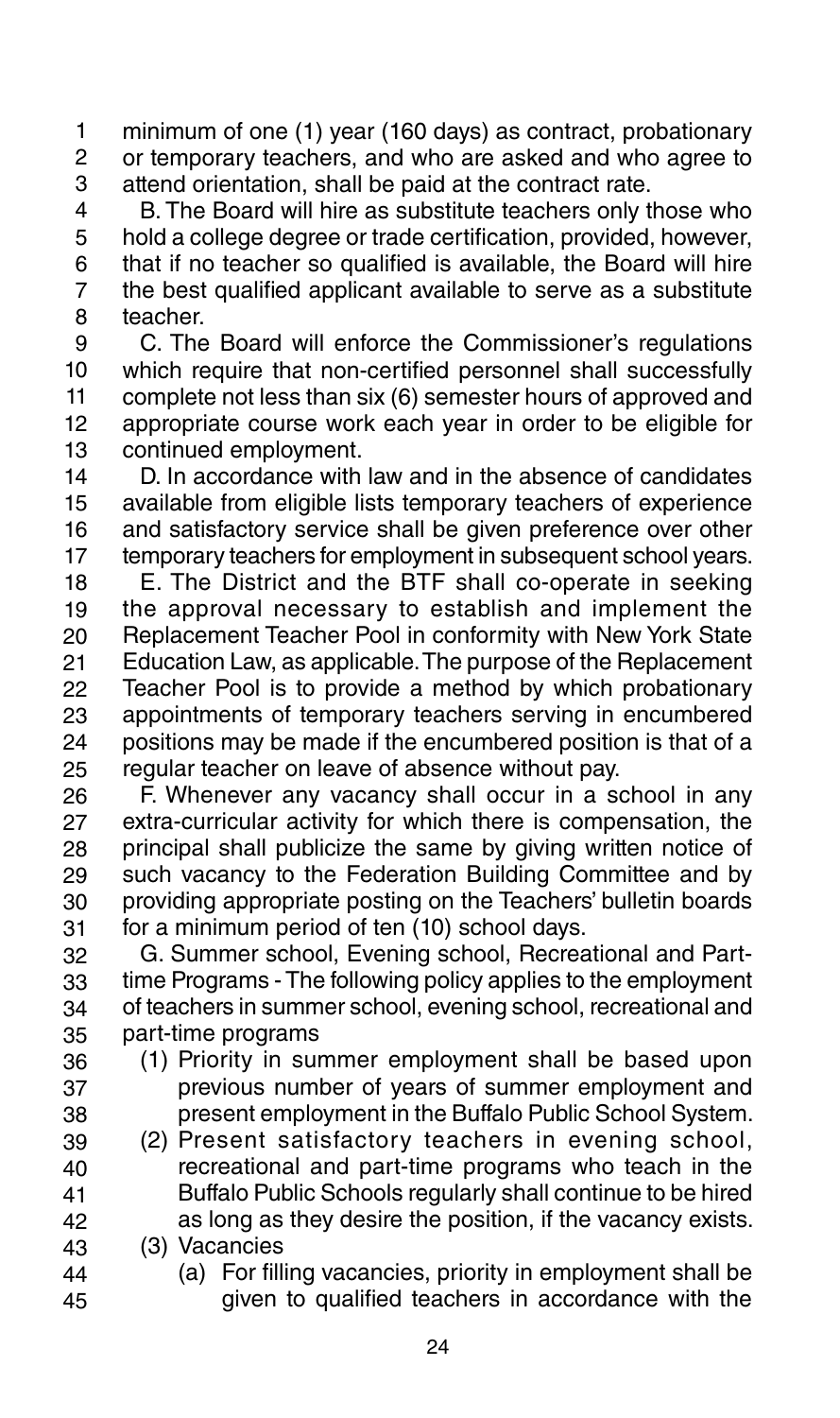| above and in the following order:                                                                           | 1        |
|-------------------------------------------------------------------------------------------------------------|----------|
| 1. Contract                                                                                                 | 2        |
| 2. Probationary                                                                                             | 3        |
| 3. Temporary                                                                                                | 4        |
| 4. Others                                                                                                   | 5        |
| For new vacancies in a summer program mutually<br>(b)                                                       | 6        |
| agreed to have been developed for pupils enrolled in                                                        | 7        |
| a particular school, priority in employment for new                                                         | 8        |
| vacancies shall be given to qualified teachers in the                                                       | 9        |
| school where the program is held in the order                                                               | 10       |
| described in Section G (3)(a) of this Article.                                                              | 11       |
| Priority in employment in after-school programs for<br>(c)                                                  | 12<br>13 |
| regular day school pupils shall be given to qualified                                                       | 14       |
| teachers employed in the school where the vacancy<br>occurs and then advertised district-wide. The order of | 15       |
| priority shall be contract teachers, probationary                                                           | 16       |
| teachers, and temporary teachers. To be considered,                                                         | 17       |
| a candidate must be able to be present at the                                                               | 18       |
| scheduled starting time for the program.                                                                    | 19       |
| (4) Curriculum and Textbook Committees: priority in                                                         | 20       |
| employment shall be given to teachers who spend                                                             | 21       |
| a majority of their time teaching the course for which the                                                  | 22       |
| curriculum is being designed. Priority in filling positions                                                 | 23       |
| shall be given to qualified teachers presently employed in                                                  | 24       |
| the Buffalo Public Schools in the following order:                                                          | 25       |
| 1. Contract                                                                                                 | 26       |
| 2. Probationary                                                                                             | 27       |
| 3. Temporary                                                                                                | 28       |
| 4. Others                                                                                                   | 29       |
| (5) Positions in the summer school, evening school,                                                         | 30       |
| recreational and part-time programs, except as indicated                                                    | 31       |
| above, will be advertised throughout the school system                                                      | 32       |
| and properly posted in each building.                                                                       | 33       |
| (6) Administrative personnel shall not be eligible for part-time                                            | 34       |
| paid assignments normally held by teachers except as<br>provided in Section G (3)(a), of this Article.      | 35       |
| H. School 46 Adult Education Evening Program                                                                | 36<br>37 |
| (1) All teachers presently employed in the School 46 Adult                                                  | 38       |
| Education evening program shall continue to be employed                                                     | 39       |
| according to Article XII $(G)(2)$ .                                                                         | 40       |
| (2) Should a reduction-in-force occur, those teachers with                                                  | 41       |
| the least seniority in the School 46 Adult Education                                                        | 42       |
| evening program shall be excessed. Should two (2) or                                                        | 43       |
|                                                                                                             |          |

more teachers have the same seniority in the School 46 Adult Education evening program, those teachers shall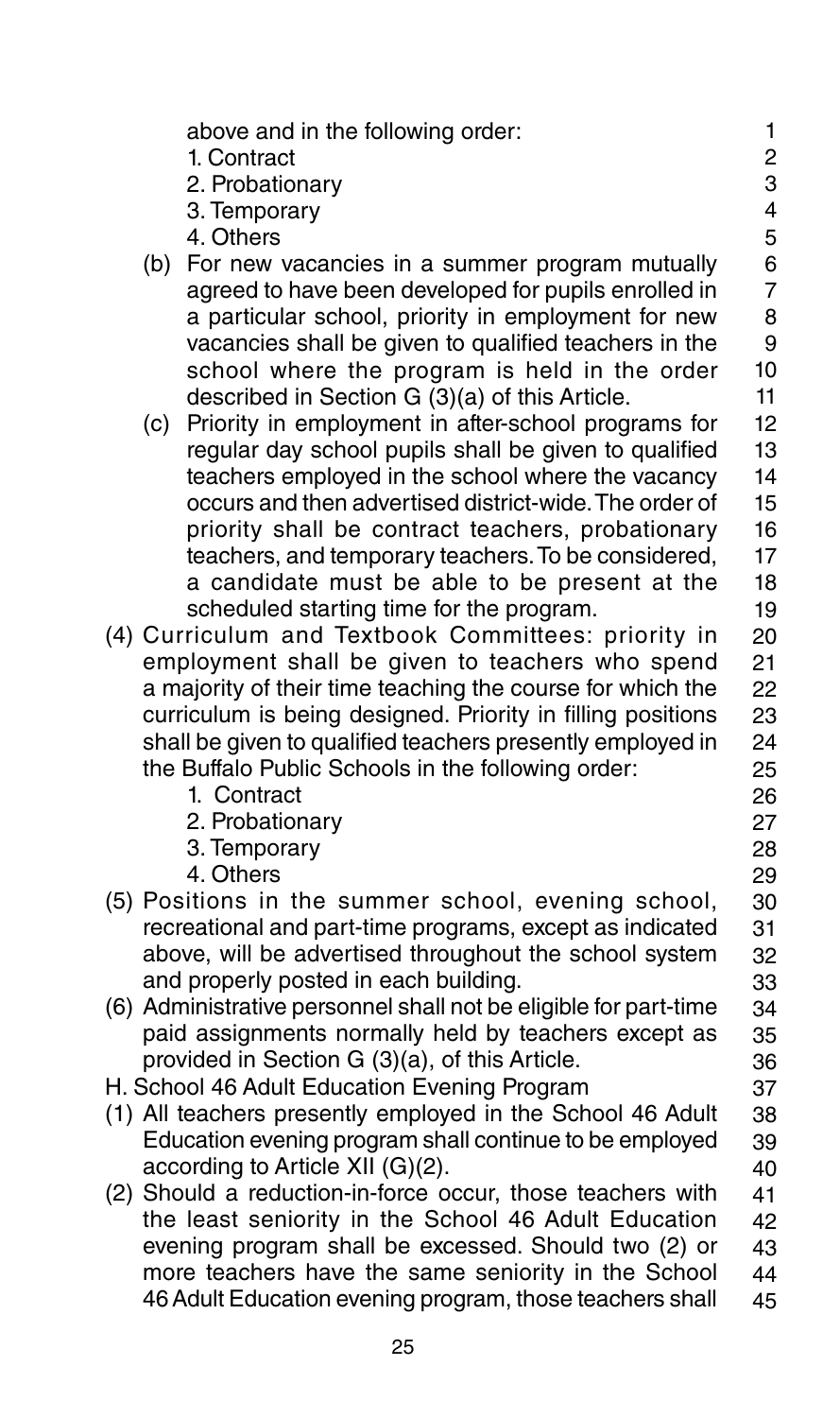be excessed on the basis of system-wide seniority.

- 2 3 4 5 6 7 8 9 10 11 12 13 (3) Teachers employed in the regular School 46 Adult Education evening program shall be given preference for available summer School 46 Adult Education evening program positions according to Article XII (G)(2) and on the basis of their seniority in the Summer School 46 Adult Education evening program, should they so desire said positions. Teachers with the same summer School 46 Adult Education evening program seniority or no such program seniority shall be hired on the basis of system wide seniority. Teachers in summer School 46 Adult Education evening program accumulate seniority only for the summer programs.
- 14 15 16 17 (4) Teachers employed in the School 46 Adult Education evening program during the regular school year shall continue employment in the Program regardless of summer employment status as long as positions exist.
- 18 19 20 21 22 23 24 25 26 27 28 (5) Should additional positions become available in the School 46 Adult Education evening program they will be given to those teachers previously excessed on the basis of their seniority in the School 46 Adult Education evening program. Said positions shall be filled on the basis of system-wide seniority for those teachers possessing the same School 46 Adult Education evening seniority. Refusal by an excessed teacher of a School 46 Adult Education evening position during the regular school year only, shall remove that teacher's name from the existing list.
- 29 30 31 32 33 34 35 (6) When the list of excessed teachers is reduced in number to two (2), the Board will be required to annually advertise and accept applications for new positions. Applicants will be hired for those positions on the basis of seniority in the School 46 Adult Education evening program or on the basis of system-wide seniority should School 46 Adult Education evening seniority be equal or nonexistent.
- 36 37 38 39 For the purpose of administering Article XII H, seniority shall mean overall seniority in the School 46 Adult Education evening program (regardless of voluntary or involuntary breaks in service).
- 40 I. Adult Day Program
- 41 42 43 44 45 (1) Should there be a reduction in the amount of time allotted to this program, the work schedule of the teacher with the least service shall be reduced. For the purpose of this provision, service is defined as a teacher's length of continuous employment as a teacher in an Adult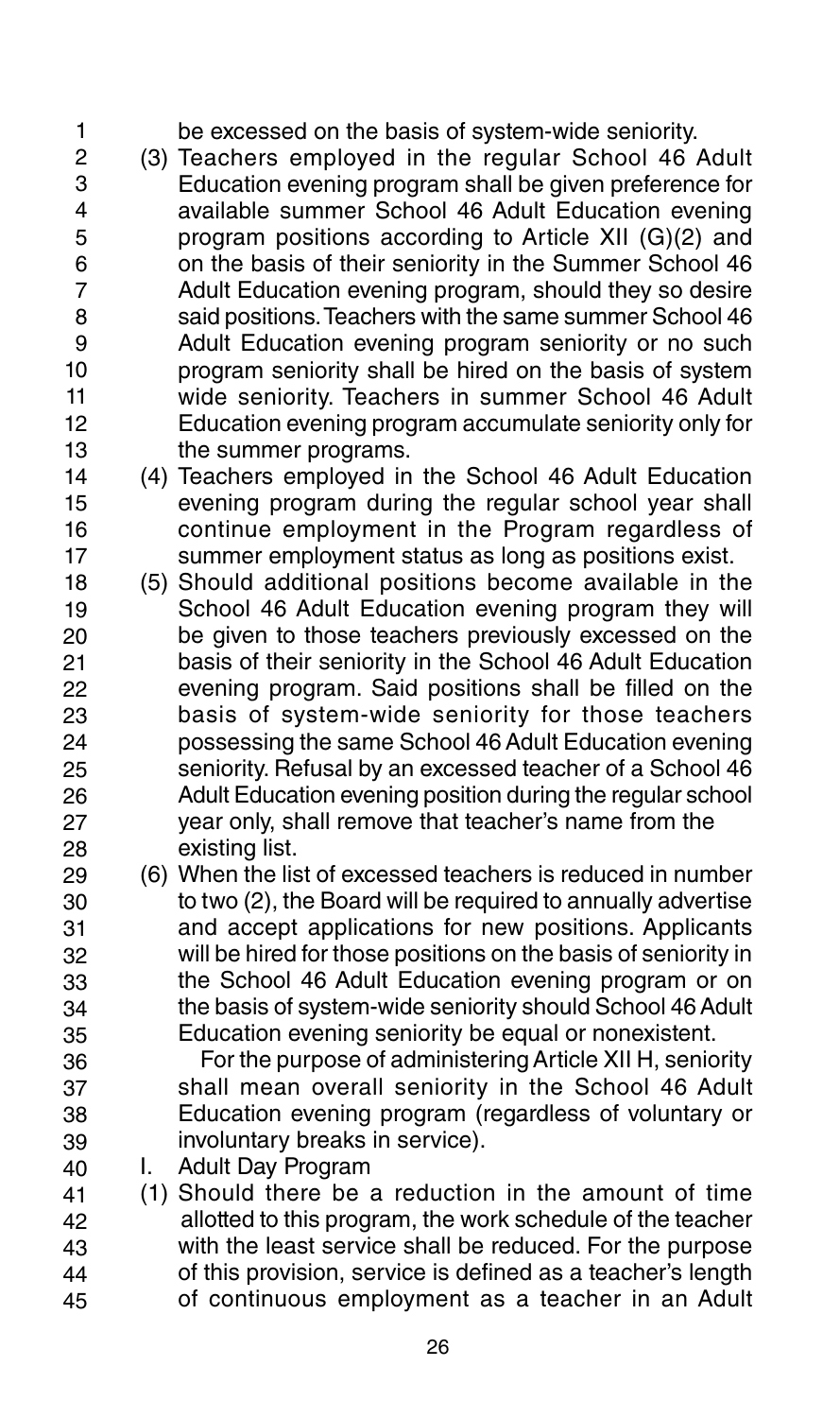Education Day Program of the Buffalo Public Schools.

(2) When a substitute is needed to replace an absent teacher, teachers in the Adult Day Program will be given preference for the assignment. If no one is available, from the Adult Day Program, the District-wide substitute teacher list will be utilized.

 Service as a substitute under this provision shall be paid at the same hourly rate as the teacher normally receives.

10 11 12 13 14 15 16 (3) Each May, the District shall canvass the Adult Education Day Program teachers to determine their availability for programs offered in July and August. Teachers shall be employed in order of declining Adult Education Day service. If additional teachers are needed, they shall be hired from applicants for summer employment as per Article XII G1.

17 18 19 20 21 J. Under the provisions of the New York Education Law, Sec. 3019a, any regularly assigned teacher who desires to terminate employment shall file a written notice of termination with the Superintendent at least thirty (30) days prior to the date of such termination of services.

22 23 24 25 26 27 28 29 30 31 32 K. No teacher shall be disciplined, reprimanded, reduced in rank or compensation or deprived of any professional advantage without just cause. Any such action asserted by the Board, or any agent or representative thereof, shall be subject to the grievance procedure herein set forth; provided, however, that in the case of such action against a non-tenure teacher which is based upon the results of a regular evaluation, the provisions of Article XIII shall apply. Tenured teachers shall have the option of either pursuing arbitration in the event of dismissal or applying the provisions of the appropriate sections of the New York State Education Law.

33 34 35 36 37 38 39 40 41 42 43 Should a temporary teacher be terminated involuntarily for reasons other than evaluation prior to the end of the school year, or should a probationary teacher be terminated involuntarily for reasons other than evaluation before attaining tenure status, the teacher shall be advised upon request of the reason for termination and shall suffer no loss in the regular pay and benefits for a period of at least thirty (30) days following notice of termination. If the final determination is in the teacher's favor, full restitution of position, pay and benefits shall be received. Sixty (60) days' notice shall be required for termination of a teacher at the end of the probationary period.

44 45 In any case, when the Board of Education notifies a teacher in writing of pending termination, a copy of such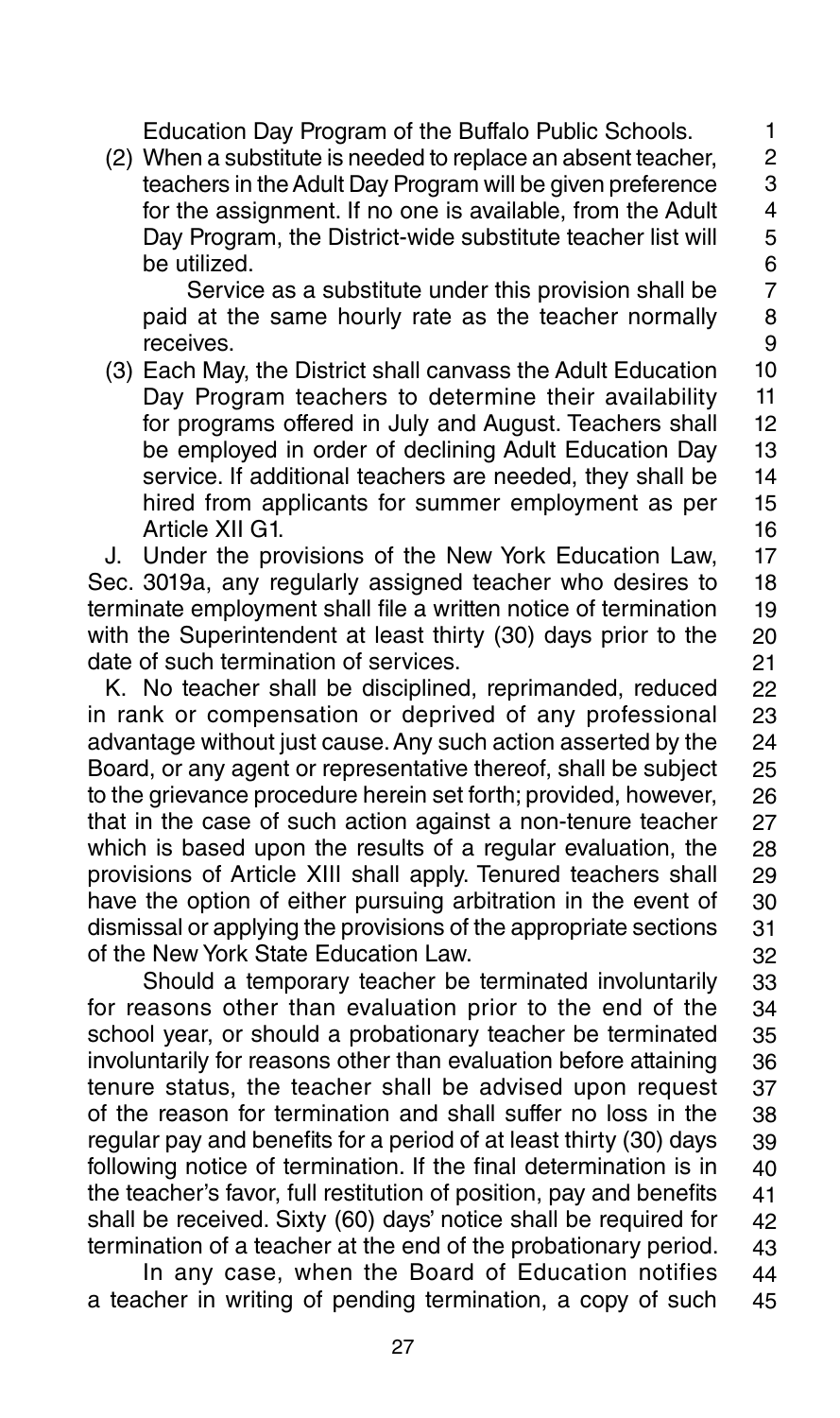1 notification shall be forwarded to the Federation.

 $\mathfrak{p}$ 3 4 5 6 7 8 9 10 11 12 13 14 15 16 17 18 19 20 L. Department Chairpersons - When in its sole discretion the Board determines that there shall be Departmental Chairpersons, they shall be selected in the following manner: By May 1 the members of a Department shall submit to the principal the names of two teachers in the Department. As soon thereafter as possible, but not later than June 1, the Principal shall select for recommendation to the Superintendent a Department Chairperson from the two names submitted unless it is the principal's opinion there is another teacher in the Department or elsewhere in the school system more qualified for the position. In the event the Principal selects a teacher in the Department other than one of those submitted by the Department, the members of the Department shall be entitled upon their request to a meeting with the Superintendent to discuss the Principal's selection. The Superintendent shall then make the final recommendation. In the event the Principal selects a teacher from another school, the Principal will meet with the members of the Department upon their request to discuss the selection.

21 22 23 M. By May 1, teachers may submit names to the appropriate Administrator for consideration in selecting teachers who assume the role of helping teachers.

24 25 26 27 N. When an employee is absent without leave and without a satisfactory explanation therefor for a period of ten (10) working days, such absence shall be deemed to constitute a resignation effective on the date of the commencement of such absence.

28 29 30 31 O. Resignations and leaves of absence shall be effective for pay purposes only, at the end of a school day, except when such resignations or leaves of absence shall be effective upon the expiration of sick time allowance.

32 33 34 35 36 37 38 39 40 P. When the Board receives written notice that a teaching position will be vacant until the end of a semester or the end of a school year due to the absence of a regular teacher, temporary teacher will be appointed to fill that position. When the regular teacher who gives such notice is absent on paid sick leave, he shall be guaranteed return to his former position if it has not been abolished and provided that, if a reduction of staff has occurred, the teacher has sufficient seniority to have entitled him to retain that position.

41 42 43 44 45 Q. A committee composed of six (6) members, three (3) of whom shall be teachers selected by the Federation and three (3) of whom shall be appointed by the Superintendent, is hereby established to consider a program whereby teachers may be able to share a single position. Said committee shall make its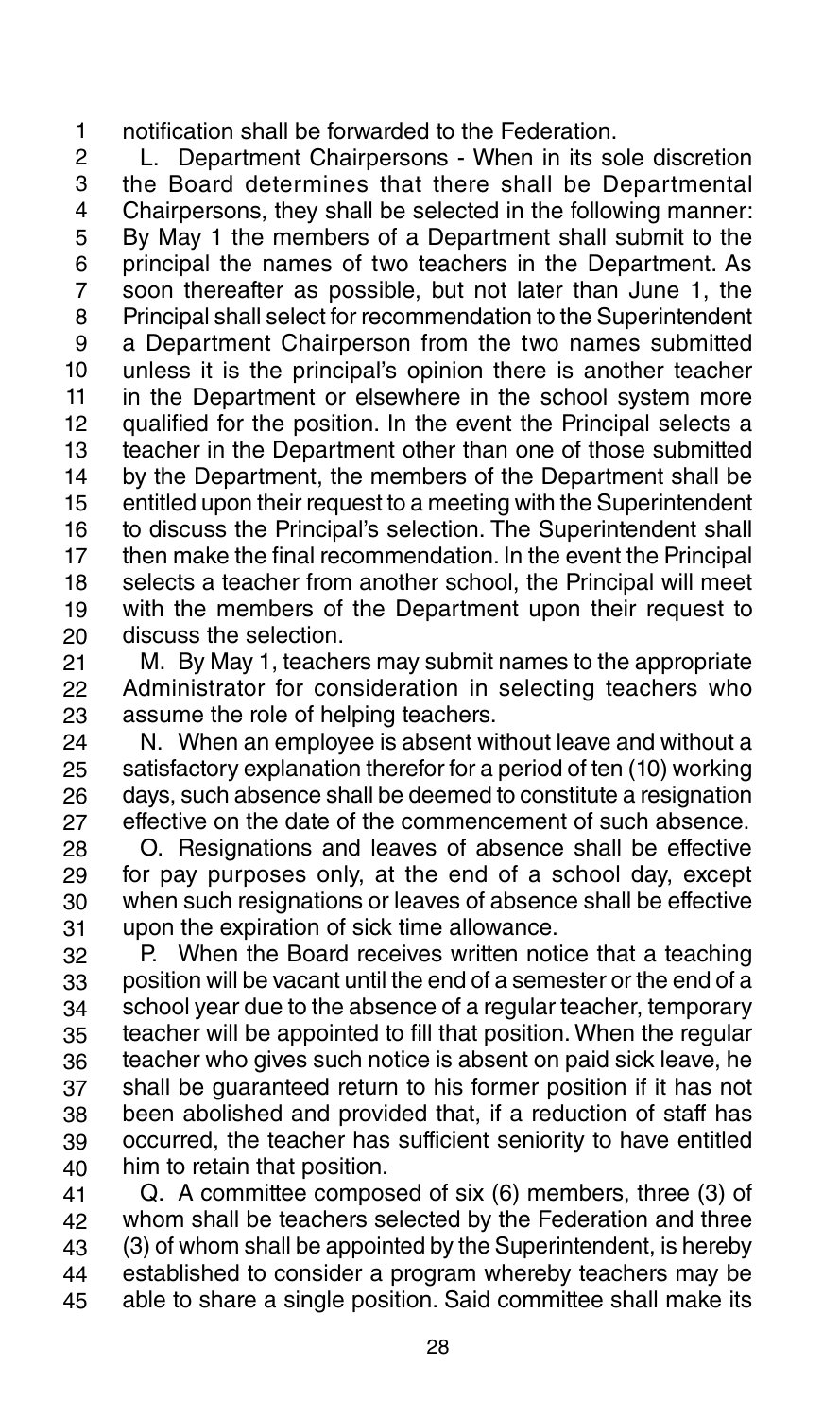recommendations, if any, to the Board of Education prior to February 1, 2002.

## **ARTICLE XIII**

Teacher Evaluation

 A. The evaluation of the work of all teachers is the responsibility of the Board; but the development of an appropriate and fair instrument and procedure for evaluation is a proper concern of the teaching staff. To this end, such development shall be referred to the Professional Council as provided in Article XX.

12 13 14 15 16 17 18 B. At the conclusion of each evaluating session, the evaluator should discuss the results of the evaluation with the teacher and shall counsel in private discussion with the teacher regarding possible areas needing improvement. Such discussion should take place within one week of the evaluation at a time mutually agreed to by both parties and jointly signed attesting that the above was done.

19 20  $21$ 22 23 24 C. Although teacher evaluation is not subject to the grievance procedure, a teacher may have an evaluation reviewed at a meeting with the Associate Superintendent for Instructional Services and/or the Superintendent of Schools. If the teacher requests, a teacher representative designated by the Federation may accompany the teacher at such meeting.

25 26 27 28 D. Teachers shall have the right, upon request, to review the contents of their official personnel file, except confidential information supplied at the request of the Administration for the purpose of obtaining employment or promotion.

29 30 31 32 A representative of the Federation may, at the teacher's request, accompany the teacher in such a review. Teachers have the right to have included in their official personnel file their letter answering an adverse evaluation.

33 34 35 36 37 E. All monitoring or observing of the work or performance of a teacher shall be conducted openly and with the full knowledge of the teacher. No teacher shall receive adverse comments from any observer in the presence of pupils or any other staff member.

38 39 40 41 42 F. Only qualified members of the certified staff shall be used to evaluate teachers. Teachers represented by the Federation shall not evaluate other members of the bargaining unit. Each time a teacher is evaluated, a signed copy of the standard evaluation documents will be given to the teacher.

43 44 45 G. Teacher participation in extra-curricular activities shall be voluntary, and non-participation in such activities shall not be a valid consideration for evaluating teacher classroom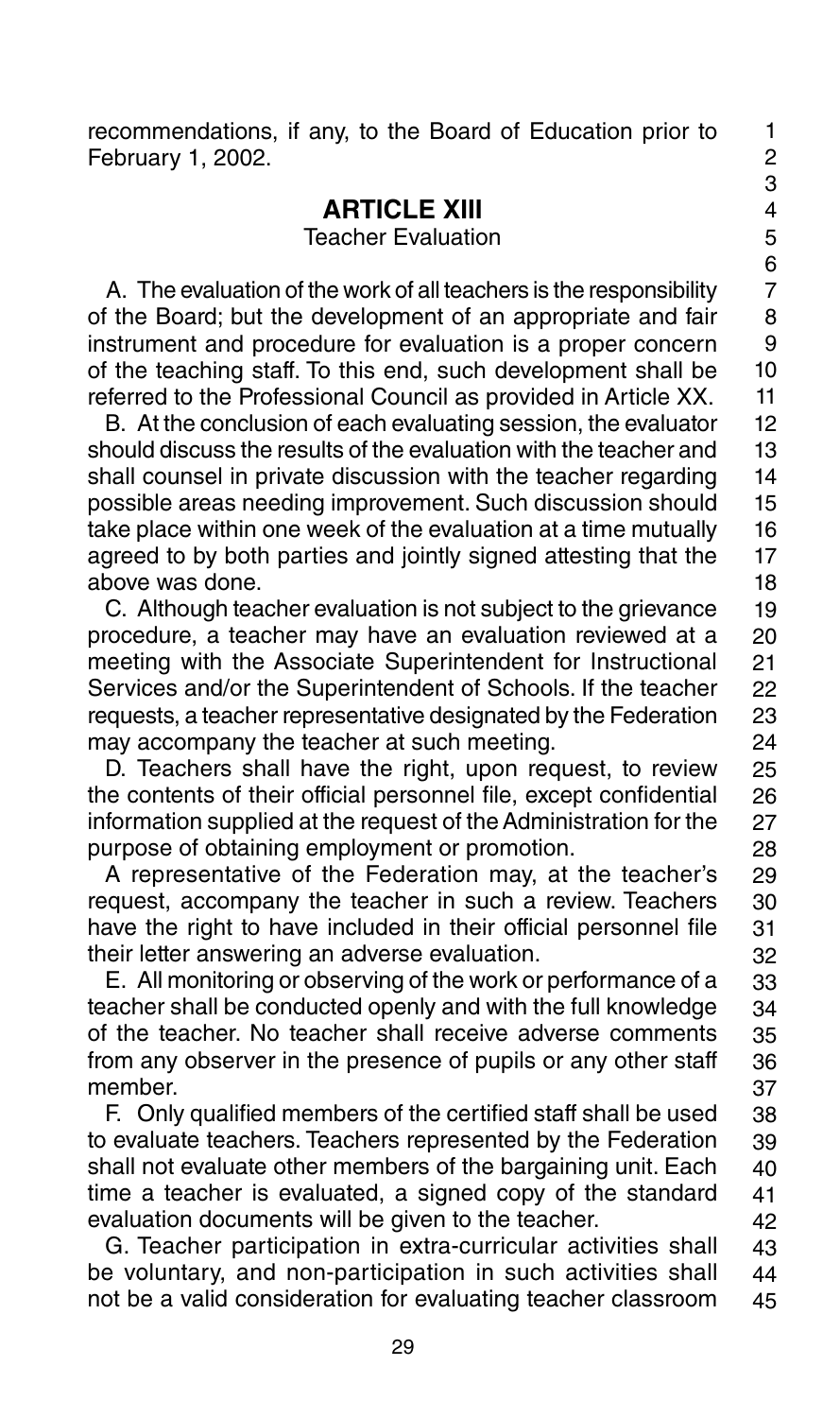1 performance.

16

21 22

 $\mathfrak{p}$ 3 4 5 6 7 H. If a teacher is reprimanded or warned by a supervisor for any infraction of rules or delinquency in professional performance, such teacher shall have the right to discuss the matter further with the supervisor, and if such teacher determines it necessary, a representative of the Federation may be present at such discussion.

# **ARTICLE XIV**

Teacher Transfers

12 13 14 15 A. A teacher may request transfer to another school by submitting a written request directly to the Associate Superintendent for Instructional Services. In evaluating such request, it will be necessary to consider:

- (1) That a balanced staff be maintained at each school;
- 17 18 19 20 (2) That the probationary teachers be expected to complete the probationary period in the school originally assigned, except where conditions seem to indicate that a transfer is desirable;
	- (3) That the wishes of the individual teacher be honored whenever possible.

23 24 25 26 27 28 B. A teacher may apply for transfer to become effective at the beginning of the next school year giving reasons therefor. Such application shall be made by March 23. If so desired, such request will be held in confidence and the principal of the teacher making such application will not be notified of the request.

- **29** 30 31 32 33 C. In unusual circumstances, a teacher may apply for transfer to become effective during the school year in which the application is made, giving reasons therefor. If the teacher desires, such request and the reasons therefor shall be kept confidential.
- 34 35 36 D. Requests for transfer based on hardship will be evaluated and acted upon in accordance with the merits of each case, and shall be exempt from any restrictions contained in this Article.
- 37 38 39 40 41 42 43 44 E. If the request for transfer is approved, the teacher's name shall be placed on a transfer list, which shall be kept confidential, and the teacher shall be advised by direct mail. In such cases, every reasonable effort shall be made to transfer the teacher as soon as possible in accordance with the teacher's wishes. In selecting teachers to be transferred, the following shall be considered in implementing the provisions of Paragraph A above:
- 45 (1) Length of teaching experience in the school system.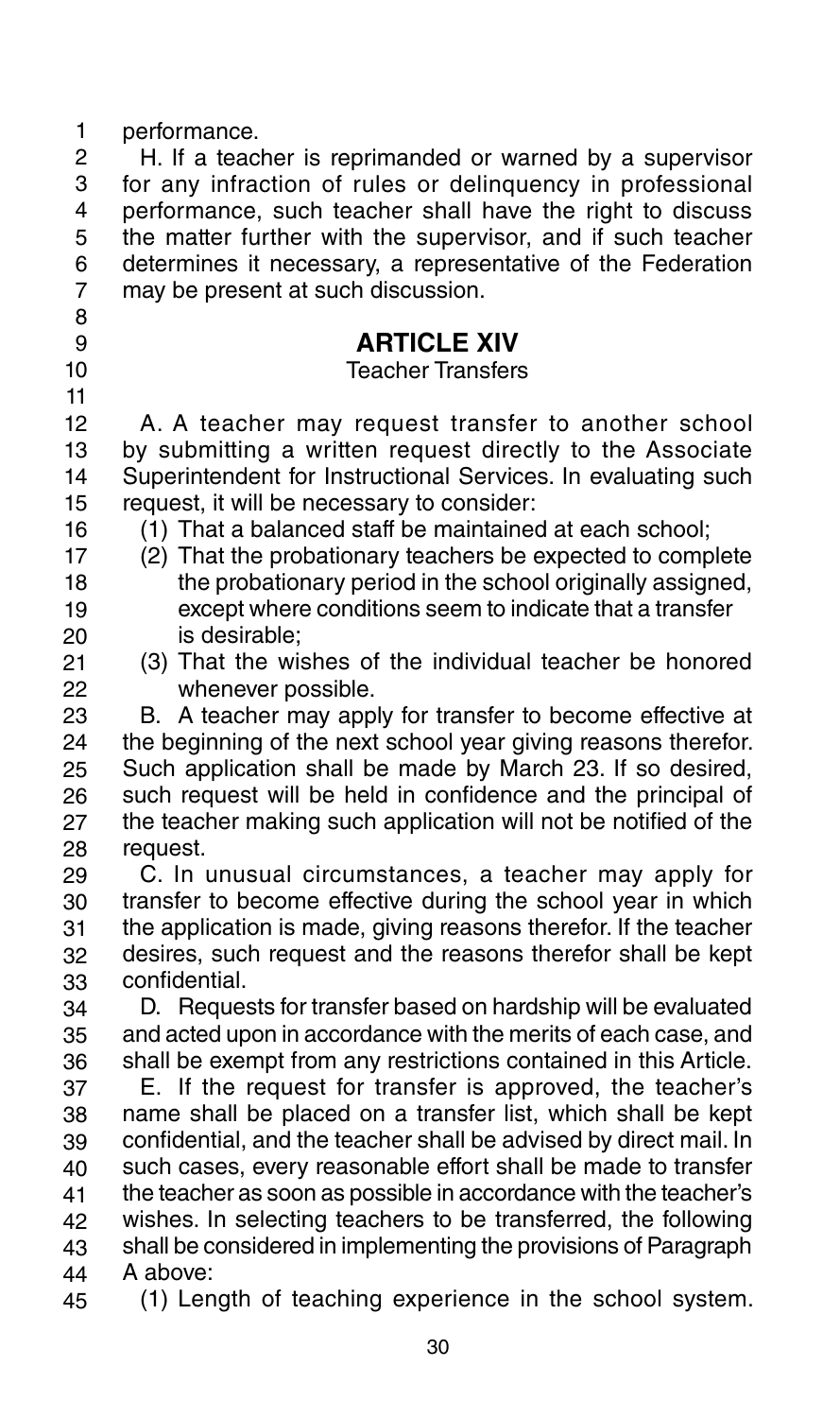This factor shall be controlling where all other factors are substantially equal.

(2) Date of request for transfer.

F. If a teacher desires to know what vacancies exist or are known to be forthcoming, the teacher shall upon request be given such information by calling the appropriate Department Head.

8 9 10 11 12 13 14 15 16 17 18 19 20 21 22 23 24 25 26 27 28 29 30 31 32 G. It is desirable that transfers and changes in assignments be on a voluntary basis whenever possible. In making involuntary transfers and/or changes in assignments, the preference of the individual teachers shall be honored whenever feasible. When a transfer results from a school closing, teachers from the closed school will have: first, preference in order of their seniority to openings in their license area at the school being attended by students previously assigned to the closed school, and second, in order of their seniority for openings in their license area in other schools and teachers returning from leaves. When a transfer results from a reduction-in-force at a school which remains open, after canvassing for volunteers, teachers will be transferred involuntarily in order of least seniority and shall have preference in order of their seniority for openings in their license area in other schools. Except for transfers and/or changes in assignments to take effect in the first six weeks of school, notice of involuntary transfers and/ or changes in assignments and the reasons therefor shall be given to the affected teacher as far in advance as practicable which shall be at least fifteen (15) days prior to the effective date of the transfer and/or change in assignment. With respect to involuntary transfers which take effect during the school year after the first two weeks of school, the teacher shall be allowed up to two days in which to make the move to the new building and to become acquainted with the new position.

33 34 35 If a position in a school is reinstated within six weeks after it was abolished, the teacher involuntarily transferred from that position shall have priority to fill it.

36 37 38 39 40 41 43 Contract and Probationary teachers who are involuntarily transferred as a result of a reduction-in-force which occurs after the first day of school and who are not returned to their school that year shall receive preference for the following school year's assignment by including them with those teachers who are being transferred as a result of a reduction-in-force at the end of the school year provided the teacher requests a transfer as per Article XIV A. & B.

44 45 Except in cases of school closings as set forth above, a Federation delegate, alternate, building committee member

42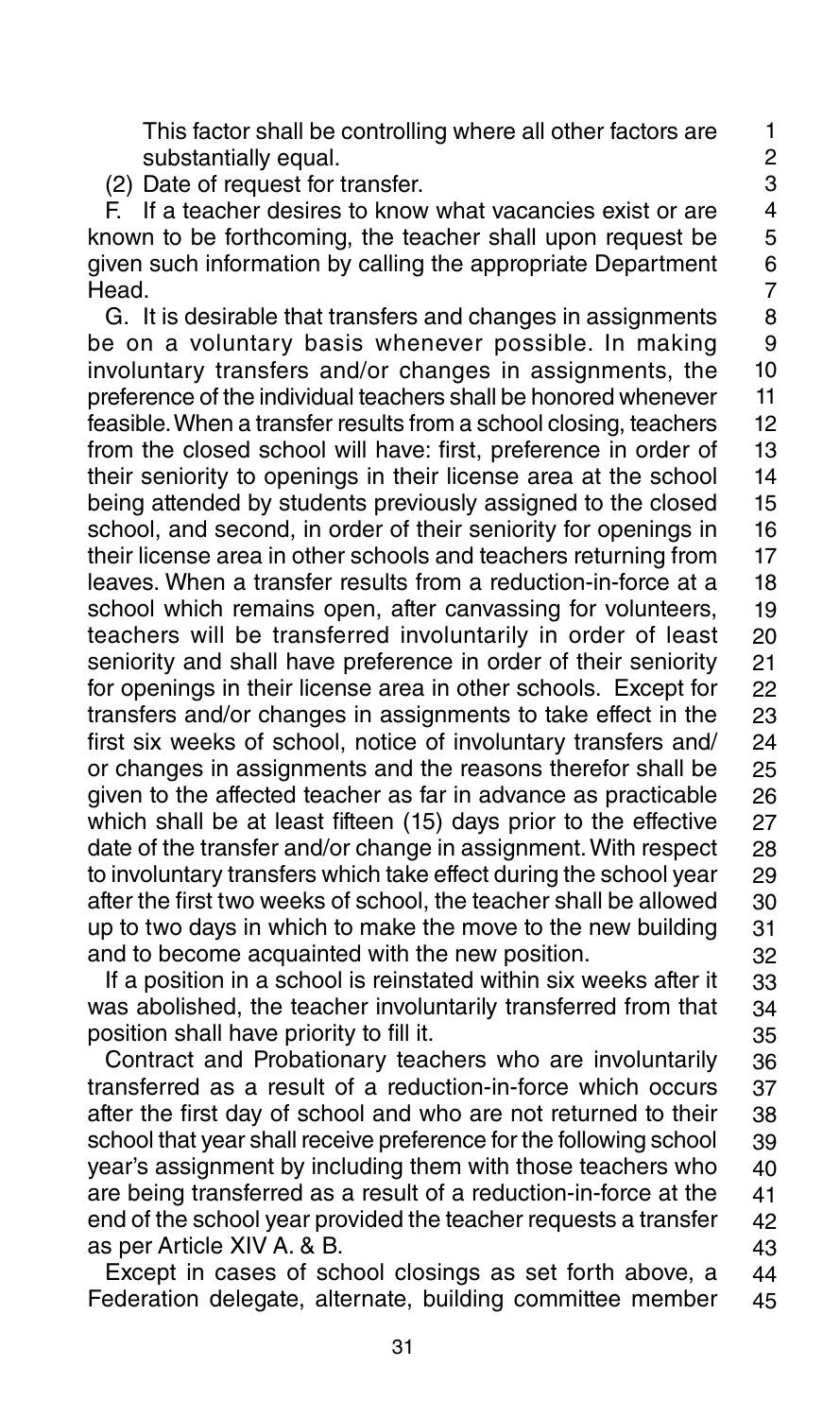1 2 3 4 5 6 7 8 or executive committee member shall not be involuntarily transferred unless there is a reduction-in-force at such teacher's school. In case of a reduction-in-force **during the school year**, the building committee members and up to two additional delegates (the two with the most seniority in District service) in office at the time the transfer is to take effect shall be the last persons considered for an involuntary transfer regardless of their seniority.

9 10 11 12 13 14 15 16 **For a reduction in force which is to be effective subsequent to the end of the school year but on or before the first day of the next school year, the Building Committee members including Delegate Chair and the other two delegates with the greatest seniority who served in that capacity prior to the BTF building election at the end of the school year, shall be the last persons considered for an involuntary transfer regardless of their seniority.** 

17 18 19 20 **Voluntary and Involuntary transfers shall be maintained on a single transfer list. Transferred teachers will remain in place for a minimum of two (2) years unless parties otherwise agree.**

21 22 23 24 H. Staffing New Schools - New schools will be provided with an experienced cadre drawn from the personnel within the school system.

25

34 35

- (1) Proper notice will be given to all professional staff members listing all available openings and necessary qualifications.
- 26 27 28 29 (2) Teachers previously indicating a desire for transfer from their present assignment and who are on the transfer list shall be given due consideration for assignment to the new buildings.
- 30 31 32 33 (3) Teachers considered for transfer to new schools will be contacted personally by a member of the Division of Instructional Services and given an opportunity to discuss the grade level and subject area of the new assignment.
	- (4) No applications for transfer to such schools shall be accepted until the principal has been named.
- 36 37 38 I. The Building Committee shall have the right, upon the request of any teacher, to consult with the principal concerning any aspect of teacher assignment to duty.

39 40 41 42 J. A teacher may withdraw an application for transfer or change in assignment and may refuse an offer of transfer or change in assignment within four (4) business days without prejudice to consideration for future transfer or change.

43 44 45 K. If an assignment or transfer is given a teacher, the teacher shall have the right, upon request, to discuss such transfer or assignment before it becomes final directly with the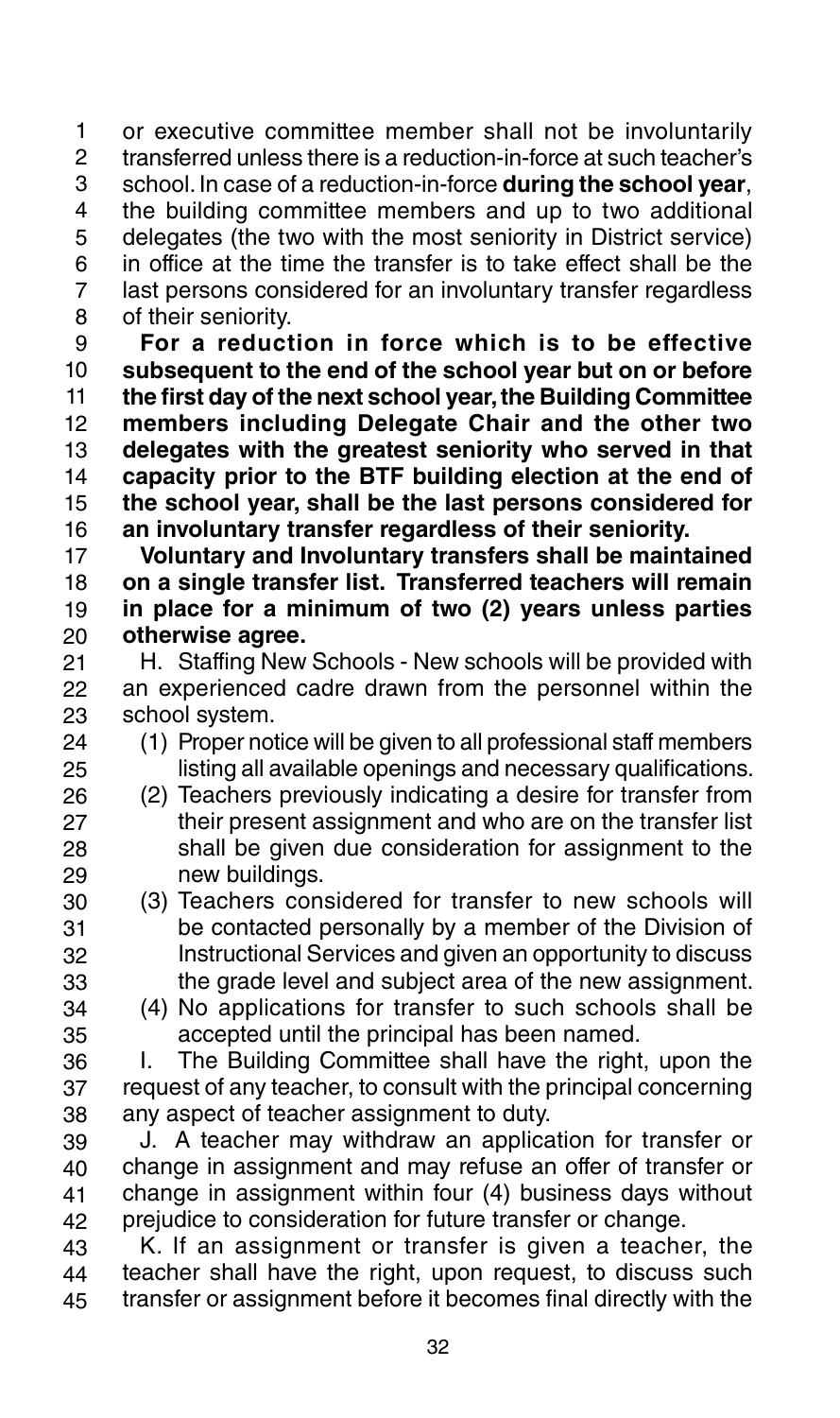immediate Director or Supervisor. If requested, the Associate Superintendent for Instructional Services shall attend such discussion.

L. If requested by the teacher, a representative of the Federation may be present at all meetings between teachers and members of the administration relative to transfers.

10 M. The BTF and the District strongly encourage, though do not mandate, that teachers notify the Board of Education in writing, on or before May 31, of their intention to retire before September 1 of the same year.

11 12 13 14 15 16 17 18 **In order to assist the District in filling vacancies in a timely manner with qualified individuals, teachers shall be required to provide sixty (60) calendar days' notice of retirement in order to receive a \$500 payment. Exceptions to this requirement must be agreed to by both the BTF and the Superintendent or his/her designee. If the parties are unable to agree to an exception, the first three steps of the grievance procedure may be utilized.**

## **ARTICLE XV**

#### Teacher Promotions

23 24 25 26 27 28 29 30 31 32 33 34 35 36 37 38 39 40 41 A. Whenever any vacancy shall occur in any promotional position in the Buffalo Public Schools for which there is not a promotional list, the Board shall publicize the same by giving written notice of such vacancy to the Federation and by providing for appropriate posting in the Personnel Office and on Teacher Bulletin Boards in each school. This notice shall clearly set forth a description of the qualifications for the position, including duties, salary and the procedure for interview and otherwise assessing the merits of applicants. No vacancy shall be filled except on a temporary basis until such vacancy shall have been posted for at least ten (10) school days prior to the last day on which applications will be accepted. A "promotional position" is defined as any position providing a salary differential (except for teachers working pursuant to Article VIII B. (2)) or any position on the administrative and supervisory level. The provisions of this paragraph shall not apply to the positions of Superintendent, Associate Superintendent and Assistant Superintendent and to those situations in which positions are upgraded and the former position abolished.

42 43 44 45 B. Any qualified person may apply for such vacancy. In filling such vacancy, the Board agrees to give due weight to the professional background and attainments of all applicants. Other factors being equal, in the judgment of the Board, the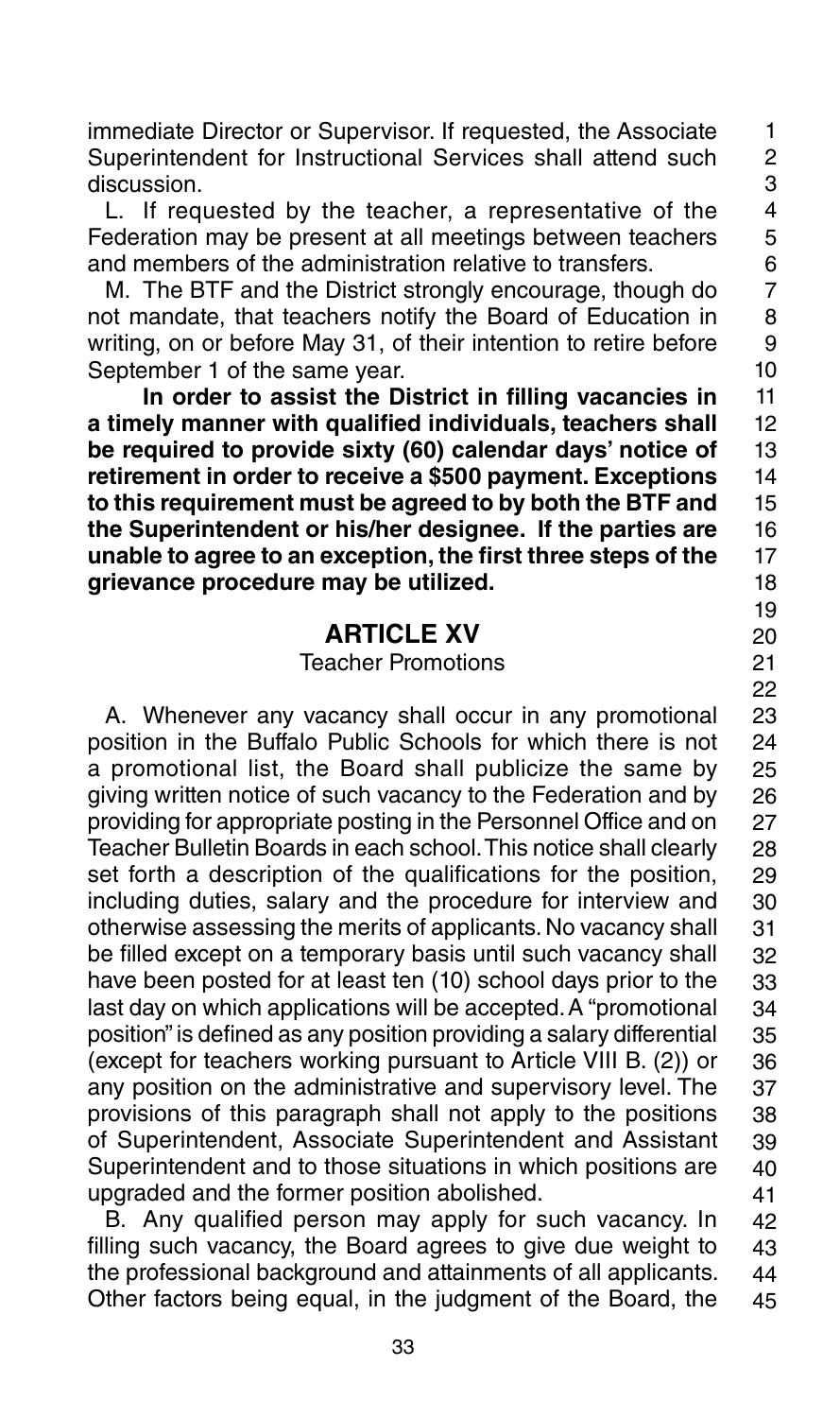1 2 applicant with the greatest length of time in the Buffalo Public School System shall be selected for the position.

3 4 5 C. The Board agrees to notify all applicants for a promotional position of receipt of their application for said positions.

# **ARTICLE XVI**

#### Protection of Teachers

9 10 11 12 13 14 15 16 17 A. Parent-Teacher conferences are desirable and encouraged. Parents desiring conferences with teachers shall make requests through the Building Administrator. Upon granting such request the administrator shall arrange that such conference shall be scheduled when the teacher is not supervising pupils. If this is not possible, appropriate relief shall be provided for the teacher. Non-Board personnel shall not be authorized to enter a classroom unannounced during teaching periods or at other times when the teacher has responsibility for pupil supervision.

18 19 20 21 22 23 24 25 26 B. The Board hereby assures teachers that it shall put its full support behind the procedures and policies hereinafter recommended and adopted by the Board in matters of discipline. The Board and teachers recognize a mutual responsibility for the enforcement of such policies. It is recognized and agreed that there is a continuing need to review discipline policies and procedures, and to that end the parties agree to appoint a specific professional study committee to study such policies as provided in Article XX hereof.

27 28 29 30 31 32 C. Any case of assault on a teacher shall be promptly reported by the teacher to the principal who shall immediately notify the Division Head. All legal assistance shall be provided to the teacher through the office of the Corporation Counsel in connection with the handling of the incident with law enforcement and judicial authorities.

33 34 D. In case of an assault on a teacher, the Provisions of Article XVIII shall apply.

35 36 37 E. Any complaints by parents of a student that are directed toward a teacher which become a matter of record shall be promptly called to the teacher's attention.

38 39 40 41 F. No derogatory letters or reports shall be placed in a teachers file without the teacher's knowledge and an opportunity to make a written statement of defense to be attached to the derogatory statement.

42 43 G. Teachers shall receive instruction and directions only from professional supervisory personnel.

44

6 7 8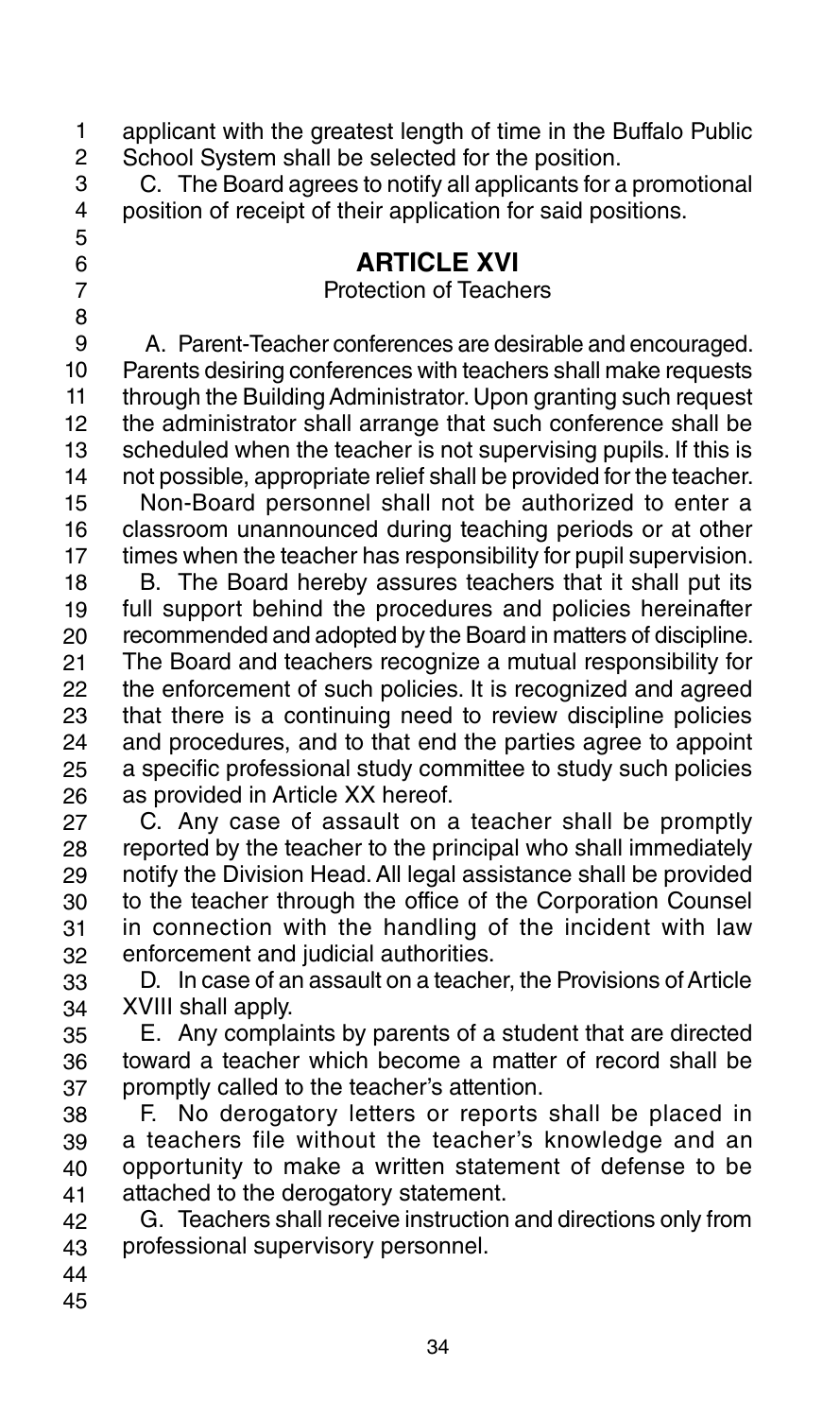## **ARTICLE XVII**

1  $\mathfrak{p}$ 3

Teacher Liability

4 5 6 7 8 9 10 11 12 13 14 15 16 If any teacher is sued as a result of any action taken by the teacher while acting in the discharge of duties within the scope of employment, the Board will on written request provide legal counsel through the office of the Corporation Counsel and render all necessary assistance to the teacher's defense. The teacher shall notify the Superintendent of such action within ten (10) days after the teacher is served with such action. In the event action is submitted to the Board concerning a teacher, the teacher will be notified by the Superintendent's office. Nothing herein contained shall restrict the right of a teacher to retain personal counsel in such matters, but in such event the Board shall not be obliged to pay the fee and expenses for outside counsel retained by the teacher.

# **ARTICLE XVIII**

Discipline Policy

A. The current Board of Education policy on pupil behavior, Student Code of Conduct and Procedure for Suspension of Pupils are adopted herein with the following understanding:

Under the Policy on Pupil Behavior as it relates to marked deviation from good behavior, the teacher involved shall be consulted by the principal before the principal takes action thereunder, and the principal shall inform the teacher of the action taken. If the teacher believes such action to be inappropriate, the matter may be referred for review through the first three steps of the grievance procedure.

#### B. Assault and Menace

32 33 34 35 36 37 38 39 40 Sole authority within a school to suspend pupils rests with the principal. Upon the menace or assault (as defined in the New York State Penal Law) of a teacher by a pupil, the teacher shall submit a sworn affidavit outlining the facts and circumstances to the Principal and to the Federation. Upon receipt of the affidavit, the principal shall immediately suspend the pupil and request a formal suspension. No such pupil shall be returned to the same classroom against the desire of the teacher if the charges which led to the suspension are upheld in the formal hearing.

41 42 43 44 45 C. The following is a statement of long established policy in the Buffalo Public Schools regarding the responsibility of the teacher and the administrator in dealing with the child who misbehaves. It is issued at this time so that members of the school staff, parents, and others may understand clearly the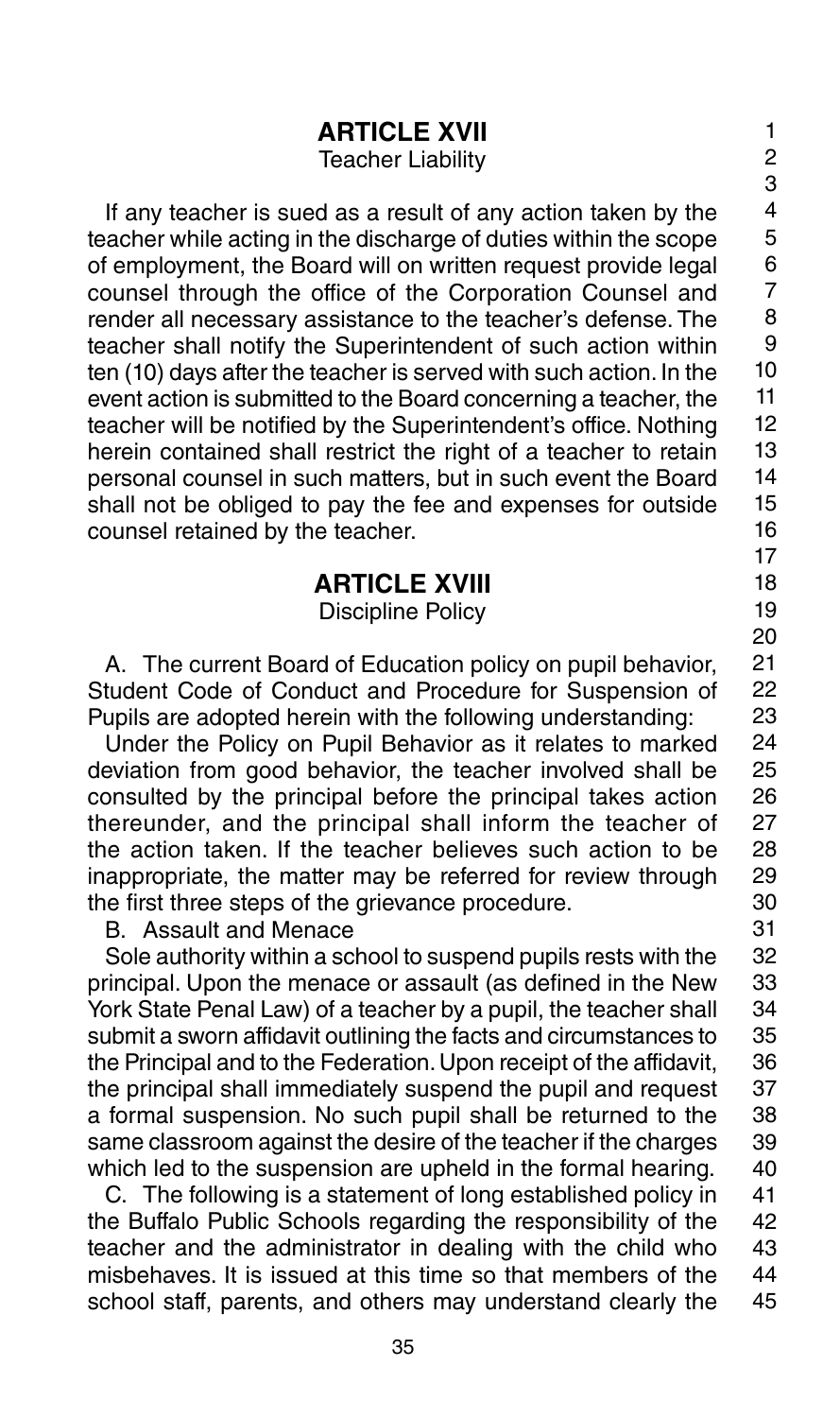- 1 2 procedures which are followed in upholding the excellent record
- of discipline in the schools.
- 3 4 5 6 7 8 9 (1) Each teacher is required to maintain appropriate pupil behavior in the classroom, so that the objectives of training for self-discipline and individual responsibility may be realized, and a favorable climate for learning may exist. To this end, the teacher knows the value of careful planning, good organization and thorough preparation for teaching the lesson.
- 10 11 12 13 14 15 16 17 18 (2) When a pupil exhibits any marked deviation from good behavior, the teacher uses the techniques most appropriate to the occasion to correct and instruct the pupil in the proper mode of conduct. Recognizing that deviate behavior is sometimes a symptom of serious maladjustment, the teacher seeks the cause of the difficulty. When, in spite of the teacher's best efforts at correction, a pupil continues to misbehave, the teacher refers the case to the principal for advice and assistance.
- 19 20 21 22 23 24 25 26 27 28 29 (3) The principal makes every reasonable effort to help the pupil adjust properly, using to good advantage the principal's broad knowledge and experience in child growth and development. Depending on the nature of the case, the principal may discipline the pupil directly in relation to the offense, may call in the parents for a conference, may refer the case for the attention of a psychologist or school social worker, may suspend the pupil, or may use a combination of these procedures - as well as other techniques - in accordance with the principal's best judgment.
- 30 31 32 33 34 35 36 37 38 39 40 41 42 43 (4) Regardless of the cause of any pupil difficulty, no teacher or class is ever required to tolerate any act of gross misconduct, including flagrant discourtesy, abusive and vile language, acts of violence, and deliberate insubordination. The teacher has the right to remove any pupil whose behavior repeatedly disrupts the learning atmosphere of the class. The pupil shall not be readmitted until the teacher has conferred with the principal or assistant principal involved. The pupil shall not be returned to the same class until the teacher and administrator have discussed the basis on which improvement can be expected. If it is mutually agreed that the pupil's behavior cannot be expected to improve another placement will be provided.
- 44 45 D. At the beginning of each school year, and whenever revised, the Board shall provide to each Federation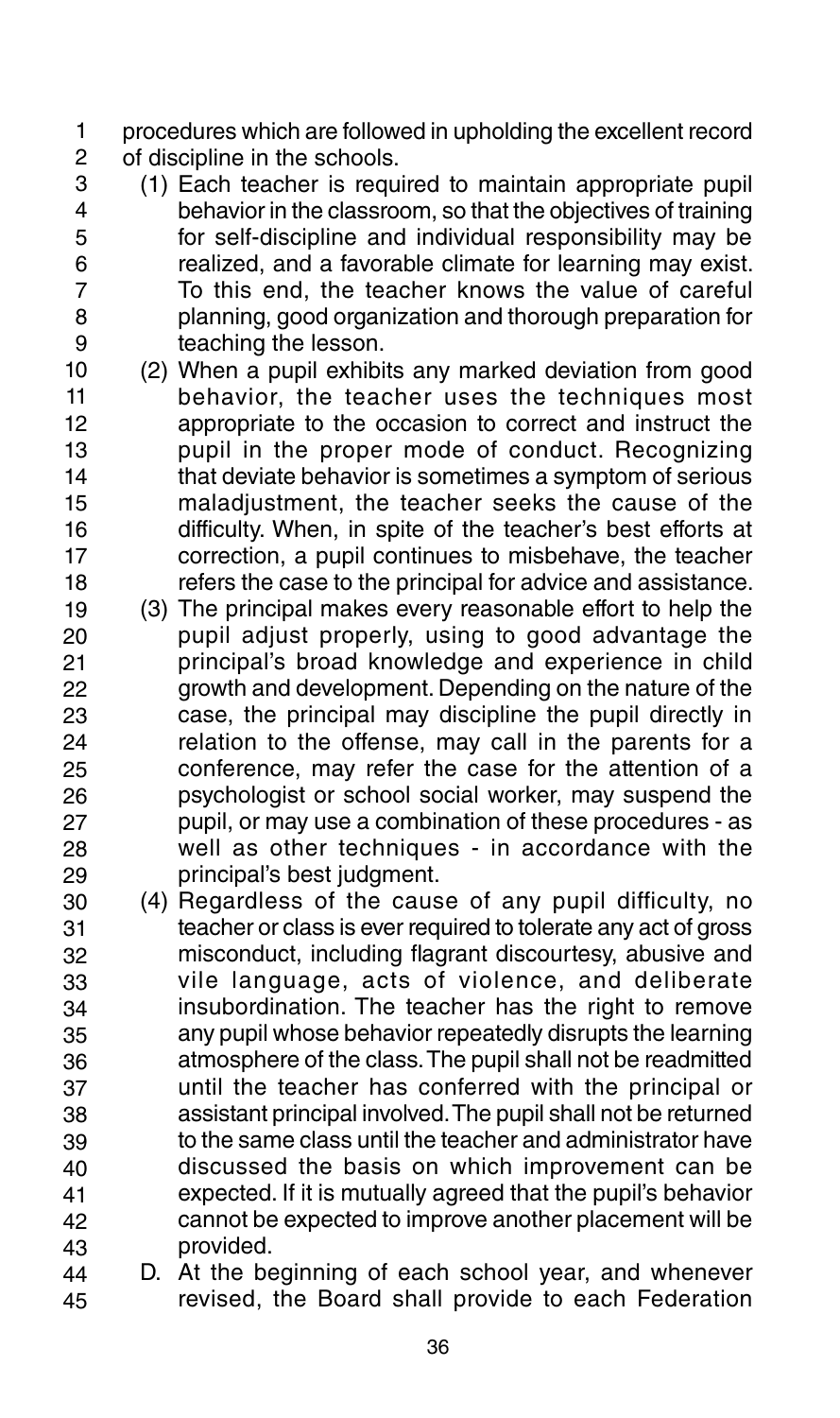|    |     | saasinis i roodoni onali bo gaarama<br>ecial limitations shall be placed upon study, investigation<br>senting and interpreting facts and ideas concerning man,<br>man society, the physical and biological world, and other<br>inches of learning, except those standards of professional<br>ucational responsibility applicable to elementary and<br>condary education. | 8<br>9<br>10<br>11<br>12<br>13 |
|----|-----|--------------------------------------------------------------------------------------------------------------------------------------------------------------------------------------------------------------------------------------------------------------------------------------------------------------------------------------------------------------------------|--------------------------------|
|    |     | <b>ARTICLE XX</b>                                                                                                                                                                                                                                                                                                                                                        | 14<br>15                       |
|    |     | <b>Councils and Committees</b>                                                                                                                                                                                                                                                                                                                                           | 16                             |
|    |     |                                                                                                                                                                                                                                                                                                                                                                          | 17                             |
| ι. | (1) | Professional Council - There is hereby established<br>a permanent "Professional Council" composed of six                                                                                                                                                                                                                                                                 | 18<br>19                       |
|    |     | (6) members, three (3) of whom shall be teachers                                                                                                                                                                                                                                                                                                                         | 20                             |
|    |     | selected by the Federation, and three (3) of whom                                                                                                                                                                                                                                                                                                                        | 21                             |
|    |     | shall be appointed by the Superintendent.                                                                                                                                                                                                                                                                                                                                | 22                             |
|    | (2) | The Professional Council shall meet on call to discuss<br>and study subjects relating to the school system                                                                                                                                                                                                                                                               | 23<br>24                       |
|    |     | including standardized testing, automated attendance                                                                                                                                                                                                                                                                                                                     | 25                             |
|    |     | in addition to those subjects referred to this Council                                                                                                                                                                                                                                                                                                                   | 26                             |
|    |     | by the provisions of this agreement. The Council shall                                                                                                                                                                                                                                                                                                                   | 27                             |
|    |     | establish its own rules of procedure and shall<br>provide for a rotating chairperson who will be                                                                                                                                                                                                                                                                         | 28<br>29                       |
|    |     | responsible for the arrangement and conduct of the                                                                                                                                                                                                                                                                                                                       | 30                             |
|    |     | meeting. It shall make its reports to the Superintendent                                                                                                                                                                                                                                                                                                                 | 31                             |
|    |     | and the Federation.                                                                                                                                                                                                                                                                                                                                                      | 32                             |
|    | (3) | The Professional Council may recommend the                                                                                                                                                                                                                                                                                                                               | 33                             |
|    |     | formulation of committees composed of other<br>teachers and administrators, members of whom shall                                                                                                                                                                                                                                                                        | 34<br>35                       |
|    |     | be appointed by the Federation and the Superintendent,                                                                                                                                                                                                                                                                                                                   | 36                             |
|    |     | to study and report upon mutually agreed upon                                                                                                                                                                                                                                                                                                                            | 37                             |
|    |     | subjects.                                                                                                                                                                                                                                                                                                                                                                | 38                             |
|    | (4) | The Professional Council shall be convened in order to<br>determine a procedure by which changes in                                                                                                                                                                                                                                                                      | 39<br>40                       |
|    |     | curriculum shall be implemented. The committee is                                                                                                                                                                                                                                                                                                                        | 41                             |
|    |     | charged with resolving problems concerning                                                                                                                                                                                                                                                                                                                               | 42                             |
|    |     | notification of changes, planning time, in-service                                                                                                                                                                                                                                                                                                                       | 43                             |
|    |     | training, and other matters which will facilitate the<br>changes.                                                                                                                                                                                                                                                                                                        | 44<br>45                       |
|    |     |                                                                                                                                                                                                                                                                                                                                                                          |                                |
|    |     | 37                                                                                                                                                                                                                                                                                                                                                                       |                                |
|    |     |                                                                                                                                                                                                                                                                                                                                                                          |                                |
|    |     |                                                                                                                                                                                                                                                                                                                                                                          |                                |
|    |     |                                                                                                                                                                                                                                                                                                                                                                          |                                |
|    |     |                                                                                                                                                                                                                                                                                                                                                                          |                                |
|    |     |                                                                                                                                                                                                                                                                                                                                                                          |                                |
|    |     |                                                                                                                                                                                                                                                                                                                                                                          |                                |

Building Delegate Chairperson a copy of the Procedures for Pupil Suspensions

# **ARTICLE XIX**

Academic Freedom

Academic Freedom shall be guaranteed to teachers and no special limitations shall be placed upon study, investigation presenting and interpreting facts and ideas concerning man, human society, the physical and biological world, and other branches of learning, except those standards of professional educational responsibility applicable to elementary and sec

- 18 19 20 21 22 A. (1) Professional Council - There is hereby established
	- 23 24 25 26 27 28 29 30 31 32
	- 33 34 35 36 37 38
	- 39 40 41 42 43 44 45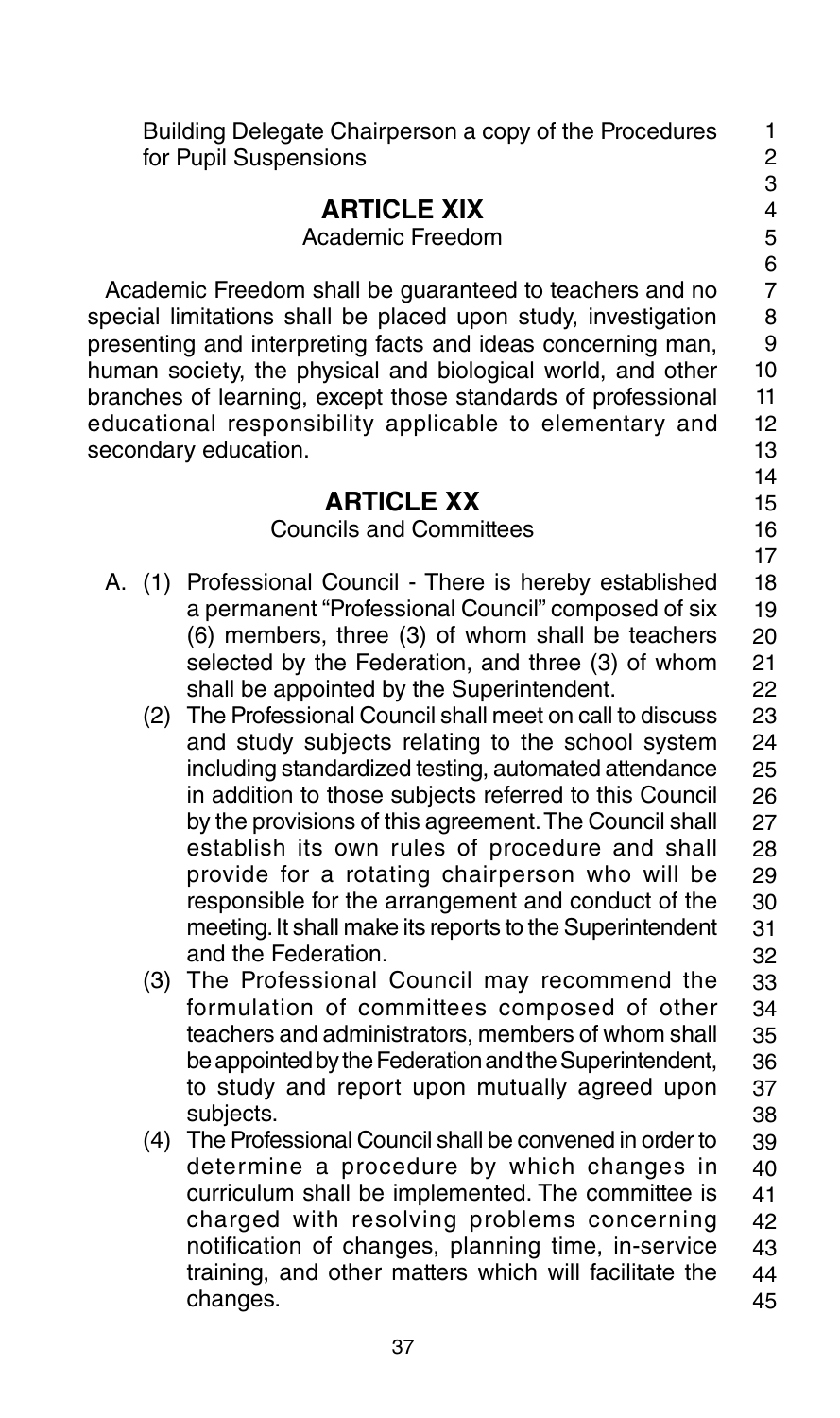1  $\overline{2}$ 3 4 5 6 (5) The Professional Council shall be convened within 30 days of the ratification of this agreement for the purpose of developing a mentoring program for new teachers. They shall report the results of their deliberations no later than 120 days from the initial meeting.

7 8 9 10 11 12 13 B. Teachers serving on committees dealing with terms and conditions of employment shall be designated by the Federation. The Federation may also, from time to time, bring to the attention of the Board the names of teachers interested in serving on committees other than those dealing with terms and conditions of employment without limiting the ultimate discretion of the Board.

14 15 C. Committees of teachers representing special areas may meet with their department heads on request.

16 17 18 19 20 D. Textbook selection and curriculum development are the proper concern of teachers. The Federation recognizes current policy and practice reflects this. The Board will continue its present practices in the formulation of textbook and curriculum committees.

21 22 23 24 25 26 27 28 29 E. There shall be established by the Federation an Implementation Committee which shall consist of no more than five (5) teachers selected by the Federation. This committee shall meet once every week in October during school hours without loss of pay or deduction from leaves, with the Associate Superintendent of Instructional Services or a designee, and thereafter once a month after school hours as mutually agreed to be necessary. The purpose of these meetings will be the implementation of contractual provisions.

30 31 32 33 34 35 36 37 To the extent possible, the Federation shall, two (2) days prior to the scheduled meeting, submit to the Associate Superintendent for Instructional Services, a written agenda which shall include a listing of any complaints or alleged violations. To the extent possible, the Associate Superintendent for Instructional Services shall, within two (2) days after the implementation meeting respond, in writing, to each of the items listed on the agenda.

38 39 40 41 F. Teachers shall be included on the oral committees established as part of the examination process for the selection of teachers, subject to procedures and rules established by the Professional Council by October 15, 1972.

42 43 44 45 G. Teachers will be represented on interview teams for the purpose of establishing eligibility lists for the position of Assistant Principals. The Federation will submit a list of candidates for members of such interviewing teams, from which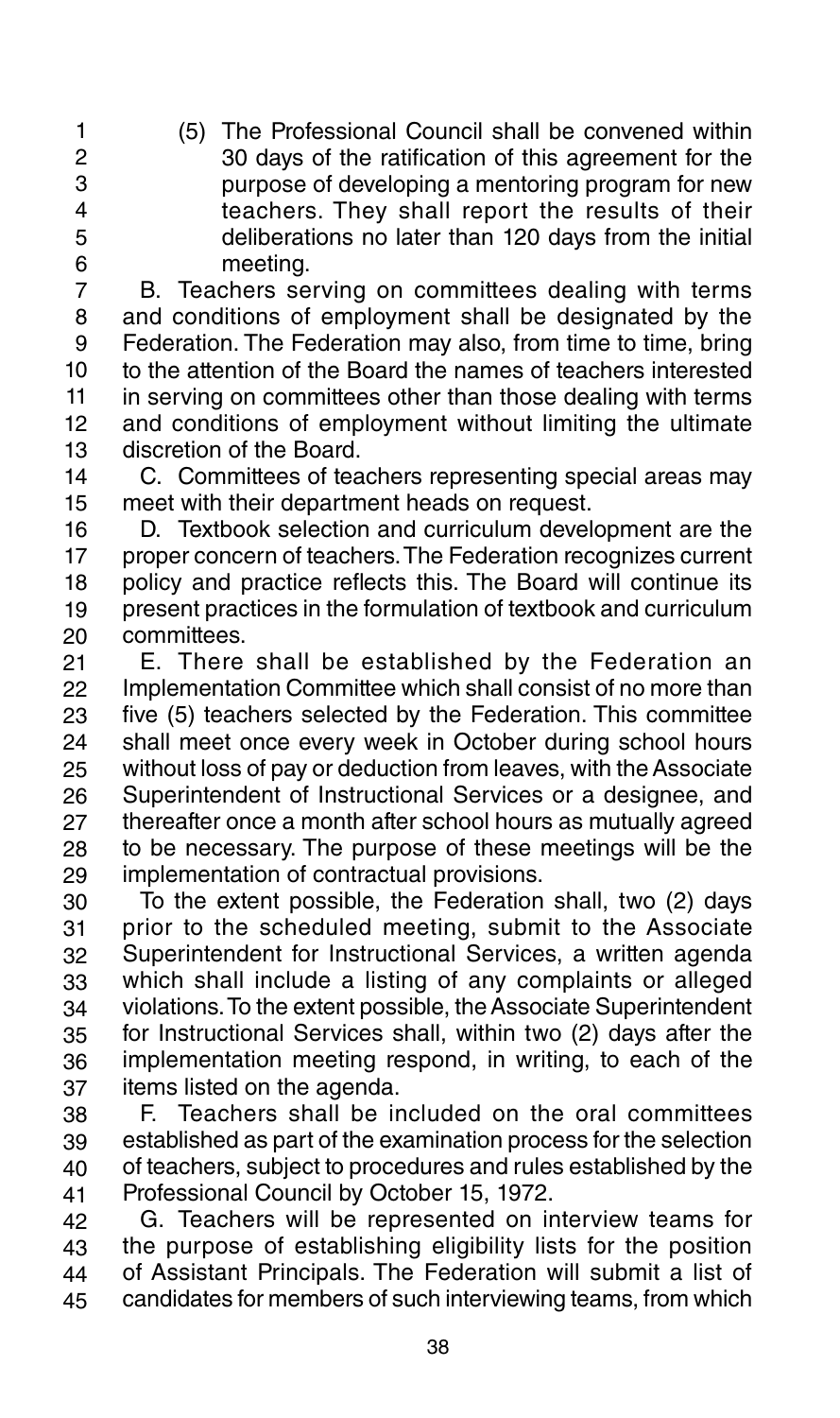a member may be selected.

**H. Athletic Programs - A committee consisting of five (5) teachers selected by the BTF and five (5) administrators selected by the Superintendent will be convened to explore initiatives that will improve the Buffalo Public Schools athletic program.**

**Said committee will present its recommendations to the Superintendent and the Buffalo Teachers Federation president no later than June 1, 2017.** 

10 11 12 **Any recommendation that would require a change to the collective bargaining agreement by either the BTF and/or District will be submitted to the parties, for their agreement.**

13 14 15 16 17 18 19 20 21 22 **I. Class Sizes: Over the course of the past two years, the Board of Education has directed funds to reduce the class sizes in the early elementary grades. A committee composed of six (6) members, three (3) of which will be appointed by the Federation and three (3) of which will be appointed by the Superintendent to further study the issue of class size and make recommendations to the Board of Education no later than October 1, 2017 regarding the reduction of class sizes in the upper elementary and secondary grades.** 

## **ARTICLE XXI**

Faculty Meetings

A. Faculty meetings shall be limited to ten (10) in number and shall, except in emergencies, not exceed one hour after school. General faculty meetings shall be held only when the matters for discussion concern the general faculty and will not be called when the matters involved can be handled in a less time-consuming manner. **By a majority vote of the faculty, faculty meetings can be set before or after school hours or a mixture of each.**

35 36 B. The Federation shall be given an opportunity at Building Faculty Meetings to present brief reports and announcements.

37 38 39 40 41 42 C. Five (5) faculty meetings each school year, but not more than one (1) each month, may be utilized in whole or in part for staff development purposes without additional compensation. The agenda for such meetings shall be prepared at least ten (10) days in advance, after discussion with the Federation Building Committee.

43

- 44
- 45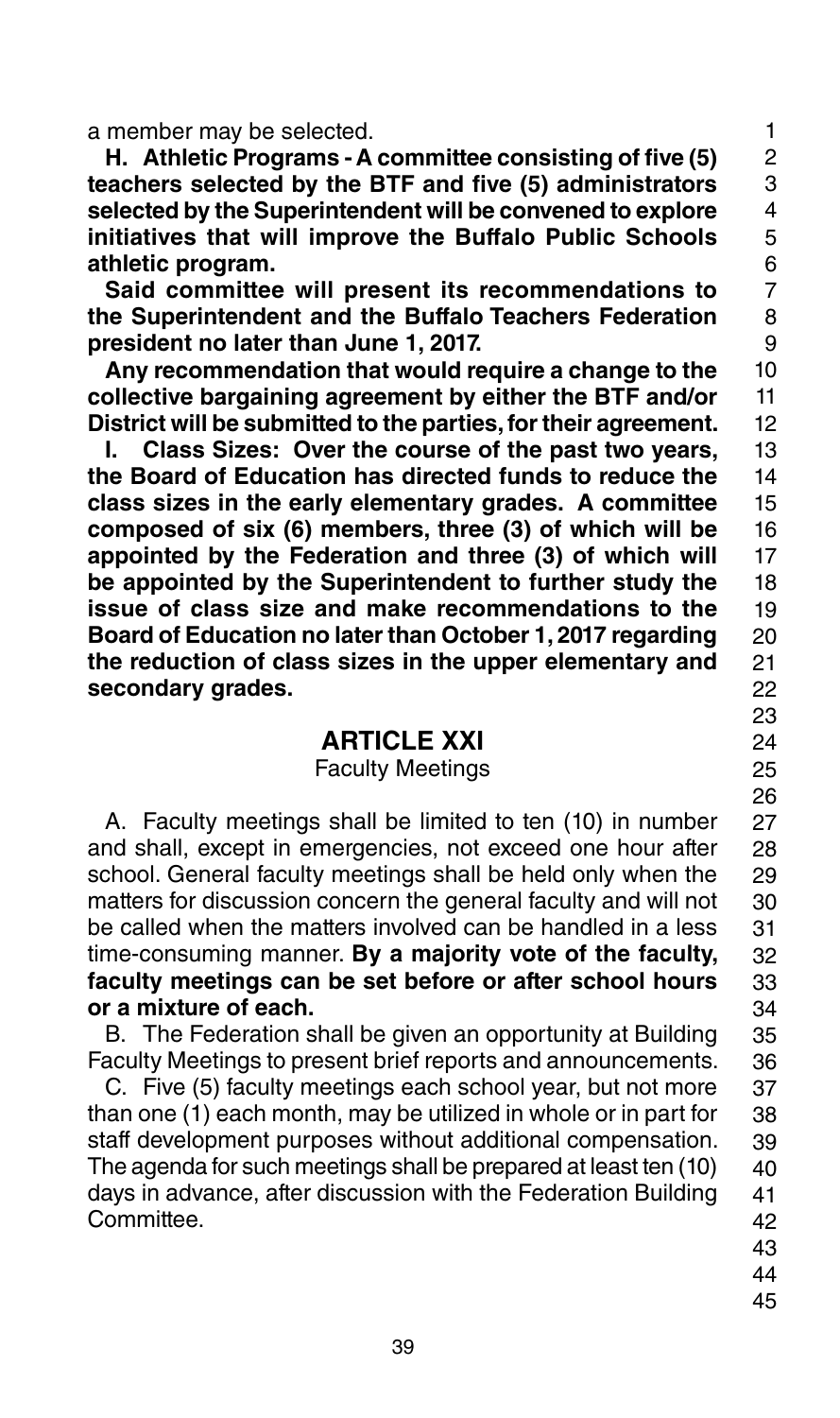| 1<br>$\overline{2}$<br>3                                                   |     | <b>ARTICLE XXII</b><br><b>Quality Integrated Education</b>                                                                                                                                                                                                                                                                                                                                                                                                                                                                                                                                                                                                   |
|----------------------------------------------------------------------------|-----|--------------------------------------------------------------------------------------------------------------------------------------------------------------------------------------------------------------------------------------------------------------------------------------------------------------------------------------------------------------------------------------------------------------------------------------------------------------------------------------------------------------------------------------------------------------------------------------------------------------------------------------------------------------|
| 4<br>5<br>6<br>7<br>8<br>9<br>10<br>11<br>12<br>13<br>14<br>15             |     | A. The BTF shall be represented on any committee formed<br>by the Board of Education to develop programs designed to<br>facilitate quality integrated education.<br>B. It is recognized that the success of a school program<br>is dependent upon the cooperation of parents, teachers, and<br>the administration of each school. To facilitate the orderly<br>participation of these groups, the establishment of a Parent<br>Teacher Advisory Board in each school shall be encouraged.<br>The structure and function of new Parent-Teacher Advisory<br>Boards shall be jointly planned and mutually agreed upon by<br>the BTF and the Board of Education. |
| 16<br>17<br>18                                                             |     | <b>ARTICLE XXIII</b><br><b>Special Area Teachers</b>                                                                                                                                                                                                                                                                                                                                                                                                                                                                                                                                                                                                         |
| 19<br>20<br>21<br>22<br>23<br>24<br>25<br>26<br>27<br>28<br>29<br>30<br>31 | (4) | A. Pupil Personnel Services<br>(1) A committee of Pupil Personnel shall be established to<br>develop an instrument and procedure for evaluation of<br>such individuals.<br>(2) The School Psychologists and School Social Workers<br>shall be provided with the service of one additional<br>secretary at School 26.<br>(3) Recording devices shall be made available to all<br>Psychologists, School Social Workers and Attendance<br>Teachers.<br>There shall be Department Chairpersons for the<br>Psychologists, Attendance Teachers and School<br>Social Workers. These Chairpersons shall be                                                           |
| 32<br>33<br>34<br>35<br>36<br>37<br>38<br>39<br>40<br>41<br>42             | (6) | assigned a reduced workload consisting of four (4)<br>normal duty days but without the salary differential<br>specified in Article XXV, (D) (19).<br>(5) The Board shall immediately upon the opening of<br>school, survey each school as to the possibility of<br>providing psychologists, school social workers,<br>guidance counselors and attendance teachers with<br>unencumbered telephones in all schools. Every<br>effort will be made by the Board to implement this<br>concept.<br>A centralized library of professional publications                                                                                                              |
| 43<br>44<br>45                                                             |     | shall be established in the Central Office and<br>materials available made known and accessible to<br>the members of the Pupil Personnel Section.                                                                                                                                                                                                                                                                                                                                                                                                                                                                                                            |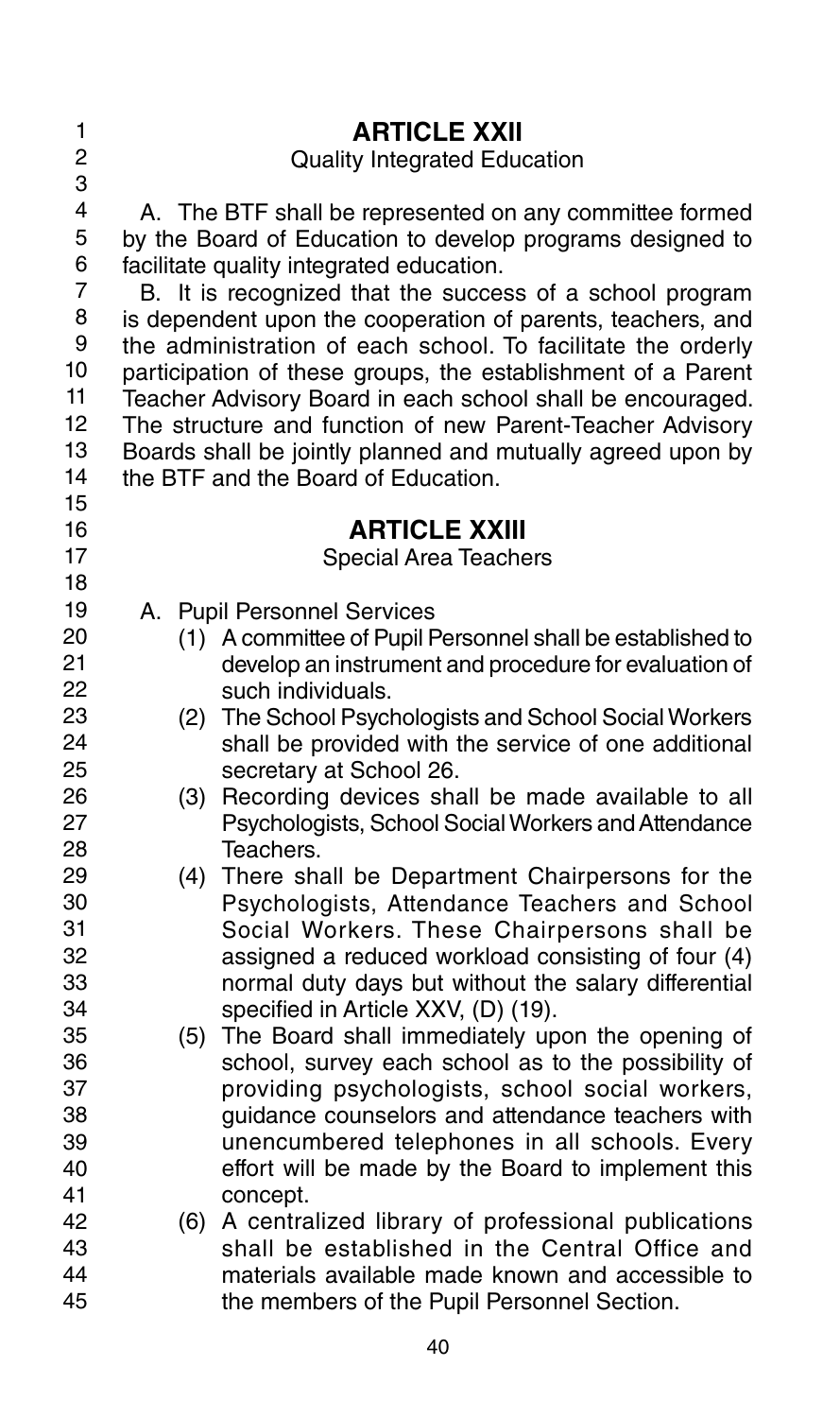1  $\mathfrak{p}$ 3 4 5 6 7 8 9 10 11 12 13 14 15 16 17 18 19 20 21 22 23 24 25 26 27 28 29 30 31 32 33 34 35 36 37 38 39 40 41 42 43 44 (7) Whenever possible, caseloads for Counselors, School Social Workers, Psychologists and Attendance Teachers shall be maintained at the State recommended ratios. (8) School Social Workers may elect to spend the final the school year in the Central Office for purposes of completing case records. (9) Attendance Teachers shall not be assigned non-attendance duties. (10) The Central Office shall not schedule record check after 2:30 P.M. for middle, junior and senior high school Attendance Teachers, nor after 3:00 P.M. for elementary school Attendance Teachers. (11) The Board shall assume the bi-annual Commissioner of Deeds registration fee for attendance teachers. (12) If the Board provides free parking near City Hall for any of its employees, it shall provide it for all employees, on a first come, first serve basis. B. Library-Media Specialists (1) The Board shall continue to implement the Five (5) Year Plan for the extension of library service to all elementary and high schools. (2) Where scheduling permits, the library period shall not be considered a preparation period for classroom teachers. (3) A Library Media Specialist should be a resource person for every individual in the school and should have the freedom to move away from the library when such specialist deems necessary if a class, teacher, other groups, or individuals are not present in the library area. (4) The schedule of the library shall be made out after a joint conference between the Library Media Specialist and the Administrator in charge of scheduling. C. Vocational-Technical Teachers Upon application and in accordance with the procedures governing sabbatical leaves, two (2) Vocational-Technical teachers shall be selected by the Sabbatical Leave Committee for a leave of absence without pay not to exceed one year to return to industry for industrial experience and upgrading of their skills. It is understood that these two (2) Vocational-Technical teachers shall not affect the total number of teachers eligible for paid sabbatical leave under Article XXXV. D. Buffalo Alternative High School

45 (1) The purpose and role of Buffalo Alternative High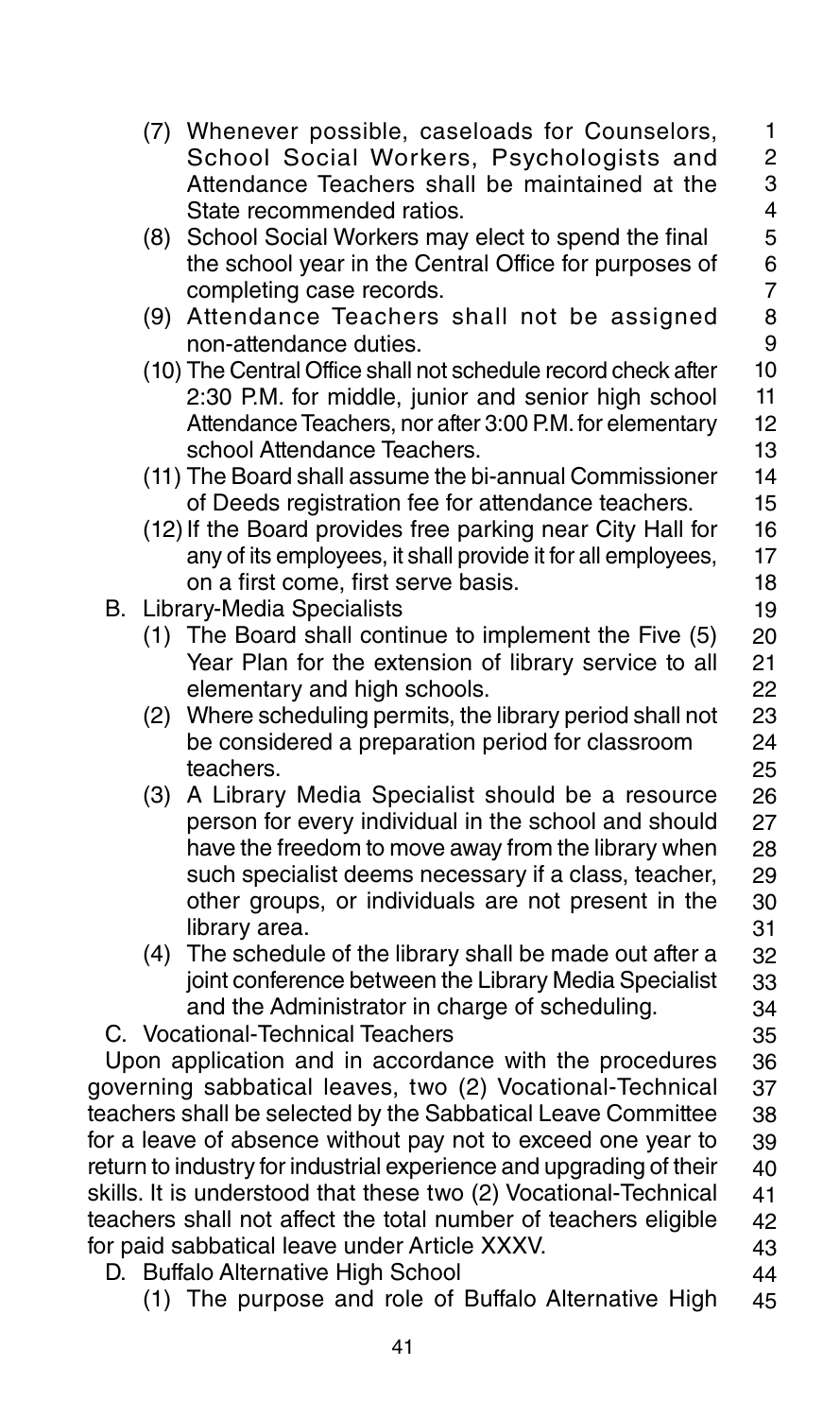| 1              |        | School shall be clearly defined.                             |
|----------------|--------|--------------------------------------------------------------|
| 2              |        | (2) Specific regulations regarding students entering and     |
| 3              |        | leaving Buffalo Alternative High School shall be             |
| 4              |        | established and made known to all.                           |
| 5              | (3)    | Teachers shall be assigned to the school on a                |
| 6              |        | permanent basis.                                             |
| $\overline{7}$ | (4)    | Class size maximum shall be 10 except for physical           |
| 8              |        | education classes which shall not exceed 30.                 |
| 9              | (5)    | The School shall be staffed with a full-time reading         |
| 10             |        | teacher and guidance counselor. Social worker,               |
| 11             |        | psychologist, and attendance services shall be               |
| 12             |        | maintained at adequate levels of service.                    |
| 13             | Е.     | <b>Speech Therapists</b>                                     |
| 14             |        | (1) A Department Chairperson shall be elected for the        |
| 15             |        | Speech Therapists. The Chairperson shall be                  |
| 16             |        | assigned a reduced workload, but without the salary          |
| 17             |        | differential specified in Article XXV (D)(19).               |
| 18             |        | (2) A centralized library of appropriate professional        |
| 19             |        | materials shall be maintained in the Central Office for      |
| 20             |        | the Speech Therapists.                                       |
| 21             |        | (3) At the beginning of each school year and before          |
| 22             |        | beginning a regular weekly schedule, Speech                  |
| 23             |        | Therapists may elect to spend one day in each of their       |
| 24             |        | assigned schools to survey pupil needs. If a speech          |
| 25             |        | therapist finds that one day is not sufficient additional    |
| 26             |        | time may be used subject to the approval of the Board.       |
| 27             | F.     | Teachers of Students with Disabilities                       |
| 28             |        | (1) The Board of Education agrees to make every effort       |
| 29             |        | not to place a single class of students with disabilities    |
| 30             |        | within a single school building.                             |
| 31             |        | G. Reading Specialists                                       |
| 32             |        | Reading personnel will be involved in the development of in- |
| 33             |        | service reading courses for classroom teachers and teacher   |
| 34             | aides. |                                                              |
| 35             |        | H. Miscellaneous                                             |
| 36             |        | (1) The Board shall continue to expand the program of        |
| 37             |        | intensified instruction.                                     |
| 38             |        | (2) Special area teachers shall, at their discretion, and    |
| 39             |        | with the approval of their special area supervisors          |
| 40             |        | or directors, be free to attend in-service sessions in       |
| 41             |        | whatever schools that have programs most significant         |
| 42             |        | to their professional area.                                  |
| 43             | I.     | Individuals with Disabilities Education Act (IDEA)           |
| 44             |        | By first using the resources available in the school and     |
| 45             |        | other resources if deemed necessary and authorized by the    |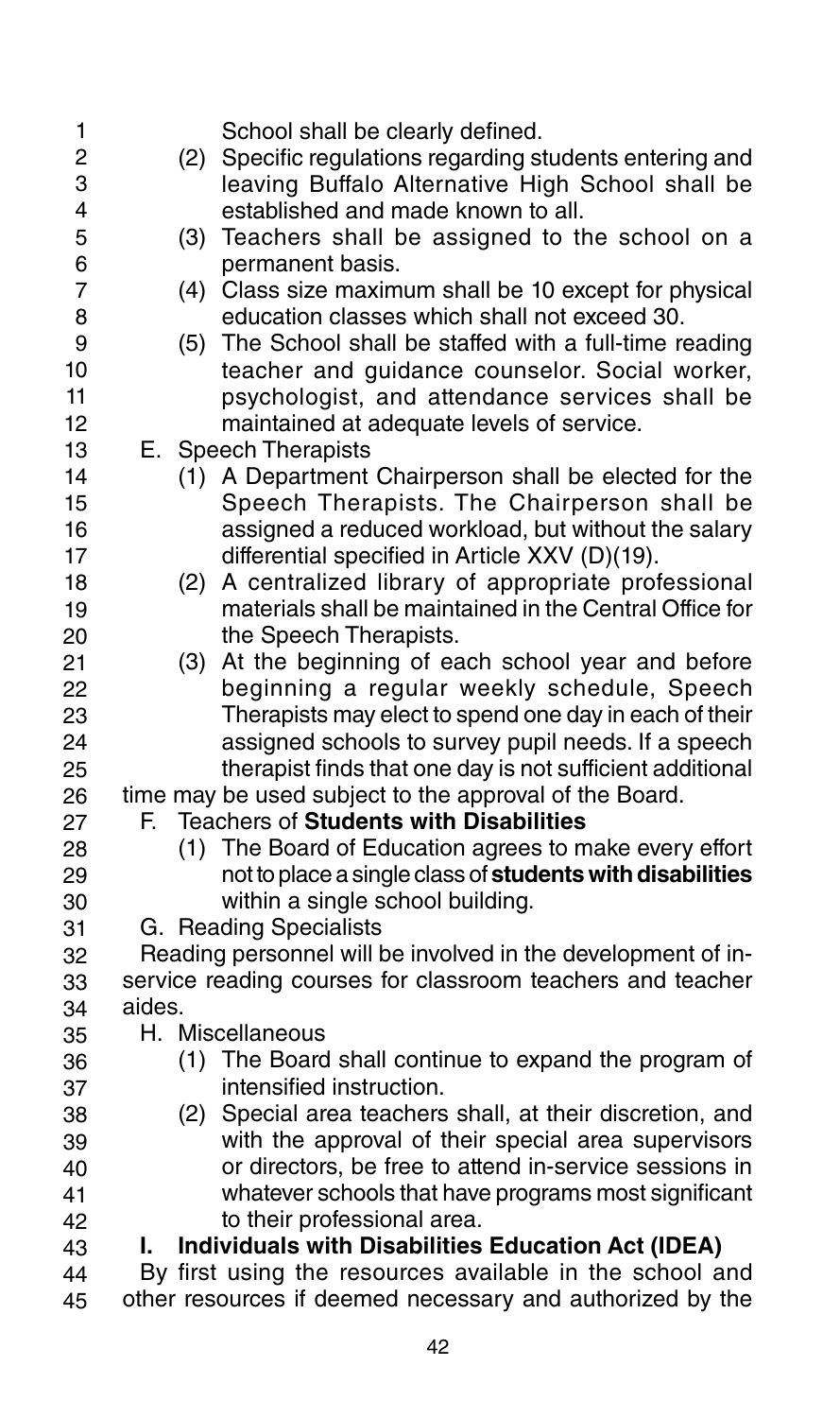$\mathfrak{p}$  District, the district shall provide planning time for teachers to complete the Individualized Education Plan (IEP) forms. It is understood that such planning time may be full or half days of released time when classes are otherwise in session. When the Committee on Special Education (CSE) meets to review the case of a referred child, the referring teacher will be sent notice of the meeting. By first using the resources available in the school and other resources if deemed necessary and authorized by the District, the referring teacher will be permitted to attend meetings of the committee. The process of **integrating a student with a disability into the general education setting**  shall include conferences between the referring teacher and the receiving teacher. The teacher designated to participate when a student's initial classification and/or level of service is before the Committee on Special Education, shall have a vote at the CSE meeting if said vote is permitted by applicable State and Federal regulations.

## **ARTICLE XXIV**

Teacher Aides

The Board agrees to employ teacher aides. Such aides are to be used for the purpose of providing the preparation time provided in Article X and for the regularly scheduled assignment of duties which have as their primary purpose helping teachers and relieving teachers of non-teaching duties. It is recognized that teacher aides do perform, and shall perform other functions.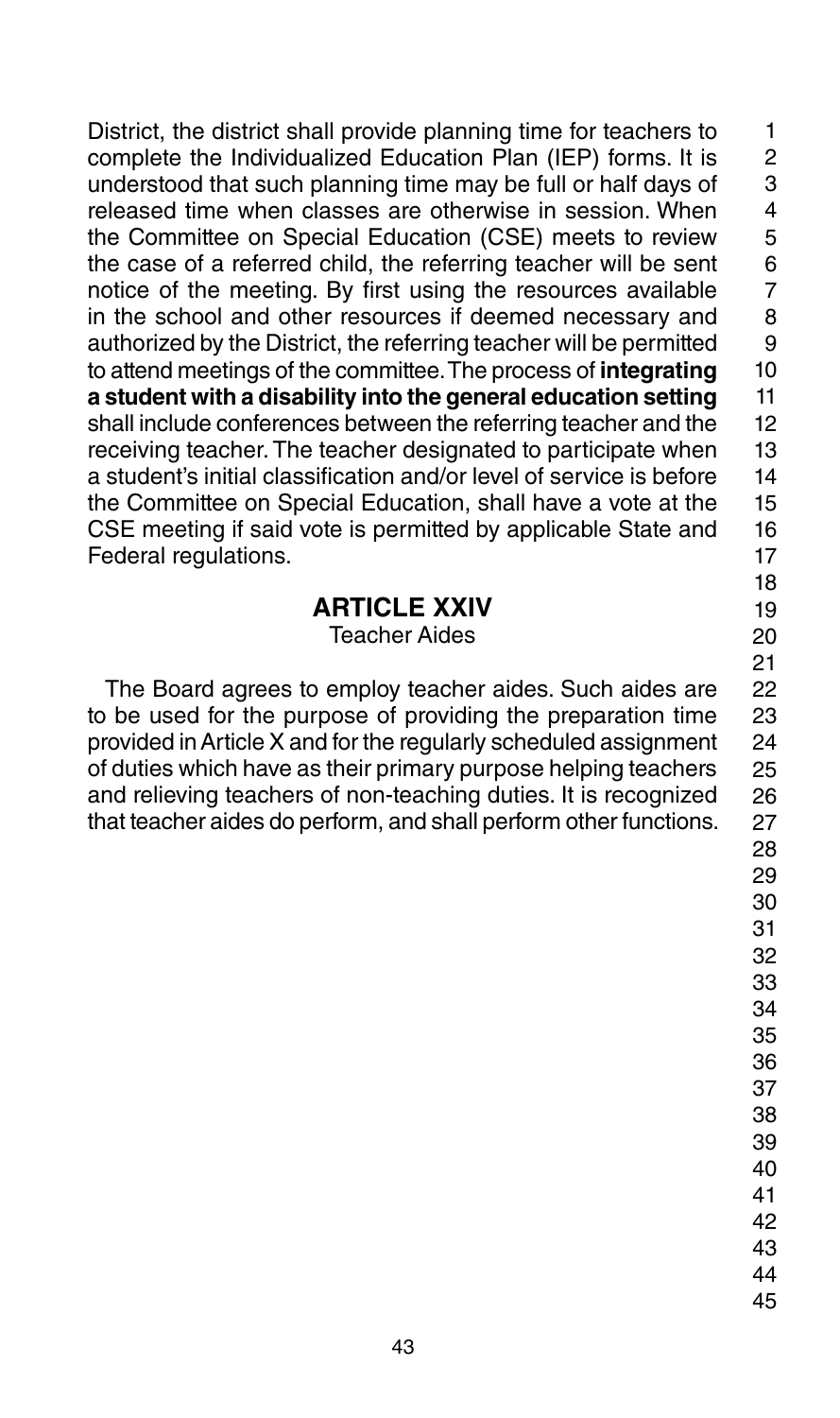|                    | N                         |                                                                                                           |                                                                                           |                      |                               |                               | ₽                      | 는                                  | 은                    | င္း | $\vec{4}$                                                               | 15 |                                                                                                                |                                                                                                                  | ≌                                              | ፵ |                                                                                                                           |                                                                                                             | ನಿ                                                                             | ೪ |  |
|--------------------|---------------------------|-----------------------------------------------------------------------------------------------------------|-------------------------------------------------------------------------------------------|----------------------|-------------------------------|-------------------------------|------------------------|------------------------------------|----------------------|-----|-------------------------------------------------------------------------|----|----------------------------------------------------------------------------------------------------------------|------------------------------------------------------------------------------------------------------------------|------------------------------------------------|---|---------------------------------------------------------------------------------------------------------------------------|-------------------------------------------------------------------------------------------------------------|--------------------------------------------------------------------------------|---|--|
| <b>ARTICLE XXV</b> | Professional Compensation | A. Within 60 days of October 17, 2016, teachers employed on or after July 1, 2016 who were not terminated | for cause, resigned, or retired, will receive the following payments in a separate check. | \$2,000<br>Steps 1-9 | \$5,000<br><b>Steps 10-15</b> | \$6,000<br><b>Steps 16-19</b> | \$7,000<br>Steps 20-21 | \$8,000<br><b>Steps 22-26</b><br>ق | \$9,000<br>Steps 27+ | 44  | Teachers may have this deposited into their TSAs subject to IRS limits. |    | B. Teachers that retired between July 1, 2007 and the ratification of the agreement will receive a one-time 16 | payment (or their estate) in the amount of \$2,500. The District will pay this amount within 90 days from the 17 | date the Contract is ratified by both parties. |   | Appropriate tax deductions will be made. Only teachers who retire from the District during the aforementioned $\rm _{20}$ | period of time are eligible for this payment. Teachers that resigned or whose employment was severed for 21 | any other reason during this period of time are not eligible for this payment. |   |  |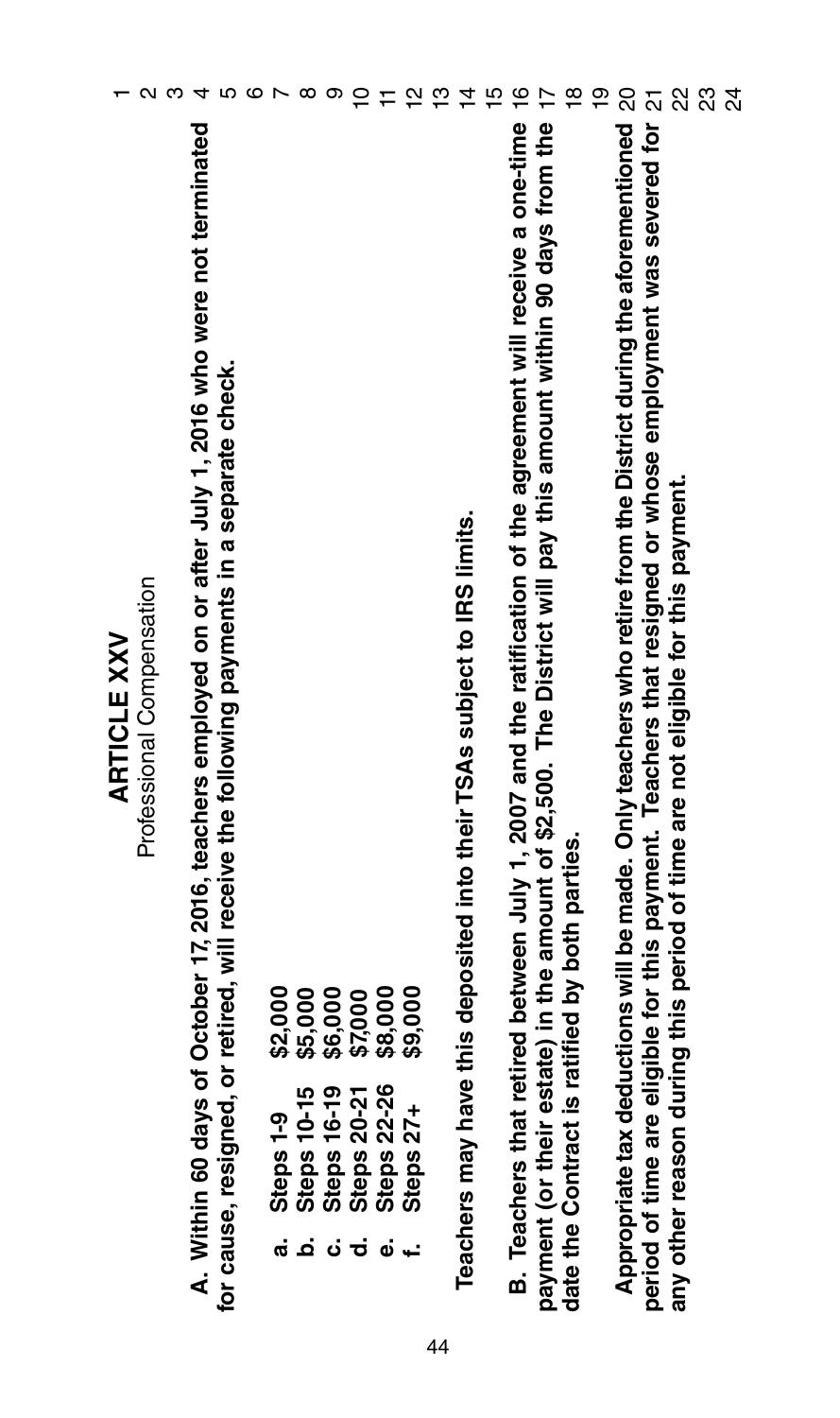|                     | N                                                                                                                 |                                       |                   | ယ                          | ဖ                                          |                                       | ∞                                     | თ | ₽                          | Ξ |                        | `ದ ವ     | $\ddot{4}$    | မ္        | မ္       |        |                              |       |             | ិតទទ័ខជំនួនវ                    |                |             |                                  |
|---------------------|-------------------------------------------------------------------------------------------------------------------|---------------------------------------|-------------------|----------------------------|--------------------------------------------|---------------------------------------|---------------------------------------|---|----------------------------|---|------------------------|----------|---------------|-----------|----------|--------|------------------------------|-------|-------------|---------------------------------|----------------|-------------|----------------------------------|
|                     |                                                                                                                   |                                       |                   |                            | See page 47                                | See page 47                           | See page 47                           |   |                            |   |                        |          |               | Effective | 7/1/18   | $+2%$  |                              | 29.72 | 31.85       |                                 | 29.72<br>31.85 |             |                                  |
|                     |                                                                                                                   |                                       |                   | Salary Psychologists       | Effective September 1, 2016                | Effective July 1, 2017                | Effective July 1, 2018                |   |                            |   |                        |          |               | Effective | 7/1/17   | $+2%$  |                              | 29.14 | 31.23       |                                 | 29.14          | 31.23       |                                  |
|                     |                                                                                                                   |                                       |                   | $\widehat{\mathfrak{Q}}$   |                                            |                                       |                                       |   |                            |   |                        |          | Rate Per Hour | Effective | 10/17/16 | $*10%$ |                              | 28.57 | 30.62       |                                 | $*28.57$       | *30.62      |                                  |
|                     |                                                                                                                   |                                       |                   |                            |                                            |                                       |                                       |   | See Appendix H             |   |                        |          |               | Effective | 2/1/04   |        |                              | 25.97 | 27.84       |                                 | 25.97          | 24.35       |                                  |
| C. Salary Schedules | The salaries of teachers employed in pre-kindergarten through twelfth grade and the rules governing the placement | of such teachers are set forth below. | D. Classification | Salary Day School Teachers | Effective September 1, 2016 See Appendix B | Effective July 1, 2017 See Appendix C | Effective July 1, 2018 See Appendix D |   | Adult Education Day School |   | <b>Adult Education</b> | Position |               |           |          |        | (a.) Apprenticeship Training |       | Second Year | <b>Adult Education Teachers</b> |                | Second Year | * Rate per Hour Effective 9/1/16 |
|                     |                                                                                                                   |                                       |                   | $\widehat{\tau}$           |                                            |                                       |                                       |   | $\widehat{\mathcal{E}}$    |   | E                      |          |               |           |          |        |                              |       |             | $\overline{e}$                  |                |             |                                  |
|                     |                                                                                                                   |                                       |                   |                            |                                            |                                       |                                       |   |                            |   |                        | 45       |               |           |          |        |                              |       |             |                                 |                |             |                                  |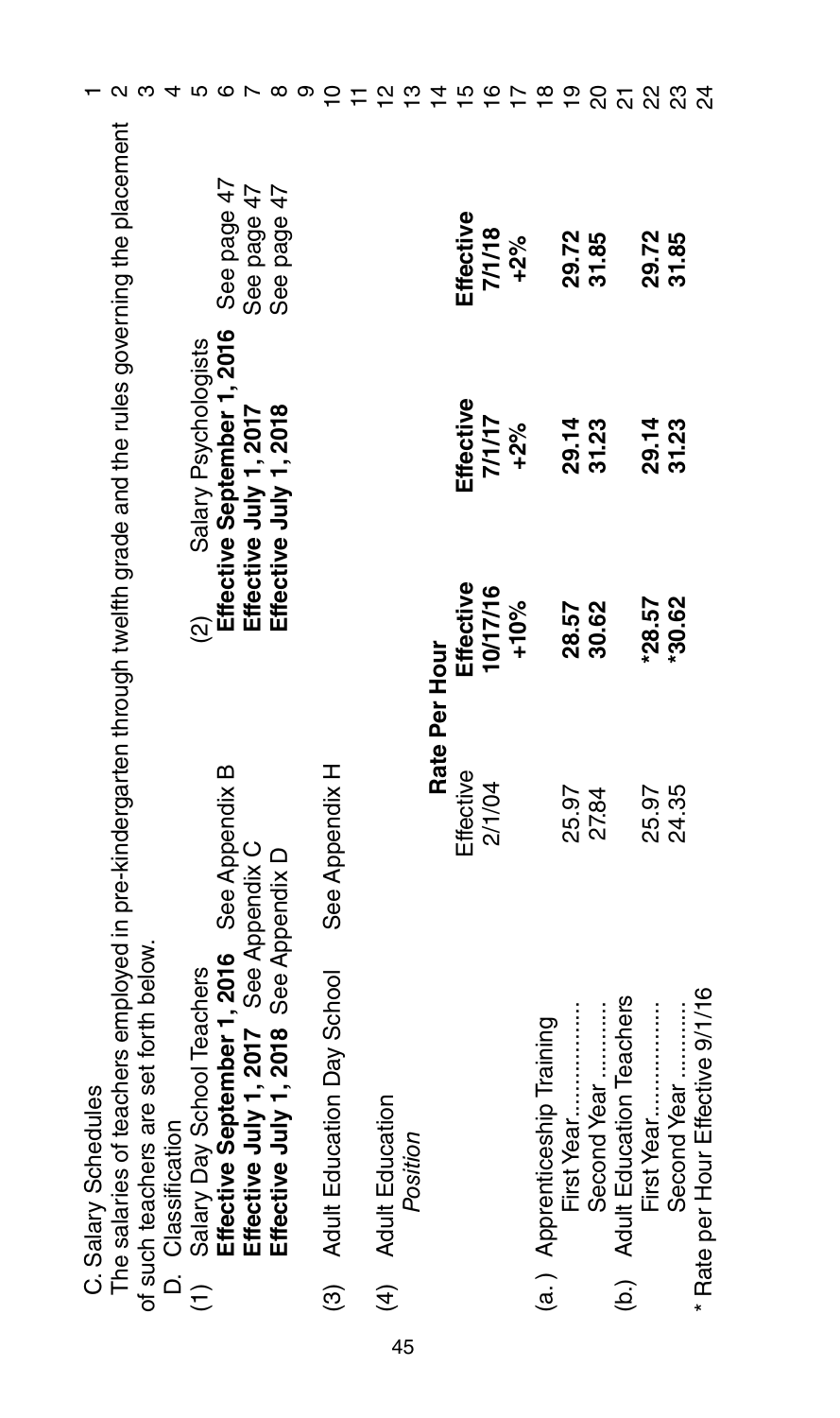|                   |                                                                                               | Rate Per Hour |           |           |                    |            |
|-------------------|-----------------------------------------------------------------------------------------------|---------------|-----------|-----------|--------------------|------------|
|                   |                                                                                               | Effective     | Effective | Effective | Effective          | N          |
|                   |                                                                                               | 2/1/04        | 10/17/16  | 7/1/17    | 7/1/18             |            |
|                   |                                                                                               |               | $*10%$    | $+2\%$    | $+2%$              |            |
|                   | (5) Summer School Teachers                                                                    |               |           |           |                    |            |
|                   | Position                                                                                      |               |           |           |                    |            |
|                   |                                                                                               | \$25.97       | \$28.57   | \$29.14   | \$29.72            |            |
|                   | Second Year                                                                                   | \$27.84       | \$30.62   | \$31.23   | \$31.85            | ∞          |
| $\widehat{6}$     | Summer Playground                                                                             |               |           |           |                    |            |
|                   | Swimming Teacher                                                                              |               |           |           |                    | ₽          |
|                   |                                                                                               | \$25.97       | \$28.57   | \$29.14   |                    | ₣          |
|                   | Second Year                                                                                   | \$27.84       | \$30.62   | \$31.23   | \$29.72<br>\$31.85 | 은          |
|                   | Asst. to the Swim Teacher                                                                     |               |           |           |                    | ෆ          |
|                   | Saturday Morning                                                                              |               |           |           |                    | $\vec{z}$  |
|                   | Music Teachers                                                                                |               |           |           |                    | مبر        |
|                   | :<br>:<br>:<br>:<br>First Year                                                                | \$25.97       | \$28.57   | \$29.14   | \$29.72            | ≌          |
|                   | Second Year                                                                                   | \$27.84       | \$30.62   | \$31.23   | \$31.85            | 5t         |
| $\widehat{\circ}$ | <b>Public School Athletic</b>                                                                 |               |           |           |                    |            |
|                   | League Coaches                                                                                |               |           |           |                    |            |
|                   | Activities for approved services rendered after the close of the regular school day           |               |           |           |                    | ុំ តូន ដូន |
|                   |                                                                                               | \$27.84       | \$30.62   | \$31.23   | \$31.85            |            |
|                   | (9) Intramural Physical                                                                       |               |           |           |                    |            |
|                   | Education Activities for approved services rendered after the close of the regular school day |               |           |           |                    | ನಿ         |
|                   |                                                                                               | \$27.84       | \$30.62   | \$31.23   | \$31.86            | 24         |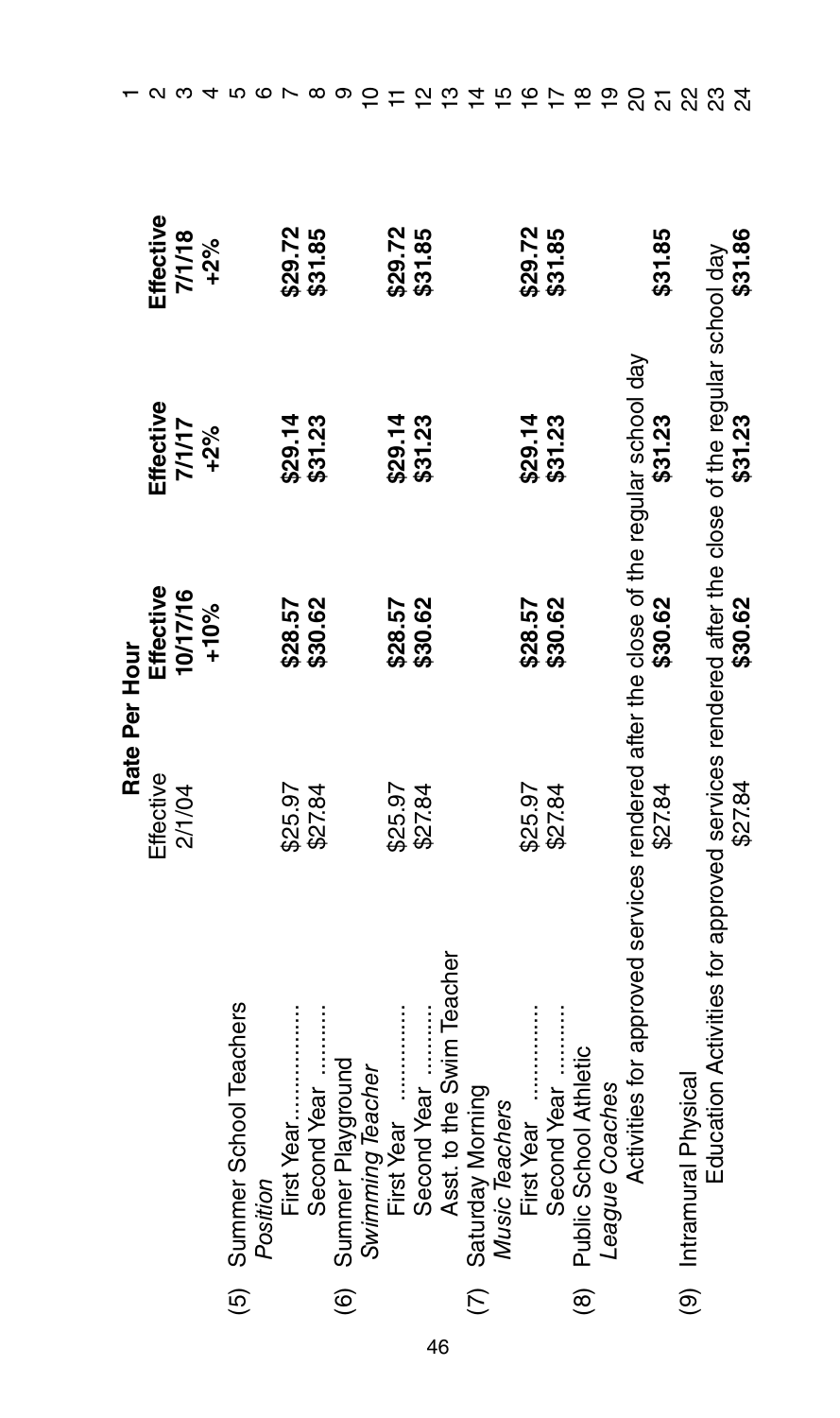|                                                                   |                                              | Rate Per Season                             |                                                     |                                                                                                                                                                                                                                                                                                                                                                                                                                                                                   |                                                         |
|-------------------------------------------------------------------|----------------------------------------------|---------------------------------------------|-----------------------------------------------------|-----------------------------------------------------------------------------------------------------------------------------------------------------------------------------------------------------------------------------------------------------------------------------------------------------------------------------------------------------------------------------------------------------------------------------------------------------------------------------------|---------------------------------------------------------|
|                                                                   | Effective                                    |                                             |                                                     |                                                                                                                                                                                                                                                                                                                                                                                                                                                                                   |                                                         |
|                                                                   | 2/1/04                                       | Effective<br>10/17/16<br>10%                | Effective<br>7/1/17<br>2%                           | Effective<br>7/1/18<br>2%                                                                                                                                                                                                                                                                                                                                                                                                                                                         |                                                         |
|                                                                   |                                              |                                             |                                                     |                                                                                                                                                                                                                                                                                                                                                                                                                                                                                   |                                                         |
| (10) Other Extra-Curricular Activities                            |                                              |                                             |                                                     |                                                                                                                                                                                                                                                                                                                                                                                                                                                                                   |                                                         |
| Position                                                          |                                              |                                             |                                                     |                                                                                                                                                                                                                                                                                                                                                                                                                                                                                   |                                                         |
| Yearbook Advisor                                                  |                                              |                                             |                                                     |                                                                                                                                                                                                                                                                                                                                                                                                                                                                                   | $\sim$ $\infty$ $\infty$                                |
|                                                                   |                                              |                                             |                                                     |                                                                                                                                                                                                                                                                                                                                                                                                                                                                                   |                                                         |
|                                                                   |                                              |                                             |                                                     |                                                                                                                                                                                                                                                                                                                                                                                                                                                                                   |                                                         |
| School Paper Advisor<br>Literary Magazine Advisor<br>Debate Coach |                                              |                                             |                                                     |                                                                                                                                                                                                                                                                                                                                                                                                                                                                                   | $\overline{C}$                                          |
| Public Speaking Coach                                             |                                              |                                             |                                                     |                                                                                                                                                                                                                                                                                                                                                                                                                                                                                   |                                                         |
| Club Advisor (Per Club)                                           | \$2155<br>\$1086<br>\$4086<br>\$283<br>\$283 | \$2371<br>\$1195<br>\$604<br>\$406<br>\$311 | <b>\$2418</b><br>\$1219<br>\$5121<br>\$517<br>\$517 | 8243<br>828 323<br>858 842<br>858 88                                                                                                                                                                                                                                                                                                                                                                                                                                              | 12 12 12 12 12 12 12 12 12 13 12 13 14 15 16 17 18 19 1 |
|                                                                   |                                              |                                             |                                                     |                                                                                                                                                                                                                                                                                                                                                                                                                                                                                   |                                                         |
|                                                                   |                                              | <b>Rate Per Hour</b>                        |                                                     |                                                                                                                                                                                                                                                                                                                                                                                                                                                                                   |                                                         |
|                                                                   | Effective                                    |                                             |                                                     |                                                                                                                                                                                                                                                                                                                                                                                                                                                                                   |                                                         |
|                                                                   | 2/1/04                                       | Effective<br>10/17/16                       |                                                     |                                                                                                                                                                                                                                                                                                                                                                                                                                                                                   |                                                         |
|                                                                   |                                              |                                             |                                                     |                                                                                                                                                                                                                                                                                                                                                                                                                                                                                   |                                                         |
| Jrama Coach                                                       |                                              |                                             |                                                     |                                                                                                                                                                                                                                                                                                                                                                                                                                                                                   |                                                         |
| Music Coach                                                       |                                              |                                             |                                                     |                                                                                                                                                                                                                                                                                                                                                                                                                                                                                   |                                                         |
| Math Coach                                                        |                                              |                                             |                                                     |                                                                                                                                                                                                                                                                                                                                                                                                                                                                                   |                                                         |
| t's Academic Coach                                                |                                              |                                             |                                                     |                                                                                                                                                                                                                                                                                                                                                                                                                                                                                   |                                                         |
| Swim Meet Supervisor                                              |                                              |                                             |                                                     |                                                                                                                                                                                                                                                                                                                                                                                                                                                                                   |                                                         |
| 3'ball Game Supervisor                                            |                                              |                                             |                                                     |                                                                                                                                                                                                                                                                                                                                                                                                                                                                                   |                                                         |
| Stadium Supervisors                                               |                                              |                                             |                                                     | $\begin{array}{l} \text{He} \text{tive}\\ \text{He} \text{tive}\\ \text{F} \text{tive}\\ \text{F} \text{tive}\\ \text{F} \text{tive}\\ \text{F} \text{tive}\\ \text{F} \text{tive}\\ \text{F} \text{tive}\\ \text{F} \text{tive}\\ \text{F} \text{tive}\\ \text{F} \text{tive}\\ \text{F} \text{tive}\\ \text{F} \text{tive}\\ \text{F} \text{tive}\\ \text{F} \text{tive}\\ \text{F} \text{tive}\\ \text{F} \text{tive}\\ \text{F} \text{tive}\\ \text{F} \text{tive}\\ \text{F$ |                                                         |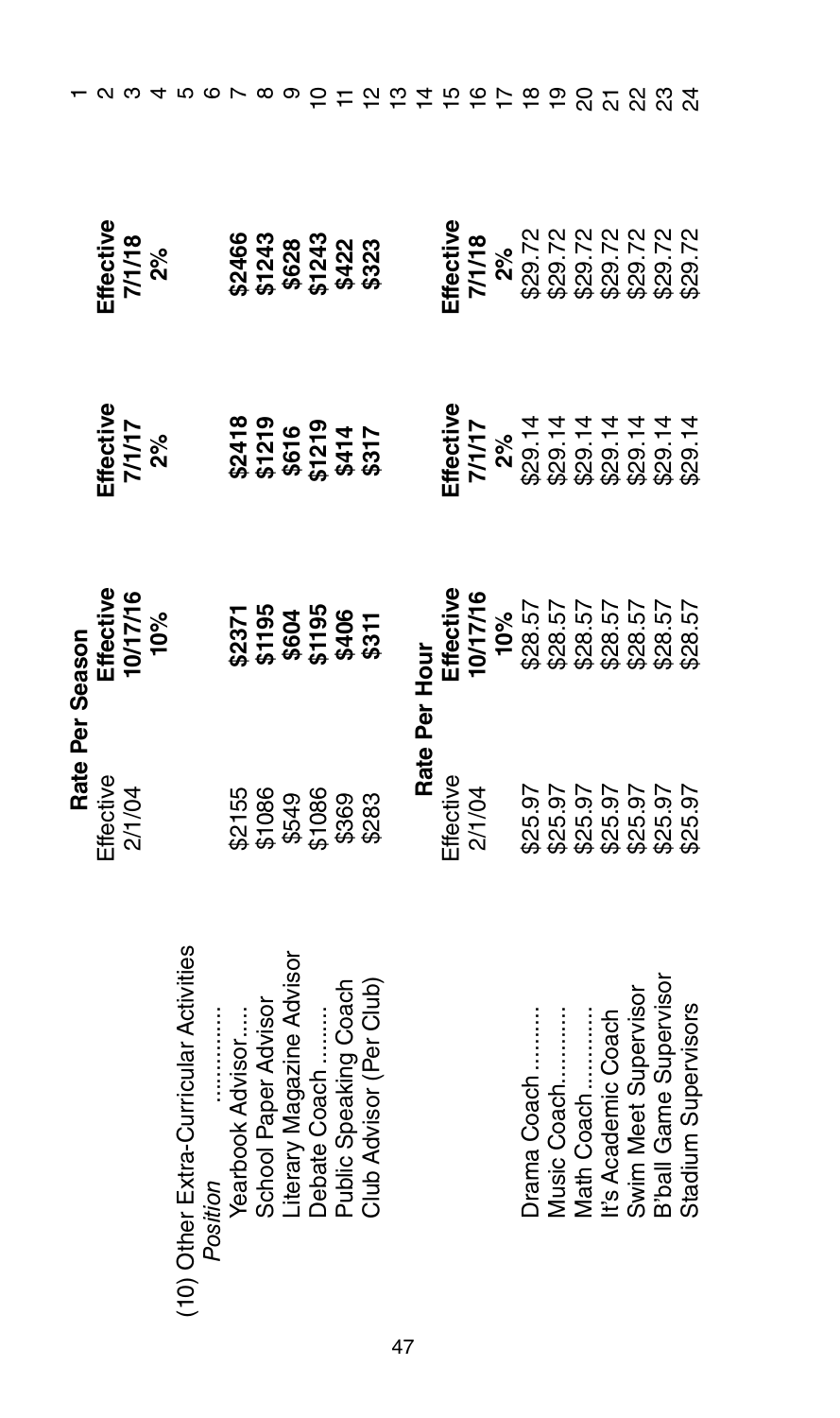|           |                                        |                           |                       |                   |                 |                                                                                      |               |                                        |           |                        |                       |                       |                  |                         | N                                                                                                                  | $\sim$                                     |                                                                                 |        |
|-----------|----------------------------------------|---------------------------|-----------------------|-------------------|-----------------|--------------------------------------------------------------------------------------|---------------|----------------------------------------|-----------|------------------------|-----------------------|-----------------------|------------------|-------------------------|--------------------------------------------------------------------------------------------------------------------|--------------------------------------------|---------------------------------------------------------------------------------|--------|
| Effective | 2%                                     |                           |                       |                   |                 |                                                                                      | Effective     |                                        |           |                        |                       |                       |                  |                         |                                                                                                                    |                                            | \$20.91                                                                         |        |
| Effective | 2%                                     |                           |                       |                   |                 |                                                                                      | Effective     | $2\%$                                  |           |                        |                       |                       |                  |                         |                                                                                                                    |                                            | \$20.50                                                                         |        |
| Effective | 10%                                    |                           |                       |                   | \$20.45         |                                                                                      | Effective     |                                        |           |                        | \$36.75               |                       |                  |                         |                                                                                                                    |                                            | \$20.10                                                                         |        |
| Effective |                                        |                           | \$37.04               | \$27.81           | \$18.59         |                                                                                      | Effective     |                                        |           |                        | \$33.41               | \$27.84               | \$27.84          |                         |                                                                                                                    |                                            | \$18.27                                                                         |        |
|           |                                        | (11) In-Service Education | Instructor Specialist | Discussion Leader | Teacher-Student |                                                                                      |               |                                        |           | Curriculum Development | Committee Coordinator | Committee Chairperson | Materials Editor | <b>Committee Member</b> |                                                                                                                    |                                            |                                                                                 |        |
|           | 7/1/18<br>7/1/17<br>10/17/16<br>2/1/04 |                           |                       |                   |                 | \$42.38<br>\$31.82<br>\$21.28<br>\$41.55<br>\$31.86<br>\$20.86<br>\$40.74<br>\$30.59 | Rate Per Hour | 7/1/18<br>7/1/17<br>10/17/16<br>2/1/04 | 2%<br>10% |                        |                       |                       |                  |                         | \$38.24<br>\$31.85<br>\$31.85<br>\$29.76<br>837.49<br>835.23<br>888.88<br>\$30.62<br>\$30.62<br>\$28.61<br>\$26.01 | Instructional Staff, Non-Teachers Services | The Hourly rate for non-teaching services by members of the certified staff is: | $\sim$ |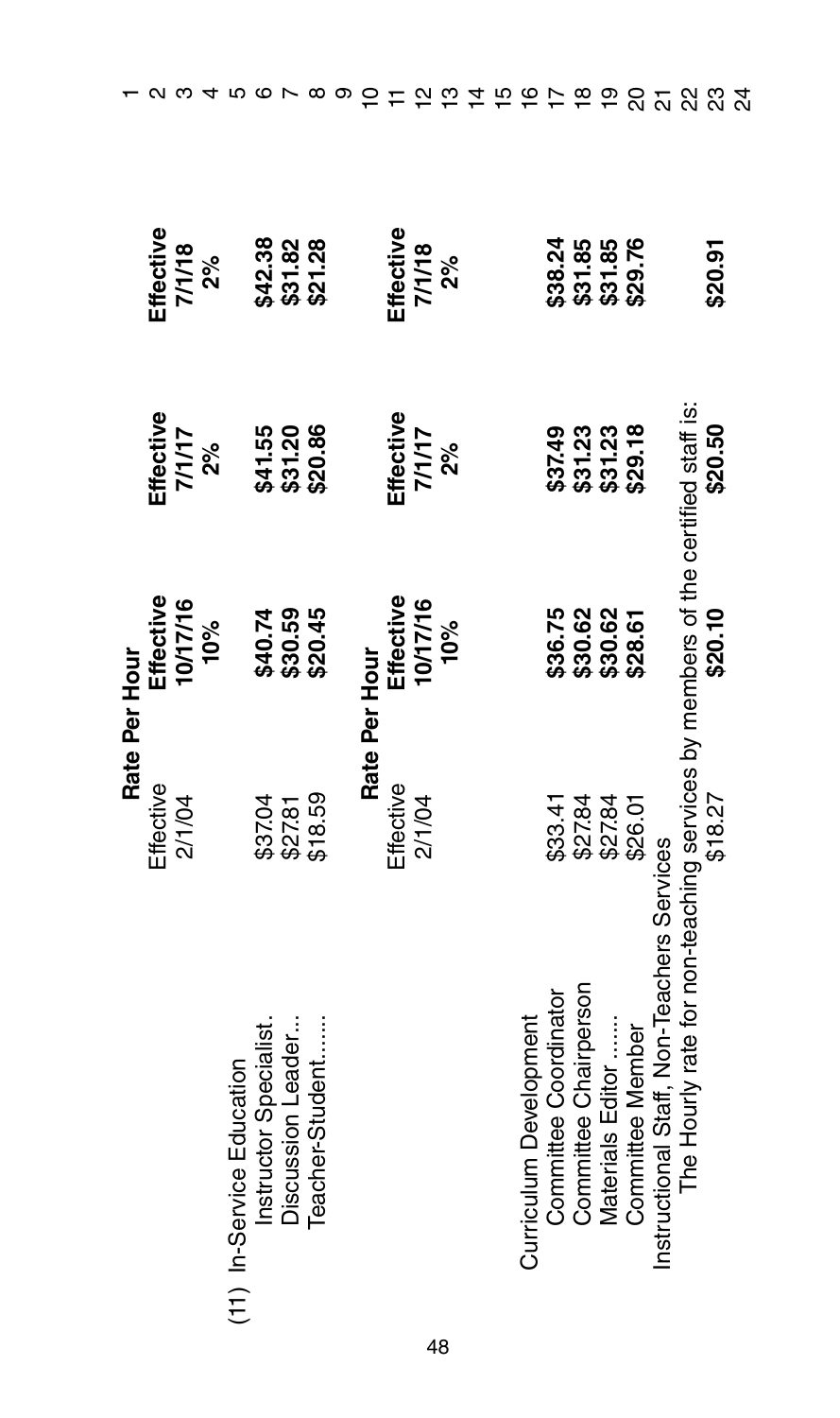|                                                                                                                    |           | Rate Per Season            |                  |           |                |
|--------------------------------------------------------------------------------------------------------------------|-----------|----------------------------|------------------|-----------|----------------|
|                                                                                                                    | Effective | Effective                  | Effective        | Effective |                |
|                                                                                                                    | 2/1/04    | 10/17/16                   | <b>ZYYYZ</b>     | 7/1/18    |                |
|                                                                                                                    |           | 10%                        | ಸ್ಥೆ             | 2%        |                |
| (12) (a) High School Coaches                                                                                       |           |                            |                  |           |                |
| Football Coach                                                                                                     | \$5605    | \$6166                     |                  |           |                |
| Asst. Football Coach                                                                                               | \$3924    | \$4316                     | \$6289<br>\$4402 |           |                |
| Basketball Coach                                                                                                   | \$5605    |                            | \$6289           |           | ∞              |
| Swimming Coach                                                                                                     |           | \$6166<br>\$6166<br>\$3699 | \$6289           |           | တ              |
| Track Coach                                                                                                        |           |                            |                  |           | ⊇              |
| Baseball Coach                                                                                                     |           |                            |                  |           |                |
| Cross Country Coach                                                                                                |           |                            |                  |           | 두 일 은          |
| Tennis Coach                                                                                                       |           |                            |                  |           |                |
| Soccer Coach                                                                                                       |           |                            |                  |           | $\overline{4}$ |
| <b>Jolleyball Coach.</b>                                                                                           |           |                            |                  |           | ءِ∟            |
| Bowling Coach                                                                                                      |           |                            |                  |           | ≌              |
| <b>Hockey Coach </b>                                                                                               |           |                            |                  |           | ⊵              |
| acrosse Coach (Club)                                                                                               |           |                            |                  |           |                |
| Ski Coach (Club)                                                                                                   |           |                            |                  |           |                |
| Cheerleading                                                                                                       | \$2803    |                            | 3145             |           | ុកទីខ្លួយខ្លួ  |
|                                                                                                                    |           |                            |                  |           |                |
| If a teacher coaches both a boys and a girls team where boys compete against boys and girls compete against girls, |           |                            |                  |           |                |
| said coaches shall receive one and one-half (1.5) the applicable salary.                                           |           |                            |                  |           |                |
|                                                                                                                    |           |                            |                  |           | 24             |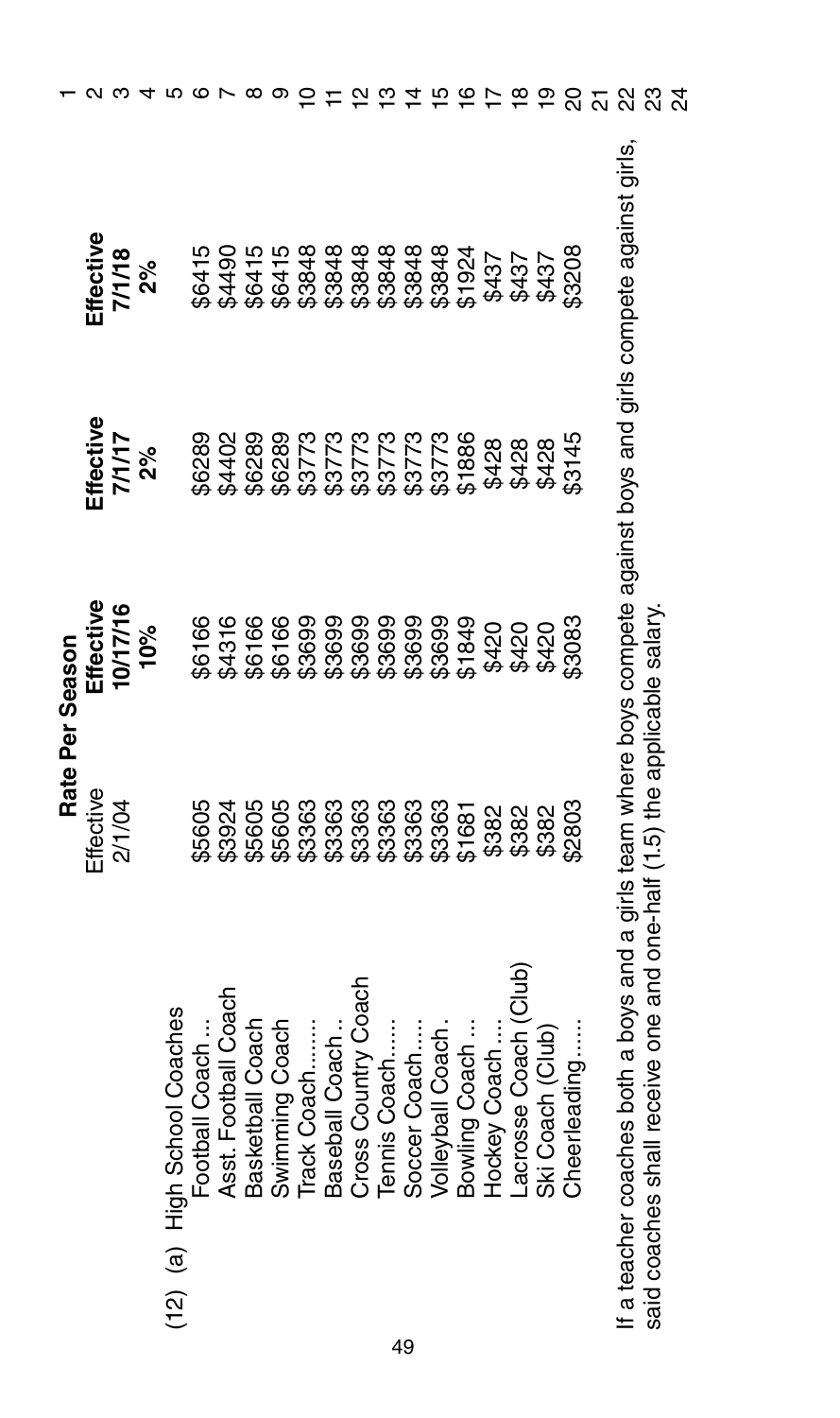|                                                                                                                     | Rate Per Season |                                                                  |           |                            |                             |
|---------------------------------------------------------------------------------------------------------------------|-----------------|------------------------------------------------------------------|-----------|----------------------------|-----------------------------|
|                                                                                                                     | Effective       | Effective                                                        | Effective | Effective                  | $\sim$                      |
|                                                                                                                     | 2/1/04          | 10/17/16                                                         | 7/1/17    | 7/1/18                     |                             |
|                                                                                                                     |                 | 10%                                                              | ಸ್ಥೆ      | ಸ್ಥೆ                       |                             |
| *High School Coaches<br>ê                                                                                           |                 |                                                                  |           |                            |                             |
| Golf Coach                                                                                                          |                 | \$3699                                                           | \$3773    | 53848                      |                             |
| Indoor Track                                                                                                        |                 |                                                                  |           | \$3848                     |                             |
| Varsity Lacrosse Coach                                                                                              |                 | <b>93699</b><br>651683083<br>6543083083<br>6543083083<br>6543083 |           | \$6415                     | $\infty$                    |
| Asst. Vars. Lacrosse Coach                                                                                          |                 |                                                                  |           |                            | თ                           |
| JV Lacrosse Coach                                                                                                   |                 |                                                                  |           |                            | $\subseteq$                 |
| Asst. Basketball Coach                                                                                              |                 |                                                                  |           |                            | $\pm$                       |
| JV Basketball Coach                                                                                                 |                 |                                                                  |           |                            |                             |
| JV Volleyball Coach                                                                                                 |                 |                                                                  |           |                            | $\frac{1}{2}$ $\frac{1}{2}$ |
| JV Soccer Coach                                                                                                     |                 |                                                                  |           |                            | $\overline{4}$              |
| Varsity Softball Coach                                                                                              |                 | \$3699                                                           |           | \$3208<br>\$3208<br>\$3848 |                             |
| JV Softball Coach                                                                                                   |                 | \$3083                                                           |           | \$3208                     | 1992                        |
|                                                                                                                     |                 |                                                                  |           |                            |                             |
|                                                                                                                     |                 |                                                                  |           |                            | $\frac{\infty}{2}$          |
| * These seasonal rates have not been agreed to by the BTF. They will be the subject of negotiation and ratification |                 |                                                                  |           |                            | $\overline{9}$              |
| by the parties as soon as possible.                                                                                 |                 |                                                                  |           |                            | 8                           |
|                                                                                                                     |                 |                                                                  |           |                            | $\overline{a}$              |
|                                                                                                                     |                 |                                                                  |           |                            | 2                           |
| If a teacher coaches both a boys and a girls team where boys compete against boys and girls compete against girls,  |                 |                                                                  |           |                            | ಔ                           |
| said coaches shall receive one and one-half (1.5) the applicable salary.                                            |                 |                                                                  |           |                            | $\overline{6}$              |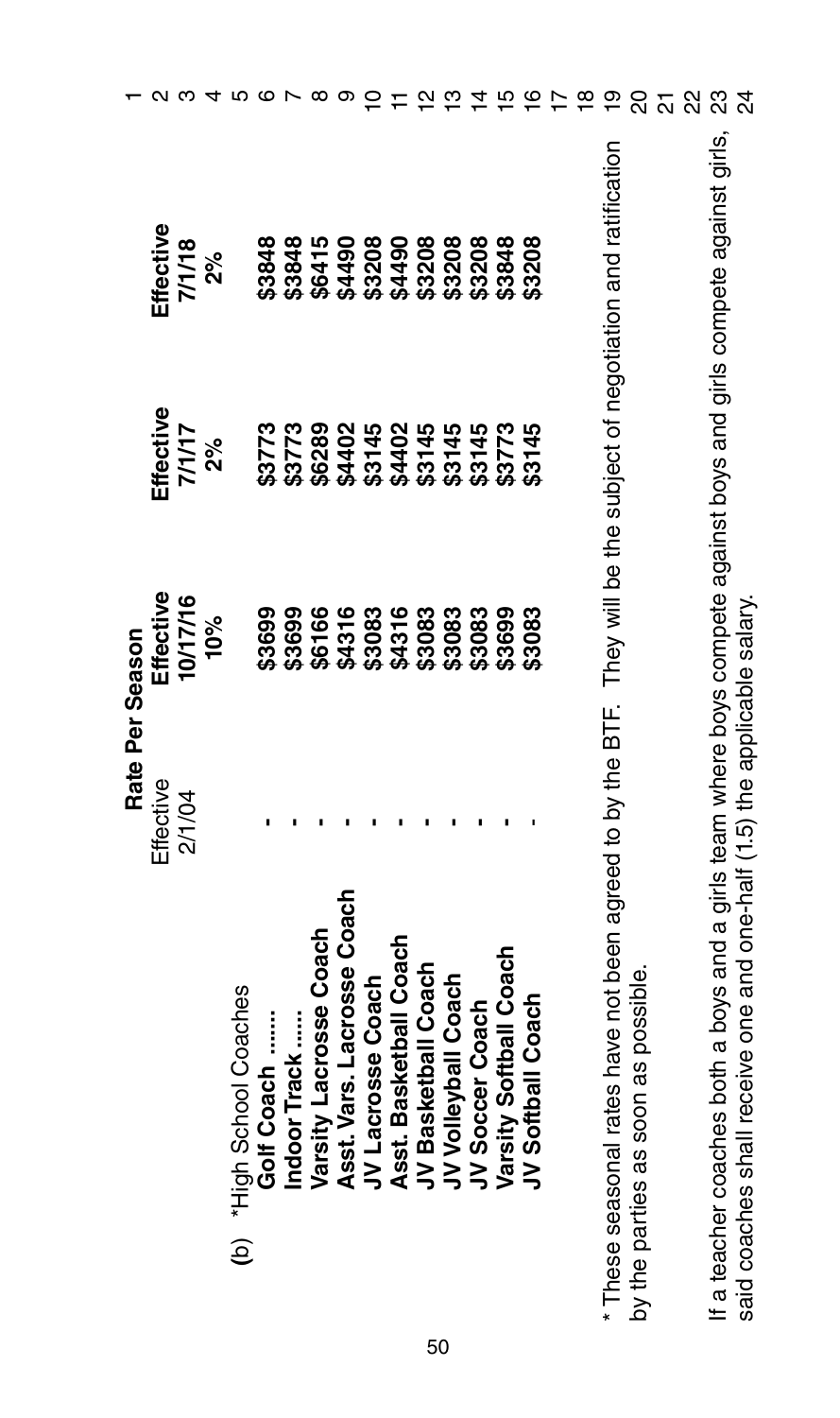| (13) Salaries of Psychologists                               | 1              |
|--------------------------------------------------------------|----------------|
| The beginning salary for a school psychologist               | $\overline{2}$ |
| shall be \$49,855 effective September 1, 2016. Newly         | 3              |
| hired psychologists will start at Step 2. Any                | $\overline{4}$ |
| psychologist on Step 1 shall be moved to Step 2.             | 5              |
| (Increments shall still be tied to Step 1; Step 1 will       | 6              |
| remain on the salary schedule). Effective July 1,            | 7              |
| 2017, the starting salary shall be increased to \$50,852     | 8              |
| and the hold steps will be removed at Steps 20 and 22        | 9              |
| by adding Steps 20 and 22. Effective July 1, 2018,           | 10             |
| the starting salary shall be increased to \$51,869 and       | 11             |
| the hold steps will be removed at Steps 16 and 18 by         | 12             |
| adding Steps 16 and 18. In addition, psychologists           | 13             |
| shall receive longevity increments and differentials         | 14             |
| for approved courses of graduate hours of credit             | 15             |
| beyond the bachelor's degree plus hours and for the          | 16             |
| master's degree and doctorate on the same basis as           | 17             |
| is provided for teachers.                                    | 18             |
| (14) Salaries of Guidance Counselors                         | 19             |
| The salary schedule for guidance counselors shall            | 20             |
| be \$300 above the regular teachers' salary schedule         | 21             |
| at each step.                                                | 22             |
| (15) Reading Specialists                                     | 23             |
| The salary schedule for Reading Specialists shall be         | 24             |
| \$300 above the regular teachers' salary schedule at         | 25             |
| each step.                                                   | 26             |
| (16) Teachers Assigned to Central Office                     | 27             |
| The salary schedule for teachers assigned to the             | 28             |
| central office shall be \$500 above the regular teachers'    | 29             |
| salary schedule at each step.<br>(17) Demonstration Teachers | 30<br>31       |
| The salary schedule for demonstration teachers shall         | 32             |
| be \$300 above the regular teachers' salary schedule         | 33             |
| at each step.                                                | 34             |
| (18) Helping Teachers                                        | 35             |
| The salary schedule for helping teachers shall be            | 36             |
| \$300 above the regular teachers' salary schedule at         | 37             |
| each step.                                                   | 38             |
| (19) Department Chairpersons                                 | 39             |
| The salary schedule for Department Chairpersons              | 40             |
| assigned by Board action shall be \$300 above the            | 41             |
| regular teachers' salary schedule at each step.              | 42             |
| (20) CPE Coordinators                                        | 43             |
| The salary schedule for CPE coordinators shall be            | 44             |
| \$300 above the teachers' salary schedule at each            | 45             |
|                                                              |                |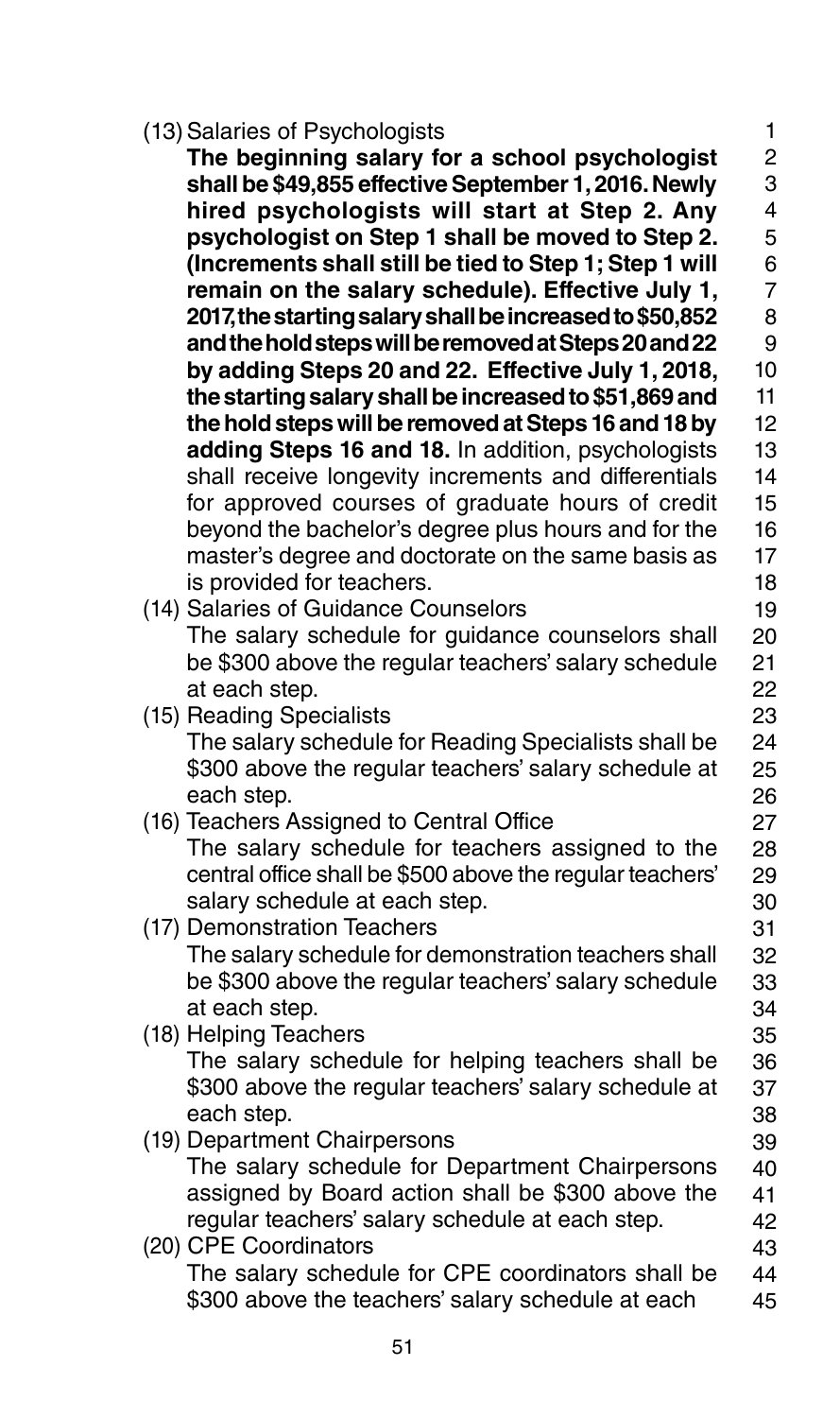| 1  | step.                                                  |
|----|--------------------------------------------------------|
| 2  | (21) School Social Workers                             |
| 3  | The salary schedule for School Social Workers shall    |
| 4  | be \$300 above the teachers' salary schedule at each   |
| 5  | step.                                                  |
| 6  | (22) Attendance Teachers                               |
| 7  | The salary schedule for Attendance Teachers shall      |
| 8  | be \$300 above the teachers' salary schedule at each   |
| 9  | step.                                                  |
| 10 | E. Placement on Schedule                               |
| 11 | (1) Credit for Prior Experience                        |
| 12 | (a) Teachers with appropriate public or private        |
| 13 | school teaching experience shall be placed on          |
| 14 | the appropriate salary step based on successful        |
| 15 | years of such experience. Effective July 1, 2016,      |
| 16 | newly hired teachers will start at Step 2. Any         |
| 17 | teachers on Step 1 shall be moved up to Step 2.        |
| 18 | (Increments shall be tied to Step 1; Step 1 will       |
| 19 | remain on the salary schedule). For teachers           |
| 20 | employed by the District for the first time on or      |
| 21 | after July 1, 1999, appropriate experience is          |
| 22 | defined as teaching in an institution accredited       |
| 23 | by a state or U.S. federal agency, or, in the case     |
| 24 | of a social worker, guidance counselor or              |
| 25 | psychologist, employment in such a state or            |
| 26 | federally accredited social welfare agency or          |
| 27 | institution. With respect to the post-secondary        |
| 28 | level, appropriate experience shall include only       |
| 29 | regular full-time appointment to the rank of           |
| 30 | instructor or above. A year of teaching experience     |
| 31 | shall include a minimum of one hundred sixty           |
| 32 | (160) days of service during a school year or          |
| 33 | calendar year. However, with respect to years of       |
| 34 | service in which the teacher was paid for less than    |
| 35 | 160 days, the teacher may combine days of service      |
| 36 | rendered in two or more such years up to a total       |
| 37 | of 160 days and that may be counted as one             |
| 38 | additional year of credited service for purposes of    |
| 39 | this paragraph. Prescribed increments shall be         |
| 40 | effective July 1 of each year. Effective July 1, 2001, |
| 41 | the District shall inform new hires, at the time of    |
| 42 | their hire and by a separate and independent form      |
| 43 | or other correspondence, of the process by which       |
| 44 | application can be made for prior service credit.      |
| 45 | Prior service credit, if granted, will commence with   |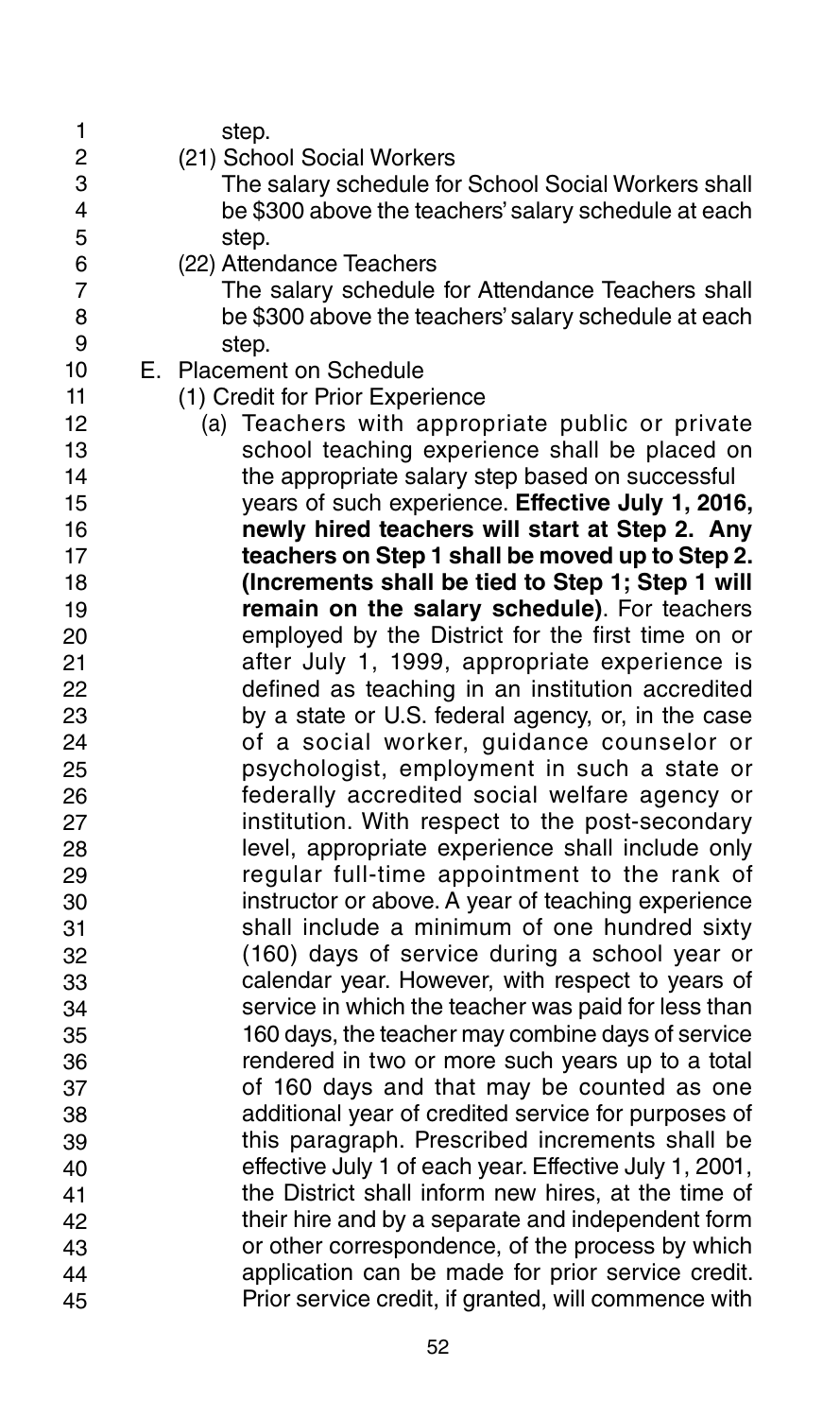the year in which the claim is received and will not be paid for prior years.

- (b) Appropriate experience with the Peace Corps, VISTA, State Department of Education, military service dependents schools, and comparable experience shall be considered for placement on the appropriate salary step.
- 10 11 (c) Teachers currently employed who have not reached the maximum salary step shall be granted credit for prior experience where applicable as herein provided.
- 12 13 14 15 16 17 (d) A new teacher who has completed at least 100 days, but less than 160 days of continuous, full time service as a first year probationary or temporary teacher shall be given a full increment in addition to the regular increment on the September 1 following completion of the teacher's Probationary term.
- 18 19 20 21 22 23 (e) **Teachers with no prior service will be placed on Step 2. Teachers with prior service will be placed based on Step 2, the starting salary of newly hired teachers, e.g. a teacher with four (4) years of prior service will be placed on Step 6. Also see XXV (E) (4) (a)**
- 24 25 26 27 28 29 30 31 32 33 34 35 36 37 38 39 40 (2)Military Service Credit - Satisfactory military service for salary credit may be granted up to a maximum of two (2) years. Military service shall mean active duty service with the armed forces of the United States or active duty status, in time of war, with a nation allied with the United States. A year of military service shall include a minimum of six (6) months of service and not more than one step on the salary schedule shall be considered for each year or major fraction of a year of military service. Military service of less than six (6) months when added to teaching service during the same calendar year or school year may be considered appropriate for salary increment with a minimum of one hundred sixty (160) days service. Teachers currently employed who have not reached the maximum step on the salary schedule shall be granted military service credit as herein provided.
- 41 42 43 44 45 (3)Vocational (trade) Teachers Experience – Vocational teachers, teaching shop (trade) subjects with a New York State Certificate of Qualification shall be granted a maximum of five (5) years appropriate trade experience for salary purposes and placed on the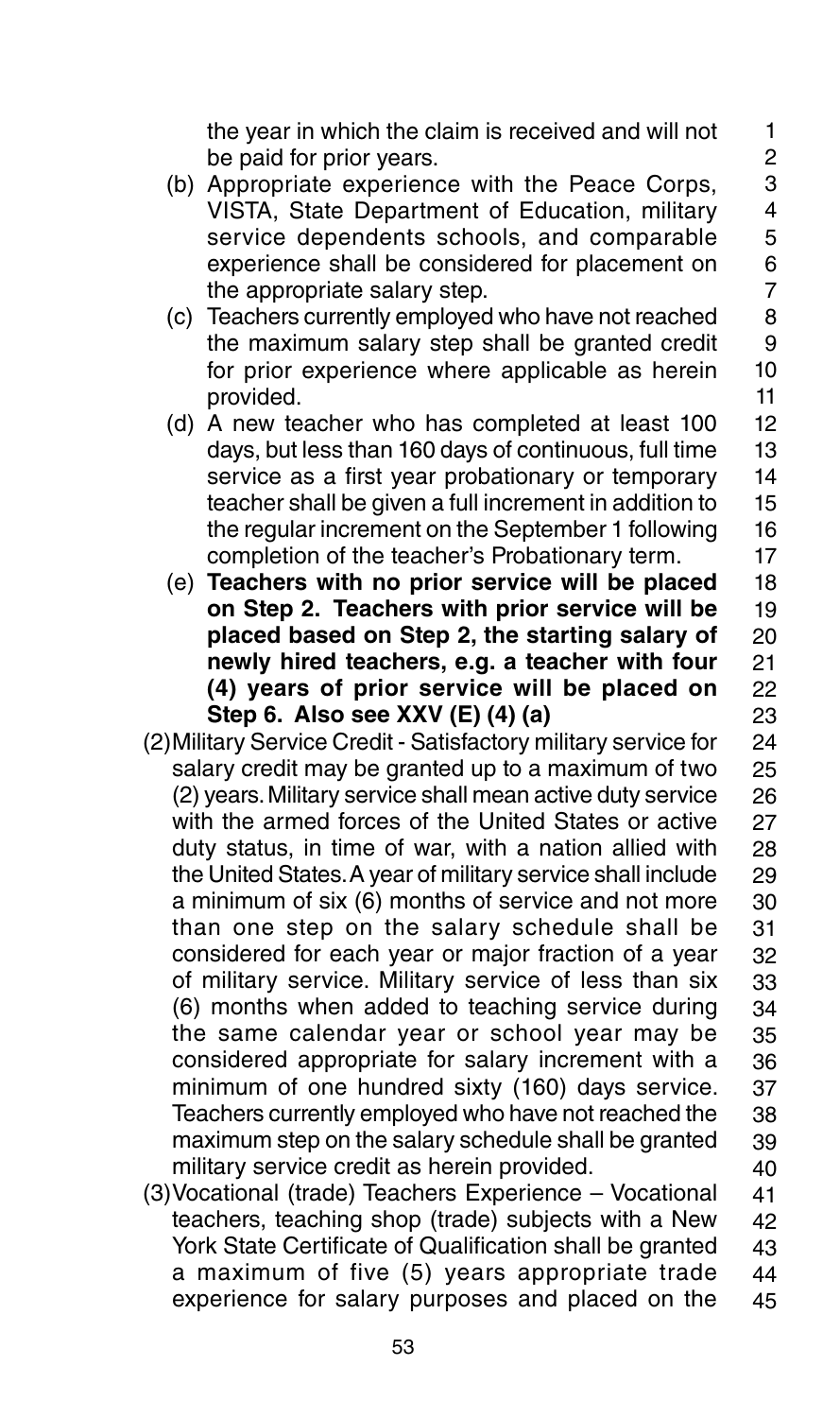1  $\overline{2}$ 3 4 sixth step of the salary schedule upon initial employment. Teachers currently employed who have not reached the maximum step shall be granted similar prior experience credit for salary purposes.

5 6 7 8 9 10 11 12 13 14 15 (4)Longevity Pay Differential- Career increments shall be granted to full time instructional staff members of the Buffalo Board of Education at the 15th, 19th, 23rd, 27th, 31st, and 35th years of credited service for the 1983-84 school year and for the 1984-85 school year until February 1, 1985 when those increments will be granted at the 15th, 18th, 2lst, 24th, 27th, 30th, 33rd and 36th year of credited service. Effective the 31st week of the 1986-87 school year, these increments will be granted at the 15th, 17th,19th, 21st, 23rd, 25th, 27th, 29th, and 31st year of credited service.

16 17 18 19 20 21 Effective July 1, 1997, career increments shall be granted at the 15th, l7th, 19th, 21st, 23rd, 25th, 26th, 27th and 28th year of credited service. Effective July 1, 1998 these career increments will be granted at the 15th, 17th, 19th, 21st, 23rd, 24th, 25th, 26th and 27th year of credited service.

22 23 24 25 26 27 28 **Effective July 1, 2017, career increments shall be granted at the 15th, 17th, 19th, 20th, 21st, 22nd, 23rd, 24th, 25th, 26th, and 27th year of credited service. Effective July 1, 2018, these career increments shall be granted at the 15th, 16th, 17th, 18th, 19th, 20th, 21st, 22nd, 23rd, 24th, 25th, 26th, and 27th year of credited service.**

29 30 31 32 33 34 35 36 37 38 39 40 41 42 43 44 45 (a) A year of credited service shall mean (as defined elsewhere in this Personnel Policies): A minimum of one hundred sixty (160) days of paid service for approved prior public school teaching experience, acceptable private school teaching experience or approved leaves of absences with increments. However, with respect to years of service rendered after school year 1980-81 and in which the teacher was paid for less than 160 days, the teacher may combine days of service rendered in two or more such years up to a total of 160 days and that may be counted as one additional year of credited service for purposes of this paragraph. A maximum of two (2) years of military service; five (5) years of credited vocational (trade) experience, and any other prior full time service with the Buffalo Board of Education shall be credited for longevity pay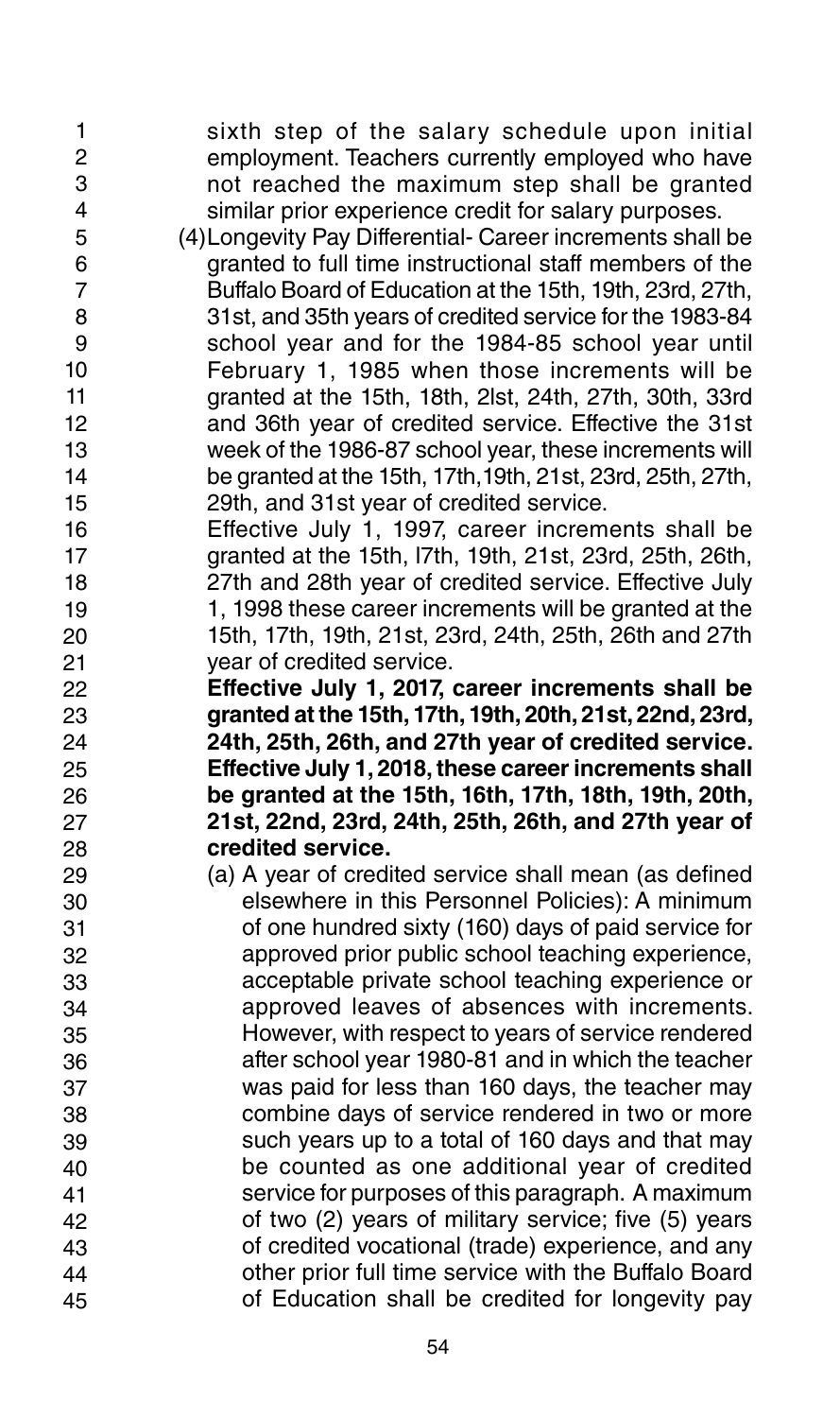1  $\mathfrak{p}$ 3 4 5 differential. However, teaching service rendered elsewhere and any combination of such service together with trade experience and military service credit may not exceed six (6) years for purposes of longevity.

- 6 7 8 9 10 11 12 13 (5)Part-time teachers shall be credited with a year of satisfactory service for salary purposes only upon completion of 160 days of such service. Part-time service shall be combined to full day equivalents. A part-time teacher means a day school teacher other than a summer school or substitute teacher who teaches five or more half-days per week but less than a full week.
- 14 15 16 17 18 19 (6)Probationary or contract teachers who lose their positions because of job abolition and are reinstated from a preferred eligible list during a school year shall receive a year of service credit for increment purposes only for that school year.
- F. Adjustments in Schedule Placement
	- 20 21 22 23 24 25 26 27 28 29 30 31 (1)All adjustments, beyond the baccalaureate degree or its equivalent for vocational teachers, of salary occurring as a result of additional training shall be effective at the beginning of the school semester next succeeding the date of the conclusion of the course, provided, that in order to receive payment from such date the teacher shall notify the Board within thirty (30) days after such conclusion on a form provided by the Board and, provided further, that the Board may delay actual payment until a certificate of satisfactory completion is received by the Personnel Office.
	- (2)To receive credit for additional training, courses taken after September, 1968, must be:
		- 34 35 36 (a.)Certified by an appropriate degree granting institution as being part of a recognized program leading to a certificate of advanced degree, or

- 37 38 39 40 (b.)Approved by the Superintendent of Schools as directly relating to the field in which the teacher is working, or as making a reasonable contribution to the teacher's performance as a teacher.
- 41 42 43 (3)Credit for attendance at in-service courses conducted by outside agencies shall be given if the course is approved in advance by the Board of Education.
- 44 45 G. Temporary Change in Assignment (1)Whenever a teacher is appointed Acting Principal for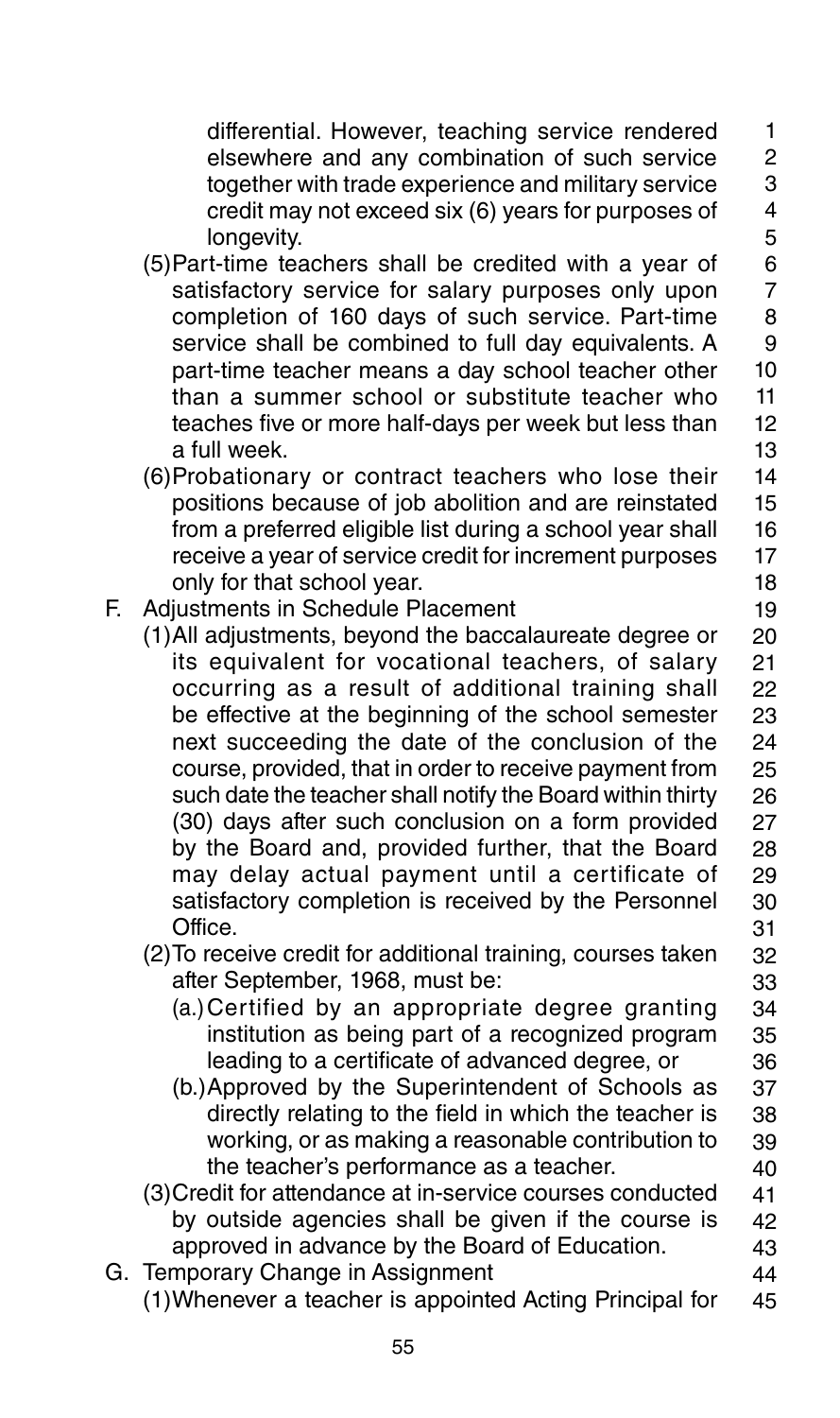1  $\overline{2}$ 3 4 5 6 7 8 one day or more, the teacher shall be relieved of classroom duties for the period of the principal's absence. When a principal is absent for less than one day, and no substitute is provided, the teacher designated as Acting Principal shall not be expected to handle any matters coming into the principal's office other than emergency situations which require immediate attention.

- 9 10 11 12 13 14 15 (2)When a teacher is requested by an administrator and accepts the duties temporarily of a promotional position for more than three consecutive days, the teacher shall suffer no loss in pay and shall be paid at the daily rate of the position, if higher, at the increment level to which the teacher would be entitled, if promoted, for all such consecutive days.
- 16 H. General Provisions
- 17 18 19 20 21 22 23 24 25 26 (1)Since it is desirable for each teacher to use an uninterrupted planning period each day, the practice of using a regular teacher as a substitute, thereby depriving the teacher of the planning periods, is undesirable and should be discouraged. However, in an emergency when a teacher is asked and agrees to act as a substitute during the teacher's planning period, every effort shall be made to give such teacher compensatory time off provided such time off shall not interfere with classroom instruction.
- 27 28 29 30 31 32 33 34 35 (2)Teachers shall not be requested to accept additional children in their regular classes in excess of the maximum size set forth in Article IX because a substitute teacher was not used, except in the case of genuine emergency. Before making such a request of a teacher, every effort shall be made to arrange for a non-teaching member of the professional staff to take the class which should have been covered by a substitute teacher.
- 36 37 38 39 40 41 42 (3)Any teacher who, in pursuance of assigned school duties, is required to travel from one location to another during the course of a school day and for whom a car is not supplied shall be reimbursed at the **prevailing IRS rate per mile**. Travel to and from the teacher's home shall not be included. Mileage reimbursement shall be made by the District quarterly during the fiscal year.
- 43 I. Participation in Extra-Curricular Activities
- 44 45 (1)Teachers shall not be required to participate in extracurricular activities outside their regular school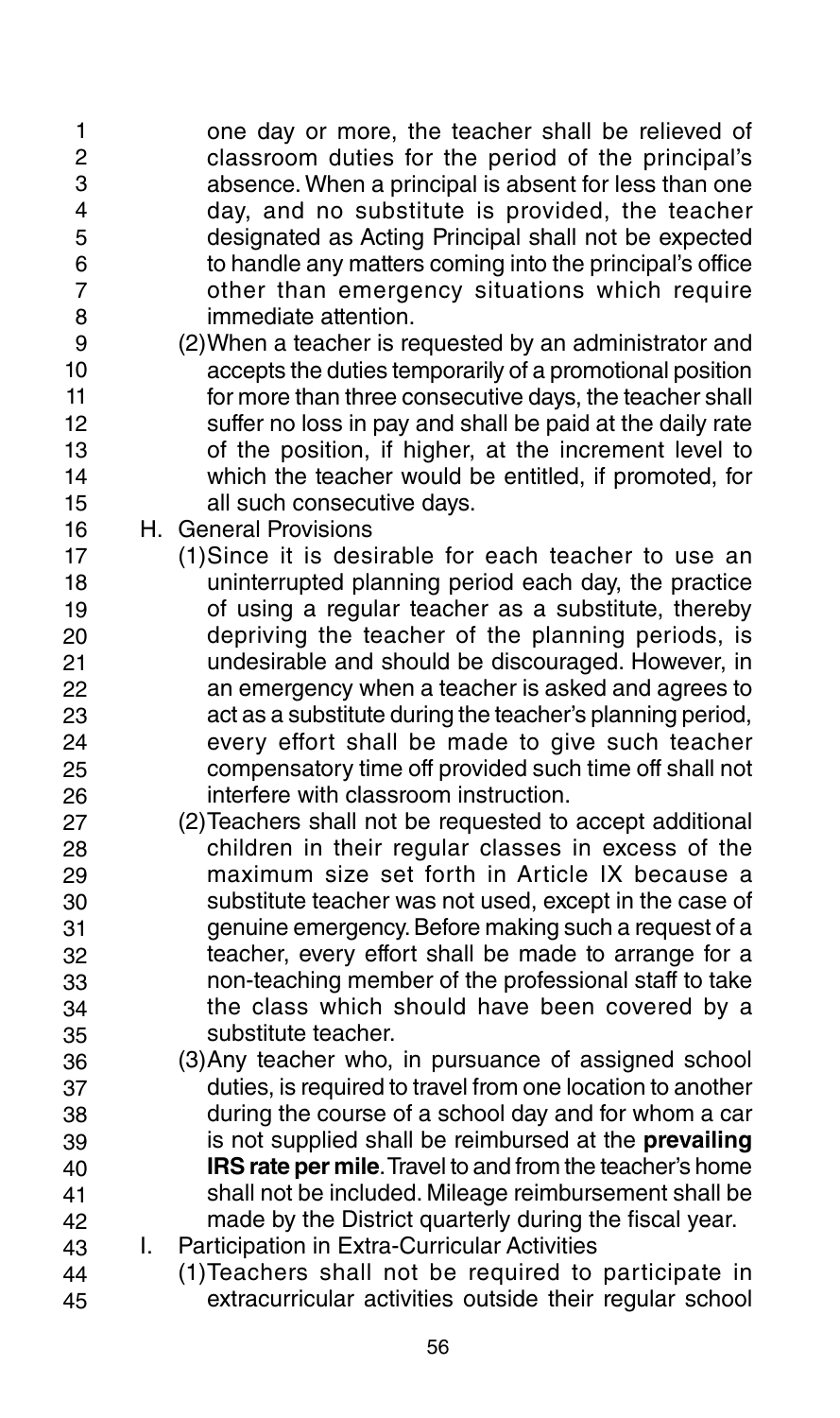1  $\mathfrak{p}$ 3 4 5 6 hours. This provision shall not apply to two (2) nights during the school year, one of which is to be either open house or parents night. Attendance at meetings such as PTA affairs shall be at the option of the individual teacher. Teachers are encouraged to participate in such meetings as a part of their professional responsibility.

> 7 8 9

- 10 (2)If teachers accept any assignment to a school activity beyond the regular school day listed in Article XXV, they shall be paid in accordance with the schedule listed therein.
- J. Warrant Schedules
	- 12 13 14 15 16 17 18 19 (1)Teachers shall be paid for one week's salary at the end of the second week after the beginning of the school year and a full pay warrant every two weeks thereafter, in accordance with the applicable schedule. In the event that a mechanical difficulty arises which prevents compliance with such schedule on a particular date, the Board and the Federation shall meet for the purpose of resolving the problem.
	- 20 21 22 23 24 25 26 27 28 29 30 31 (2)Extra compensation for athletic coaches will be distributed over the appropriate season. Compensation for other extra-curricular activities carried on over the entire school year will be paid proportionately on a semester basis. Compensation for extra-curricular activities carried on over the entire school year will be paid proportionately on a semester basis. Compensation for extra-curricular activities that are carried on within a single semester will be paid at the end of that semester. In each case, payment is contingent upon submission of the appropriate statement of service.
	- 32 33 34 35 36 37 (3)If a regularly scheduled payday falls on a scheduled holiday or during a scheduled recess, paychecks shall be distributed and made payable on the last working day before the holiday or recess provided that that working day is not more than two (2) consecutive calendar days prior to the regularly scheduled payday.
	- 38 39 40 41 42 43 44 45 (4)If a salary adjustment will result in a decrease of twentyfive dollars (\$25.00) or more in a teacher's net pay, the teacher shall be given at least thirty (30) days written advance notice thereof if the adjustment was initiated by the District or as much notice as the law permits if it was initiated by an outside party. The required notice time may be reduced if there is insufficient time remaining in the fiscal year to give it before making the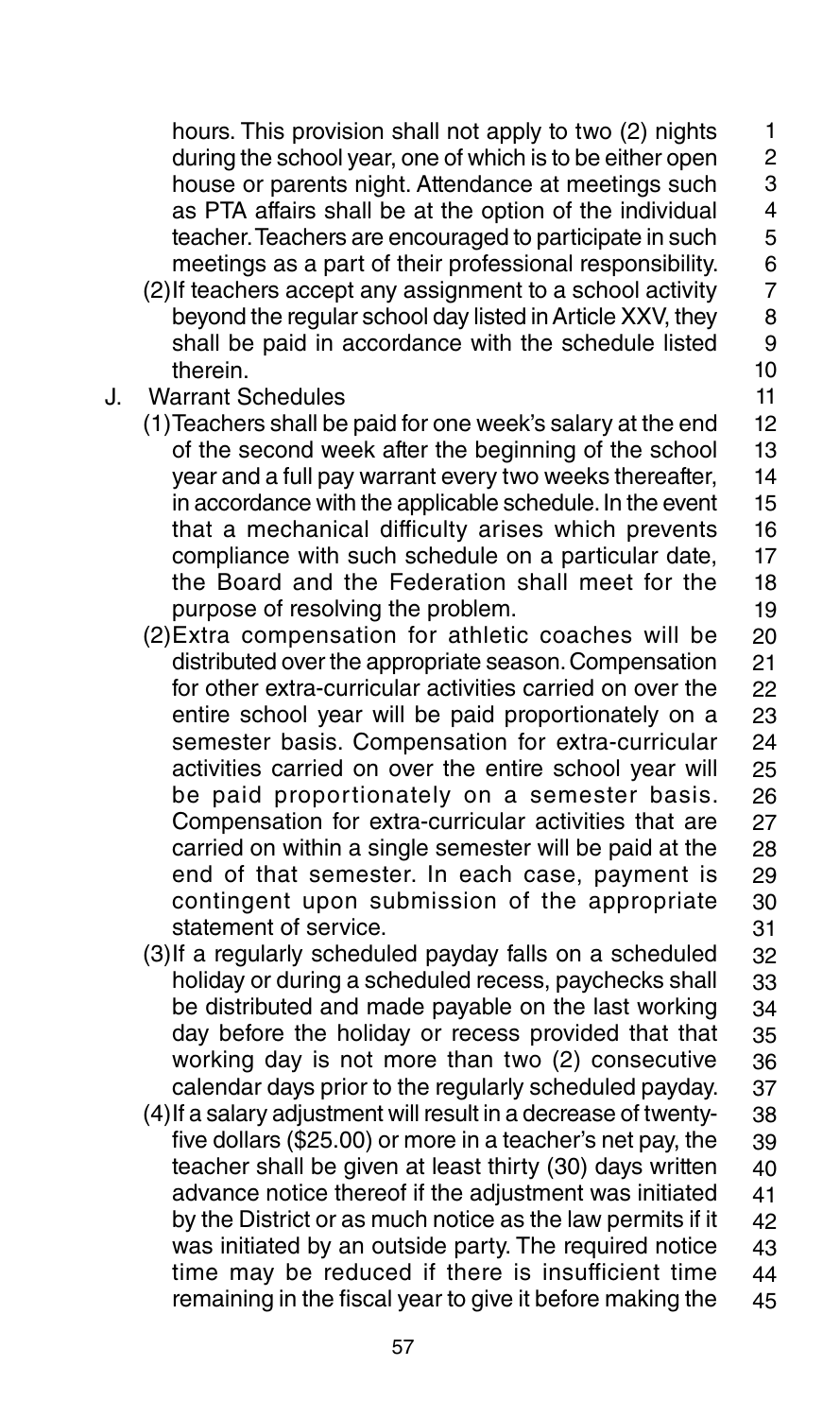| $\mathbf{1}$ | deduction.                                                                                  |  |  |  |  |  |
|--------------|---------------------------------------------------------------------------------------------|--|--|--|--|--|
| 2            | (5) The teacher who loses a check shall receive a                                           |  |  |  |  |  |
| 3            | check from the Board within fifteen (15) calendar days of                                   |  |  |  |  |  |
| 4            | the replacement date that the Board is notified in                                          |  |  |  |  |  |
| 5            | writing that the check has been lost. The Board agrees                                      |  |  |  |  |  |
| 6            | that the aforementioned fifteen (15) days shall be the                                      |  |  |  |  |  |
| 7            | maximum time and every effort shall be made to                                              |  |  |  |  |  |
| 8            | expedite the issuance of a replacement check.                                               |  |  |  |  |  |
| 9            | (6) Sick and personal day accumulations shall appear                                        |  |  |  |  |  |
| 10           | on all teachers' checks along with the information                                          |  |  |  |  |  |
| 11           | presently provided.                                                                         |  |  |  |  |  |
| 12           | K. Stubs of pay warrants which contain monies for additional                                |  |  |  |  |  |
| 13           | services shall include an itemization of the source of the                                  |  |  |  |  |  |
| 14           | monies included.                                                                            |  |  |  |  |  |
| 15           |                                                                                             |  |  |  |  |  |
| 16           | <b>ARTICLE XXVI (1)</b>                                                                     |  |  |  |  |  |
| 17<br>18     | <b>Employee Benefits</b><br>Effective October 1, 2000                                       |  |  |  |  |  |
| 19           |                                                                                             |  |  |  |  |  |
| 20           | A. Health and Hospitalization                                                               |  |  |  |  |  |
| 21           | (1) Health Care Coverage: Effective October 1, 2000,                                        |  |  |  |  |  |
| 22           | the District will provide and pay 100% of the cost of                                       |  |  |  |  |  |
| 23           | indemnity health insurance coverage with Blue Cross/                                        |  |  |  |  |  |
| 24           | Blue Shield Plan of Western New York serving as the                                         |  |  |  |  |  |
| 25           | Third Party Administrator. Employees covered under                                          |  |  |  |  |  |
| 26           | this agreement will have the option of participating in                                     |  |  |  |  |  |
| 27           | one of the three (3) Health Maintenance                                                     |  |  |  |  |  |
| 28           | Organizations, Plan B formerly IHA, Plan C formerly                                         |  |  |  |  |  |
| 29           | Univera, or Plan D formerly Community Blue. Teachers                                        |  |  |  |  |  |
| 30           | may enroll in either the family plan coverage or the                                        |  |  |  |  |  |
| 31           | individual plan coverage.                                                                   |  |  |  |  |  |
| 32           | (a) Maintenance of Benefits:                                                                |  |  |  |  |  |
| 33           | Health Care coverage provided through the                                                   |  |  |  |  |  |
| 34           | indemnity plan shall be named the Buffalo                                                   |  |  |  |  |  |
| 35           | City School District Plan and hereinafter                                                   |  |  |  |  |  |
| 36           | referred to as "The Plan". The Plan document                                                |  |  |  |  |  |
| 37           | must be agreed upon by the parties and will                                                 |  |  |  |  |  |
| 38           | be incorporated herein by reference. The Plan                                               |  |  |  |  |  |
| 39           | document will include but not be limited to the                                             |  |  |  |  |  |
| 40           | following.                                                                                  |  |  |  |  |  |
| 41           | (i) As currently being provided (1995-96),<br>"The Plan" will ensure that all participating |  |  |  |  |  |
| 42<br>43     | BC/BS providers will accept the Plan's                                                      |  |  |  |  |  |
| 44           | payment as is presently accepted under                                                      |  |  |  |  |  |
| 45           | the indemnity plan.                                                                         |  |  |  |  |  |
|              |                                                                                             |  |  |  |  |  |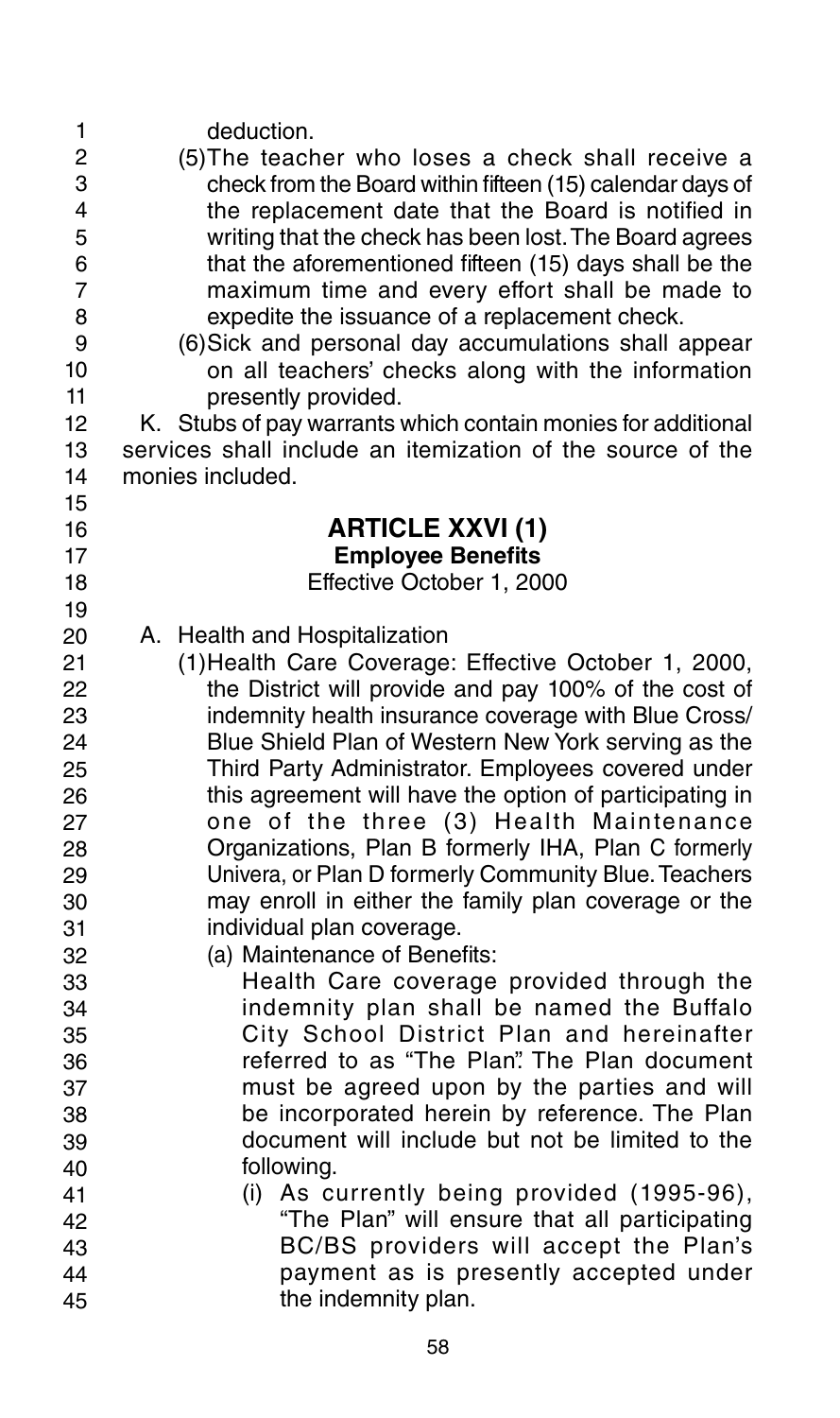(ii) There shall be no change in the claim payment mechanism which substantially increases the time for reimbursement or increases out-of-pocket expenses for the teacher.

- (iii) The BC/BS provider group will continue to be the provider group (network) for the Plan.
- 9 10 11 12 13 14 15 16 17 18 (iv) Appealing a claim. Any complaints under the plan with respect to its interpretation, application or payment of benefits must be processed through the "Claim Review Procedure" set forth in the plan document. If a complaint is not settled to a teacher's satisfaction, the teacher may submit the dispute directly to the current BC/BS dispute resolution process within ninety (90) days of the written determination.
- 19 20 21 (v) Confidentiality. In all matters of providing health care coverage, there will be strict confidentiality.
- (vi) Coverage will commence with a teacher's first day of employment by the District unless the teacher waives coverage in writing.
- 25 26 27 28 29 30 31 32 33 34 35 36 37 38 39 40 41 42 (b) The Plan will provide benefits at least equal in all ways to the 1995-96 BC/BS insurance plan provided by the District as modified by the July 1, 1996 collective bargaining agreement which provides benefits and coverage as listed below: Standard hospitalization 42/43 with Rider 8 (dependents to age 23), 9 (ambulance service), (47) hospital waiver of waiting, (48) out-of-area hospital benefit; and Select contract 60/61 with Riders 4 (outpatient emergency care), 8 (dependents to age 23), 21 (psychiatric), 22 (ambulatory care), 47 (medical waiver of waiting) 48 (out-of-area medical benefit), cosmetic surgery which is required and medically necessary as determined by the insured's physician, Major Medical coverage with a \$150/\$300 deductible, Rx Rider P \$5/\$10 + mail order, Rx Rider 8  $$5/$10 + mail order.$
- 43 44 (c) In implementing "The Plan", the parties agree to the following:
	- 45 (i) There shall be no loss of benefits, coverage,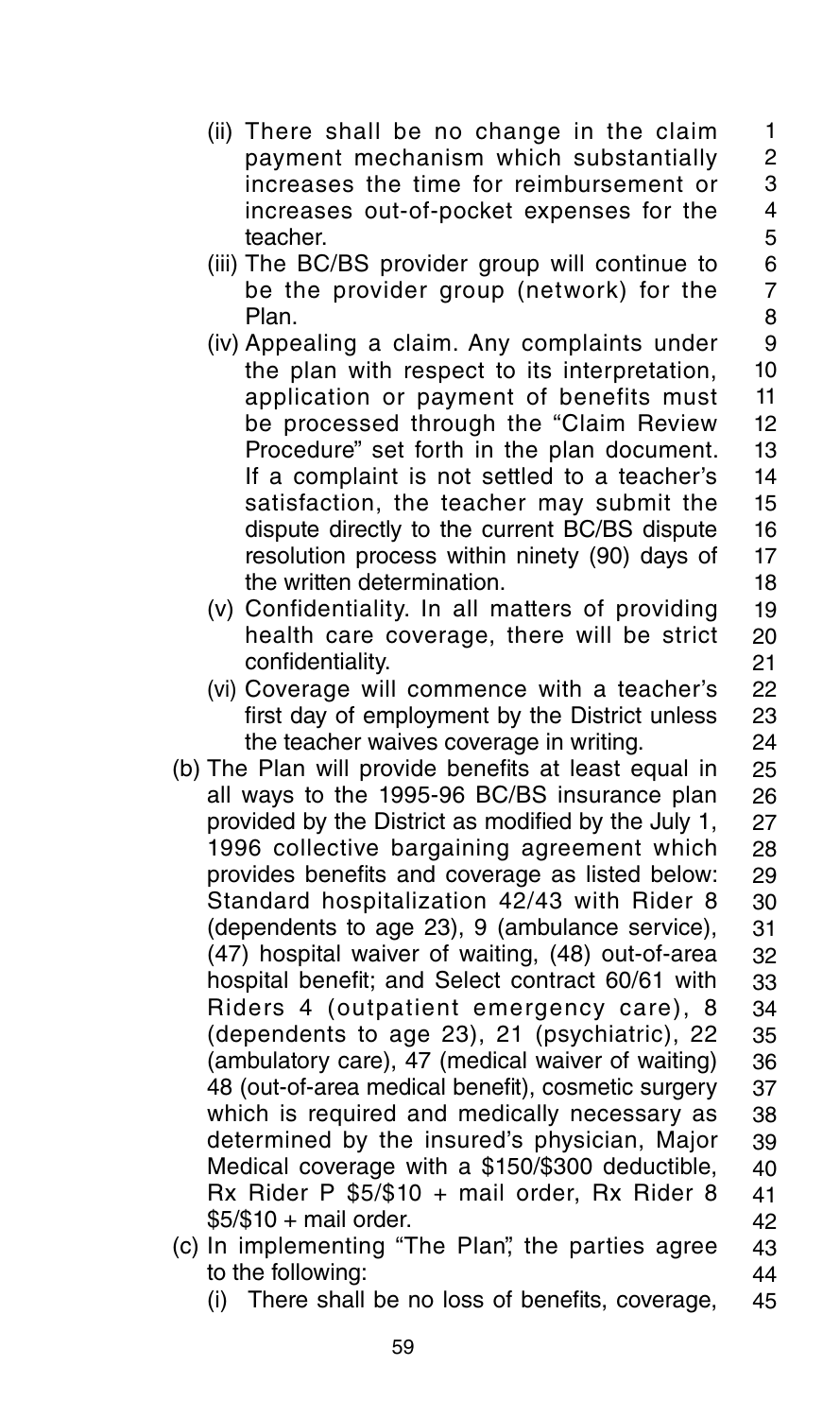- 1  $\overline{2}$ 3 4 5 6 or enrollment eligibility for any teacher (including those who retire subsequent to the approval/ratification of this agreement as the result of the change from current health insurance (1995-1996) to the Plan.
	- (ii) There shall be no break in coverage.

- (2) All group health plans for active teachers shall include coverage for prescription drugs with co-payments of \$5 for generic drugs and \$10 for name brand drugs as soon as administratively practicable after the agreement is concluded
- 12 13 14 15 16 (3)All negotiating unit members, and covered retirees, will participate in any District issued health insurance survey, concerning which the Federation has been consulted, by completing and returning same promptly to the office indicated.
	- (4)Where husband and wife are both employed by the Board, only one spouse may be enrolled and then only for "family" coverage.
- 20 21 22 23 24 25 26 27 28 29 30 31 32 33 34 35 36 (5)(a) Waiver Incentive: Eligible participants shall receive an annual payment of one thousand two hundred dollars (\$1200) in a separate check payable in the second pay period in January for participation during the prior calendar year. For the purpose of the waiver, the plan year is January through December. If an individual participating in the waiver program elects to enroll in the District's health care program, the amount of the incentive will be proportionally reduced (\$100 per month) based on the number of months the individual participated in the District's waiver program, eligibility for the incentive will cease, and the employee will be enrolled in the District's health care program of his/her choice with any administrative expenses incurred reimbursed by the Board.
- 37 38 39 40 41 42 (b) Eligibility: Only full time employees who are eligible in one of the District's Health Care Plans and who can produce documentation which certifies that they have coverage for health care expenses through another source are eligible to participate in the waiver incentive program.
- 43 44 45 (c)Waiver Pool: The District will establish a reserve account made up of the difference between the amount the District would pay for Health Care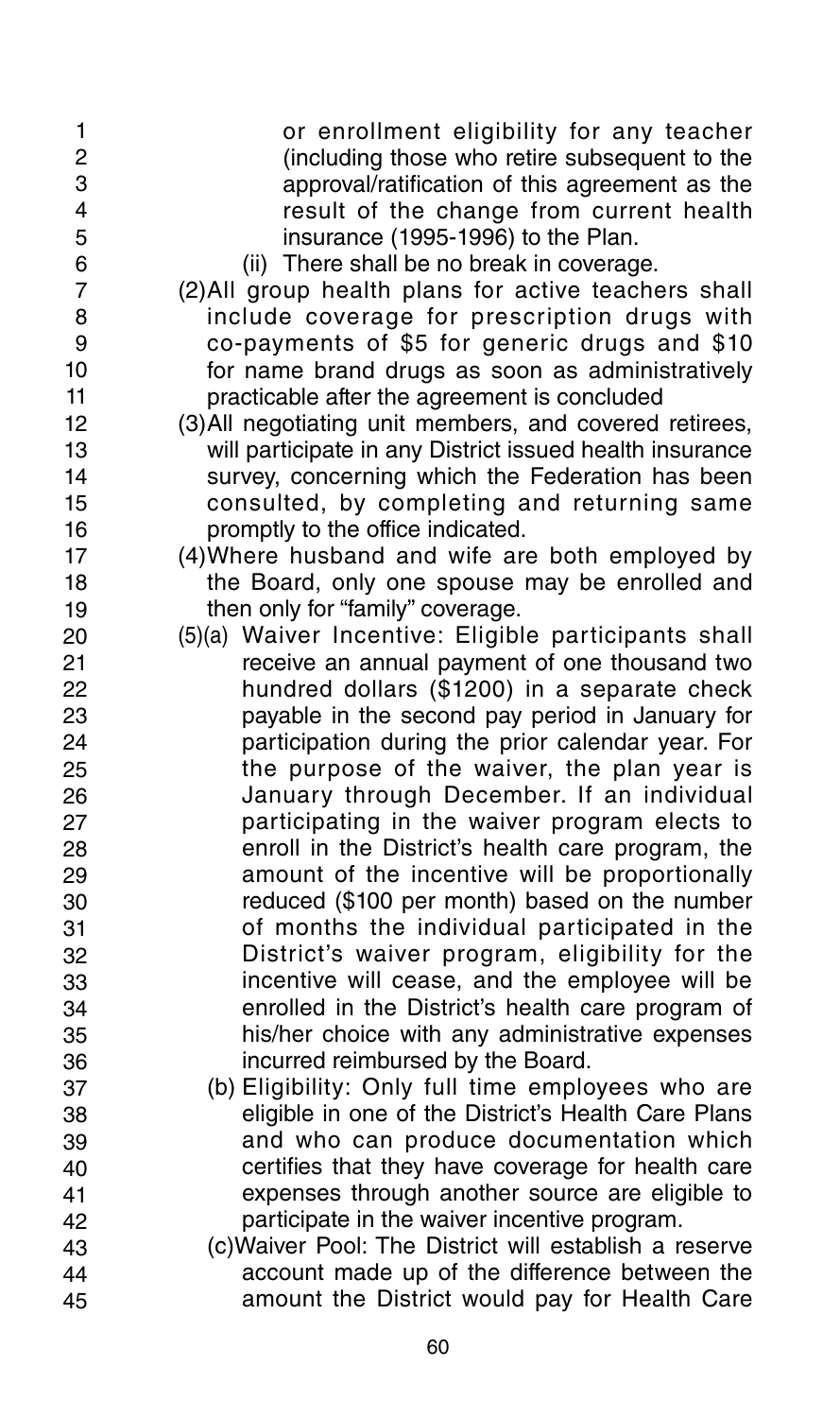1  $\mathfrak{p}$ 3 4 5 6 7 8 9 Coverage for each of the individuals who waives coverage in a year as if the individual had been covered by the average cost family coverage alternative offered by the District during the year and the total amount paid out with respect to such year under the waiver incentive described in "A" above. Seventy-five percent (75%) of this account shall be retained by the Board of Education.

10 11 12 13 14 15 16 17 18 19 Twenty-five per cent (25%) of the account will be distributed on a per-capita basis among the eligible participants in the Waiver Pool but in no event shall the amount of the payment exceed twelve hundred dollars (\$1200) or \$100 per month. Payment for participation during the prior calendar year will be made on an annual basis payable in the second pay period in January in a separate check. For purpose of the waiver pool, the plan year is January through December.

20 21 22 23 24 (d) Participation in the Health Care Waiver Pool: Participation in the Health Care Waiver Pool will be limited to the spouse who is not enrolled in the District health care program when both husband and wife are employed by the board.

25 26 27 28 29 30 31 32 33 34 35 36 In the situation where there is the occurrence of an event which necessitates an individual participating in the Health Care Waiver Pool program to enroll in one of the District's health care programs, participation in the Pool will cease and the individual will be enrolled in the District's Health Care program of his or her choice with any administrative expenses incurred reimbursed by the Board. The amount distributed to such individuals will be proportionately reduced based on the number of months of participation in the Pool.

- 37 38 39 (e) At no time may a teacher participate simultaneously in both the waiver incentive and the waiver pool programs.
- 40 41 42 43 44 45 (6)Full-time teachers who are absent on account of illness and who have exhausted their accumulated sick leave shall continue to receive full health and hospitalization coverage as provided in Article XXVI 1 (A) (1) to be paid by the Board for that period of illness not to exceed nine (9) months following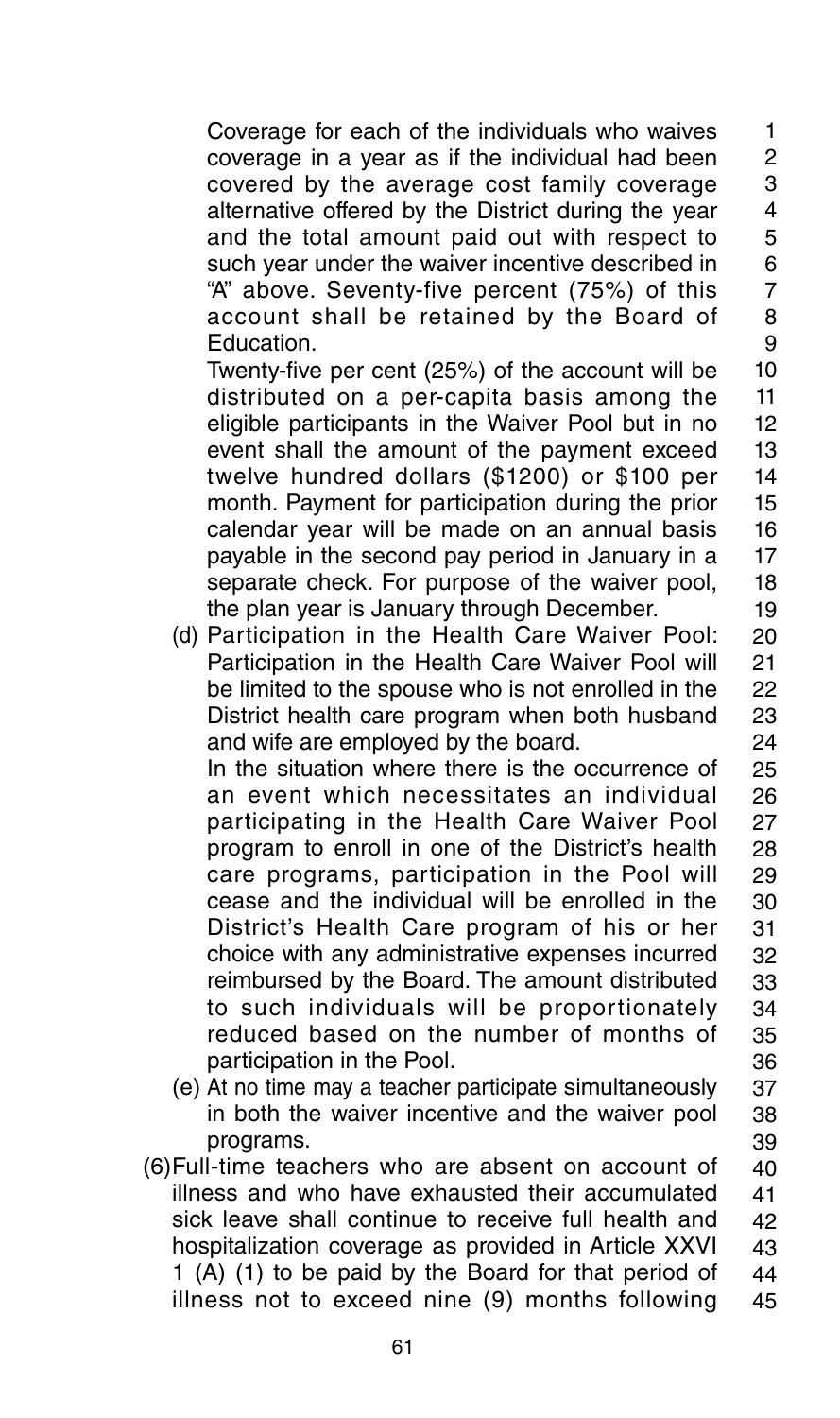1  $\overline{2}$ 3 4 5 6 7 8 9 10 11 12 13 14 15 16 17 18 19 20 21 22 23 24 25 26 27 28 29 30 31 32 33 34 35 36 37 38 39 40 41 42 43 44 45 exhaustion of sick leave (7)Teachers on approved leaves of absence without pay, other than sick leave, shall have the option to continue to receive full health and hospitalization coverage as provided in Article XXVI 1 (A) (1) for the period of the leave upon quarterly reimbursement to the Board at the group plan rate. (8)The Board agrees to pay the full cost for health and hospitalization coverage as provided in Article XXVI 1 (A) (1) during the period of lay-off for those teachers excessed and then reemployed. (9)Temporary teachers who have been employed a minimum of 100 days between September 1 and June 30, and who are still on the payroll at the end of the school year, shall be provided with continued medical and hospitalization coverage throughout the summer recess. This provision shall not apply to any temporary teacher who meets the above stated conditions but who cannot return because of evaluation. (10) Effective July 1, 1989, the District will pay the full cost of medical and hospital coverage as provided in Article XXVI 1 (A)(1) at the time of retirement for teachers with 15 years of service who leave employment with the District through retirement. Effective July 1, 1997 those teachers who have fifteen (15) years of service who leave employment with the District through retirement, and who choose to participate in the highest cost health care plan provided by the District, will be responsible for contributing \$320 (three hundred twenty dollars) per year for family coverage and \$140 (one hundred forty dollars) per year for single coverage. This contribution will be adjusted each January 1 based on the cost of living adjustment of Social Security benefits. Payment of the retiree's share of health insurance costs must be made on a quarterly basis. At the time a teacher, who retires on or after July 1, 1997 becomes eligible, the retired teacher shall enroll in Medicare Parts A and B. Effective July 1, 2001, it is understood that "retirement" means the receipt of Benefits from the New York State Teachers' Retirement System within forty-five (45) days of the date of separation from the **District**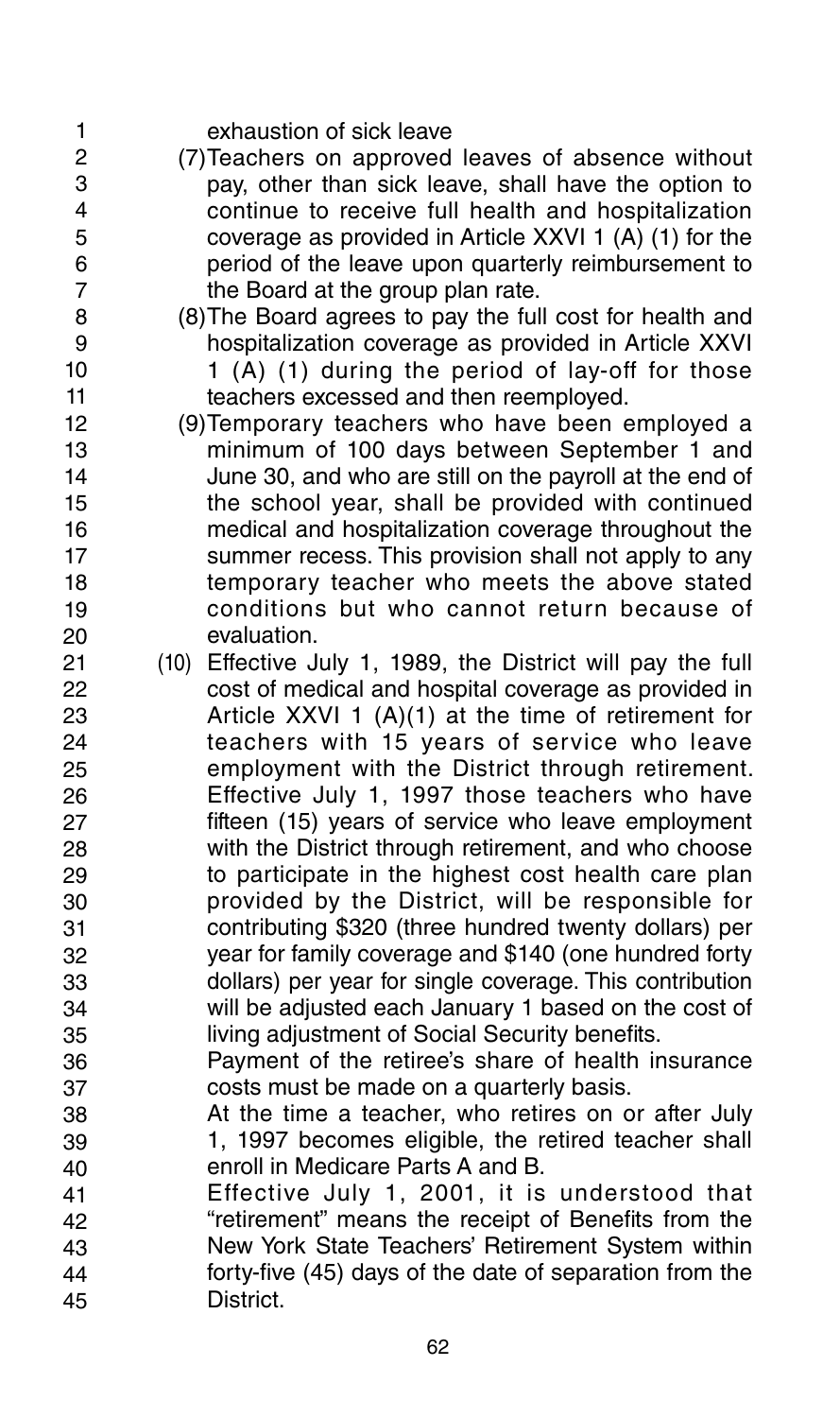Such retirees will be eligible for single or family coverage under one of the group health plans set forth in section XXVI(A) (1), with copayments for prescription drugs as provided for in such plans. Such retirees will be required to contribute the following amounts toward the cost of group health

15 16

insurance coverage:

|                           | Each Single Coverage |        | <b>Family Coverage</b> |        | 9  |  |
|---------------------------|----------------------|--------|------------------------|--------|----|--|
|                           | Quarterly            | Annual | Quarterly              | Annual | 10 |  |
| <b>Effective 7/1/2001</b> | \$82.50              | \$330  | \$165.00               | \$660  | 11 |  |
| Effective 7/1/2002        | \$98.75              | \$395  | \$197.50               | \$790  | 12 |  |
| Effective 7/1/2003        | \$118.75 \$475       |        | \$237.50               | \$950  | 13 |  |
|                           |                      |        |                        |        | 14 |  |

 The contribution required at a teacher's effective date of retirement is fixed at that amount.

17 18 19 20 21 22 23 24 Effective July 1, 2001 married retirees without dependents shall be eligible for two (2) single coverages only and not for family coverage. Both the retired teacher and his or her spouse must apply for Medicare Parts A and B when eligible. Covered retirees will be asked to maintain with the District current personal information, such as address, family status, and telephone number.

- 25 26 27 28 29 30 31 32 (11) All future retirees will be eligible to participate in the "Open Enrollment" process each year, as they have as active employees. They will be notified of their annual opportunity to change from their current chosen plan to another of the plans offered to them and will be told of the proposed rates. If the retiree misses the deadline for "Open Enrollment" changes, (s)he will not be eligible for another year.
- 33 34 35 36 (12) Part-time teachers who are entitled to receive pro-rata health care benefits during the summer months will have the District's portion of the costs paid by the District during these months.
- 37 38 39 40 41 (13) Part-time teachers shall enjoy the same coverage so long as they continue pro-rata premium payment to the Board in proportion to the difference between their time worked and the time worked by a full-time teacher.
- 42 43 44 45 (14) The BTF and the District will form a committee composed of representatives they each select, and which also may include representatives from other employee organizations, to study alternative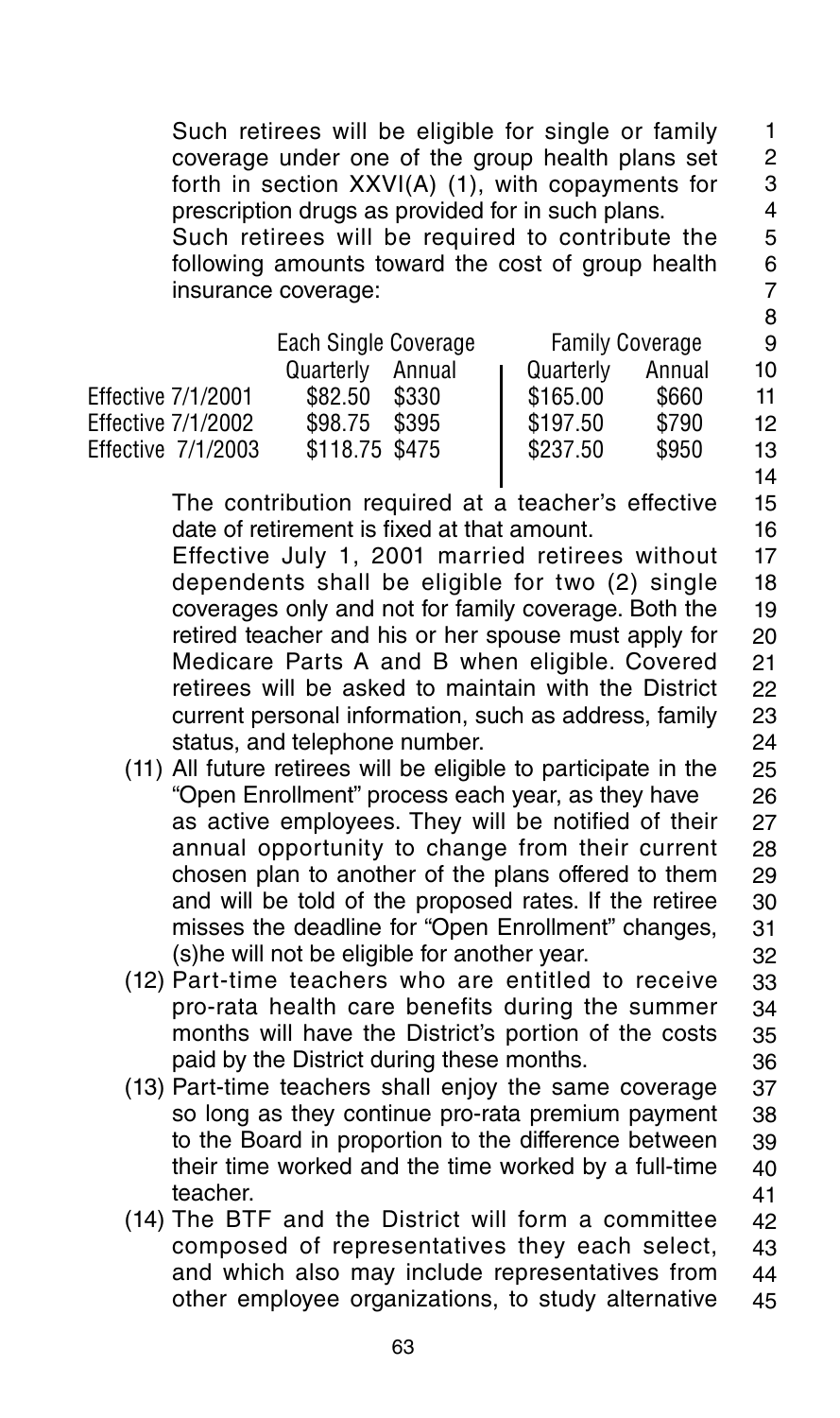- 1  $\overline{2}$  health insurance plans and recommend any such alternative(s) it deems appropriate.
	- B. Life Insurance

3

4 5 6 7 8 9 (1)The Board will pay the full cost of the annual premium for life insurance under the plan in effect for 1969-70 for all employees. Teachers shall have the option of purchasing extra insurance benefits, when available, through personal premium payments made through payroll deductions.

10 11 12 13 14 15 16 (2)Part-time teachers will be afforded pro-rata group life insurance benefits based on the amount of time worked provided that the insurance carrier permits this to be done. Should the carrier change either benefits or rates, this matter of coverage for part-time teachers will be discussed with the Federation.

17 18 19 C. Tax Sheltered Annuities - Teachers may participate in the tax sheltered annuities program. The cost of administering the program shall be borne by the Board.

20 21 22 23 24 25 26 27 28 29 30 31 32 33 34 35 36 37 38 D. All medical examinations and tests related to application requirements for new teachers shall be paid for by the Board, provided that with the approval of the Board, teachers may be examined by their own physician at their own expense. Such approval, however, shall not prevent the Board from requiring medical examinations and/or tests by a physician of its own choosing, nor shall such approval prevent the Board from having the results of the examinations and/or tests conducted by the teacher's own physician reviewed by a physician retained by the Board. These provisions shall also apply to teachers seeking a change of position within the system. Standard immunization shall be provided free for all teachers by the Board. Nothing herein contained shall be construed to prevent the Board from exercising the rights granted to it under Section 913 of the Education Law to require medical examinations of teaching personnel in order to determine the physical or mental capacity of teachers to perform their duties. The cost of such examination shall be borne by the Board of Education.

39 40 41 42 43 44 45 E. Property Insurance - To an extent not covered by insurance, the Board shall provide reimbursement for the repair or value of clothing and personal effects, including automobiles, damaged or destroyed, while parked on or in the vicinity of the school premises when and where it is not possible to park them on school premises, during the course of or as an incident to employment provided such loss is not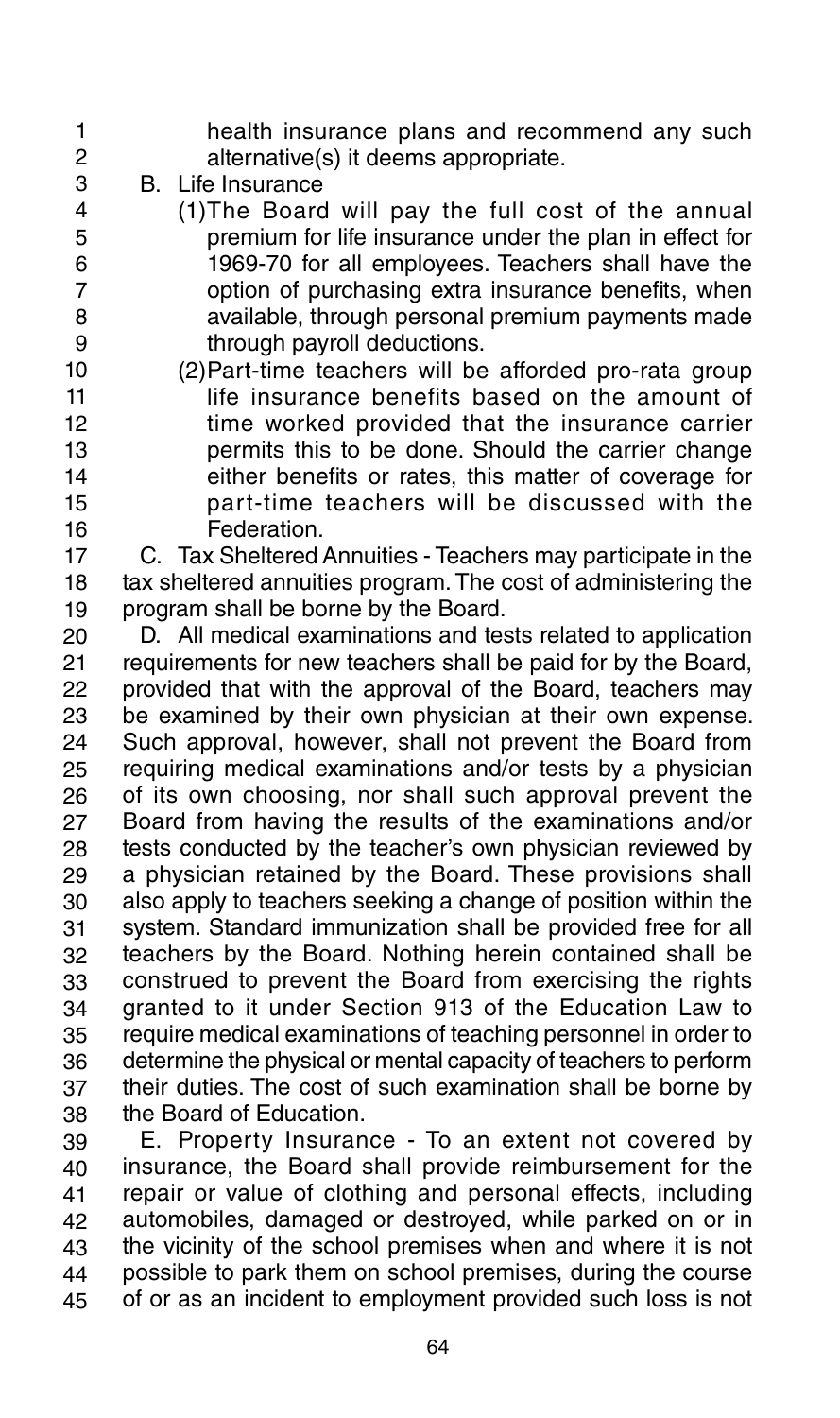caused by negligence of the claimant. The Board shall be responsible in such cases only for the cost of damage in excess of \$50. Each such claim shall be supported by a sworn affidavit by the teacher attesting to the facts and to any insurance coverage.

- F. Termination Compensation
	- 7 8 9 10 11 12 (1)Teachers with less than ten (10) years of service who leave employment with the Board through retirement shall receive a payment equal to the product of ten (10) percent, the number of days accumulated sick leave at the time of retirement, 1/200th, and the teacher's final annual salary.

40

13 14 15 16 17 18 19 Teachers with ten (10) or more years of credited service who leave employment with the Board through retirement shall receive a payment equal to the product of one (1) percent, the number of days of accumulated sick leave at the time of retirement, 1/200th, the teacher's final annual salary, and the number of years of service.

20 21 22 23 24 25 26 27 (2)Teachers with five (5) or more consecutive years of service who leave employment with the Board through termination, resignation, or death shall receive, (or their estate shall receive) a payment equal to the product of ten (10) percent, the number of days of accumulated sick leave at the time of separation, 1/200th, and the teacher's final annual salary.

28 29 30 31 32 33 34 35 Said payments for (1) and (2) above shall be paid by July 30th of the fiscal year following separation from employment. However, when the teacher requests that payment be made by December 31 of the same calendar year as the separation from employment or by January 31 of the tax year following separation from employment, said request shall be honored.

36 37 38 39 (3)Approved leaves of absence without pay shall not be deemed as interruptions of consecutive service, but shall not be counted in determining years of service.

G. Supplemental Benefit Fund

41 42 43 44 45 Effective July 1, 1997, the District will pay into the BTF Supplemental Benefit Fund four hundred ninety dollars (\$490.00) for each teacher during the 1997-98 school year. Effective July 1, 1998, the District will pay into the BTF Supplemental Benefit Fund five hundred dollars (\$500.00)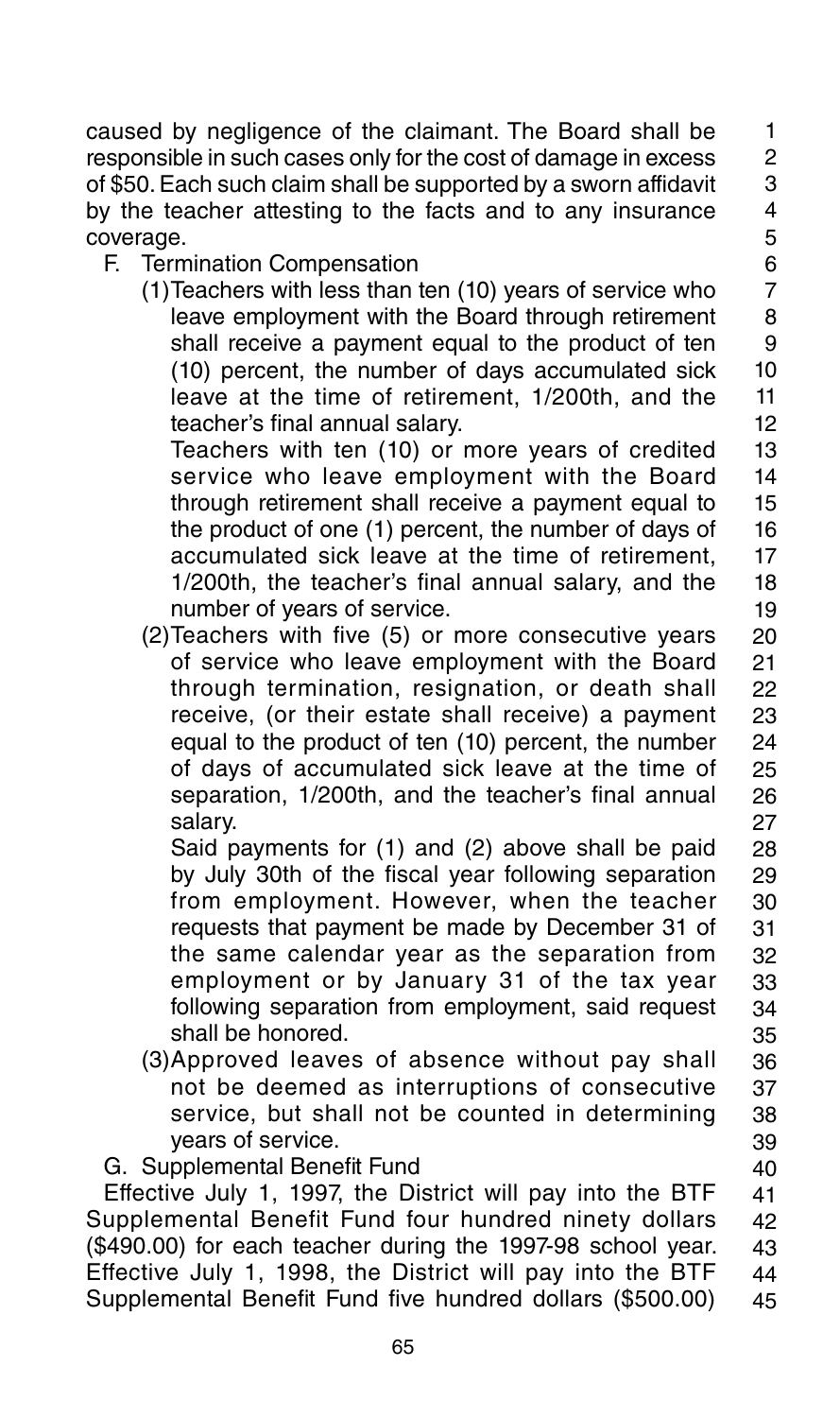- 1 during the 1998-99 school year.
- $\mathfrak{p}$ H. Sick Leave Bank

3 4 5 6 7 8 The Board of Education agrees to provide administrative cooperation with the Federation in the establishment at a time determined by the Federation of a Sick Leave Bank Program. The administration of the Sick Leave Bank shall be the responsibility of the Federation according to the rules of procedure as established by the Federation.

9 I. Early Retirement Incentive Program

10 11 12 13 14 15 16 17 18 19 20 21 22 Eligible teachers who notify the Board of Education in writing on or before August 15th or their intention to retire before September 1 of the same calendar year shall receive an Early Retirement Incentive within sixty  $(60)$  days following the effective date of their retirement. The Early Retirement Incentive shall be a percentage of the difference between the final salary of the retiree and the minimum annual beginning salary for the retiree's position at the time of retirement. To be eligible for an Early Retirement Incentive, a teacher must be eligible for retirement under the rules and regulations of the New York State Teachers' Retirement System and not have reached his or her 59th birthday before the effective date of retirement.

23 24 25 Effective 7/1/2001, teachers must have a total of twelve (12) years of service with the Buffalo Public Schools to be eligible to receive the Early Retirement Incentive.

26 27 28 Effective7/1/2003, teachers must have a total of fifteen (15) years of service with the Buffalo Public Schools to be eligible to receive the Early Retirement Incentive.

29

30 The percentage of the salary difference paid shall be as follows:

| Percentage Paid |
|-----------------|
| 75%             |
| 72.5%           |
| 70%             |
|                 |

35

36 37 38 39 40 Effective July 1, 2001, the Early Retirement Incentive shall be a percentage of the difference between the final salary of the retiree and the annual salary for a teacher with a Master's degree at Step 1 for the retiree's position at the time of retirement.

41 J. Direct Deposit Banking Program

42 43 44 45 The Board agrees to provide teachers with the option of participating in a direct deposit total banking program through payroll deductions. The bank to whom the deductions will be forwarded shall be mutually agreeable to the parties.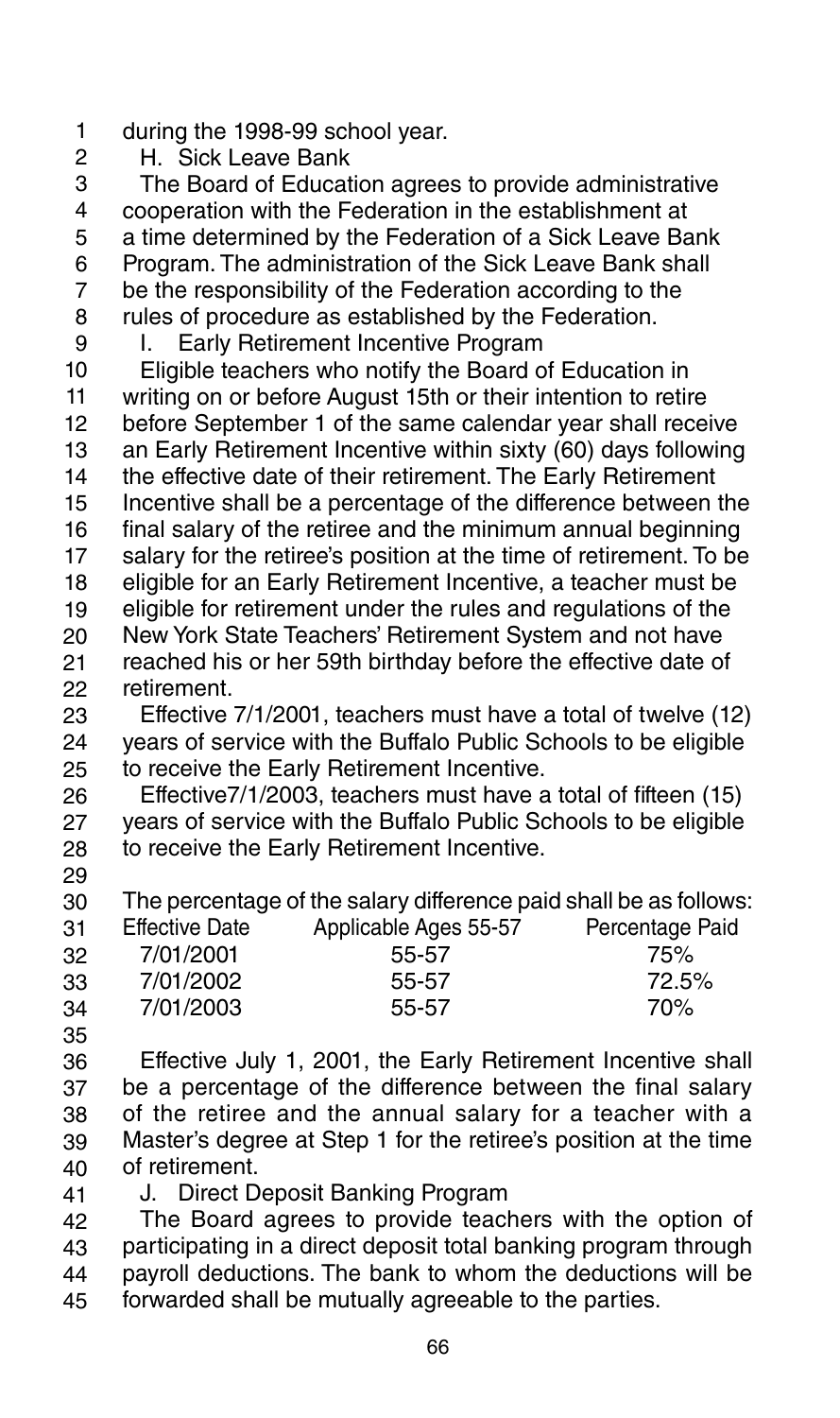K. BTF Extended Pay Plan

The Board agrees to permit teachers to authorize payroll deductions to be forwarded to the BTF for the administration of an extended pay plan.

L. Credit Union Authorization

The Board agrees to permit teachers to authorize payroll deductions to be forwarded to a credit union to be designated by the BTF.

M. Federation as Disbursal Agent

10 11 12 13 14 15 16 17 18 19 20 21 22 The Federation shall become the disbursal agent for the Board of Education payroll deductions slot whereby employees of the district in this and other negotiating units authorize deductions for tax sheltered annuity purposes. The Board shall not limit the choice of companies. The Board shall provide the Federation with one end-check and one computer printout on this program each payday. All payroll deductions pursuant to this section shall be made only upon receipt of written authorization forms provided by the Federation and signed by the individual employees. The Federation shall hold the District harmless against all claims, demands and liabilities made which relate to action taken pursuant to this section.

#### **ARTICLE XXVI (2)**

Employee Benefits (Ratified October 17, 2016)

A. Health and Hospitalization

29 30 31 32 33 34 35 36 37 38 39 (1)Health Care Coverage, The District will provide health insurance coverage (one indemnity and 3 HMO-type plans) with Blue Cross/ Blue Shield of Western New York serving as the Third Party Administrator. Employees covered under this agreement will have the option of participating in one of the four (4) Blue Cross/Blue Shield plans in effect at the time of ratification. Teachers may enroll in either the family plan or the individual plan coverage. **Enrolled full time teachers shall contribute the following amount annually towards health insurance.**

40 41 42

43

44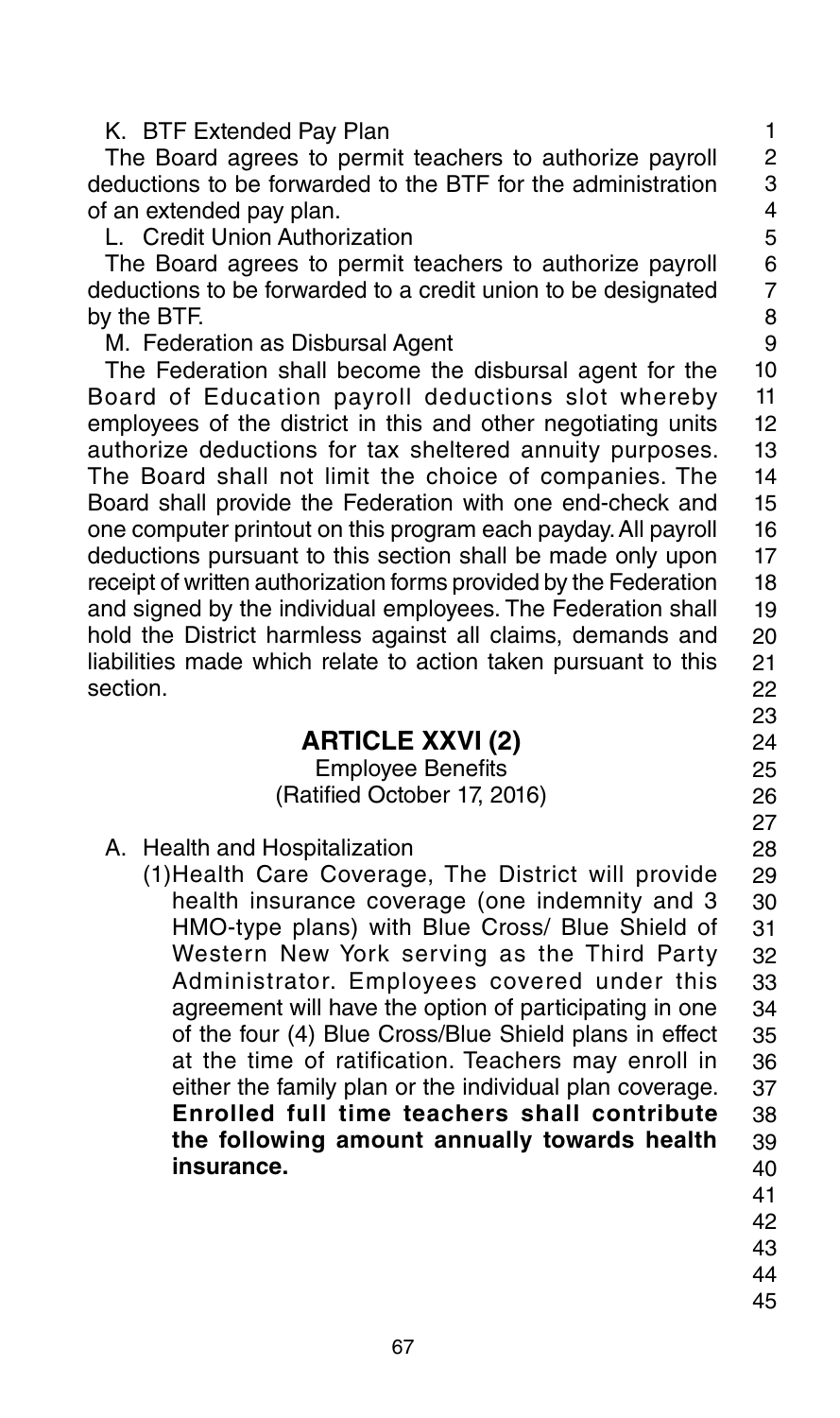| <b>School Year</b> | <b>Individual Plan</b> | <b>Family Plan</b> |
|--------------------|------------------------|--------------------|
| 2016-2017          | \$500                  | \$1100             |
| 2017-2018          | \$550                  | \$1300             |
| 2018-2019          | \$600                  | \$1500             |

 **Teachers will have the option of making healthcare contributions equally by payroll deduction from their full paychecks.**

(a) Maintenance of Benefits:

 Health Care coverage provided through the plans shall be named the Buffalo City School District Plan and hereinafter referred to as "The Plan". The Plan document must be agreed upon by the parties and will be incorporated herein by reference. The Plan document will include but not be limited to the following.

- (i) As currently being provided (1999-2004) The Plan will ensure that all participating BC/ BS providers will accept The Plan's payment as is presently accepted under The Plan.
	- (ii)There shall be no change in the claim payment mechanism which substantially increases the time for reimbursement or increases out-of-pocket expenses for the teacher. **Teachers requesting reimbursement for prescription co-pays that exceed the contractual maximum will use the form mutually agreed to by the Federation and the District.**
		- (iii) The BC/BS provider group will continue to be the provider group (network) for The Plan.
- 34 35 36 37 38 39 40 41 42 43 (iv)Appealing a claim. Any complaints under The Plan with respect to interpretation, application or payment of benefits must be processed through the "Claim Review Procedure" set forth in The Plan. If a complaint is not settled to a teacher's satisfaction, the teacher may submit the dispute directly to the current BC/BS dispute resolution process within ninety (90) days of the written determination.
- 44 45 (v) Confidentiality. In all matters of providing health care coverage there will be strict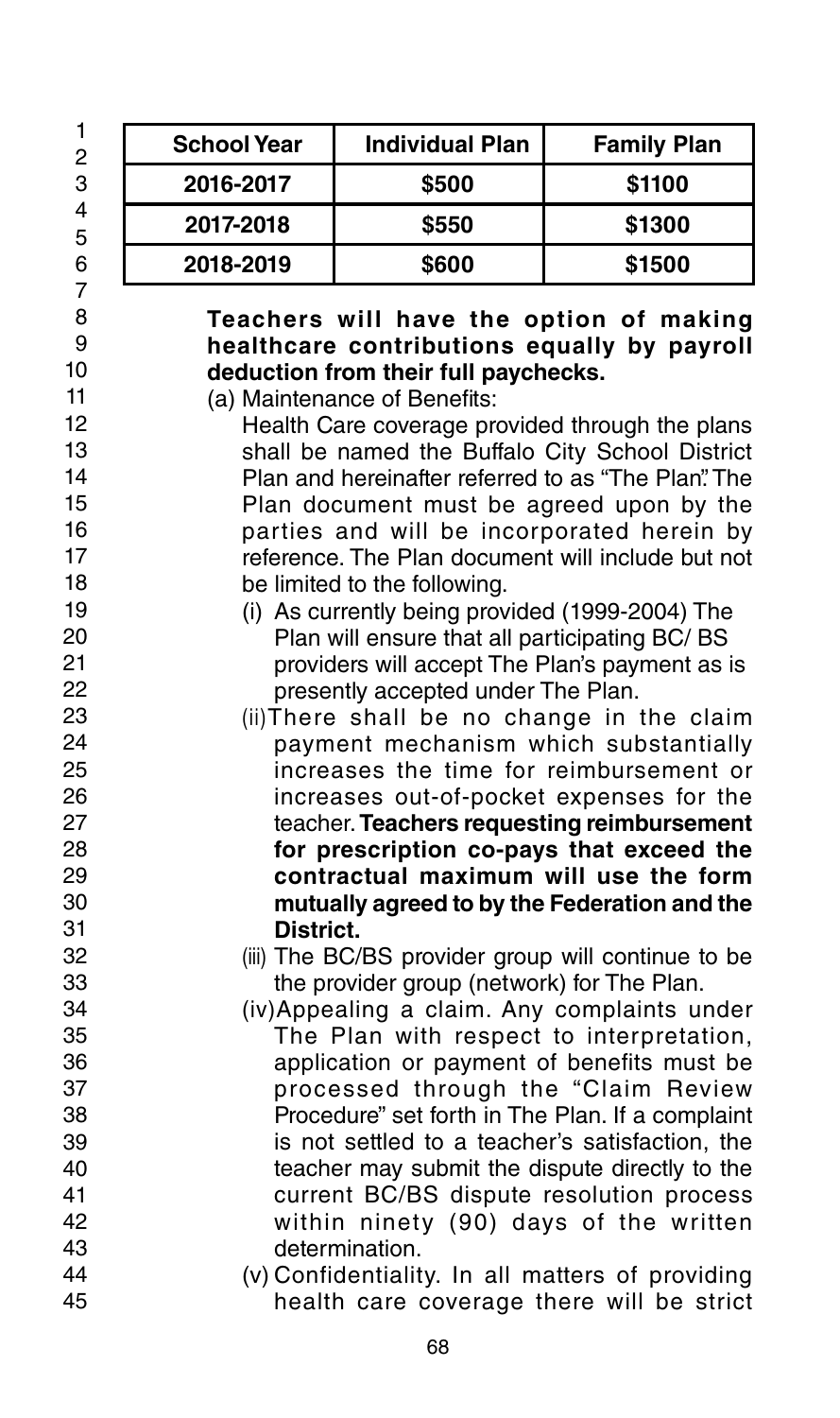| confidentiality.                                      | 1              |
|-------------------------------------------------------|----------------|
| (vi) Coverage will commence with a teacher's          | 2              |
| first day of employment by the District               | 3              |
| unless the teacher waives coverage in writing.        | 4              |
| (b) The Plan will provide benefits at least           | 5              |
| equal in all ways to the 1999-2000 BC/BS              | 6              |
| insurance plan provided by the District as            | $\overline{7}$ |
| modified by the October 19, 2000 collective           | 8              |
| bargaining agreement which provides total             | 9              |
| maintenance of benefits except for those              | 10             |
| modified and as listed below:                         | 11             |
| Standard hospitalization 42/43 with Rider 8           | 12             |
| (dependents to age 23), 9 (ambulance service),        | 13             |
| (47) hospital waiver of waiting, (48) out-of-area     | 14             |
| hospital benefit; and Select contract 60/61 with      | 15             |
| Riders 4 (outpatient emergency care), 8               | 16             |
| (dependents to age 23), 21 (psychiatric), 22          | 17             |
| (ambulatory care), 47 (medical waiver of waiting)     | 18             |
| 48 (out-of-area medical benefit), cosmetic            | 19             |
| surgery which is required and necessary as            | 20             |
| determined by the insured's physician (to be          | 21             |
| eliminated four months following ratification),       | 22             |
| Major Medical coverage with a \$150/\$300             | 23             |
| deductible. Effective February 1, 2017, Rx Rider      | 24             |
| P shall be \$10/\$25 + mail order, Rx Rider 8         | 25             |
| shall be $$10/$25 + mail order$ and co-pays for       | 26             |
| office visits shall be \$15.                          | 27             |
| (c) In implementing The Plan, the parties agree to    | 28             |
| the following:                                        | 29             |
| There shall be no loss of benefits, coverage,<br>(i)  | 30             |
| or enrollment eligibility for any teacher             | 31             |
| (including those who retire subsequent to the         | 32             |
| approval/ratification of this agreement) as the       | 33             |
| result of the change from current health              | 34             |
| insurance (1999-2004) to The Plan unless              | 35             |
| expressly stated herein.                              | 36             |
| (ii) There shall be no break in coverage.             | 37             |
| (2) Effective February 1, 2017 all group health plans | 38             |

- 39 40 41 42 (2)**Effective February 1, 2017 all group health plans for active teachers shall include coverage for prescription drugs with co-payments of \$10 for generic drugs, \$25 for brand name drugs and a mail order option.**
- 43 44 45 (3)All negotiating unit members and covered retirees will participate in any District issued health insurance survey, concerning which the Federation has been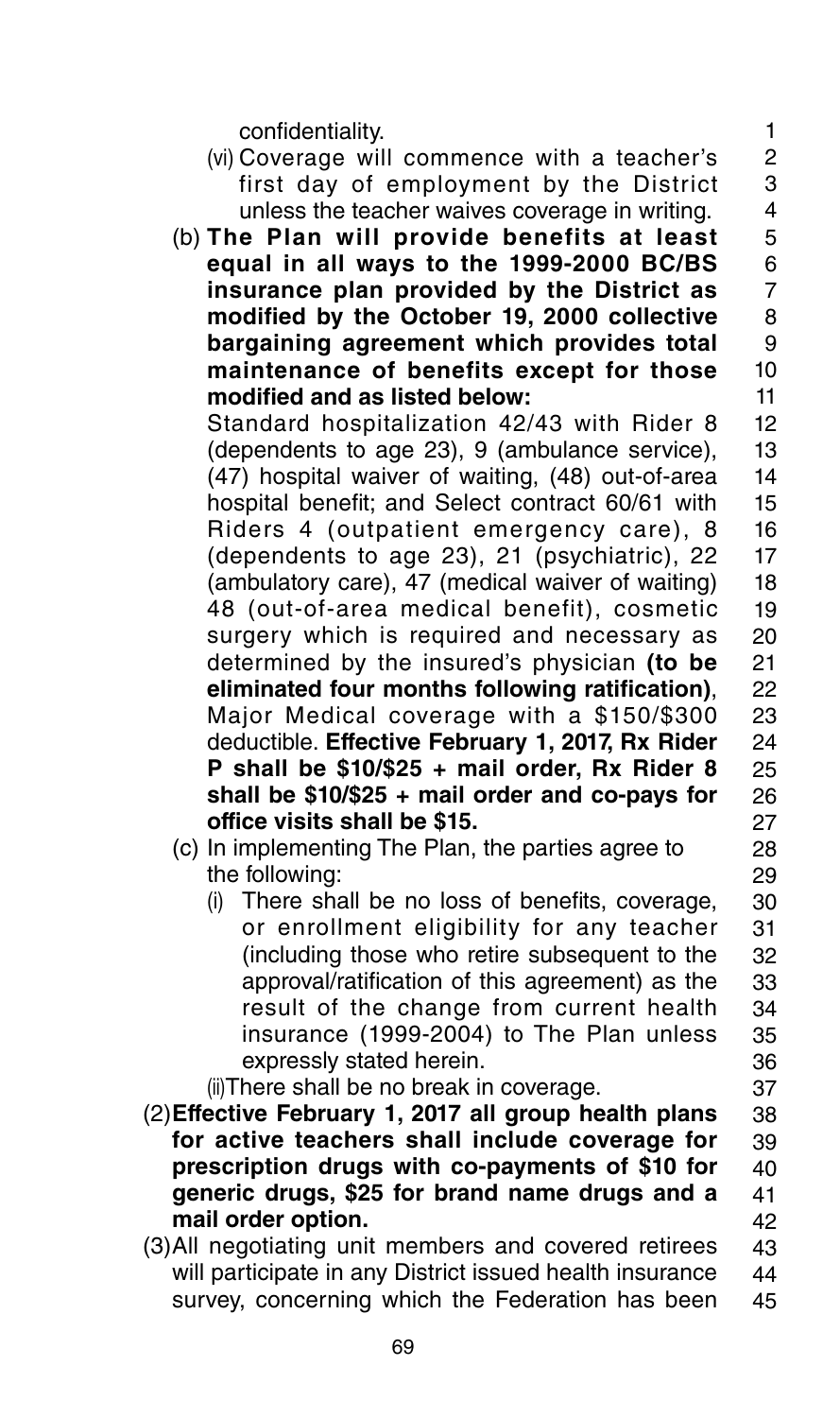consulted, by completing and returning same promptly to the office indicated.

3 4 5 (4)Where husband and wife are both employed by the Board, only one spouse may be enrolled and then only for "family" coverage.

1  $\mathfrak{p}$ 

- 6 7 8 9 10 11 12 13 14 15 16 17 18 19 20 21 22 (5)(a) Waiver Incentive: Eligible participants shall receive an annual payment of one thousand two hundred dollars (\$1,200) in a separate check payable in the second pay period in January for participation during the prior calendar year. For the purpose of the waiver, The Plan year is January through December. lf an individual participating in the waiver program elects to enroll in the District's health care program, the amount of the incentive will be proportionally reduced (\$100 per month) based on the number of months the individual participated in the District's waiver program, eligibility for the incentive will cease, and the employee will be enrolled in the District's health care program of his/her choice with administrative expenses incurred reimbursed by the Board.
	- (b) Eligibility: Only full time employees who are eligible for one of the District's Health Care Plans and who can produce documentation which certifies that they have coverage for health care expenses through another source are eligible to participate in the waiver incentive program.
- 29 30 31 32 33 34 35 36 37 38 39 40 41 42 43 44 45 (c) Waiver Pool: The District will establish a reserve account made up of the difference between the amount the District would pay for Health Care Coverage for each of the individuals who waives coverage in a year as if the individual had been covered by the average cost family coverage alternative offered by the District during the year and the total amount paid out with respect to such year under the waiver incentive described in A" above. Seventy-five per cent (75%) of this account shall be retained by the Board of Education. Twenty-five per cent (25%) of the account will be distributed on a per-capita basis among the eligible participants in the Waiver Pool but in no event shall the amount of the payment exceed twelve hundred dollars (\$1200) or \$100 per month. Payment for participation during the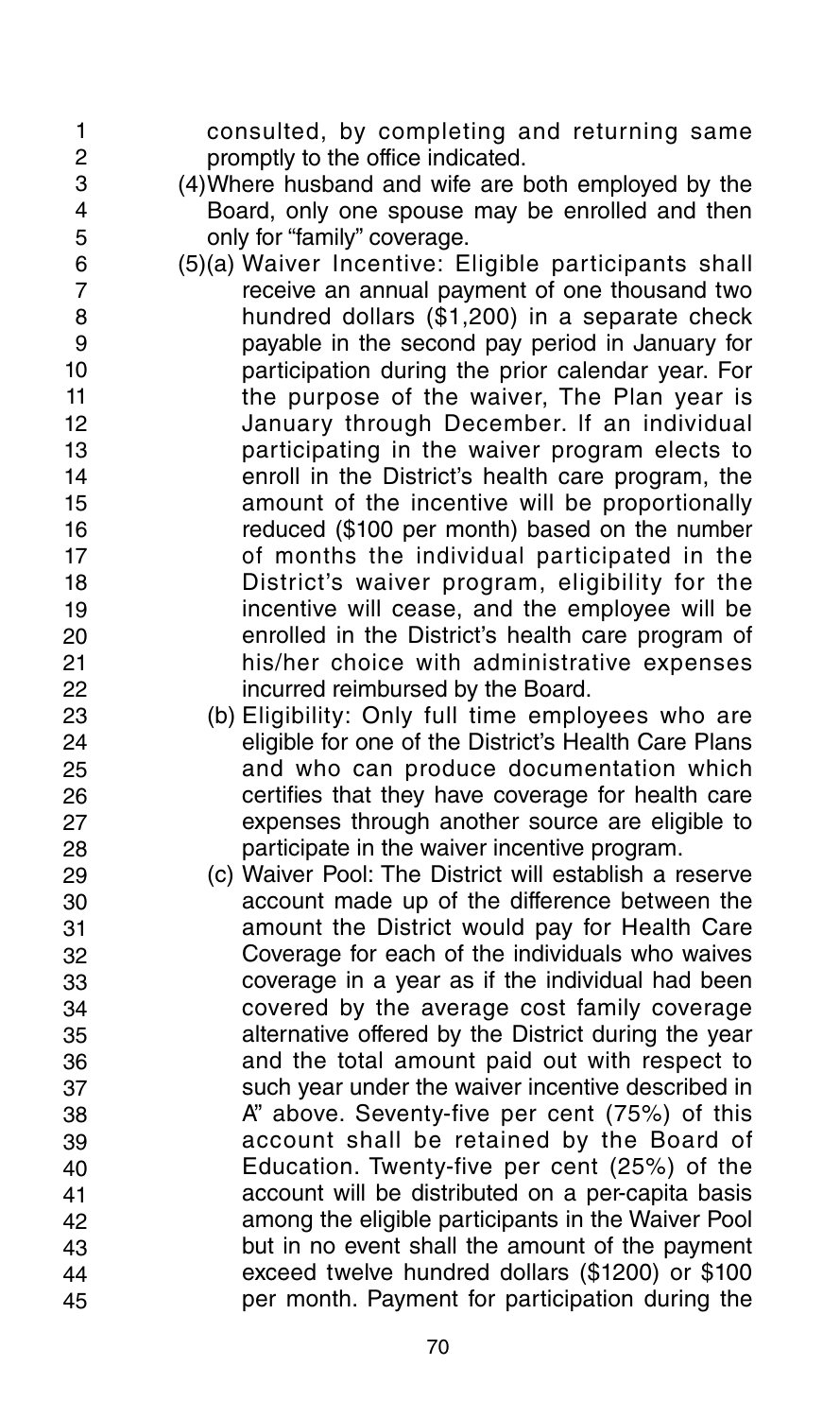1  $\mathfrak{p}$ 3 4 5 prior calendar year will be made on an annual basis payable in the second pay period in January in a separate check. For purpose of the waiver pool, The Plan year is January through December.

6 7 8 9 10 (d) Participation in the Health Care Waiver Pool: Participation in the Health Care Waiver Pool will be limited to the spouse who is not enrolled in the District health care program when both husband and wife are employed by the Board.

11 12 13 14 15 16 17 18 19 20 21 22 In the situation where there is the occurrence of an event which necessitates an individual participating in the Health Care Waiver Pool program to enroll in one of the District's health care programs, participation in the Pool will cease and the individual will be enrolled in the District's Health Care program of his or her choice with any administrative expenses incurred reimbursed by the Board. The amount distributed to such individuals will be proportionately reduced based on the number of months of participation in the Pool.

- (e) At no time may a teacher participate simultaneously in both the waiver incentive and the waiver pool programs.
- 26 27 28 29 30 31 32 (6)Full-time teachers who are absent on account of illness and who have exhausted their accumulated sick leave shall continue to receive full health and hospitalization coverage as provided in Article XXVI 2 (A)(1) to be paid by the Board for that period of illness not to exceed nine (9) months following exhaustion of sick leave.
- 33 34 35 36 37 38 (7)Teachers on approved leaves of absence without pay, other than sick leave, shall have the option to continue to receive full health and hospitalization coverage as provided in Article XXVI 2 (A) (1) for the period of the leave upon quarterly reimbursement to the Board at the group plan rate.
- 39 40 41 42 (8)The Board agrees to pay the full cost for health and hospitalization coverage as provided in Article XXVI 2 (A) (1) during the period of lay-off for those teachers excessed and then reemployed.
- 43 44 45 (9)Temporary teachers who have been employed a minimum of 100 days between September 1 and June 30, and who are still on the payroll at the end of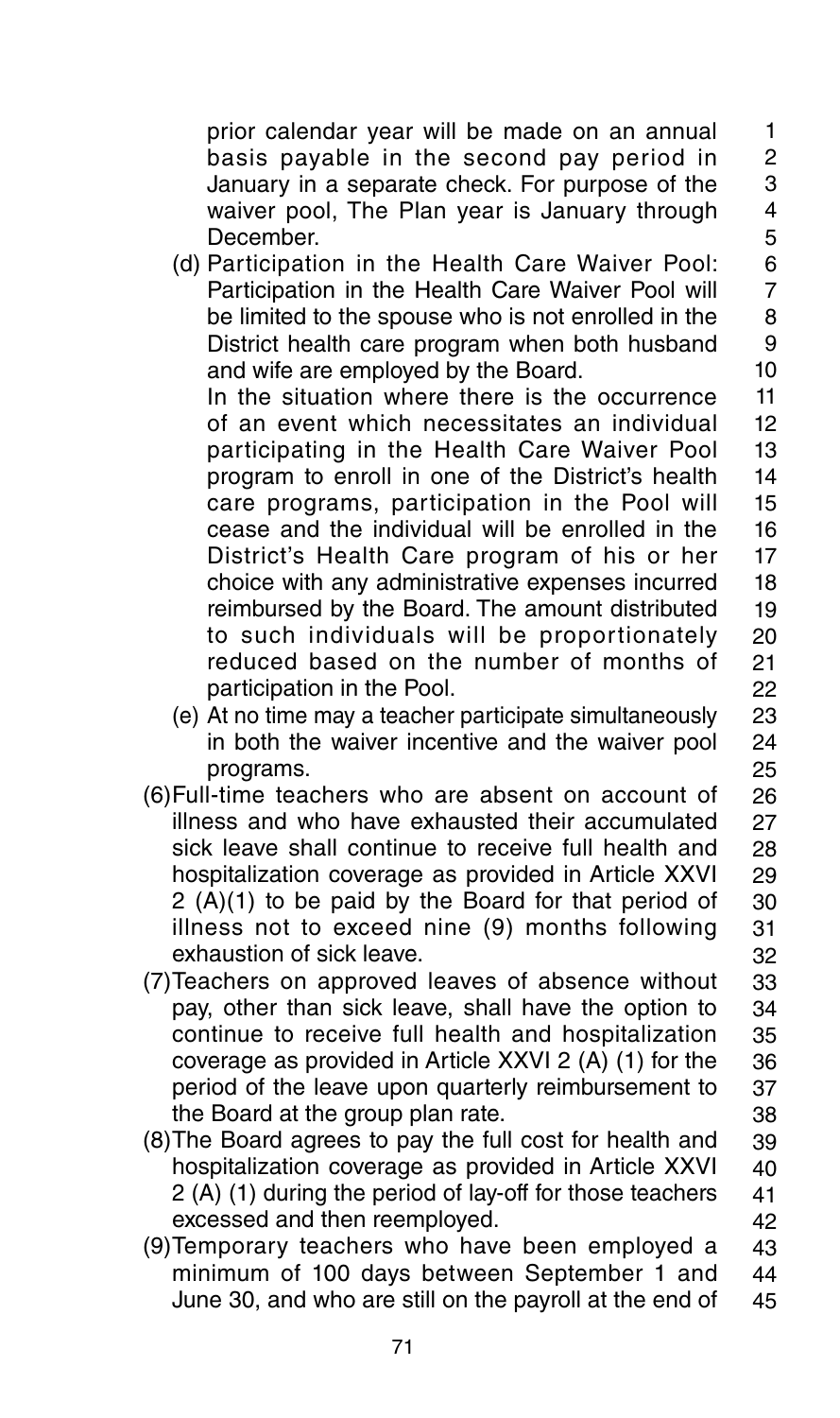1  $\overline{2}$ 3 4 5 6 the school year, shall be provided with continued medical and hospitalization coverage throughout the summer recess. This provision shall not apply to any temporary teacher who meets the above stated conditions but who cannot return because of evaluation.

- 7 8 9 10 11 12 13 14 15 16 17 (10) Teachers who retire July 1, 1997 through June 30, 2001 who have fifteen (15) years of service who leave employment with the District through retirement, are eligible to receive retiree health insurance and who choose to participate in the highest cost heath care plan provided by the District, will be responsible for contributing \$320 (three hundred twenty dollars) per year for family coverage and \$140 (one hundred forty dollars) per year for single coverage. This contribution will be adjusted each January 1 based on the cost of living adjustment of Social Security benefits.
- 18 19 Payment of the retiree's share of health insurance costs must be made on a quarterly basis.
- 20 21 22 At the time a teacher, who retires on or after July 1, 1997 becomes eligible, the retired teacher shall enroll in Medicare Parts A and B.
- 23 24 25 26 Effective July 1, 2001, it is understood that "retirement" means the receipt of Benefits from the New York State Teachers' Retirement System within forty-five (45) days of the date of separation from the District.
- 27 28 29 30 Such retirees will be eligible for single or family coverage under one of the group health plans set forth in section XXVI(A) (1), with copayments for prescription drugs as provided for in such plans.
- 31 32 33 34 **Teachers who retire after July 1, 2017 shall, once they reach the age of 65 have the option to receive benefits under a Medicare Advantage Plan or plan with a substantially equivalent level of benefits.**
- 35 36 37 Such retirees will required to contribute the following amounts towards the cost of group health insurance coverage:

| 38 |                           | <b>Each Single Coverage</b> |        | <b>Family Coverage</b> |        |
|----|---------------------------|-----------------------------|--------|------------------------|--------|
| 39 |                           | Quarterly                   | Annual | Quarterly              | Annual |
| 40 | Effective 7/1/2001        | \$82.50                     | \$330  | \$165.00               | \$660  |
| 41 | Effective 7/1/2002        | \$98.75                     | \$395  | \$197.50               | \$790  |
| 42 | Effective 7/1/2003        | \$118.75                    | \$475  | \$237.50               | \$950  |
| 43 | <b>Effective 7/1/2017</b> | \$150.00                    | \$600  | \$337.50               | \$1350 |
| 44 | <b>Effective 7/1/2018</b> | \$162.50                    | \$650  | \$375.00               | \$1500 |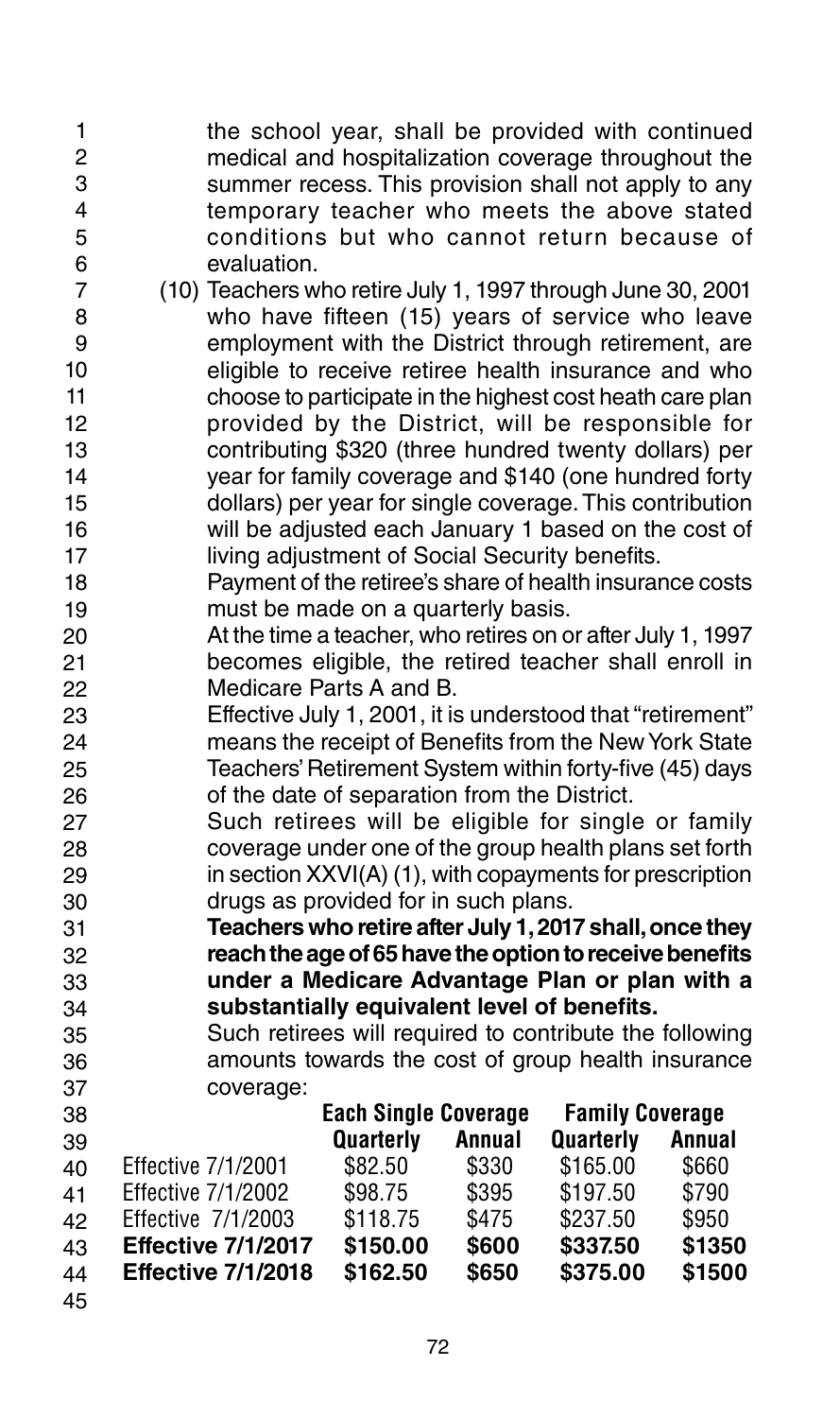**Teachers who retire prior to July 1, 2017 shall pay the same contributions in retirement as provided for in the 1999-2004 contract.**

39

The contribution required at a teacher's effective date of retirement is fixed at that amount.

 **Retired teachers will continue to be entitled to receive the same healthcare benefits as those they were entitled to upon retirement.**

10 11 12 13 Effective July 1, 2001 married retirees without dependents shall be eligible for two (2) single coverages only and not for family coverage. Both the retired teacher and his or her spouse must apply for Medicare Parts A and B when eligible.

14 15 16 Covered retirees will be asked to maintain with the District current personal information, such as address, family status, and telephone number.

- 17 18 19 20 21 22 23 24 (11) All future retirees will be eligible to participate in the "Open Enrollment" process each year, as they have as active employees. They will be notified of their annual opportunity to change from their current chosen plan to another of the plans offered to them and will be told of the proposed rates. lf the retiree misses the deadline for "Open enrollment" changes, (s)he will not be eligible for another year.
- 25 26 27 28 (12) Part-time teachers who are entitled to receive pro-rata health care benefits during the summer months will have the District's portion of the costs paid by the District during these months.
- 29 30 31 32 (13) Part-time teachers shall enjoy the same coverage so long as they continue pro-rata premium payment to the Board in proportion to the difference between their time worked and the time worked by a full-time teacher.
- 33 34 35 36 37 38 (14) The BTF and the District will form a committee composed of representatives they each select, and which also may include representatives from other employee organizations, to study alterative health insurance plans and recommend any such alternative(s) it deems appropriate.
- B. Life Insurance
	- 40 41 42 43 44 45 (1)The Board will pay the full cost of the annual premium for life insurance under the plan in effect tor 1969-70 for all employees. Teachers shall have the option of purchasing extra insurance benefits, when available, through personal premium payments made through payroll deductions.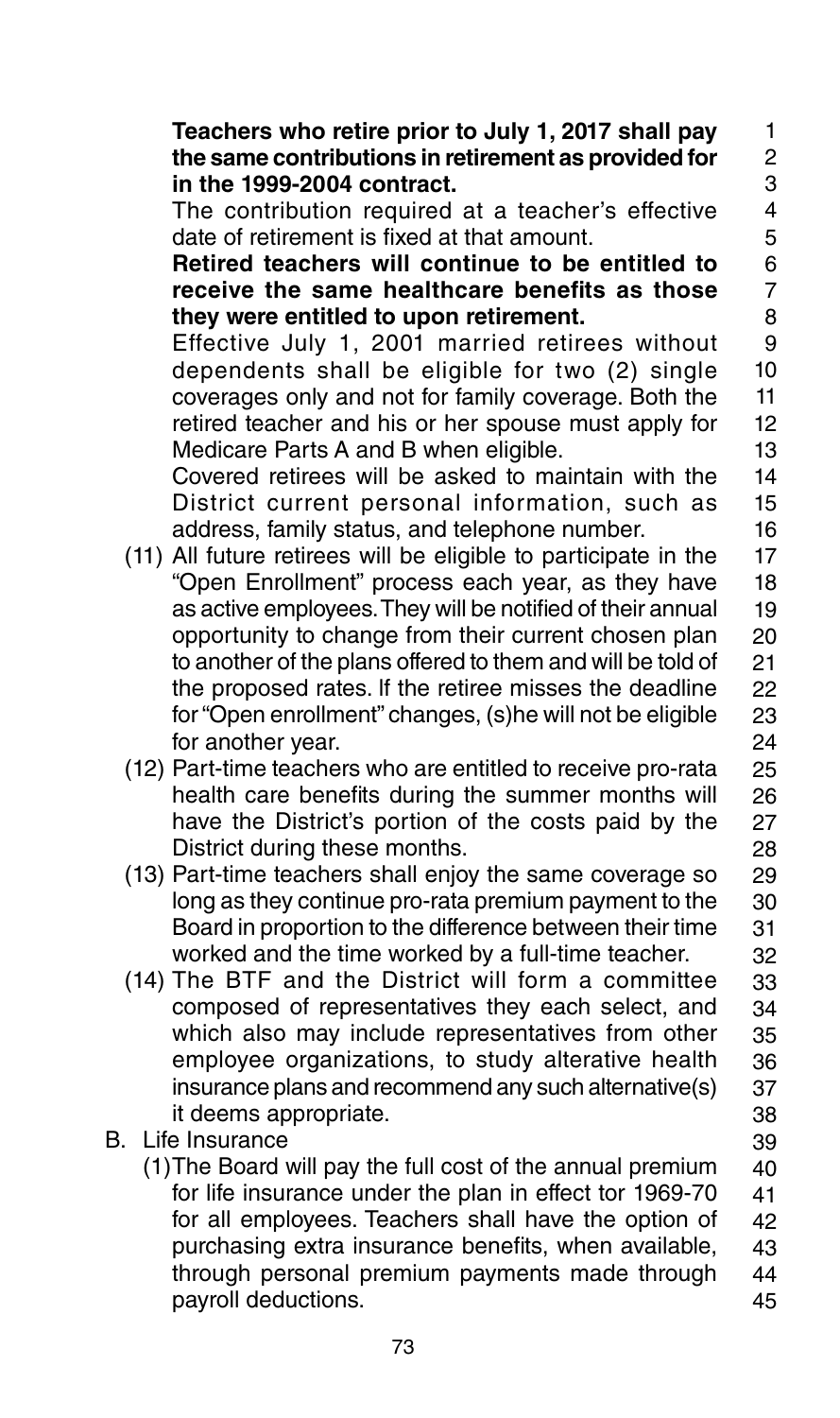1 2 3 4 5 6 (2)Part-time teachers will be afforded pro-rata group life insurance benefits based on the amount of time worked provided that the insurance carrier permits this to be done. Should the carrier change either benefits or rates, this matter of coverage for part-time teachers will be discussed with the Federation

7 8 9 C. Tax Sheltered Annuities - Teachers may participate in the tax sheltered annuities program. The cost of administering the program shall be borne by the Board.

10 11 12 13 14 15 16 17 18 19 20 21 22 23 24 25 26 27 28 D. All medical examinations and tests related to application requirements for new teachers shall be paid for by the Board, provided that with the approval of the Board, teachers may be examined by their own physician at their own expense. Such approval, however, shall not prevent the Board from requiring medical examinations and/or tests by a physician of its own choosing, nor shall such approval prevent the Board from having the results of the examinations and/or tests conducted by the teacher's own physician reviewed by a physician retained by the Board. These provisions shall also apply to teachers seeking a change of position within the system. Standard immunization shall be provided free for all teachers by the Board. Nothing herein contained shall be construed to prevent the Board from exercising the rights granted to it under Section 913 of the Education Law to require medical examinations of teaching personnel in order to determine the physical or mental capacity of teachers to perform their duties. The cost of such examination shall be borne by the Board of Education.

29 30 31 32 33 34 35 36 37 38 39 E. Property Insurance -To an extent not covered by insurance, the Board shall provide reimbursement for the repair or value of clothing and personal effects, including automobiles, damaged or destroyed, while parked on or in the vicinity of the school premises when and where it is not possible to park them on school premises, during the course of or as an incident to employment provided such loss is not caused by negligence of the claimant. The Board shall be responsible in such cases only for the cost of damage in excess of \$50. Each such claim shall be supported by a sworn affidavit by the teacher attesting to the facts and to any insurance coverage.

- 40 F. Termination Compensation
- 41 42 43 44 45 (1)Teachers with less than ten (10) years of service who leave employment with the Board through retirement shall receive a payment equal to the product of ten (10) percent, the number of days accumulated sick leave at the time of retirement, 1/200th, and the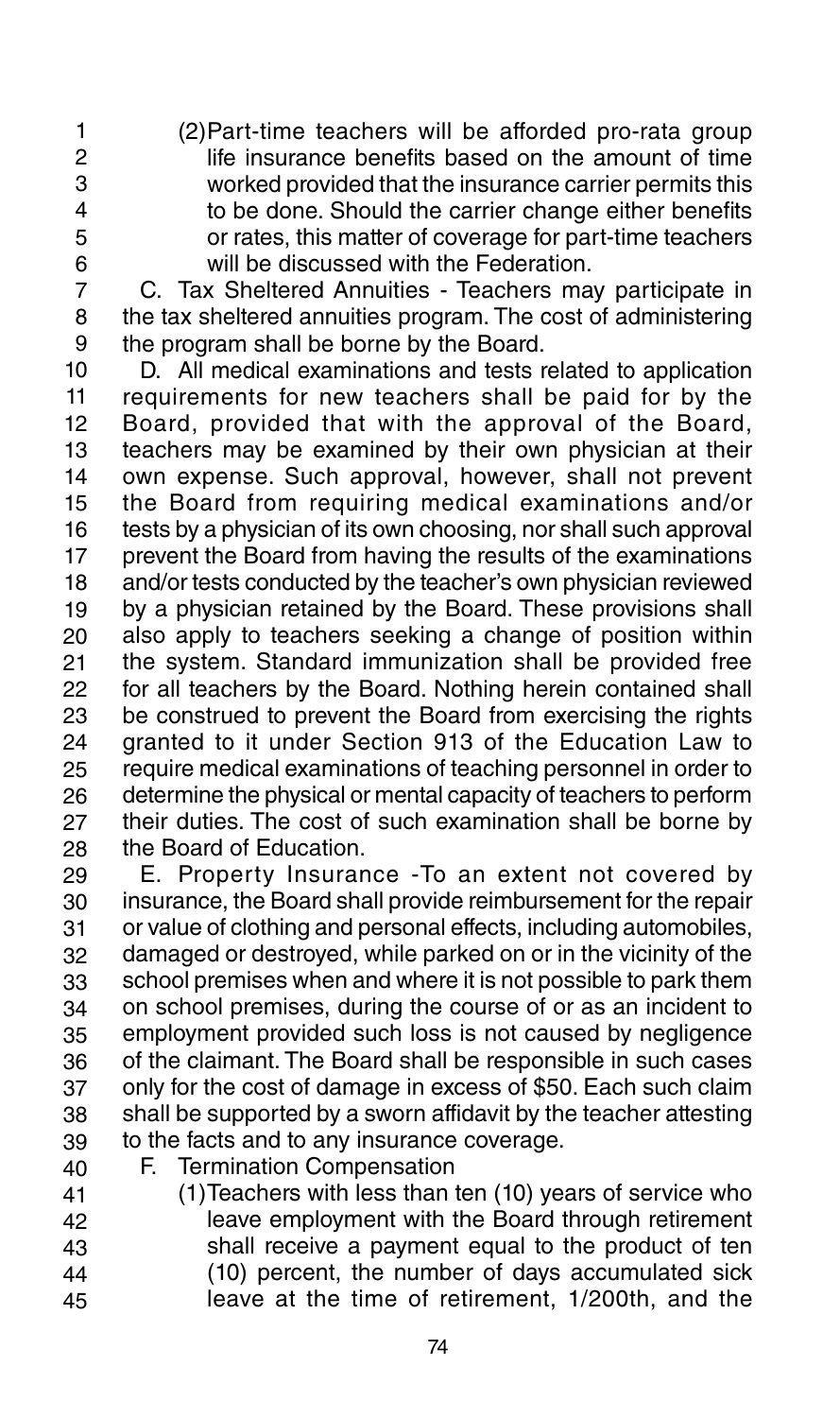1  $\mathfrak{p}$ 3 4 5 6 7 teacher's final annual salary. Teachers with ten (10) or more years of credited service who leave employment with the Board through retirement shall receive a payment equal to the product of one (1) percent, the number of days of accumulated sick leave at the time of retirement, 1/200th, the teacher's final annual salary, and the number of years of service.

8 9 10 11 12 13 14 15 (2)Teachers with five (5) or more consecutive years of service who leave employment with the Board through layoff (teachers not terminated for cause), resignation, or death shall receive, (or their estate shall receive) a payment equal to the product of ten (10) percent, the number of days of accumulated sick leave at the time of separation, 1/200th, and the teacher's final annual salary.

16 17 18 19 20 21 22 Said payments for (1) and (2) above shall be paid by July 30th of the fiscal year following separation from employment. However, when the teacher requests that payment be made by December 31 of the same calendar year as the separation from employment or by January 31 of the tax year following separation from employment, said request shall be honored.

> 40

(3)Approved leaves of absence without pay shall not be deemed as interruptions of consecutive service, but shall not be counted in determining years of service.

G. Supplemental Benefit Fund

27 28 29 30 31 32 **Effective as soon as possible after ratification, the District provides the BTF with a one-time \$350,000 contribution towards the Supplemental Benefit Fund. Effective July 1, 2016, the District will pay into the BTF Supplemental Benefit Fund five hundred fifty dollars (\$550) for each teacher during the 2016–2017 school year.** 

33 34 35 36 37 38 39 **Effective July 1, 2017, the District will pay into the BTF Supplemental Benefit the District will pay into the BTF Supplemental Benefit Fund five hundred seventy-five dollars (\$575) for each teacher during the 2017-2018 school year. Effective July 1, 2018, the District will pay into the BTF Supplemental Benefit Fund six hundred dollars (\$600) for each teacher during the 2018-2019 school year.**

H. Sick Leave Bank

41 42 43 44 45 The Board of Education agrees to provide administrative cooperation with the Federation in the establishment at a time determined by the Federation of a Sick Leave Bank Program. The administration of the Sick Leave Bank shall be the responsibility of the Federation according to the rules of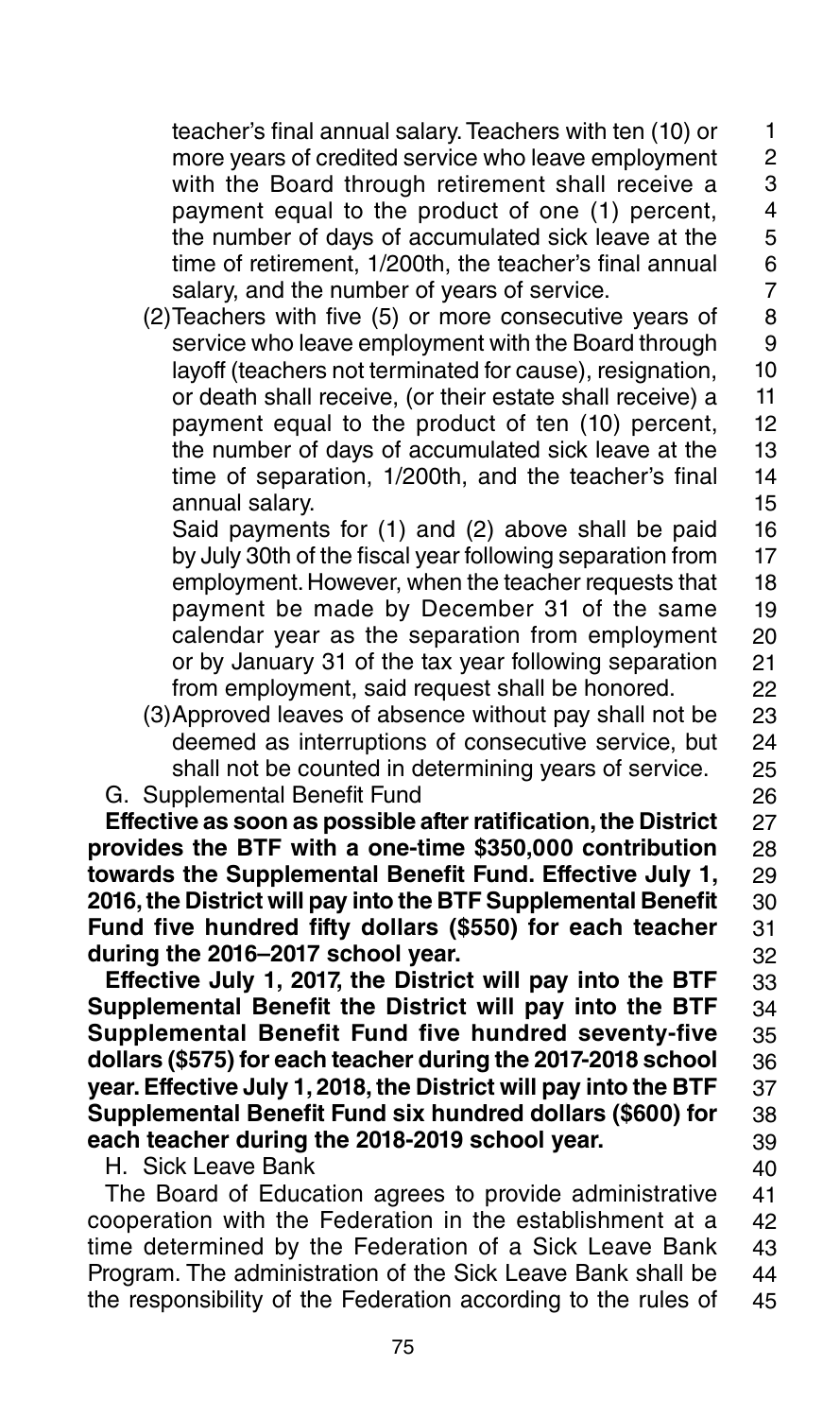1 procedure as established by the Federation.

 $\mathfrak{p}$ I. Early Retirement Incentive Program

3 4 5 6 **Eligible teachers (ages 55-57) who notify the Board of Education in writing of their intention to retire will receive an Early Retirement Incentive within sixty days following the effective date of their retirement.**

7 8 9 10 11 12 13 14 15 16 17 18 19 20 21 22 23 24 The BTF and the District strongly encourage, though do not mandate, that teachers notify the Board of Education in writing, on or before May 31 of their intention to retire before September of the same year. **Teachers may send such notice upon attaining age fifty-four (54).** The Early Retirement Incentive shall be 70% of the difference between the final salary of the retiree and the annual salary for a teacher with a Master's degree at Step 1 for the retiree's position at the time of retirement. To be eligible for an Early Retirement Incentive, a teacher must be eligible for retirement under the rules and regulations of the New York State Teachers' Retirement System and not have reached his or her 59th birthday before the effective date of retirement. **A teacher may turn fifty-eight (58) and maintain eligibility provided such notice is sent when the teacher is fifty-seven (57) years old.** Effective 7/1/2003, teachers must have a total of fifteen (15) years of service with the Buffalo Public Schools to be eligible to receive the Early Retirement Incentive.

- 25
	- J. Direct Deposit Banking Program

26 27 28 29 The Board agrees to provide teachers with the option of participating in a direct deposit total banking program through payroll deductions. The bank to whom the deductions will be forwarded shall be mutually agreeable to the parties.

30 K. BTF Extended Pav Plan

31 32 33 The Board agrees to permit teachers to authorize payroll deductions to be forwarded to the BTF for the administration of an extended pay plan.

34 L. Credit Union Authorization

35 36 37 The Board agrees to permit teachers to authorize payroll deductions to be forwarded to a credit union to be designated by the BTF.

38 M. Federation as Disbursal Agent

39 40 41 42 43 44 45 The Federation shall become the disbursal agent for the Board of Education payroll deductions slot whereby employees of the district in this and other negotiating units authorize deductions for tax sheltered annuity purposes. The Board shall not limit the choice of companies. The Board shall provide the Federation with one end-check and one computer printout on this program each payday. The Federation shall become the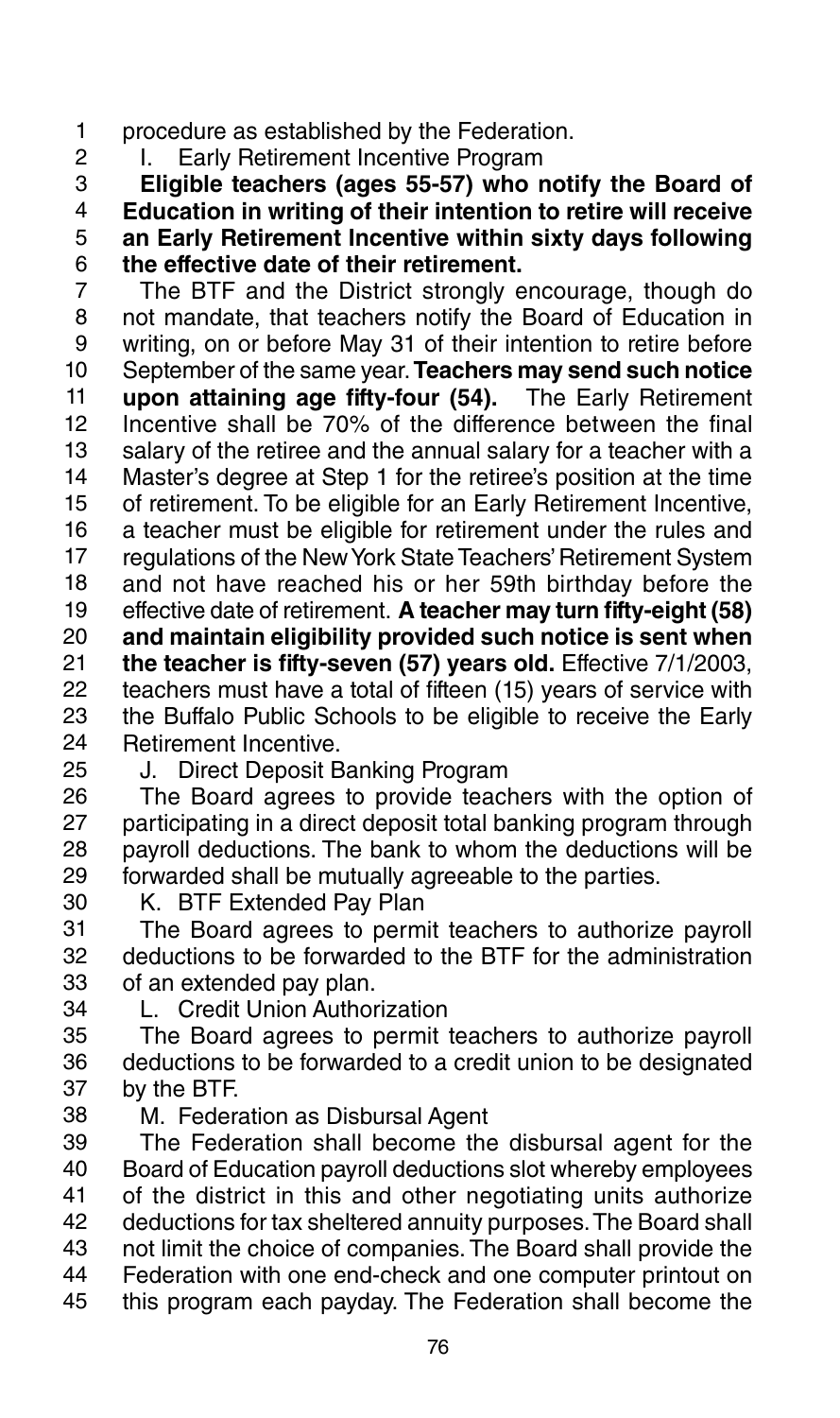1  $\mathfrak{p}$ 3 4 5 6 7 8 9 10 11 disbursal agent for a Board of Education payroll deduction slot whereby employees may authorize deductions for investment purposes. The Board shall provide the Federation with one end-check and one computer printout on this program each payday. All payroll deductions pursuant to this section shall be made only upon receipt of written authorization forms provided by the Federation and signed by the individual employees. The Federation shall hold the District harmless against all claims, demands and liabilities made which relate to action taken pursuant to this section.

#### **ARTICLE XXVII**

Medical and Dependent Care Spending Accounts

#### "SECTION 125 OF THE INTERNAL REVENUE CODE PLAN"

The Section 125 plan developed by the parties in accordance with the Internal Revenue Service Code (Section 125) shall be incorporated through this reference into this contractual agreement between the parties.

#### **ARTICLE XXVIII**

Sick Leave

A. All probationary and permanent employees of the Board shall be allowed an accumulated sick time allowance for personal illness or illness in the immediate family under the conditions set forth below.

(1)For personal illness (as negotiated and signed by the Federation and Board on November 6, 1996).

- 31 32 33 34 35 36 (a) For personnel employed on a ten-month schedule, twelve (12) days per school year with full pay shall be provided. The total unused portion of the annual sick days' allowance shall be permitted to accumulate up to two hundred twenty (220) days subject to the extensions provided for below.
- 37 38 39 (b) Days of sick time allowance granted at full or half pay shall be credited as days of service for increment purposes.
- 40 41 (c) Time used on sick time allowance shall be deducted from accrued sick time allowance.
- 42 43 44 45 (d) Employees who shall have served for a period of ten (10) years or more, may upon exhaustion of their sick time allowance at full pay as herein provided, apply for and be granted an additional thirty (30) days of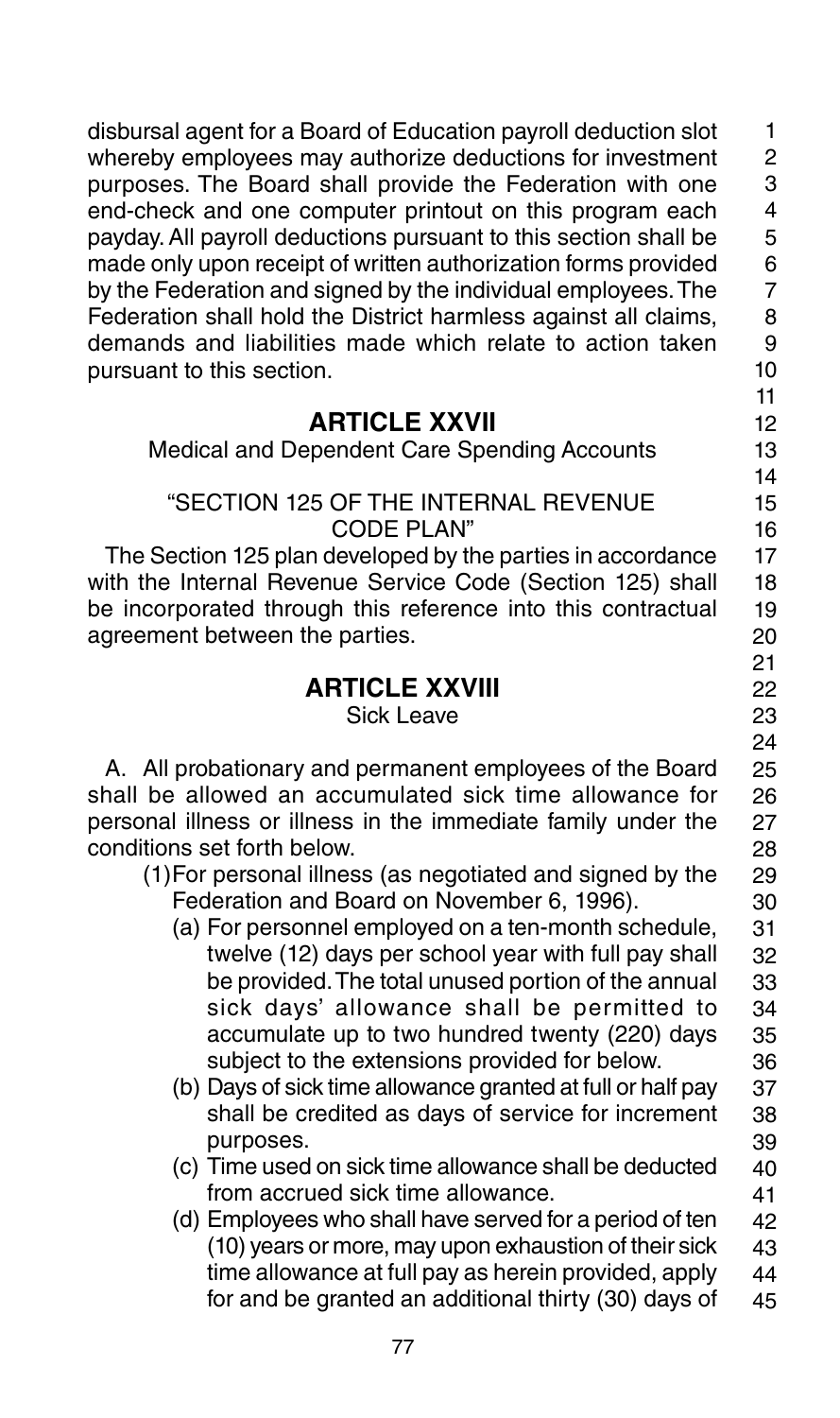| 5<br>6<br>7<br>recommendation by the Superintendent. In such latter<br>cases, if teachers are not hospitalized they may be<br>8<br>required to undergo an examination by a doctor<br>9<br>appointed by the Board. The additional full pay<br>10<br>allowances may be granted not more than once<br>11<br>during a ten (10) year period and any unused portions<br>12<br>of such additional leave will not be cumulative.<br>13<br>(f) The principal or Division Head or Superintendent may<br>14<br>require a doctor's statement at any time in the case of<br>15<br>absence on account of illness.<br>16<br>(2) For Illness in the Immediate Family - The utilization<br>17<br>of sick time allowance for illness in the immediate family<br>18 | 1<br>2<br>3<br>4 | sick time allowance at full pay. Upon exhaustion of these<br>thirty days, a teacher may apply for and be granted a<br>second thirty (30) days of additional sick time allowance<br>at full pay. |
|--------------------------------------------------------------------------------------------------------------------------------------------------------------------------------------------------------------------------------------------------------------------------------------------------------------------------------------------------------------------------------------------------------------------------------------------------------------------------------------------------------------------------------------------------------------------------------------------------------------------------------------------------------------------------------------------------------------------------------------------------|------------------|-------------------------------------------------------------------------------------------------------------------------------------------------------------------------------------------------|
|                                                                                                                                                                                                                                                                                                                                                                                                                                                                                                                                                                                                                                                                                                                                                  |                  | (e) Each 30-day extension of sick time allowance shall                                                                                                                                          |
|                                                                                                                                                                                                                                                                                                                                                                                                                                                                                                                                                                                                                                                                                                                                                  |                  | be specifically authorized by the Board upon                                                                                                                                                    |
|                                                                                                                                                                                                                                                                                                                                                                                                                                                                                                                                                                                                                                                                                                                                                  |                  |                                                                                                                                                                                                 |
|                                                                                                                                                                                                                                                                                                                                                                                                                                                                                                                                                                                                                                                                                                                                                  |                  |                                                                                                                                                                                                 |
|                                                                                                                                                                                                                                                                                                                                                                                                                                                                                                                                                                                                                                                                                                                                                  |                  |                                                                                                                                                                                                 |
|                                                                                                                                                                                                                                                                                                                                                                                                                                                                                                                                                                                                                                                                                                                                                  |                  |                                                                                                                                                                                                 |
|                                                                                                                                                                                                                                                                                                                                                                                                                                                                                                                                                                                                                                                                                                                                                  |                  |                                                                                                                                                                                                 |
|                                                                                                                                                                                                                                                                                                                                                                                                                                                                                                                                                                                                                                                                                                                                                  |                  |                                                                                                                                                                                                 |
|                                                                                                                                                                                                                                                                                                                                                                                                                                                                                                                                                                                                                                                                                                                                                  |                  |                                                                                                                                                                                                 |
|                                                                                                                                                                                                                                                                                                                                                                                                                                                                                                                                                                                                                                                                                                                                                  |                  |                                                                                                                                                                                                 |
|                                                                                                                                                                                                                                                                                                                                                                                                                                                                                                                                                                                                                                                                                                                                                  |                  |                                                                                                                                                                                                 |
|                                                                                                                                                                                                                                                                                                                                                                                                                                                                                                                                                                                                                                                                                                                                                  |                  |                                                                                                                                                                                                 |
|                                                                                                                                                                                                                                                                                                                                                                                                                                                                                                                                                                                                                                                                                                                                                  |                  |                                                                                                                                                                                                 |
|                                                                                                                                                                                                                                                                                                                                                                                                                                                                                                                                                                                                                                                                                                                                                  |                  |                                                                                                                                                                                                 |
| 19                                                                                                                                                                                                                                                                                                                                                                                                                                                                                                                                                                                                                                                                                                                                               |                  | is authorized provided that the use of sick time                                                                                                                                                |
| 20                                                                                                                                                                                                                                                                                                                                                                                                                                                                                                                                                                                                                                                                                                                                               |                  | allowance for this purpose shall in no case exceed ten                                                                                                                                          |
| 21                                                                                                                                                                                                                                                                                                                                                                                                                                                                                                                                                                                                                                                                                                                                               |                  | (10) days. The use of time for this purpose shall be                                                                                                                                            |
| 22                                                                                                                                                                                                                                                                                                                                                                                                                                                                                                                                                                                                                                                                                                                                               |                  | charged against accumulated sick time allowance of the                                                                                                                                          |
| 23                                                                                                                                                                                                                                                                                                                                                                                                                                                                                                                                                                                                                                                                                                                                               |                  | individual. Immediate family, for purposes of these                                                                                                                                             |
| 24                                                                                                                                                                                                                                                                                                                                                                                                                                                                                                                                                                                                                                                                                                                                               |                  | regulations, shall include a parent, child, brother, sister,                                                                                                                                    |
| 25                                                                                                                                                                                                                                                                                                                                                                                                                                                                                                                                                                                                                                                                                                                                               |                  | grandparent, husband, wife, parent of husband or wife,                                                                                                                                          |
| 26                                                                                                                                                                                                                                                                                                                                                                                                                                                                                                                                                                                                                                                                                                                                               |                  | or any relative permanently residing in the personal                                                                                                                                            |
| household in which the employee resides.<br>27                                                                                                                                                                                                                                                                                                                                                                                                                                                                                                                                                                                                                                                                                                   |                  |                                                                                                                                                                                                 |
| 28                                                                                                                                                                                                                                                                                                                                                                                                                                                                                                                                                                                                                                                                                                                                               |                  | B. Temporary Teachers - Temporary teachers appointed by                                                                                                                                         |
| 29                                                                                                                                                                                                                                                                                                                                                                                                                                                                                                                                                                                                                                                                                                                                               |                  | the Board for periods of service not to exceed one (1) year shall                                                                                                                               |
| 30                                                                                                                                                                                                                                                                                                                                                                                                                                                                                                                                                                                                                                                                                                                                               |                  | be granted sick time allowance for personal illness as follows:<br>(1) Personal Illness - Beginning with the 1980-81 school                                                                     |
| 31<br>32                                                                                                                                                                                                                                                                                                                                                                                                                                                                                                                                                                                                                                                                                                                                         |                  | year, upon employment, temporary teachers shall be                                                                                                                                              |
| 33                                                                                                                                                                                                                                                                                                                                                                                                                                                                                                                                                                                                                                                                                                                                               |                  | credited with two (2) days in addition to one (1) day                                                                                                                                           |
| 34                                                                                                                                                                                                                                                                                                                                                                                                                                                                                                                                                                                                                                                                                                                                               |                  | at full pay for each month of service or major fraction                                                                                                                                         |
| 35                                                                                                                                                                                                                                                                                                                                                                                                                                                                                                                                                                                                                                                                                                                                               |                  | thereof, within a given school year. Any unused portions                                                                                                                                        |
| 36                                                                                                                                                                                                                                                                                                                                                                                                                                                                                                                                                                                                                                                                                                                                               |                  | of sick time allowance granted to temporary teachers                                                                                                                                            |
| 37                                                                                                                                                                                                                                                                                                                                                                                                                                                                                                                                                                                                                                                                                                                                               |                  | shall be cumulative in accordance with the provisions                                                                                                                                           |
| 38                                                                                                                                                                                                                                                                                                                                                                                                                                                                                                                                                                                                                                                                                                                                               |                  | of subparagraph A (1) (a) of this Article in those                                                                                                                                              |
| 39                                                                                                                                                                                                                                                                                                                                                                                                                                                                                                                                                                                                                                                                                                                                               |                  | cases where the services of temporary teachers                                                                                                                                                  |
| 40                                                                                                                                                                                                                                                                                                                                                                                                                                                                                                                                                                                                                                                                                                                                               |                  | through reappointment or appointment to probationary                                                                                                                                            |
| 41                                                                                                                                                                                                                                                                                                                                                                                                                                                                                                                                                                                                                                                                                                                                               |                  | status, are continued during successive fiscal years.                                                                                                                                           |
| 42                                                                                                                                                                                                                                                                                                                                                                                                                                                                                                                                                                                                                                                                                                                                               |                  | Temporary teachers shall also be permitted to                                                                                                                                                   |
| 43                                                                                                                                                                                                                                                                                                                                                                                                                                                                                                                                                                                                                                                                                                                                               |                  | accumulate unused portions of sick time allowance                                                                                                                                               |
| 44                                                                                                                                                                                                                                                                                                                                                                                                                                                                                                                                                                                                                                                                                                                                               |                  | in non-successive fiscal years which they work                                                                                                                                                  |
| 45                                                                                                                                                                                                                                                                                                                                                                                                                                                                                                                                                                                                                                                                                                                                               |                  | subsequent to fiscal year 1979-80. Temporary teachers,                                                                                                                                          |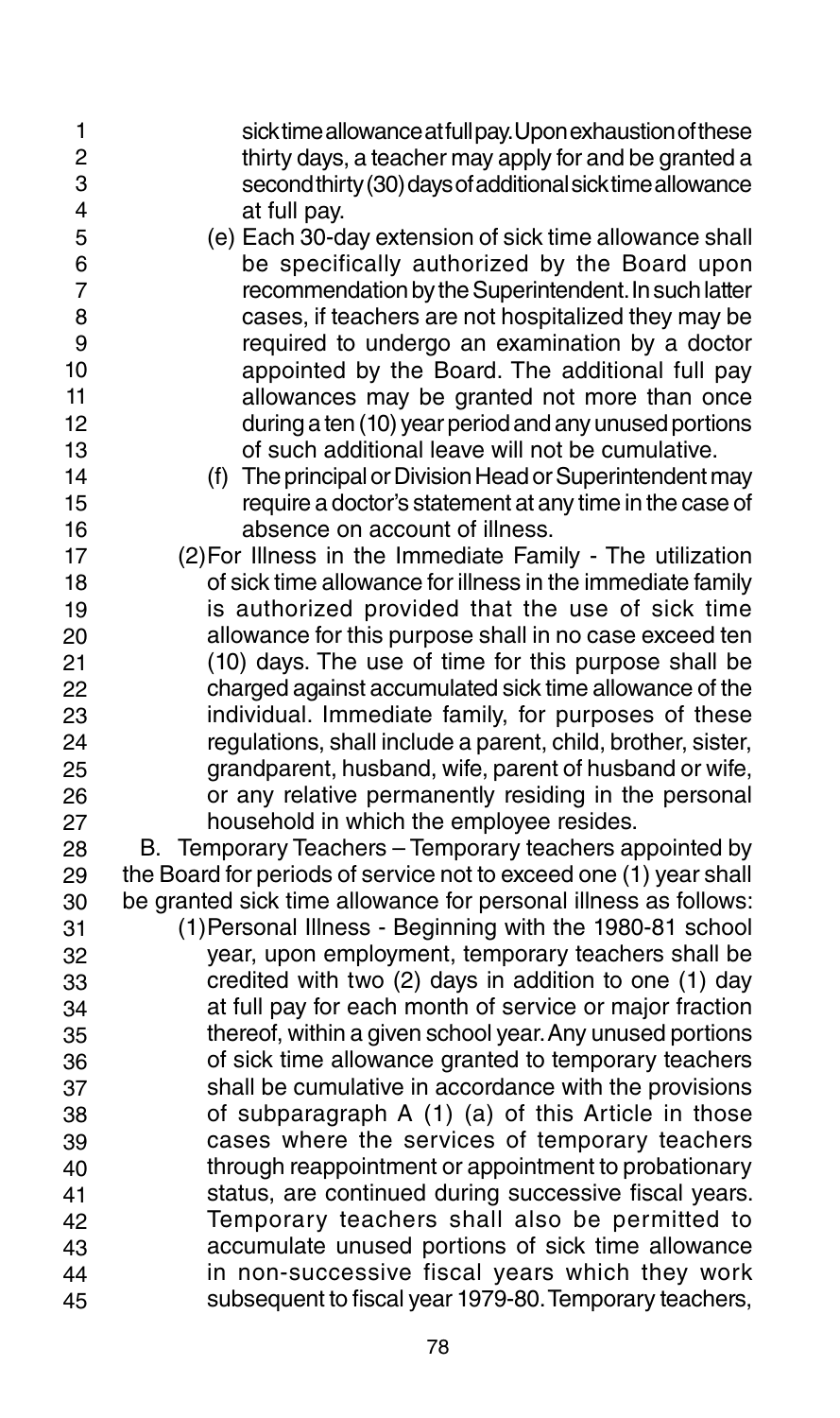1  $\mathfrak{p}$ 3 upon employment, shall be credited with two (2) days in addition to the one (1) day at full pay for each month of service as provided for above.

- 4 5 6 7 8 (2)If at the end of a school year a temporary teacher has accumulated unused sick leave credit, such credit may be used to reimburse the teacher for sick leave taken without pay during the year because of the unavailability of sick leave credit at the time of the illness.
- 9 10 11 12 13 14 15 16 17 18 19 (3)Day school temporary teachers assigned for less than full-time, but half-time or more, shall be allowed pro-rata sick leave benefits based on the amount of time worked and the leave provided in paragraph B(1) above and other leave as provided in Article XXXII. Day school temporary teachers who work the equivalent of two (2) days per week shall be entitled to five (5) days of sick leave benefits annually. Day school temporary teachers who work the equivalent of one (1) day per week shall be entitled to two (2) days of sick leave benefits annually.

20 21 22 23 24 25 C. All permanent and probationary teachers (except as provided in subparagraph (3) below) shall be credited with and may use their annual and accumulated sick leave allowances as of the first day of their employment year, even though they have not been able to report for duty on that day, provided that:

- 26 27 28 29 30 (1)Teachers notify the school or Personnel Office that they will be unable to report because of illness, or death or serious illness in the immediate family, or for any other reason for which they are entitled to be absent from duty.
- 31 32 33 34 (2)Teachers terminating their service prior to the end of the school year not as a result of illness, shall have deducted from their last pay warrant any pay received for used sick time that is unearned.
- 35 36 37 38 (3)The provisions of this paragraph shall not apply to the initial year of employment. In such cases the teacher shall be credited with such annual sick leave prospectively upon reporting for service.

#### **ARTICLE XXIX**

Personal Leave

43 44 45 A. Personal Leave - All full-time teachers shall be entitled to take up to five (5) days of paid personal leave annually for observance of traditional and customary religious holidays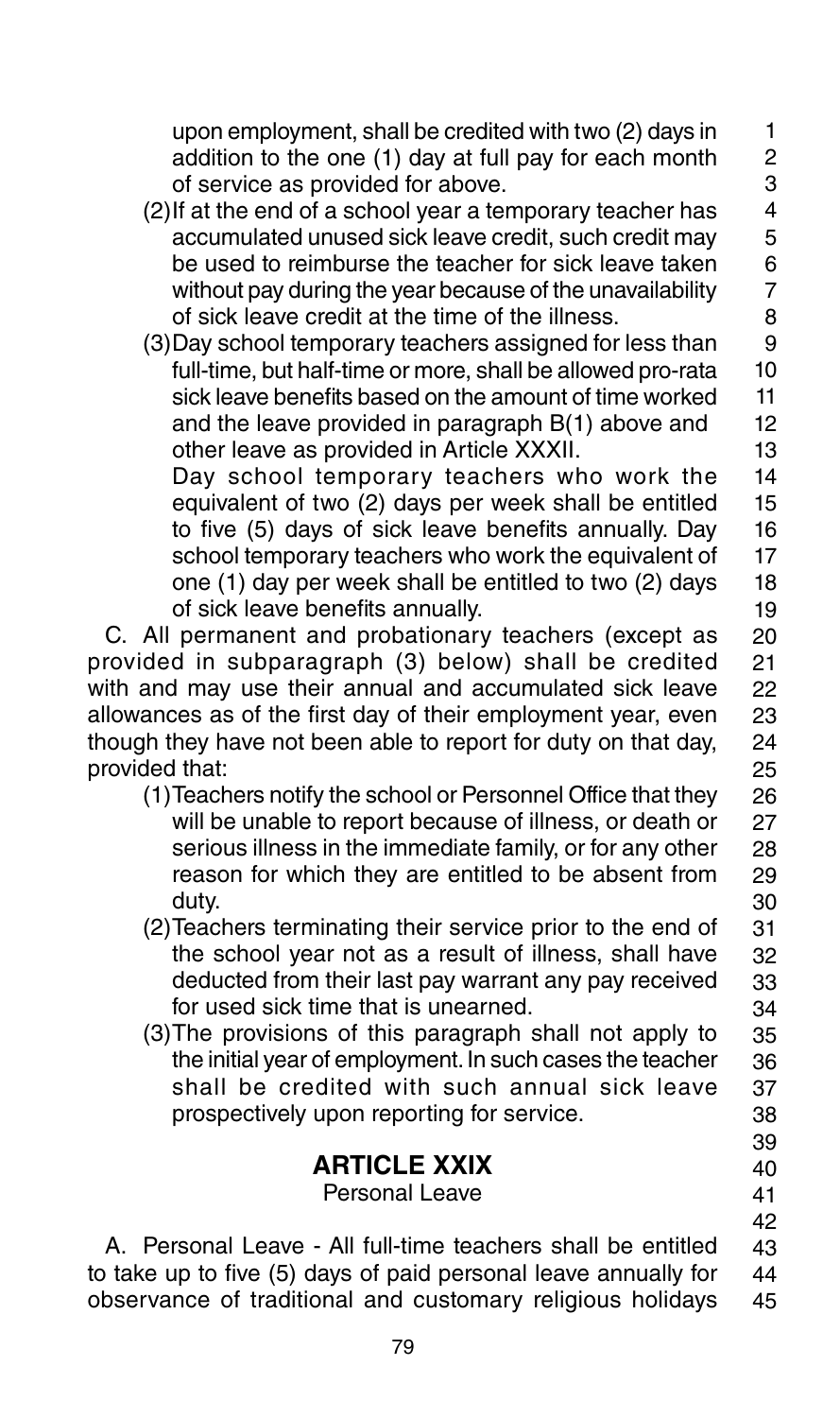1 2 3 4 where absence or abstention from work is required or customary, and for urgent personal business which cannot be performed during non-school hours subject to the following conditions:

- 5 6 7 8 9 10 11 (1)Personal leave taken pursuant to this paragraph shall not be deducted from accumulated sick time allowance. When a teacher has exhausted his sick time allowance, his unused personal leave days, if any, may be converted to sick leave. Personal leave days remaining unused at the end of the fiscal year shall be added to the teacher's sick leave accumulation on July 1st.
- 12 13 14 (2)Personal leave may not be taken on the day before or the day after a holiday unless a request, specifying the reason, is made and approved.
- 15 16 17 18 19 20 21 22 (3)For days other than those specified above, the teacher shall sign a statement certifying that such personal leave is being taken to conduct urgent personal business which cannot be performed during non-school hours. Temporary teachers assigned for less than full time, but half time or more, shall be allowed pro-rata personal leave benefits based on the amount of time worked and the leave provided in paragraph A above.
- 23 24 25 (4)The above shall not preclude the granting of personal leave without pay where conditions do not warrant leave with pay.
- 26 27 (5)Whenever possible, advance notice of forty-eight (48) hours shall be given before the use of a personal day.

28 29 30 31 32 33 34 B. Funeral of Friend or Relative - Other than the immediate family, with the approval of the Superintendent or a designee. not to exceed two (2) days at full pay for each school year to be used as personal leave. If no personal leave is available, deduction will be made from sick leave. Additional absences to attend the funeral of a friend or relative shall be deducted from the accumulated sick time allowance.

35 36 37 38 39 40 41 42 43 44 C. Graduation and Awards - To attend the teacher's own graduation or ceremonies at which the teacher is the recipient of an award or special honor, one (1) day with full pay, a second day without pay if required. To attend the graduation of a member of the immediate family, as elsewhere defined in this Contract, one (1) day with pay and a second day without pay if required, when authorized in advance by the Superintendent of Schools. As defined elsewhere in this contract and when authorized by the Superintendent such absences shall be granted from personal leave.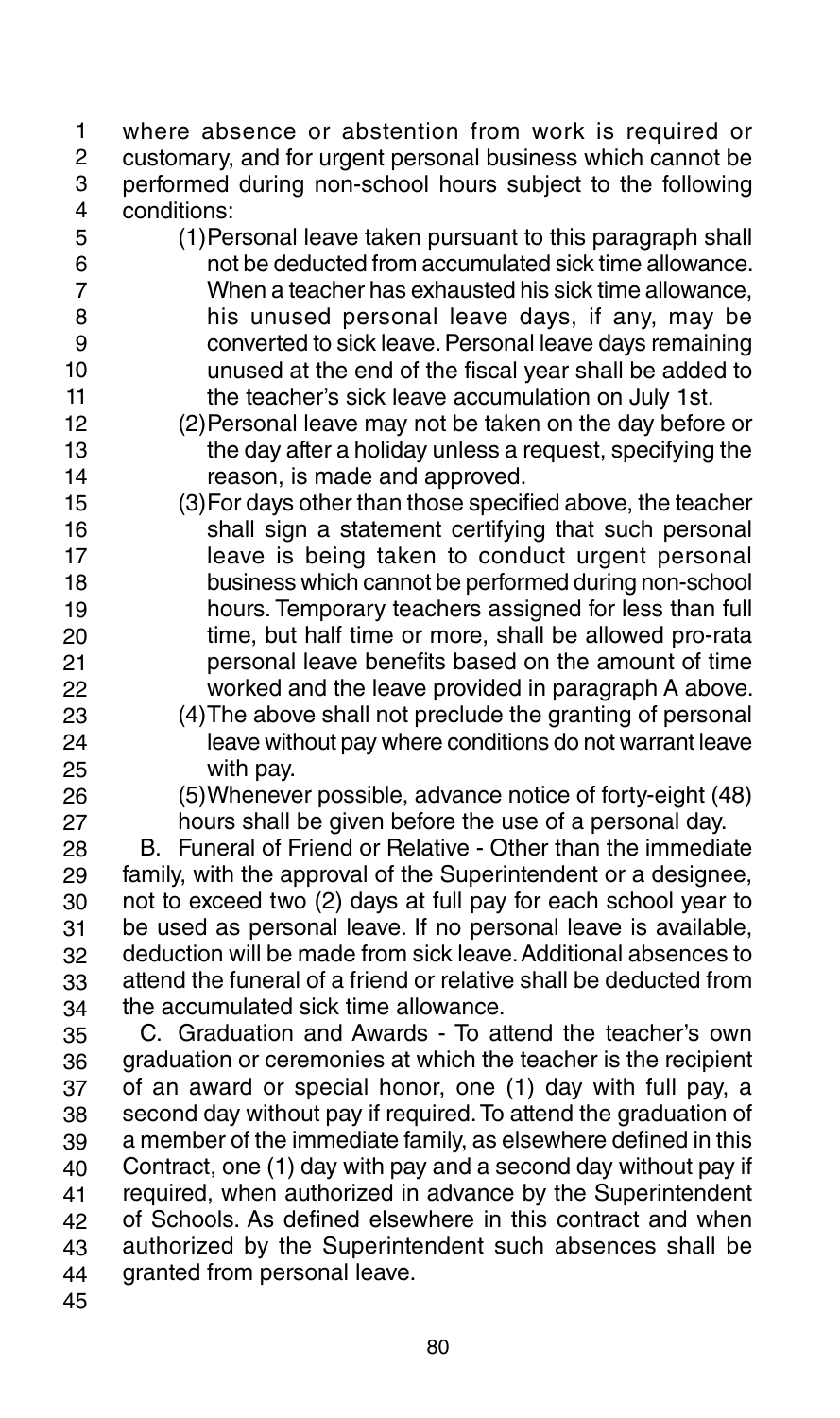#### **ARTICLE XXX**

28

#### Leaves of Absence

Except as expressly authorized by the Board of Education or by the Superintendent of Schools, leaves of absence shall be limited to those specified in this Article.

A. Leave of Absence - Leaves of absence may be granted to permanent and probationary employees of the Board of Education as follows:

- 10 11 12 13 14 15 16 (1)Leaves of Absence for Study, Travel, and Special Services - Leaves of absence with, or without, pay may be granted to probationary and permanent employees of the Board for study, travel, or special services when approved in advance by the Superintendent of Schools under the following conditions:
	- 17 18 19 20 21 22 23 24 25 26 27 (a) Leaves of Absence for Study - Study for which leaves may be granted shall be limited to study in an accredited institution of higher learning or under a fellowship grant from a recognized foundation or research organization engaged in educational research. Plans for such study shall be submitted to the Superintendent in writing in advance, and shall be so designed as to improve the teachers' skill and competence in their area of service.
	- (b) Leave for Travel Leaves for travel may be granted for the following reasons:
		- 29 30 31 (i) Travel conducted by an accredited institution of higher learning for which course credit is granted by the institution.
		- 32 33 34 35 36 37 (ii) Travel planned cooperatively with the Superintendent of Schools, plans for which shall have been submitted in writing and approved in advance. Such plans shall constitute a predetermined program designed to improve the individual's competence.
	- 38 39 40 41 42 43 44 45 (c) Leaves for Special Service – Special service leaves may be granted for full time service when such service is directly related to the teacher's area of work. Such leaves shall be limited to special service performed for or with an institution of higher learning, a foundation or research organization, a state education department, the United States Office of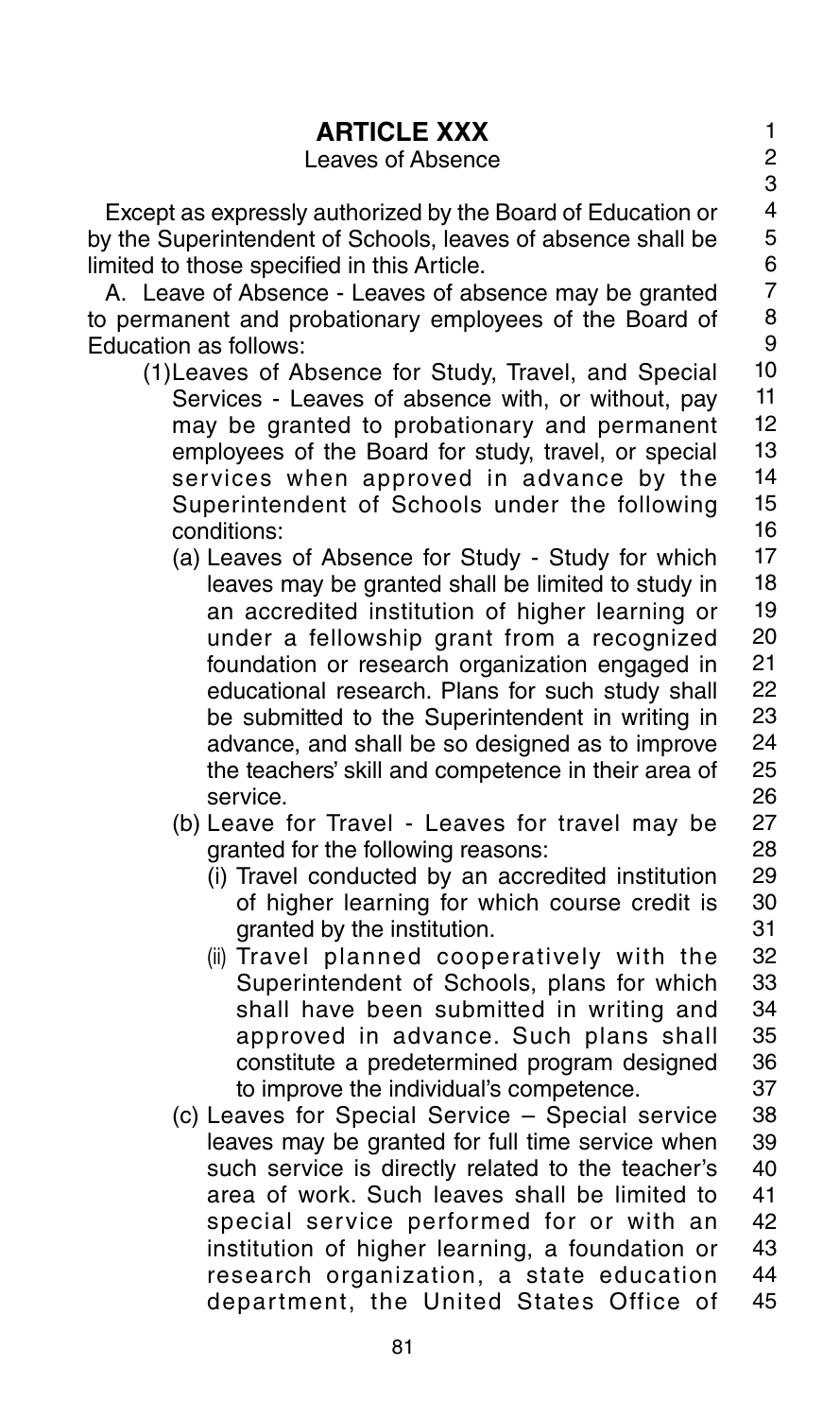1  $\overline{2}$ 3 4 5 6 7 8 9 10 Education, the Peace Corps, or similar institutions or organizations, plans for which shall have been submitted in writing and approved in advance. Such plans shall constitute a predetermined program designed to improve the individual's competence. Leaves may not be granted for the purpose of accepting a regular position in another school system, except for approved participation in an exchange teacher program.

- 11 12 13 14 15 16 17 18 19 20 21 22 23 (d) Time during which the individual is on leave for study, travel or special service, as described in this Article, or on political leave as described in Article XXXI shall be credited toward increment and longevity. Sick time allowance may not be used, nor does it accrue in connection with leave for study, travel or special service. Upon return from leaves of absence as indicated above, teachers shall submit to the Board evidence of the fulfillment of the purpose for which the leave was granted. Should such evidence not be submitted in a timely manner, credit for increment shall be withdrawn.
	- (e) Temporary Teachers, Special Consideration Temporary teachers who leave service for study, travel, or special services as described in paragraphs (a), (b), or (c) of subparagraph A (1) above shall, upon reapplication for employment, have such leave experience given due consideration.

31 32 33 34 35 36 37 38 39 40 41 42 43 44 45 (2)Application for Leaves - Formal application for leaves of absence specified in Paragraphs (a), (b) and (c) of this subdivision are to be submitted to the Superintendent on prescribed forms at least thirty (30) days before the effective date of leave; provided that application for leaves effective September 1, must be filed no later than the preceding July 1. Such application shall certify (i) purpose of the leave, (ii) plans for the use of the leave, (iii) date upon which the individual shall return to service, and (iv) agreement that failure to return to active service on the expiration of the leave granted shall be deemed by the Board of Education and the individual to constitute a resignation unless such failure is the result of illness or some other factor that precludes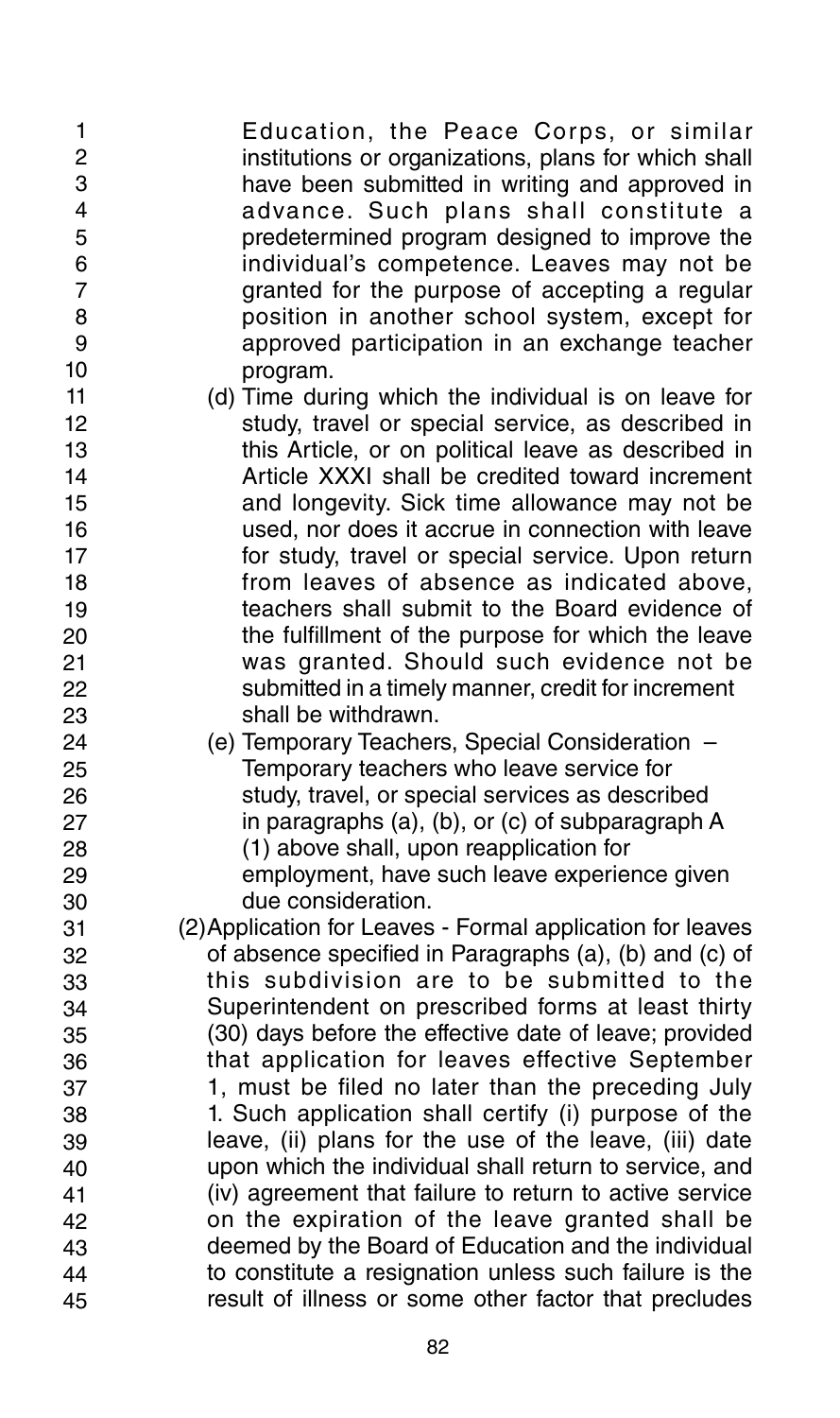the good intentions of the teacher to return to service on the date of expiration.

B. Military Service - Leaves of absence for military service may be granted with or without pay, as provided in New York State Law governing military service and training.

6 7 8 9 10 11 12 13 14 15 16 17 C. Sick Leave Without Pay - Whenever employees exhaust their sick time allowance and any extension thereof, they shall immediately apply to the Superintendent for sick leave without pay for a definite period of time not to exceed the end of the current school year, subject to renewal upon further application in each of two (2) successive years, or they may apply for retirement or they may submit a letter of resignation. In the case of application for sick leave without pay, the individual shall supply the Superintendent with a physician's medical certificate. Application for sick leave without pay, together with a statement of the physician is to be submitted at least ten (10) days before exhaustion of sick time allowance whenever possible.

18 19 20 21 22 23 D. Maternity Leave - An employee who becomes pregnant may upon or before exhaustion of sick leave apply for and be granted a maternity leave without pay. Application for maternity leave without pay together with a physician's certification is to be submitted to the Superintendent of Schools at least ten (10) days before the effective date of the leave whenever possible.

24 25 26 27 28 29 30 31 32 33 34 35 36 37 38 E. Child Care Leave - An employee may apply for and shall be granted a leave without pay for the purpose of remaining at home to care for a child. This leave shall be for one (1) year and shall be renewable to a maximum of two (2) years for a total of three (3) years per child care leave. In any case where a child care leave has been granted, the employee shall notify the Superintendent in writing at least one month prior to the termination of such leave of an employee's intention to return, resign or apply for an extension of the leave. The Superintendent may adjust the date of the return from such leave to coincide with the interest of the pupils. Where a consecutive birth occurs before the expiration of the original child care leave, the employee is to apply for a new child care leave as described above. Such leave shall be limited to one (1) additional consecutive application.

39 40 41 42 43 44 45 F. Adopted Child - A leave of absence without pay may be granted to care for an adopted child as follows: If the child is less than one (1) year old at the time of adoption, said leave shall not exceed two (2) years; otherwise such leave shall not exceed one (1) year. Upon application of the employee, an extension of such leave may be granted for a period not to exceed one (1) year. In the case of a teacher, the Superintendent is authorized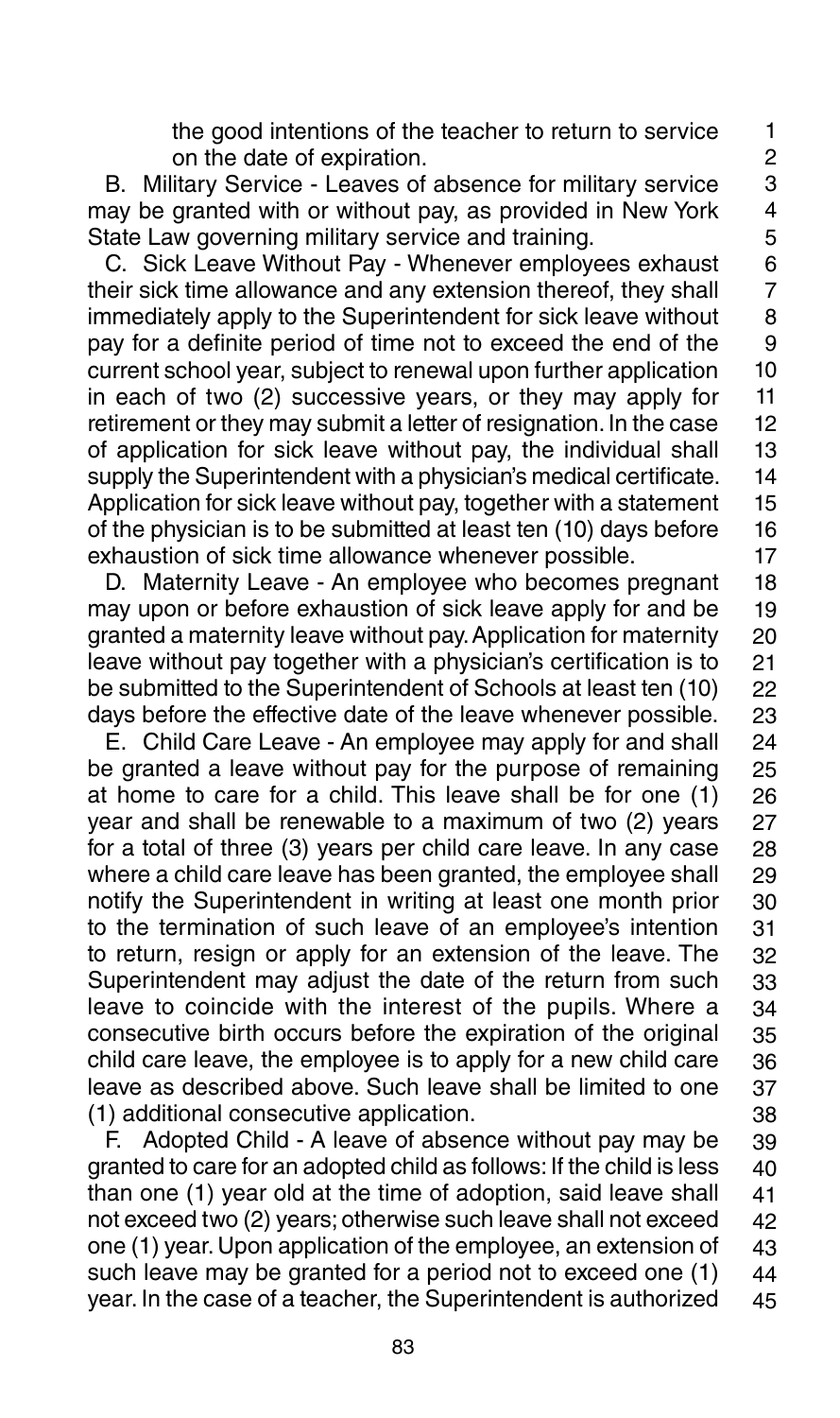1 2 3 4 5 6 to adjust the date of return from such leave to coincide with the beginning of a school term. ln all cases where a leave to care for an adopted child has been granted, employees shall notify the Superintendent in writing, at least one (1) month prior to termination of such leave, of their intention to return, resign or to apply for an extension of leave.

7 8 9 G. Family Illness - A leave of absence without pay shall be granted for up to a two (2) year period for the purpose of caring for a sick member of a teacher's immediate family.

10 11 12 13 H. One leave of absence without pay for a period of not more than one (1) year may be granted, upon application, to contract teachers for the purpose of accompanying their spouse who have been relocated to another community.

14 15 Teachers shall not accrue any increment or other benefits from the period of such leave.

16 17 18 19 I. Permanent teachers who have completed ten years of service within the system or have the equivalent as defined in Article XXV shall be eligible to apply for and receive leaves of absence without pay of up to two years.

20 21 22 23 24 25 26 27 Leaves granted under this provision shall be taken in units of not less than a full school year and shall begin on September 1 of the first year and terminate on June 30 of the final year. Leaves of absence granted under this provision shall not be counted for increment purposes or towards years of service and the persons on leave shall not be entitled to receive or accrue salary or employee benefits from the Board of Education while on leave.

28 29 30 31 At no time shall the number of persons on leave under this provision exceed 10% of those eligible. If the number applying exceeds the number eligible, seniority shall be used to determine who shall be granted leave.

32 33 34 J. A teacher on leave of absence without pay shall not be disqualified from serving as a day-to-day substitute while on leave.

#### **ARTICLE XXXI**

Authorized Absences for Special Conditions

39 40 Authorized absence may be granted to temporary, probationary and permanent employees under the following conditions:

41 42 43 A. Official Business - For attendance upon official business of the School Department when and as approved by the Superintendent or an authorized representative, with full pay.

44 45 B. Conference and Workshops - For attendance at professional meetings, conferences, workshops for professional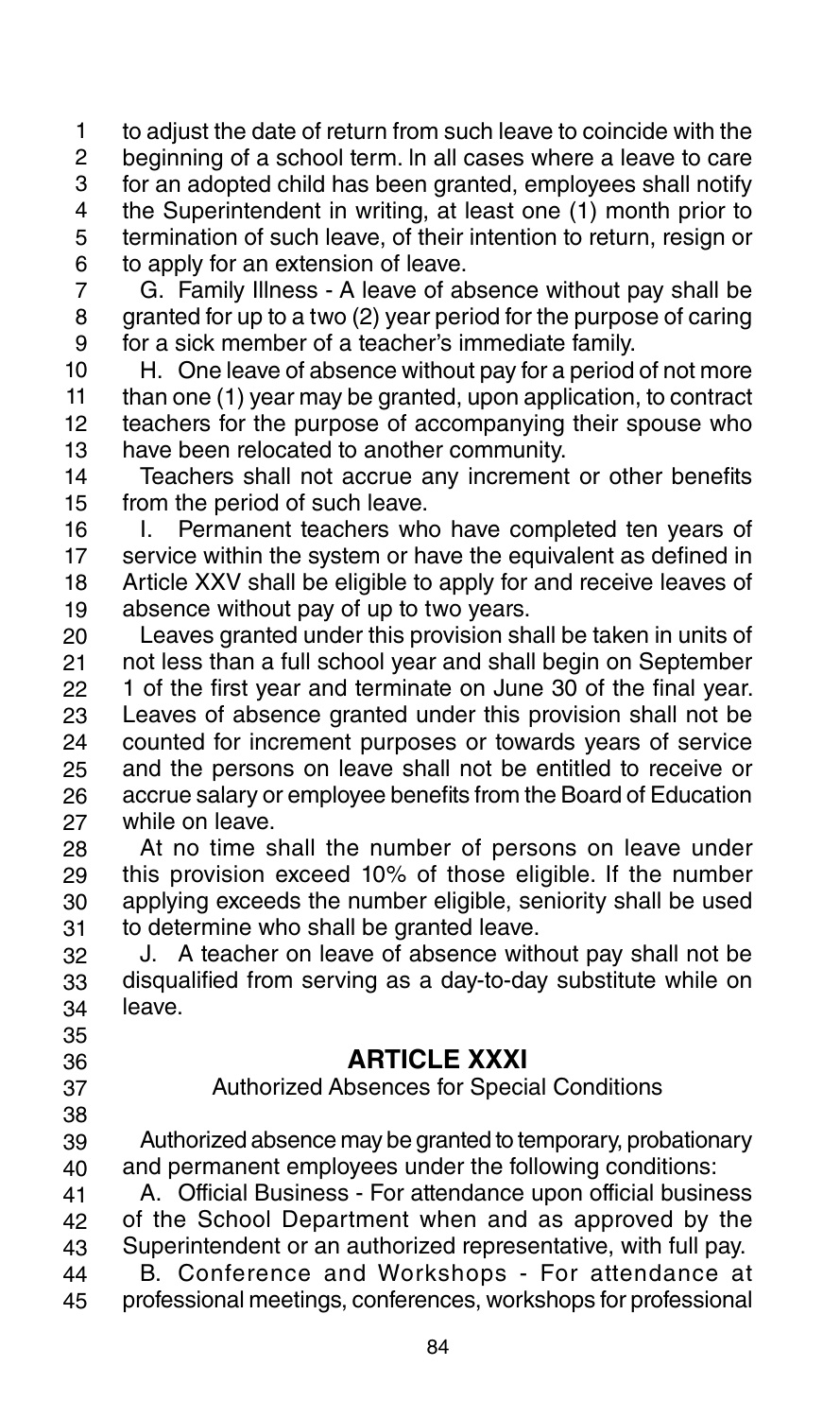1 2 3 improvement, when approved in advance by the Superintendent or an authorized representative with pay. Such leave shall not be deducted from personal leave entitlement.

4 5 6 7 8 9 10 11 12 C. Jury duty or other service required by law, court order or other governmental authority beyond control of the individual and necessitating absence from duty - with full pay, upon condition that during such service, a teacher shall be required, when feasible, to perform the duties of the position. Paid leave of absence under this subdivision shall not be deducted from accumulated sick time allowance or personal leave allowance. All pay or fees received because of such jury duty or other service shall be assigned by the teachers to the Board.

13 14 15 16 D. Death in the Immediate Family - As defined in Article III p.3 of this Contract, for a period not to exceed five (5) working days, at full pay, with no deduction from accumulated sick time allowance.

17 18 19 20 21 22 23 24 E. Absence for Part of Working Day – Attendance for the major part of either the morning or the afternoon may, at the discretion of the principal or Division Head, be allowed attendance for a half of a working day. Absence for part of a working day shall be subject to the general rules for absences, the deduction, if any, being half of the deduction for a full working day. All such absences, whether with or without deduction, shall be reported on the service record.

25 26 27 F. Political Leave - Upon request, permanent and probationary teachers shall be granted political leaves in accordance with the following provisions.

- 28 29 30 31 (1)With thirty (30) calendar days' notice, a teacher shall be granted up to four (4) weeks leave without pay for the purpose of campaigning as a candidate in a civic election for public election.
- 32 33 (2)At the end of the leave, the Board shall return the teacher to the same or reasonably comparable position.
- 34 35 36 37 38 39 40 (3)The Board shall extend to the teacher who is elected or appointed to public office a leave of absence or absences without pay as needed to fulfill the terms of office. However, said leave may be limited by the Board to a maximum of six (6) years. At the conclusion of such leave of absence, the teacher shall be returned to the same or a reasonably comparable position.
	- 41 42 43
	- 44
	- 45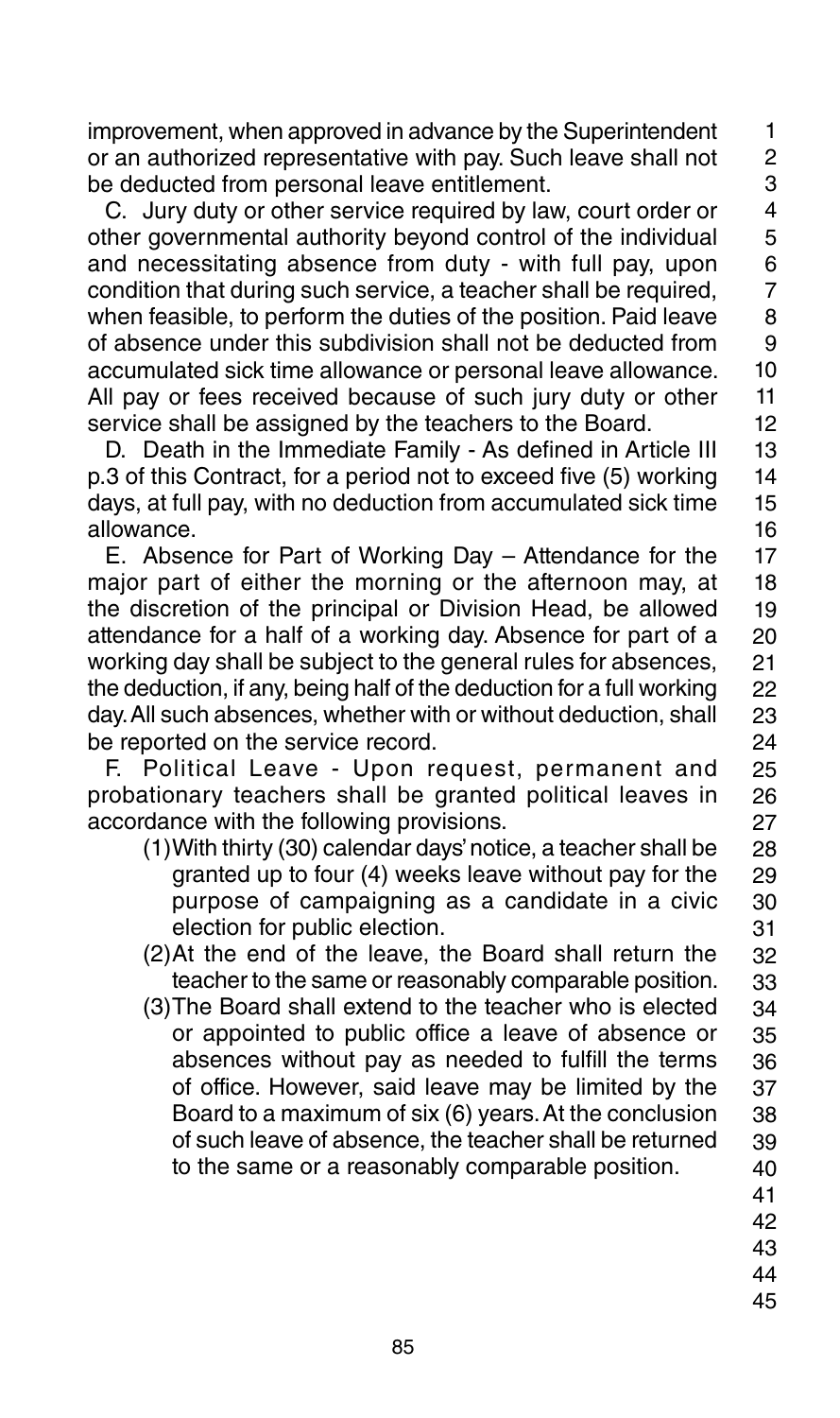| 1              | <b>ARTICLE XXXII</b>                                              |
|----------------|-------------------------------------------------------------------|
| $\overline{2}$ | Pay for Holidays, Board Days, Conference Days                     |
| 3              | and Other Days when Schools are Closed                            |
| 4              |                                                                   |
| 5              | All temporary, probationary and permanent teachers shall be       |
| 6              | entitled to regular pay for all days when the schools are closed. |
| $\overline{7}$ | Illness or short term leaves with pay spanning such days when     |
| 8              | the schools are closed shall not be a basis for denying teachers' |
| 9              | pay for such days. There shall be no loss of sick time benefits   |
| 10             | for these days, provided the teacher has sick leave credits on    |
| 11             | the day prior to the holiday.                                     |
| 12             |                                                                   |
| 13             | <b>ARTICLE XXXIII</b>                                             |
| 14             | Absence Due to Severe Weather                                     |
| 15             | and Other Emergency Conditions                                    |
| 16             |                                                                   |
| 17             | A. Teachers shall receive pay for absence on account              |
| 18             | of abnormally severe weather conditions in the Buffalo            |
| 19             | Metropolitan Area when certified by the Principal or Division     |
| 20             | Head and approved by the Superintendent of Schools.               |
| 21             | B. The official closing of schools by the Superintendent of       |
| 22             | Schools on account of severe weather or other emergency           |
| 23             | conditions shall not result in a loss of pay.                     |
| 24             | C. Any teacher who is on sick leave with pay when schools are     |
| 25             | closed due to severe weather or other conditions shall receive    |
| 26             | the same pay as the teacher would have received if school had     |
| 27             | been in session on such days. No deduction from days of sick      |
| 28             | time allowance shall be made for such days.                       |
| 29             |                                                                   |
| 30<br>31       | <b>ARTICLE XXXIV</b>                                              |
| 32             | Absence Due to Work Related Injury and Illness                    |
| 33             | A. The Board of Education shall provide for all employees         |
| 34             | covered by this agreement under the Workers' Compensation         |
| 35             | Law of New York State.                                            |
| 36             | B. Days allowed for absence due to injuries or illness suffered   |
| 37             | on school premises or in line of duty covered by Workers'         |
| 38             | Compensation, subject to certification by a duly qualified        |
| 39             | physician as to duration of the disability, shall not be deducted |
| 40             | from sick time allowance. In such circumstances, the Board        |
| 41             | will continue to pay the teacher's regular pay and benefits for   |
| 42             | the period involved and the salary allowance paid the teacher     |
| 43             | under Workers' Compensation will be assigned to the board as      |
| 44             | set forth below.                                                  |
| 45             | As permitted by Workers' Compensation law, the District           |
|                |                                                                   |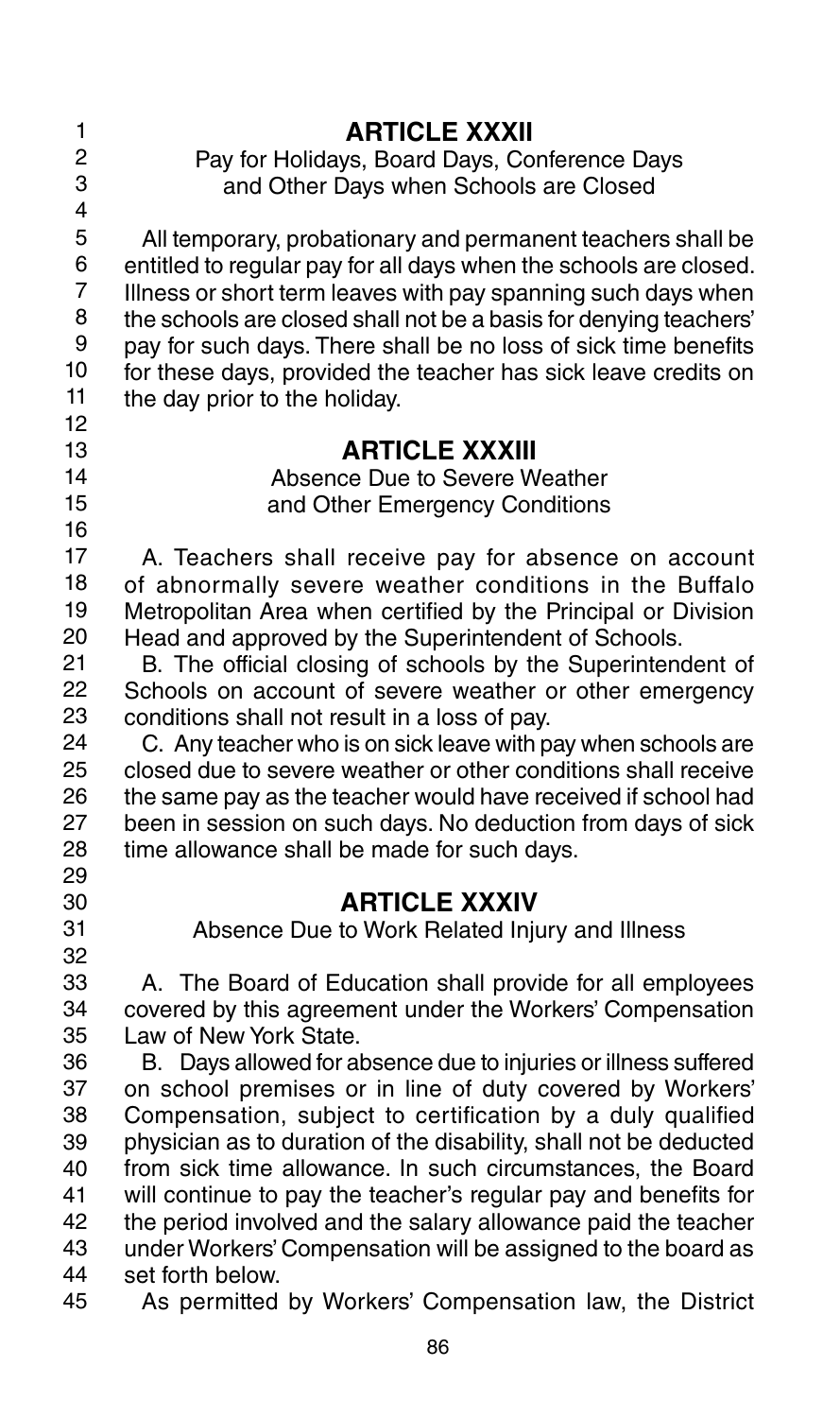reserves the right to schedule the claimant to be periodically examined by a physician to verify the continuation and extent of the claim.

4 5 6 7 8 9 10 11 12 13 14 15 16 17 18 19 20 21 22 23 24 25 26 27 28 C. In such circumstances where the injury/illness is a result of an assault, harassment, or menacing, directed at the teacher or another, (as set forth in the New York Penal Law), the Board will continue to pay the teacher's regular pay and benefits for the period involved to a maximum of five (5) years (60 months from the date of injury or the date of the diagnosis of the work related illness) and the salary allowance paid the teacher under workers' compensation law will be assigned to the District. In work related injuries/illness other than those described above, the Board will continue to pay the teacher's regular pay and benefits for the period involved for a maximum of two (2) years (24 months from the date of injury or the date of the diagnosis of the work related illness) and the salary allowance paid the teacher under Workers' Compensation law will be assigned to the District. **For teachers injured after January 1, 2017, where a teacher is unable to work due to a work-related illness or injury, other than one caused by an assault, the Board of Education shall continue the teacher's regular pay and benefits while the teacher is unable to work for a period of up to one (1) year.** If such absence persists beyond the periods outlined above, from the date of the first absence, each day of absence thereafter shall be deducted from the teacher's accumulated sick leave allowance, if any, until it is exhausted. Any further such absence shall be paid in accordance with the schedule from the Workers' Compensation Board.

29 30 31 D. Absence of a teacher who has contracted a pediatric communicable disease shall be treated according to the applicable provisions of this section.

E. The report of work related injury or illness by a teacher must be reported to a teacher's principal or supervisor promptly.

34 35 36 37 F. As permissible by law, the District may assign to "light duty" those teachers whose physician have indicated they may return to work when the specific restrictions and limitation are accommodated.

38 39 40 41 42 43 G. The Federation and the District agree to establish a joint Labor/Management Safety committee composed of three members appointed by the Superintendent and three members appointed by the Federation. Included among, but not limited to, the committee's responsibilities shall be a review of "light or restricted" duty assignments.

44

32 33

1  $\mathfrak{p}$ 3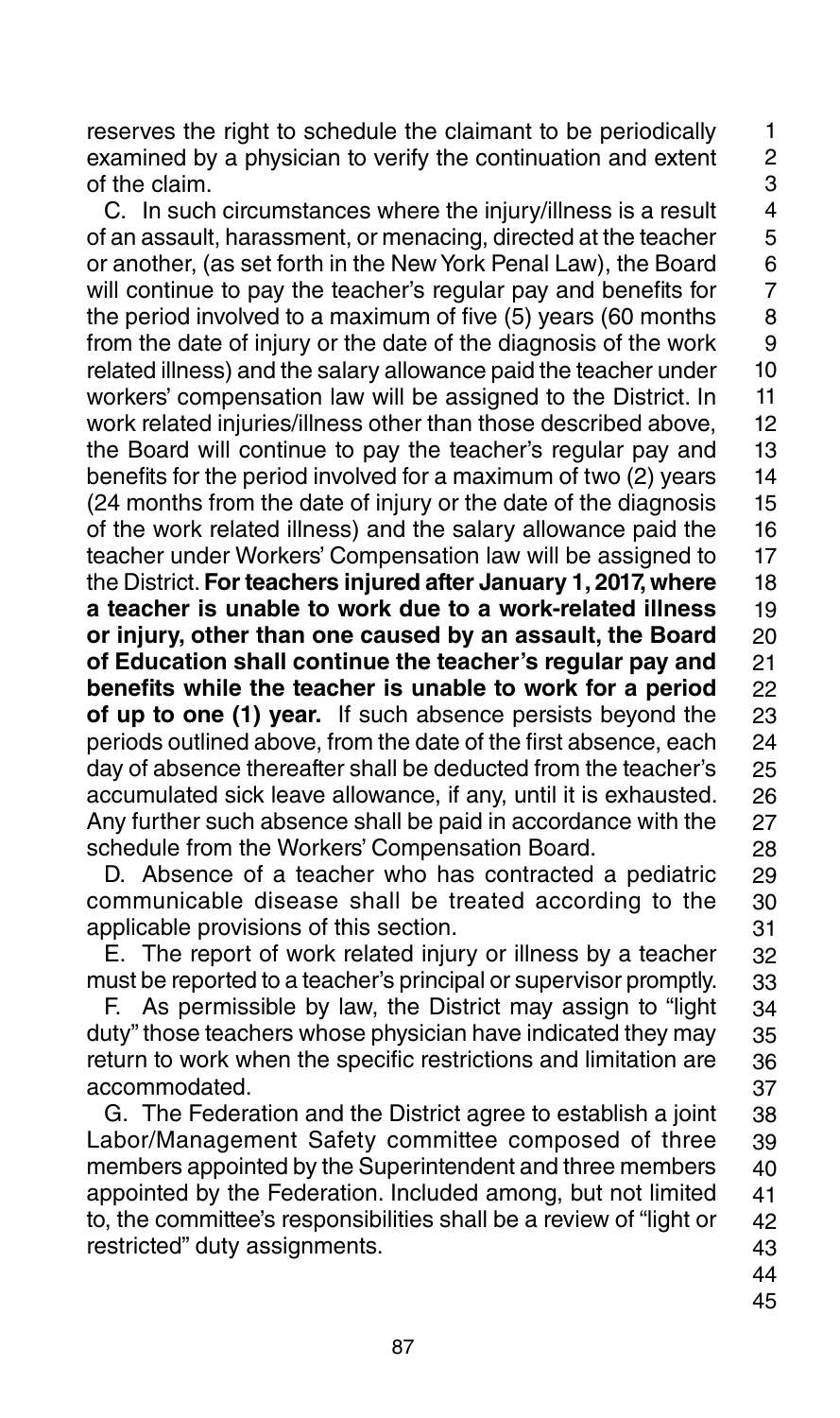| 1<br>$\overline{2}$           | <b>ARTICLE XXXV</b><br>Sabbatical Leave (See Appendix E)                                                                                                                                                                                                             |
|-------------------------------|----------------------------------------------------------------------------------------------------------------------------------------------------------------------------------------------------------------------------------------------------------------------|
| 3                             |                                                                                                                                                                                                                                                                      |
| 4<br>5<br>6<br>$\overline{7}$ | A. During each school year, a Sabbatical Leave at half pay<br>(1/2) for a full year of leave or at full pay for one-half (1/2) year<br>of leave may be granted to one percent (1%) of the permanent<br>teachers who have completed seven (7) years of service within |
| 8                             | the system or have the equivalent as defined in Article XXV                                                                                                                                                                                                          |
| 9                             | hereof.                                                                                                                                                                                                                                                              |
| 10                            | B. Policy on Sabbatical Leaves                                                                                                                                                                                                                                       |
| 11                            | The purpose of granting sabbatical leaves to teachers                                                                                                                                                                                                                |
| 12                            | and other staff members is to improve instruction, to add to                                                                                                                                                                                                         |
| 13                            | the professional skills of the instructional staff members and                                                                                                                                                                                                       |
| 14                            | to encourage individual research and travel for the ultimate                                                                                                                                                                                                         |
| 15<br>16                      | advantage of the Buffalo Public Schools. For the purpose of                                                                                                                                                                                                          |
| 17                            | administering this policy, a sabbatical leave is defined as a leave                                                                                                                                                                                                  |
| 18                            | for one semester at full pay or for two consecutive semesters                                                                                                                                                                                                        |
| 19                            | at one-half pay applied for and granted under the provisions of<br>this policy. The policy shall be as follows:                                                                                                                                                      |
| 20                            | (1) Permanent contract members of the instructional                                                                                                                                                                                                                  |
| 21                            | staff who are on active duty status and who have                                                                                                                                                                                                                     |
| 22                            | rendered satisfactory credited service with the Buffalo                                                                                                                                                                                                              |
| 23                            | Public Schools for at least seven years prior to the                                                                                                                                                                                                                 |
| 24                            | school year for which application is made, may be                                                                                                                                                                                                                    |
| 25                            | granted a sabbatical leave of absence for the purpose                                                                                                                                                                                                                |
| 26                            | of study or travel for not less than one full semester or                                                                                                                                                                                                            |
| 27                            | more than two consecutive semesters subject to the                                                                                                                                                                                                                   |
| 28                            | following conditions:                                                                                                                                                                                                                                                |
| 29                            | (a) The maximum number of sabbatical leaves of                                                                                                                                                                                                                       |
| 30                            | absence authorized annually for members of the                                                                                                                                                                                                                       |
| 31                            | instructional staff represented by the Federation                                                                                                                                                                                                                    |
| 32                            | shall be the number specified in the contract in                                                                                                                                                                                                                     |
| 33                            | effect between the Federation and the Board.                                                                                                                                                                                                                         |
| 34                            | (b) Educational objectives leading to the improvement                                                                                                                                                                                                                |
| 35                            | of the practice of instruction will be given the highest                                                                                                                                                                                                             |
| 36                            | priority. In cases where applications for sabbatical                                                                                                                                                                                                                 |
| 37                            | leaves of absence exceed the number authorized.                                                                                                                                                                                                                      |
| 38                            | precedence in granting such leaves shall be based                                                                                                                                                                                                                    |
| 39                            | on the significance of the educational objectives                                                                                                                                                                                                                    |
| 40                            | for which the leave is requested and on seniority                                                                                                                                                                                                                    |
| 41                            | of service in the Buffalo Public Schools.                                                                                                                                                                                                                            |
| 42                            | (c) Staff members on sabbatical leave of absence shall                                                                                                                                                                                                               |
| 43                            | receive full salary for a semester leave of absence                                                                                                                                                                                                                  |
| 44                            | or one-half salary for a two semester leave of                                                                                                                                                                                                                       |
| 45                            | absence. Such salary shall be subject to all regular                                                                                                                                                                                                                 |
|                               |                                                                                                                                                                                                                                                                      |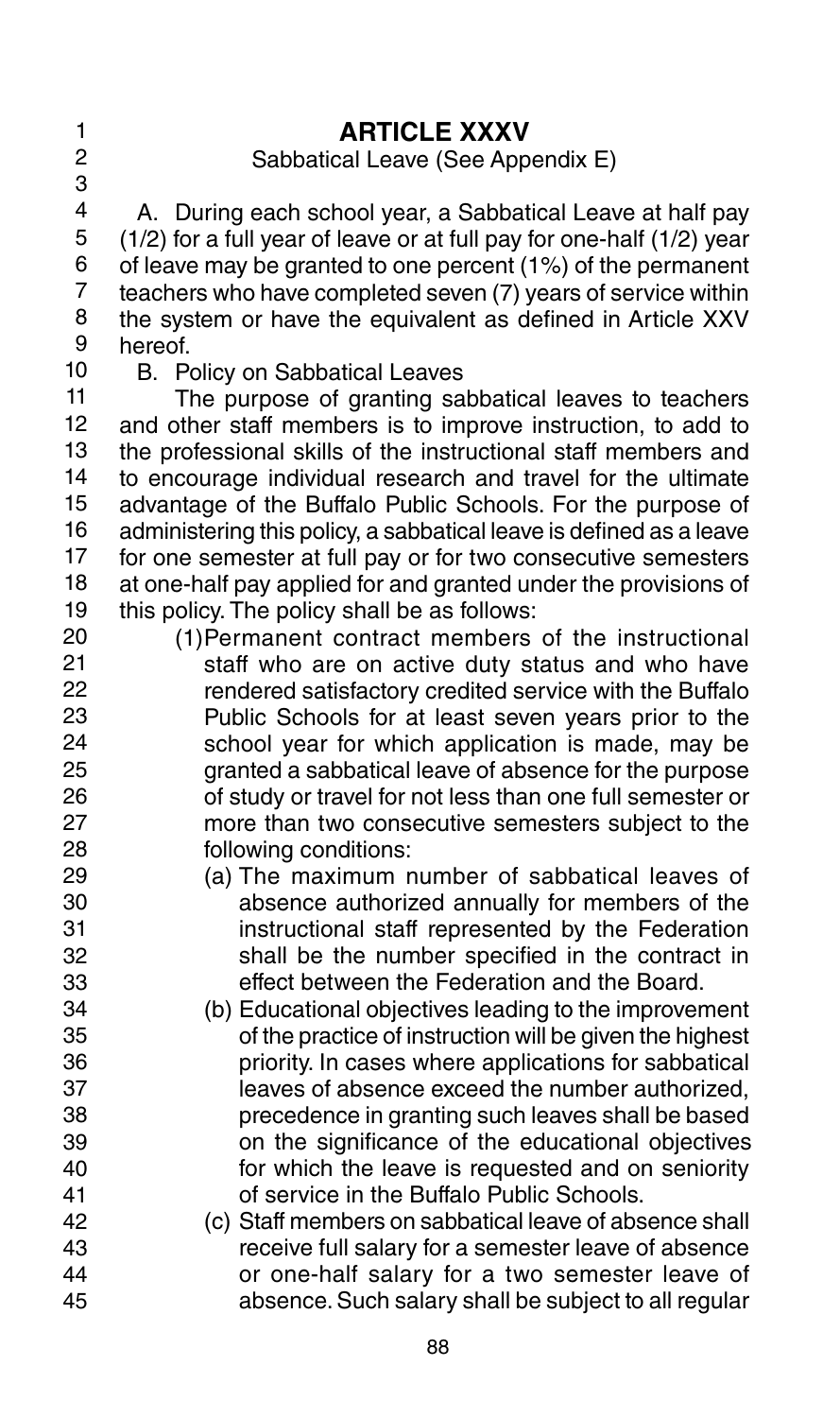payroll deductions.

 $\mathfrak{p}$ 3 4 5 6 7 8 9 (d) Applicants for a sabbatical leave of absence must include with their application a written agreement to remain in the employ of the Board for one year, such time to begin immediately upon the expiration of such leave, or in the case of resignation, to refund to the Board such portion of the salary paid during the leave of absence as the unexpired portion of the year shall bear to said period.

- 10 11 12 13 14 15 16 17 (e) The period of leave of absence shall count as regular service for the purpose of salary increment, retirement, life insurance coverage, and health insurance coverage and shall not count for the purpose of accumulating sick leave entitlement. A person on sabbatical leave of absence shall not be entitled to sick leave or other paid leave during such sabbatical.
- 18 19 20 21 (f) Personnel shall not be eligible for another sabbatical leave until seven years of credited service with the Buffalo Public Schools shall have expired following reinstatement from a prior sabbatical leave.
- 22 23 24 25 26 27 28 29 30 31 32 33 34 35 36 37 (2)Applications for sabbatical leaves of absence shall be submitted in writing to the Superintendent of Schools not later than March 1 for leaves starting at the beginning of a school year or not later than October 1 for leaves starting at the beginning of the second semester. Applications must contain a statement of the definite purpose for which the leave of absence is desired. In case of sabbatical leave for study, this statement must include the institution at which the individual is to study and the courses to be pursued either leading to an advanced degree or in the pursuit of an educational objective or research study. In cases of sabbatical leave for travel, a plan of travels must be submitted with justification of the educational objectives to be gained in support of the person's area of professional interest.
- 38 39 40 41 42 43 (3)A committee, composed of three members appointed by the Superintendent and three members appointed by the Federation, shall review applications for sabbatical leaves and make recommendations to the Superintendent of Schools. The decision of the Superintendent shall be final.
- 44 45 (4)Approved applications for sabbatical leave shall be submitted to the Board for approval in April for leaves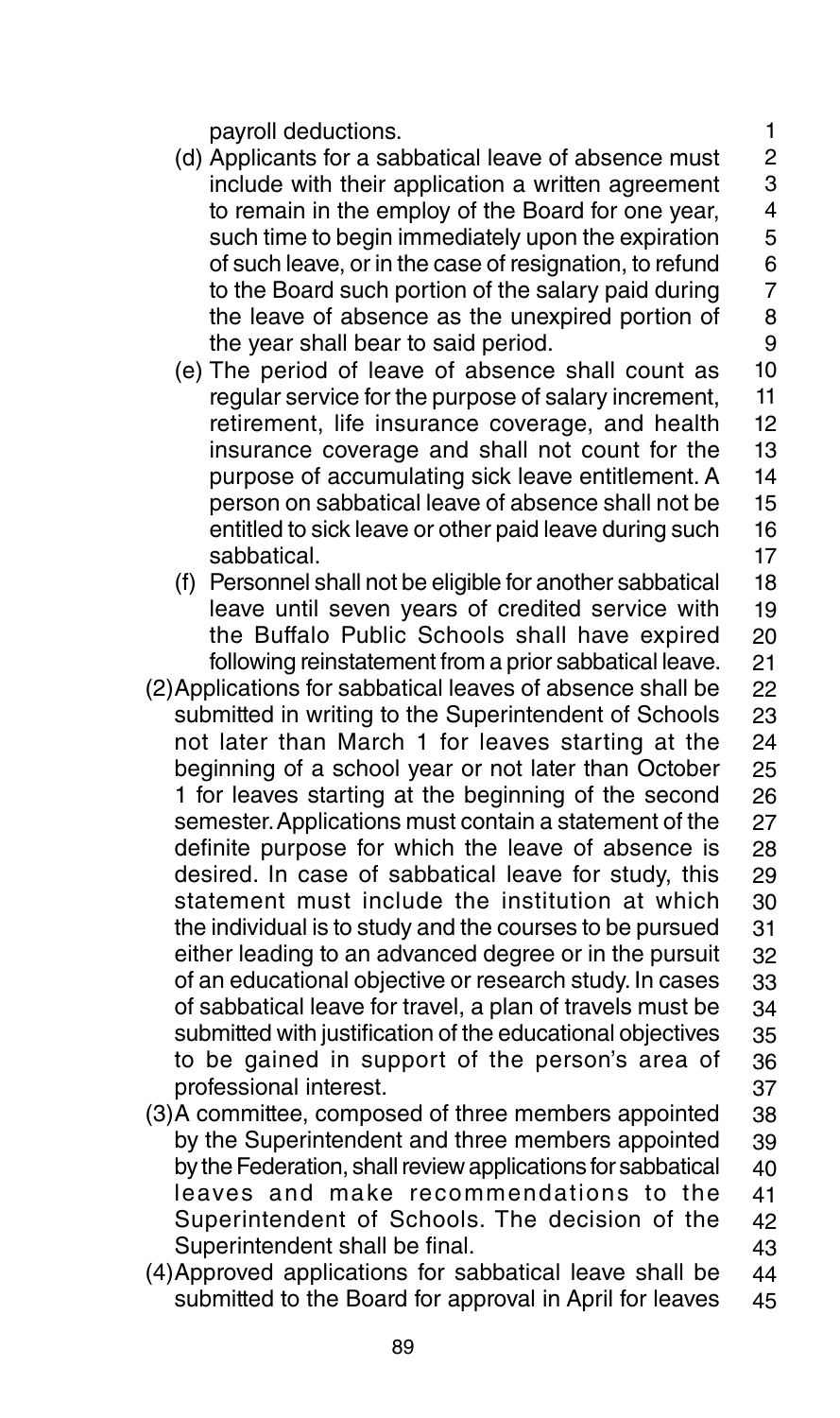1  $\overline{2}$ 3 4 5 6 7 8 9 10 11 12 13 14 15 16 17 18 19 20 21 22 23 24 25 26 27 28 29 30 31 32 33 34 35 36 37 38 39 40 41 42 43 44 starting at the beginning of the first semester and in November for leaves starting at the beginning of the second semester. (5)Staff members shall not engage in study for another trade or profession or in gainful full-time employment while on a sabbatical leave of absence. (6)Upon returning from sabbatical leave, each person shall present a full report regarding the use of the leave to the division head for forwarding to the Superintendent of Schools. (7)A staff member returning from sabbatical leave of absence shall normally be reinstated to the teacher's former assignment. In the event that circumstances render it not feasible to reinstate the staff member to the teacher's former assignment, an alternative assignment shall be made with preferences of the staff member honored wherever feasible. The staff member shall have the right, upon request, to discuss such assignment before it becomes final directly with the teacher's immediate Director or Supervisor. If requested, the Associate Superintendent for Instructional Services shall attend such discussion. (See Appendix E). **ARTICLE XXXVI** General Leave Provisions A. In an emergency, a leave form shall be completed by the teacher and submitted through channels immediately upon the return to work. It is expected that a teacher will notify the principal of the circumstances as soon as feasible. B. Leaves of absence granted for reasons other than illness, or personal business, shall not affect accumulated sick leave. C. Permanent or probationary teachers returning from leaves of absence shall be given the same or similar positions upon returning provided they are entitled to such position in accordance with their seniority in their tenured area. D. Teachers who apply for leaves without pay for any purpose shall be provided with a written statement of accredited service accumulated during that school year for increment purposes at a date prior to the effective date of the leave.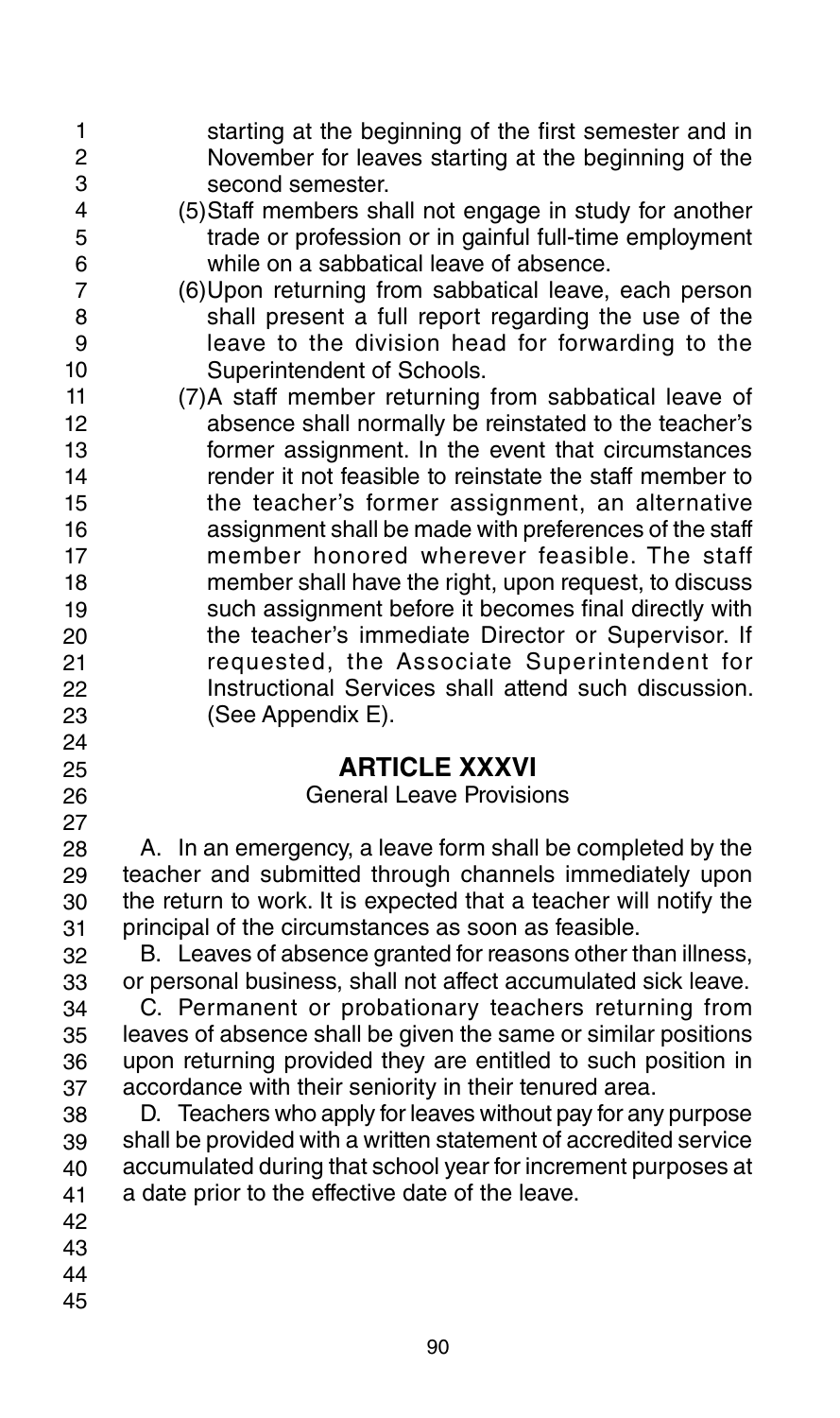#### **ARTICLE XXXVII**

1  $\mathfrak{p}$ 3

#### Maintenance of Benefits

4 5 6 7 8 9 10 11 12 13 14 15 A. All terms and conditions of employment, including teaching hours, extra compensation for work outside regular teaching hours, relief periods, leaves, and general working conditions, shall be maintained at not less than the highest minimum standards in effect in the system at the time this Contract is signed, provided that such conditions shall be improved for the benefit of teachers as required by the express provisions of this Contract. This Contract shall not be interpreted or applied to deprive teachers of professional advantages which constitute terms and conditions of employment heretofore enjoyed unless expressly stated herein.

B. No existing Board policies, instructions, or handbooks shall in any way limit the rights granted teachers in this Contract. Any portion of the existing documents that is inconsistent with this Contract shall be ineffective.

#### **ARTICLE XXXVIII**

Subcontracting

The Board shall not hire individuals to perform instructional work presently performed by members of the teachers' bargaining unit without the express written consent of the Federation.

27 28 29 30 Buffalo Public School students and their families may be provided with family therapy, psychiatric counseling, medication evaluation and other social services that are not being performed by Buffalo Public School personnel.

In conformance with the above, it is agreed that in no case will non-bargaining unit individuals perform bargaining unit work.

#### **ARTICLE XXXIX**

**Miscellaneous** 

37 38 39 A. Suggestions relating to the menus for teachers' lunches may be discussed by the Federation Building Committee with the principal and the Cook-Manager.

40 41 B. The Federation shall be given a place on the agenda of the Orientation Program for new teachers.

42 43 C. All teachers shall be entitled to attend, free of charge, all school activities, including athletic events.

44 45 D. This Contract shall supersede any rules, regulations or practices of the Board which shall be contrary or inconsistent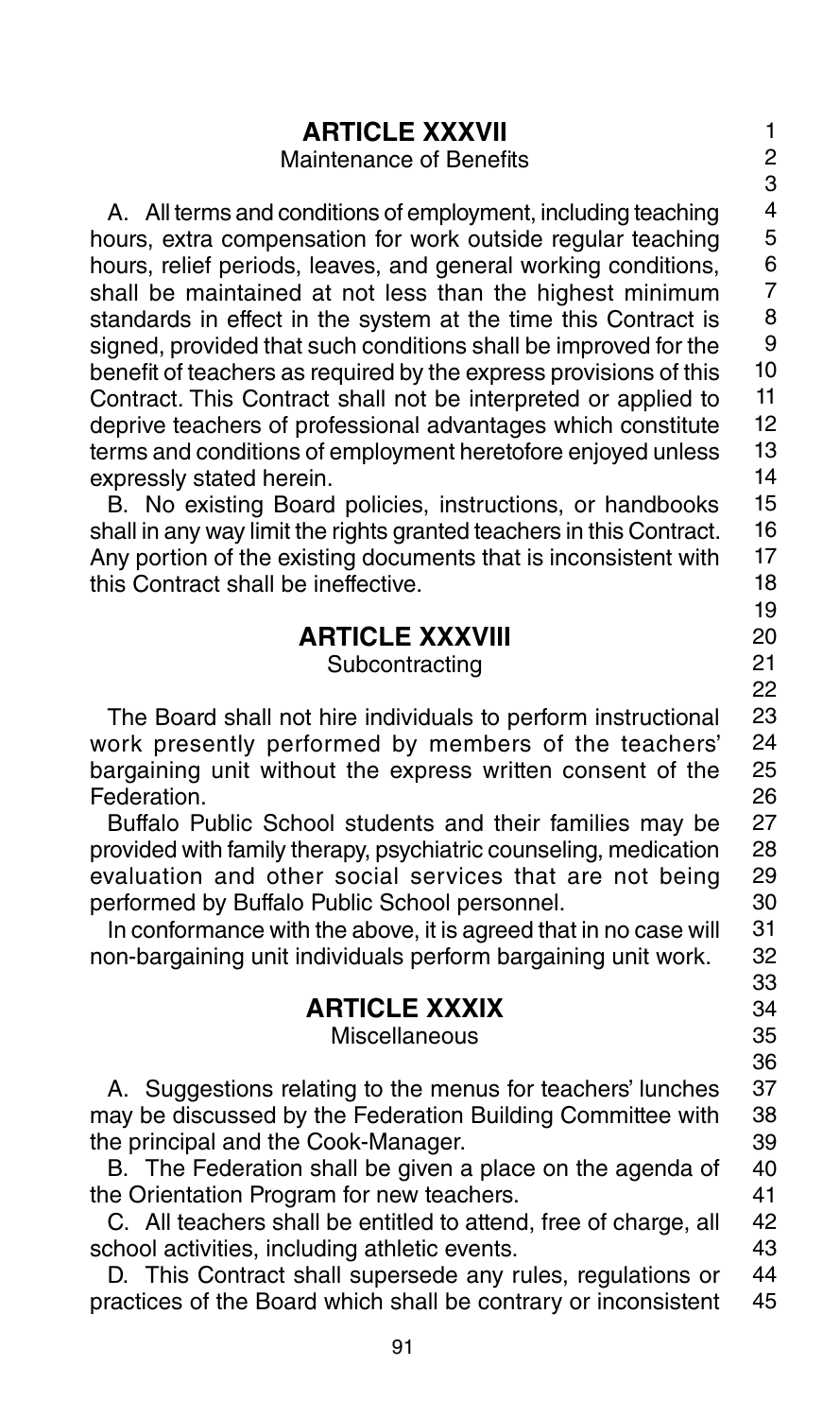1 2 3 4 therewith, nor shall the terms contained in any individual contracts heretofore in effect, which may be contrary or inconsistent, prevail. Any contracts with individual teachers shall be made expressly subject to the terms of this Contract.

5 6 7 8 9 E. Copies of this Contract, incorporating all amendments thereto, in a format developed jointly by the Federation and the Board shall be presented to all teachers now employed or hereafter employed by the Board. The Board shall reimburse the Federation for one-half (½) the cost of printing the contract.

10 11 12 13 14 15 16 F. This Contract may not be modified in whole or in part by the parties except by an instrument in writing duly executed by both parties, and no departure from any provisions of this Contract by either party, or by their officers, agents or representatives, or by members of the negotiating unit, shall be construed to constitute a continuing waiver of the right to enforce such provision.

17 18 G. No action of the Board shall limit the individual rights of full citizenship of all teachers.

19 20 21 22 23 24 H. Channels of Communications - Except as otherwise provided in this Contract, communications by a group of teachers concerning a particular school shall be sent to the principal as the responsible head of the school five days before being sent to Central Office administrators of the Assistant Superintendency rank or higher.

#### **ARTICLE XL**

Agency Shop and Financial Responsibility

29 30 31 32 33 34 35 36 37 38 39 40 41 A. The Board and Federation recognize that the negotiation and administration of collective agreements and related activities entail expenses which are appropriately shared by all employees covered by such agreements. They further recognize that the Federation by reason of its status as the "exclusive representative" of all employees in the negotiating unit is obligated to fairly represent all such employees without regard to their membership in the Federation. In consideration thereof, the Board agrees to deduct from the wages of all employees in the negotiating unit who are not members of the Federation, any agency fee in the amount equivalent to the dues of the Federation and to promptly transmit the sums so deducted to the Federation.

42 43 44 45 B. Deduction of this agency fee provided for in Section 1 of this Article shall be made, consistent with the dues deduction schedule of this Agreement. The Board agrees to furnish the Federation with an alphabetical listing showing the names of all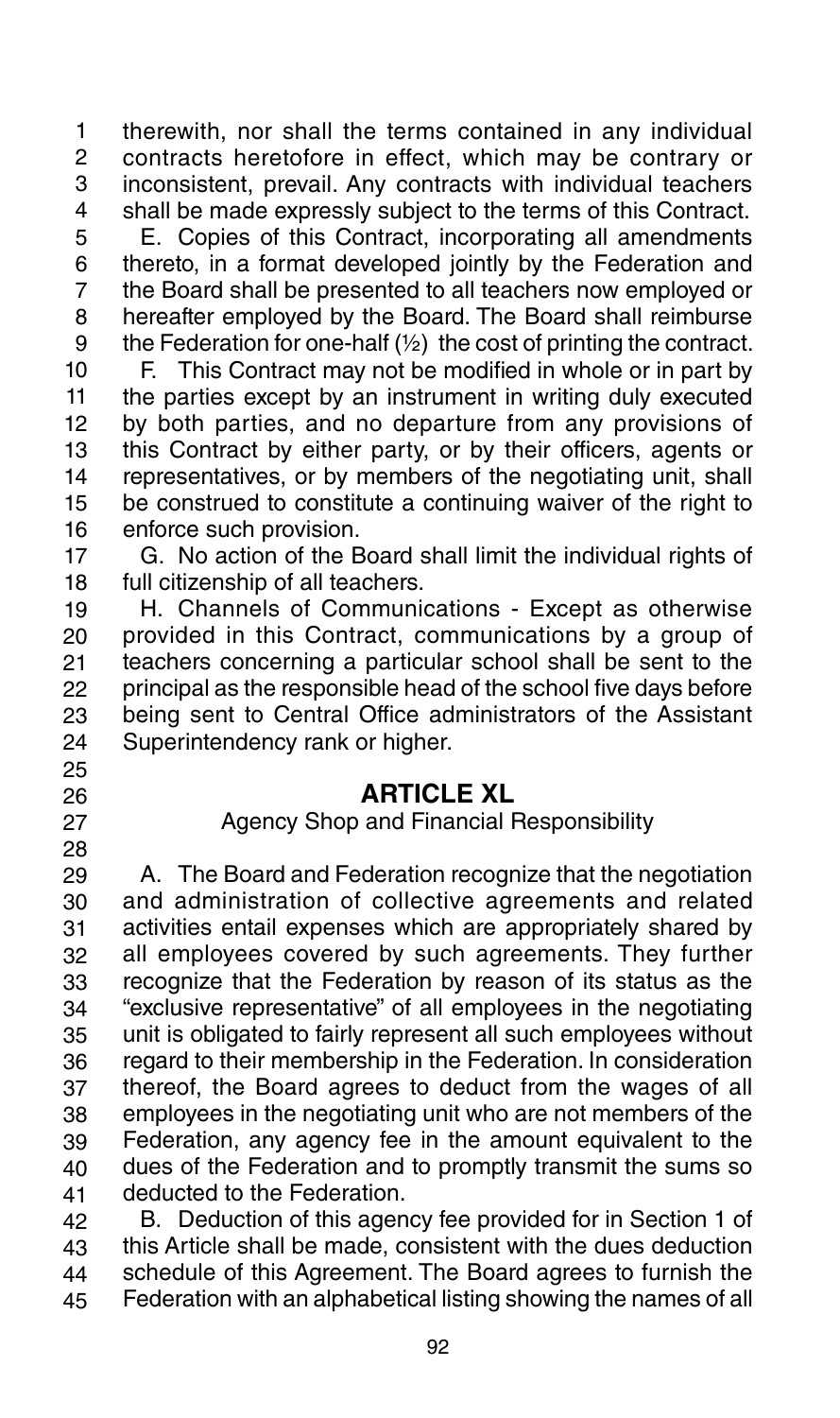employees from whose salary such fees have been deducted. Deductions for employees in the unit who are hired after October 1 of any school year shall be appropriately prorated so as to complete deduction of the annual agency fee by the end of each school year.

C. The Board and the Federation agree to furnish to each other any information needed by either of them to fulfill the provisions of this Article.

#### **ARTICLE XLI**

Conformity to Law — Saving Clause

13 14 15 16 17 18 19 20 21 22 A. The terms of this Contract shall not apply where inconsistent with constitutional, statutory or other legal provisions. lf any provision of this Contract is found to be contrary to law by the Supreme Court of the United States, or by any court of competent jurisdiction from whose judgement or decree no appeal has been taken within the time provided for doing so, such provision shall be modified forthwith by the parties hereto to the extent necessary to conform thereto. ln such case, all other provisions of this Contract shall remain in effect.

B. Conformity to Taylor Law, Section 204-a "It is agreed by and between the parties that any provision of this agreement requiring legislative action to permit its implementation by amendment of law or by providing the additional funds therefor, shall not become effective until the appropriate legislative body has given approval."

#### **ARTICLE XLII**

#### Duration of Contract

This agreement shall be effective **as ratified on October 17, 2016** and shall continue in full force and effect through **June 30, 2019.**

36 37 38 39 40 The Agreement is subject to formal adoption by the Board at a meeting of the Board to be held as soon as possible. This agreement is also subject to ratification by the membership of the Federation. The negotiating committee of the Federation agrees to recommend such ratification.

IN WITNESS of this Agreement dated **October 16, 2016**, the parties hereinto set their hands and seals this **17th day of October, 2016.**

42 43 44

41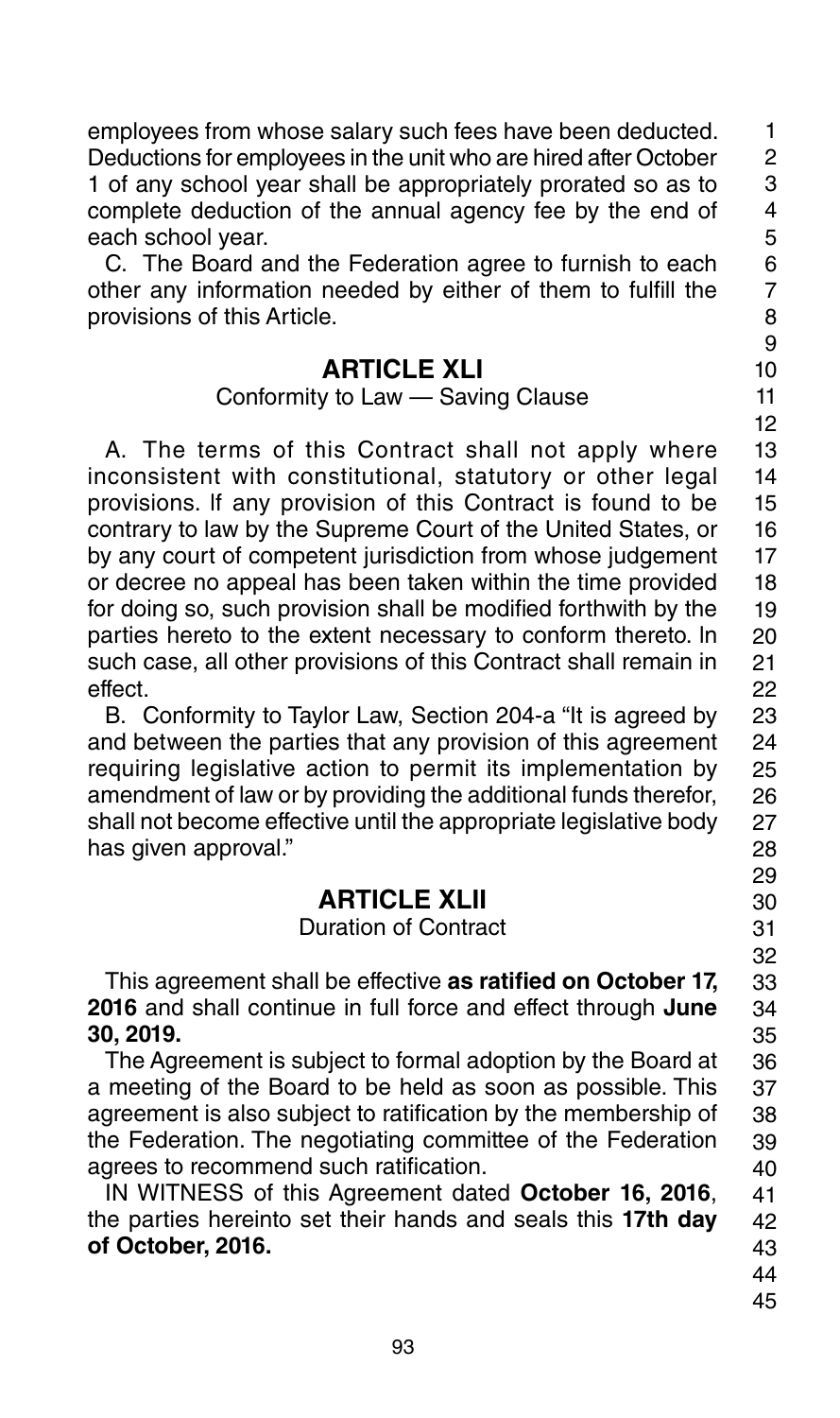| ď      |  |
|--------|--|
|        |  |
|        |  |
| 2<br>E |  |
| ۱      |  |
|        |  |
|        |  |
|        |  |
|        |  |
|        |  |
|        |  |
| Ľ      |  |
|        |  |
| Ę      |  |
|        |  |
|        |  |
|        |  |
|        |  |
|        |  |
|        |  |

| l        |
|----------|
| l        |
|          |
|          |
|          |
|          |
|          |
|          |
|          |
|          |
| ׇ֠       |
|          |
| ı        |
| ֠<br>ׇ֠  |
| í        |
|          |
|          |
| ֠        |
|          |
|          |
|          |
|          |
| l        |
|          |
|          |
|          |
|          |
|          |
|          |
|          |
|          |
| ׇ֠<br>ׇ֠ |
|          |
| ׇ֠       |
| ׇ֠       |
| ׇ֠       |
|          |
|          |

| ã           | 42,936 | 44,581 | 46,226 | 47,871 | 49,516 | 51,161 | 52,806 | 54,451   | 56,096 | 57,741         | 59,836 | 61,031 | 68,937       | 64,321         | 66,881 | 68,526          | 70,171 | 71,816         | 73,461 | 75,106 | 76,751 | 78,396 | 80,041 |
|-------------|--------|--------|--------|--------|--------|--------|--------|----------|--------|----------------|--------|--------|--------------|----------------|--------|-----------------|--------|----------------|--------|--------|--------|--------|--------|
| $M5+30$     | 40,561 | 42,206 | 43,851 | 45,496 | 47,141 | 48,786 | 50,431 | 52,076   | 53,721 | 55,366         | 57,011 | 58,656 | 66,324       | 61,946         | 64,506 | 66,151          | 67,796 | 69,441         | 71,086 | 72,731 | 74,376 | 76,021 | 77,666 |
| $MS+20$     | 39,558 | 41,203 | 42,848 | 44,493 | 46,138 | 47,783 | 49,428 | 51,073   | 52,718 | 54,363         | 56,008 | 57,653 | 65,221       | 60,943         | 63,503 | 65,148          | 66,793 | 68,438         | 70,083 | 71,728 | 73,373 | 75,018 | 76,663 |
| MS+10       | 38,555 | 40,200 | 41,845 | 43,490 | 45,135 | 46,780 | 48,425 | 50,070   | 51,715 | 53,360         | 55,005 | 56,650 | 64,118       | 59,940         | 62,500 | 64,145          | 65,790 | 67,435         | 69,080 | 70,725 | 72,370 | 74,015 | 75,660 |
| ŠM          | 37,522 | 39,197 | 40,842 | 42,487 | 44,132 | 45,777 | 47,422 | 49,067   | 50,712 | 52,357         | 54,002 | 55,647 | 63,015       | 58,937         | 61,497 | 63,142          | 64,787 | 66,432         | 68,077 | 69,722 | 71,367 | 73,012 | 74,657 |
| 35+60       | 38,915 | 40,560 | 42,205 | 43,850 | 45,495 | 47,140 | 48,785 | 50,430   | 52,075 | 53,720         | 55,365 | 57,010 | 64,513       | 60,300         | 62,860 | 64,505          | 66,150 | 67,795         | 69,440 | 71,085 | 72,730 | 74,375 | 76,020 |
| BS+50       | 37,912 | 39,557 | 41,202 | 42,847 | 44,492 | 46,137 | 47,782 | 49,427   | 51,072 | 52,717         | 54,362 | 56,007 | 63,410       | 59,297         | 61,857 | 63,502          | 65,147 | 66,792         | 68,437 | 70,082 | 71,727 | 73,372 | 75,017 |
| BS+40       | 36,909 | 38,554 | 40,199 | 41,844 | 43,489 | 45,134 | 46,779 | 48,424   | 50,069 | 51,714         | 53,359 | 55,004 | 62,307       | 58,294         | 60,854 | 62,499          | 64,144 | 65,789         | 67,434 | 69,079 | 70,724 | 72,369 | 74,014 |
| BS+30       | 35,906 | 37,551 | 39,196 | 40,841 | 42,486 | 44,131 | 45,776 | 47,421   | 49,066 | 50,711         | 52,356 | 54,001 | 61,204       | 55,646         | 58,206 | 59,851          | 61,496 | 63,141         | 64,786 | 66,431 | 68,076 | 69,721 | 71,366 |
| BS+20       | 34,903 | 36,548 | 38,193 | 39,838 | 41,483 | 43,128 | 44,773 | 46,418   | 48,063 | 49,708         | 51,353 | 52,998 | 60,101       | 54,643         | 57,203 | 58,848          | 60,493 | 62,138         | 63,783 | 65,428 | 67,073 | 68,718 | 70,363 |
| BS+10       | 33,900 | 35,545 | 37,190 | 38,835 | 40,480 | 42,125 | 43,770 | 45,415   | 47,060 | 48,705         | 50,350 | 51,995 | 58,998       | 53,640         | 56,200 | 57,845          | 59,490 | 61,135         | 62,780 | 64,425 | 66,070 | 67,715 | 69,360 |
| BS          | 32,897 | 34,542 | 36,187 | 37,832 | 39,477 | 41,122 | 42,767 | 44,412   | 46,057 | 47,702         | 49,347 | 50,992 | 52,637       | 52,637         | 55,197 | 56,842          | 58,487 | 60,132         | 61,777 | 63,422 | 65,067 | 66,712 | 68,357 |
| <b>STEP</b> |        |        | m      | 4      | ഗ      | ھ      |        | $\infty$ | Ō      | $\overline{a}$ | $\Xi$  | 51     | $\mathbf{u}$ | $\overline{1}$ | 15     | $\overline{17}$ | g      | $\overline{c}$ | 23     | 24     | 25     | 26     | 27     |

The rounding practice used by the parties in completing the salary schedule will be the universal concept of .5 up and under .5 down. The rounding practice used by the parties in completing the salary schedule will be the universal concept of .5 up and under .5 down.Increment = 1645 GRAD. CREDIT = 100.30 (pd in units of 10 hours) Masters = 1,646 DR = 2,375 Longevity Incentive = 915 Increment = 1645 GRAD. CREDIT = 100.30 (pd in units of 10 hours) Masters = 1,646 DR = 2,375 Longevity Incentive = 915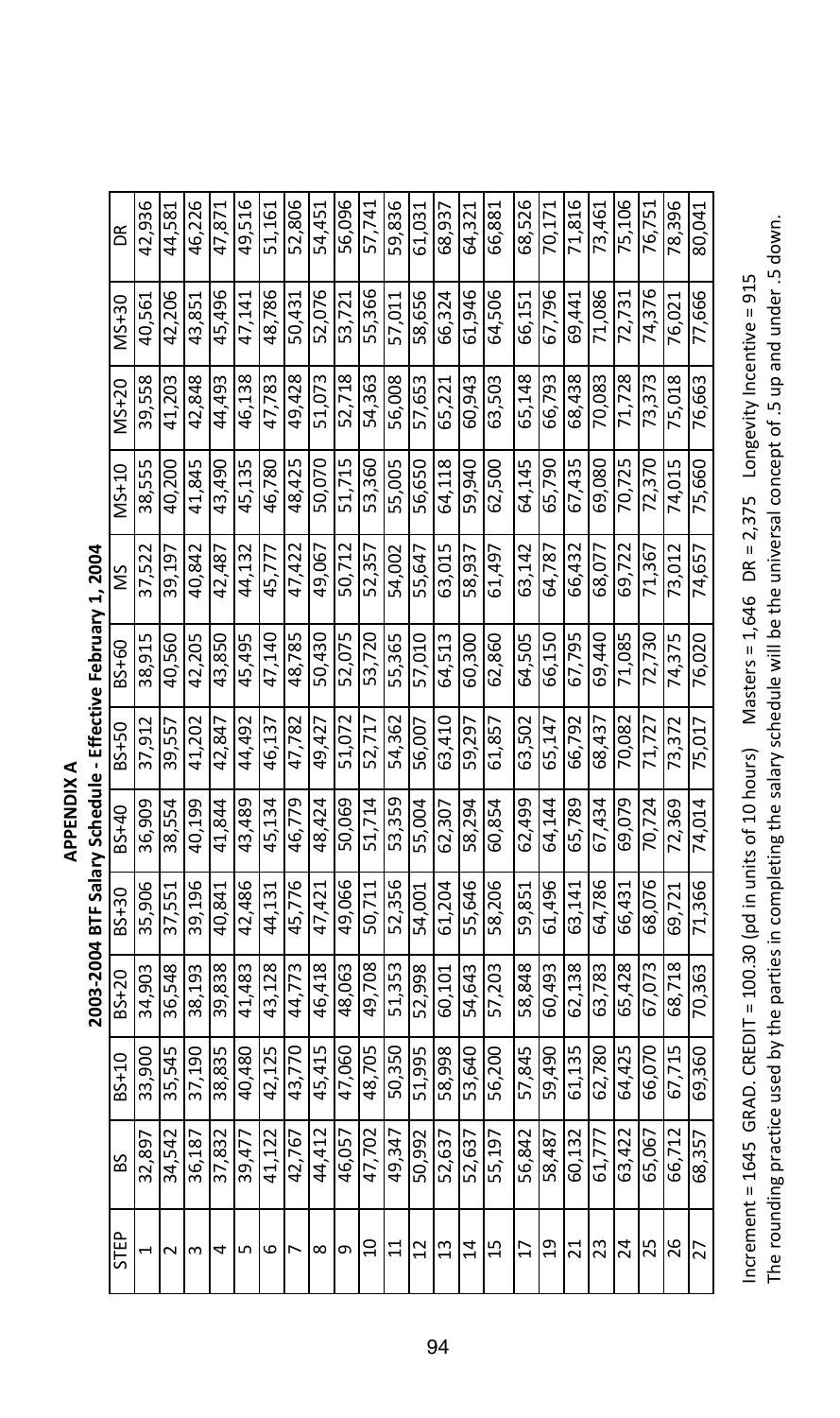## **APPENDIX B APPENDIX B**

# This salary schedule reflects a 10% increase over February 1, 2004. **This salary schedule reflects a 10% increase over February 1, 2004.** 2016-2017 BTF Salary Schedule - Effective July 1, 2016 **2016-2017 BTF Salary Schedule - Effective July 1, 2016**

NOTE: New hires start on step 2 NOTE: New hires start on step 2

| BŘ          |           | 49.038 | 50,847 | 52,656 | 54,465 | 56,274 | 58,083 | 59,892   | 61,701 | 63,510   | 65,319 | 67,128 | 68,937       | 70,746 | 73,562 | 75,371 | 77,180        | 78,989 | 80,798 | 82,607 | 84,416 | 86,225 | 88,034 |
|-------------|-----------|--------|--------|--------|--------|--------|--------|----------|--------|----------|--------|--------|--------------|--------|--------|--------|---------------|--------|--------|--------|--------|--------|--------|
| MS+30       |           | 46.425 | 48,234 | 50,043 | 51,852 | 53,661 | 55,470 | 57,279   | 59,088 | 60,897   | 62,706 | 64,515 | 66,324       | 68,133 | 70,949 | 72,758 | 74,567        | 76,376 | 78,185 | 79,994 | 81,803 | 83.612 | 85,421 |
| $MS+20$     |           | 45.322 | 47,131 | 48,940 | 50,749 | 52,558 | 54,367 | 56,176   | 57,985 | 59,794   | 61,603 | 63,412 | 65,221       | 67,030 | 69,846 | 71,655 | 73,464        | 75,273 | 77,082 | 78,891 | 80,700 | 82,509 | 84,318 |
| $MS+10$     |           | 44.219 | 46,028 | 47,837 | 49,646 | 51,455 | 53,264 | 55,073   | 56,882 | 58,691   | 60,500 | 62,309 | 64,118       | 65.927 | 68,743 | 70,552 | 72,361        | 74,170 | 75,979 | 77,788 | 79,597 | 81.406 | 83,215 |
| Š           | $*41,307$ | 43,116 | 44,925 | 46,734 | 48,543 | 50,352 | 52,161 | 53,970   | 55,779 | 57,588   | 59,397 | 61,206 | 63,015       | 64,824 | 67,640 | 69,449 | 71,258        | 73,067 | 74,876 | 76,685 | 78,494 | 80,303 | 82,112 |
| BS+60       |           | 44.614 | 46,423 | 48,232 | 50,041 | 51,850 | 53,659 | 55,468   | 57,277 | 59,086   | 60,895 | 62,704 | 64,513       | 66,322 | 69,138 | 70,947 | 72,756        | 74,565 | 76,374 | 78,183 | 79,992 | 81,801 | 83,610 |
| BS+50       |           | 43.511 | 45,320 | 47,129 | 48,938 | 50,747 | 52,556 | 54,365   | 56,174 | 57,983   | 59,792 | 61,601 | 63,410       | 65,219 | 68,035 | 69,844 | 71,653        | 73,462 | 75,271 | 77,080 | 78,889 | 80,698 | 82,507 |
| BS+40       |           | 42.408 | 44,217 | 46.026 | 47,835 | 49,644 | 51,453 | 53,262   | 55,071 | 56,880   | 58,689 | 60,498 | 62,307       | 64,116 | 66,932 | 68,741 | 70,550        | 72,359 | 74,168 | 75,977 | 77,786 | 79,595 | 81,404 |
| BS+30       |           | 41.305 | 43,114 | 44.923 | 46,732 | 48,541 | 50,350 | 52,159   | 53,968 | 55,777   | 57,586 | 59,395 | 61,204       | 61,204 | 64,020 | 65,829 | 67,638        | 69,447 | 71,256 | 73,065 | 74,874 | 76,683 | 78,492 |
| BS+20       |           | 40.202 | 42,011 | 43,820 | 45,629 | 47,438 | 49,247 | 51,056   | 52,865 | 54,674   | 56,483 | 58,292 | 60,101       | 60.101 | 62,917 | 64,726 | 66,535        | 68,344 | 70,153 | 71,962 | 73.771 | 75,580 | 77,389 |
| BS+10       |           | 39.099 | 40,908 | 42.717 | 44,526 | 46,335 | 48,144 | 49,953   | 51,762 | 53,571   | 55,380 | 57,189 | 58,998       | 58,998 | 61,814 | 63,623 | 65,432        | 67,241 | 69,050 | 70,859 | 72,668 | 74,477 | 76,286 |
| 59          | $*36,187$ | 37,996 | 39,805 | 41,614 | 43,423 | 45,232 | 47,041 | 48,850   | 50,659 | 52,468   | 54,277 | 56,086 | 57,895       | 57.895 | 60,711 | 62,520 | 64,329        | 66,138 | 67,947 | 69.756 | 71,565 | 73,374 | 75,183 |
| <b>STEP</b> |           |        | $\sim$ | 4      | m      | ه      |        | $\infty$ | ō      | $\Omega$ | Ч      | 2      | $\mathbf{u}$ | 4      | 15     | 17     | $\frac{9}{1}$ | ಸ      | 23     | 24     | 25     | 26     | 27     |
|             |           |        |        |        |        |        |        |          |        |          |        |        |              |        |        |        |               |        |        |        |        |        |        |

Used only to calculate Increment. Used only to calculate the Early Retirement Incentive.The rounding practice used by the parties in completing the salary schedule will be the universal concept of .5 up and under .5 down. The rounding practice used by the parties in completing the salary schedule will be the universal concept of .5 up and under .5 down. \*Not the starting salary.  $\blacksquare$ ا خ  $\frac{3}{2}$ <u>م</u>  $\frac{1}{16}$ ە<br>ت  $\frac{1}{2}$ 7≆

Increment = 1,809 GRAD. CREDIT = 110.30 (pd in units of 10 hours) MASTERS = 1,811 DR = 2,613 Longevity Incentive = 1,007

Increment = 1,809 GRAD. CREDIT = 110.30 (pd in units of 10 hours) MASTERS = 1,811 DR = 2,613 Longevity Incentive = 1,007

11 ا خ 13 .≝ُ  $\mathbb{F}^1$ e.  $\overline{5}$  . ا ≱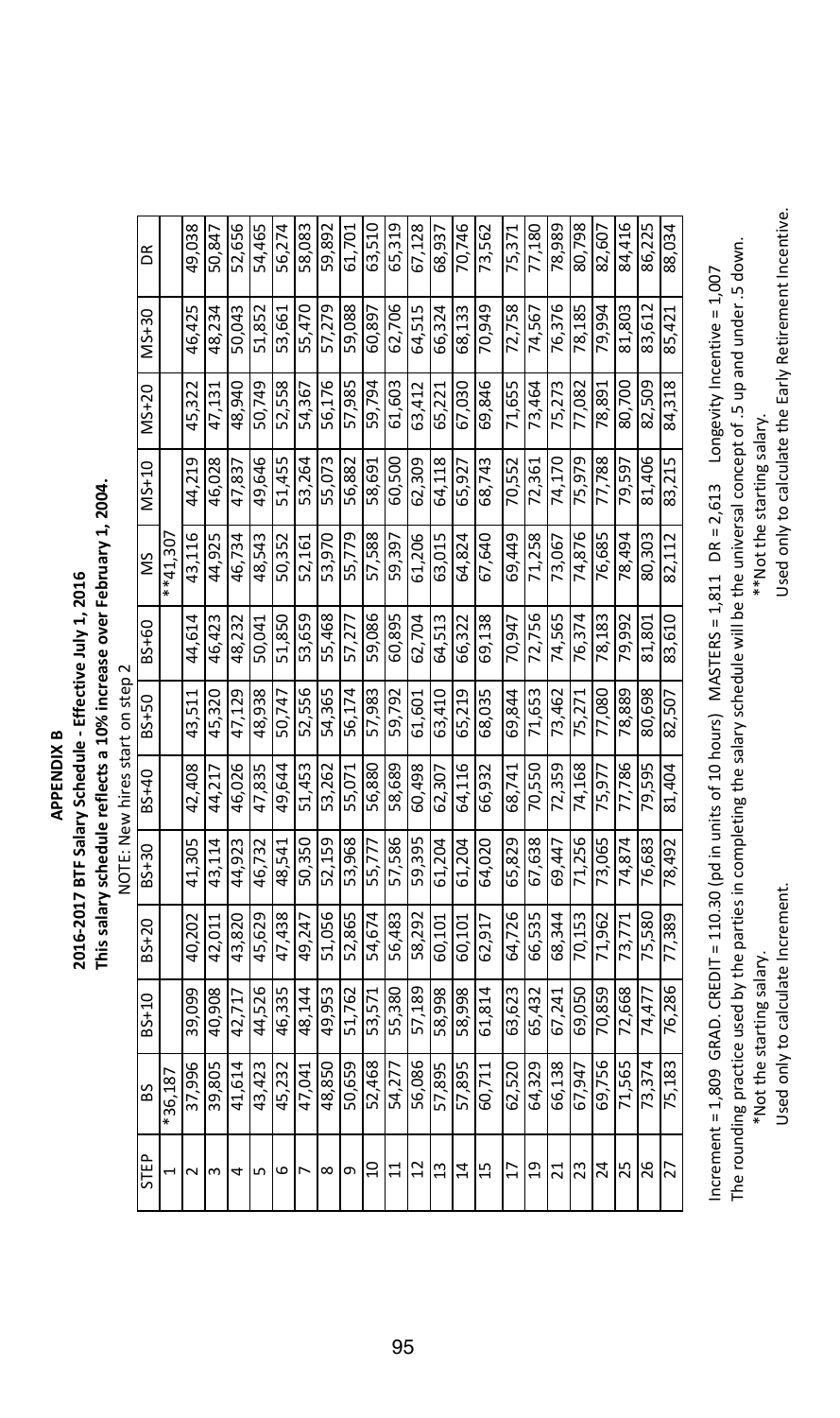## **APPENDIXC APPENDIX C**

#### 19  $\frac{2}{\pi}$  $\tilde{z}$ <u>مع</u>. €ة.  $\frac{1}{4}$ 25  $\frac{2}{2}$ ≨  $s_{\rm e}$ 29  $\ddot{5}$ 51 2017-2018 BTF Salary Schedule - Effective July 1, 2017 This salary schedule reflects a 2% increase over July 1, 2016.

 $\overline{a}$ 

NOTE: New hires start on step 2 NOTE: New hires start on step 2

| STEP            | SS <sub>1</sub> | BS+10  | $BS + 20$ | $BS + 30$ | BS+40  | BS+50  | BS+60  | ŠM        | MS+10  | $MS+20$ | $M5+30$ | Æ            |
|-----------------|-----------------|--------|-----------|-----------|--------|--------|--------|-----------|--------|---------|---------|--------------|
|                 | 36.911          |        |           |           |        |        |        | $*42.133$ |        |         |         |              |
| $\sim$          | 38,757          | 39,882 | 41,007    | 42,132    | 43,257 | 44,382 | 45,507 | 43,979    | 45,104 | 46,229  | 47.354  | 50,019       |
| m               | 40,603          | 41,728 | 42,853    | 43,978    | 45,103 | 46,228 | 47,353 | 45,825    | 46,950 | 48,075  | 49,200  | 51,865       |
| 4               | 42.449          | 43.574 | 44.699    | 45.824    | 46,949 | 48,074 | 49,199 | 47,671    | 48.796 | 49.921  | 51.046  | 53,711       |
| LO <sub>1</sub> | 44.295          | 45,420 | 46,545    | 47,670    | 48,795 | 49,920 | 51,045 | 49,517    | 50,642 | 51,767  | 52,892  | 55,557       |
| 6               | 46,141          | 47,266 | 48,391    | 49,516    | 50,641 | 51,766 | 52,891 | 51,363    | 52,488 | 53,61   | 54,738  | 57,403       |
| r               | 47,987          | 49.112 | 50,237    | 51,362    | 52,487 | 53,612 | 54,737 | 53,209    | 54,334 | 55,459  | 56,584  | 59,249       |
| $\infty$        | 49,833          | 50,958 | 52,083    | 53,208    | 54,333 | 55,458 | 56,583 | 55,055    | 56,180 | 57,305  | 58,430  | 61,095       |
| ō               | 51,679          | 52,804 | 53.929    | 55.054    | 56,179 | 57,304 | 58,429 | 56,901    | 58,026 | 59.151  | 60,276  | 62,941       |
| $\overline{10}$ | 53.525          | 54.650 | 55,775    | 56.900    | 58,025 | 59,150 | 60.275 | 58,747    | 59.872 | 50.997  | 62.122  | 64.787       |
| $\mathbf{1}$    | 55.371          | 56.496 | 57.621    | 58,746    | 59,871 | 50.996 | 62.121 | 50,593    | 61,718 | 62,843  | 63,968  | 66,633       |
| $\overline{1}$  | 57,217          | 58,342 | 59,467    | 60,592    | 61,717 | 62,842 | 63,967 | 62,439    | 63,564 | 64,689  | 65,814  | 68,479       |
| $\frac{3}{2}$   | 59,063          | 60,188 | 61,313    | 62,438    | 63,563 | 64,688 | 65,813 | 64,285    | 65,410 | 66,535  | 67,660  | 70,325       |
| $\overline{14}$ | 59,063          | 60,188 | 61,313    | 62,438    | 65,409 | 66,534 | 67,659 | 66,131    | 67,256 | 68,381  | 69,506  | 72,171       |
| $\frac{5}{1}$   | 61,936          | 63,061 | 64,186    | 65,311    | 68,282 | 69,407 | 70,532 | 69,004    | 70,129 | 71,254  | 72,379  | 75,044       |
| $\overline{1}$  | 63,782          | 64,907 | 66,032    | 67,157    | 70,128 | 71,253 | 72,378 | 70,850    | 71,975 | 73,100  | 74,225  | 76,890       |
| $\frac{9}{2}$   | 65,628          | 66,753 | 67,878    | 69,003    | 71,974 | 73,099 | 74,224 | 72,696    | 73,821 | 74,946  | 76,071  | 78,736       |
| 20              | 57.474          | 68,599 | 69.724    | 70.849    | 73,820 | 74.945 | 76,070 | 74,542    | 75.667 | 76,792  | 77.917  | 80,582       |
| 21              | 59.320          | 70,445 | 71,570    | 72,695    | 75,666 | 76,791 | 77,916 | 76,388    | 77,513 | 78,638  | 79,763  | 82,428       |
| 22              | 71,166          | 72,291 | 73,416    | 74,541    | 77,512 | 78,637 | 79.762 | 78,234    | 79,359 | 80,484  | 81,609  | 84,274       |
| 23              | 73,012          | 74,137 | 75,262    | 76.387    | 79,358 | 80,483 | 81,608 | 80,080    | 81,205 | 32,330  | 83,455  | 86,120       |
| 24              | 74,858          | 75,983 | 77,108    | 78,233    | 81,204 | 82,329 | 83,454 | 81,926    | 83,051 | 84.176  | 85,301  | 87,966       |
| 25              | 76,704          | 77,829 | 78,954    | 80,079    | 83,050 | 84,175 | 85,300 | 83,772    | 84,897 | 86,022  | 87,147  | , 812<br>89. |
| 26              | 78,550          | 79,675 | 80,800    | 81,925    | 84,896 | 86,021 | 87,146 | 85,618    | 86,743 | 87,868  | 88,993  | 91,658       |
| 27              | 80,396          | 81,521 | 82,646    | 83,771    | 86,742 | 87,867 | 88,992 | 87,464    | 88,589 | 89,714  | 90,839  | 93,504       |

The rounding practice used by the parties in completing the salary schedule will be the universal concept of .5 up and under .5 down. The rounding practice used by the parties in completing the salary schedule will be the universal concept of .5 up and under .5 down. Increment = 1,846 GRAD. CREDIT = 112.50 (pd in units of 10 hours) Masters = 1,847 DR = 2,665 Longevity Incentive = 1,027 ncrement = 1,846 GRAD. CREDIT = 112.50 (pd in units of 10 hours) Masters = 1,847 DR = 2,665 Longevity Incentive = 1,027 \*\* Not the starting salary. \* Not the starting salary.<br> \*Not the starting salary. Used only to calculate increment. The increment of the state of the calculate the farly Retirement Incentive.

Used only to calculate increment.

Used only to calculate the Early Retirement Incentive.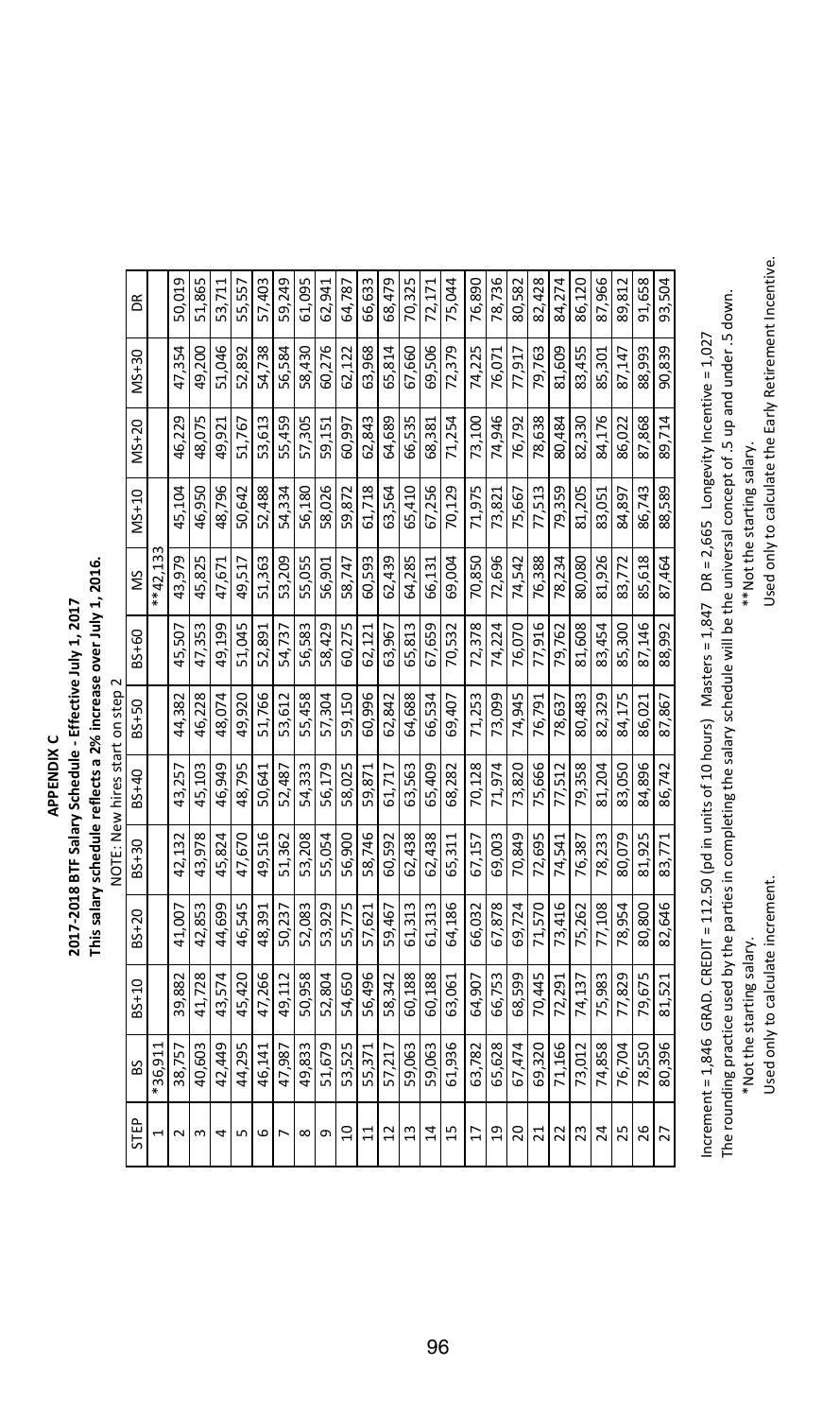### This salary schedule reflects a 2% increase over July 1, 2017. This salary schedule reflects a 2% increase over July 1, 2017. 2018-2019 BTF Salary Schedule - Effective July 1, 2018 2018-2019 BTF Salary Schedule - Effective July 1, 2018 **APPENDIX D APPENDIX D**

|   | ۵<br>¢              |
|---|---------------------|
|   | step<br>ទ           |
|   | ce etnet<br>ü       |
|   | ï<br>ţ<br>ğ         |
| í | j<br>×<br>İQTE<br>í |
|   |                     |

| $\tilde{a}$     |          | 51,021 | 52,903       | 54,785 | 56,667 | 58,549 | 50.431 | 62,313   | 64,195 | 56,077         | 67.959       | 59,841         | 71,723        | 73.605         | 76,535 | 78,417        | 30,299 | 82,181         | 84,063        | 85.945 | 87.827         | 89,709 | 91.591 | 93,473         | 95,355 | 97,237 | 99,119 |
|-----------------|----------|--------|--------------|--------|--------|--------|--------|----------|--------|----------------|--------------|----------------|---------------|----------------|--------|---------------|--------|----------------|---------------|--------|----------------|--------|--------|----------------|--------|--------|--------|
| $MS+30$         |          | 48,303 | 50,185       | 52,067 | 53,949 | 55,831 | 57,713 | 59,595   | 61.477 | 63,359         | 65,241       | 67.123         | 69,005        | 70,887         | 73,817 | 75,699        | 77,581 | 79.463         | 81.345        | 83,227 | 35,109         | 86,991 | 38,873 | 90,755         | 92,637 | 94,519 | 96,401 |
| $M5+20$         |          | 47,155 | 49.037       | 50,919 | 52,801 | 54,683 | 56,565 | 58,447   | 60.329 | 62,211         | 64.093       | 65,975         | 67,857        | 69,739         | 72,669 | 74,551        | 76,433 | 78,315         | 80,197        | 82.079 | 83,961         | 85,843 | 87.725 | 89,607         | 91,489 | 93,371 | 95,253 |
| $M5+10$         |          | 46,007 | 47.889       | 49,771 | 51,653 | 53,535 | 55,417 | 57,299   | 59.181 | 61,063         | 62,945       | 54,827         | 66,709        | 68.591         | 71,521 | 73,403        | 75,285 | 77,167         | 79,049        | 30,931 | 82.813         | 84,695 | 86,577 | 38,459         | 90,341 | 92,223 | 94,105 |
| Š               | $*42.97$ | 44,859 | 46,741       | 48,623 | 50,505 | 52,387 | 54,269 | 56,151   | 58.033 | 59,915         | 51.797       | 63.679         | 65,561        | 67.443         | 70,373 | 72,255        | 74,137 | 76,019         | 77.901        | 79,783 | 81.665         | 83,547 | 85.429 | 87,311         | 89,193 | 91,075 | 92,957 |
| $BS+60$         |          | 16,419 | 48,301       | 50,183 | 52,065 | 53,947 | 55.829 | 57,711   | 59.593 | 61,475         | 63,357       | 55,239         | 67,121        | 59,003         | 71,933 | 73,815        | 75,697 | 77.579         | 79.461        | 81.343 | 83,225         | 85,107 | 86,989 | 38,871         | 90,753 | 92,635 | 94,517 |
| BS+50           |          | 45,271 | 47.153       | 49,035 | 50,917 | 52,799 | 54,681 | 56,563   | 58.445 | 60,327         | 62.209       | 54,091         | 65.973        | 67,855         | 70,785 | 72,667        | 74,549 | 76,431         | 78,313        | 30,195 | 82.077         | 83,959 | 85,841 | 87,723         | 89,605 | 91,487 | 93,369 |
| <b>BS+40</b>    |          | 44,123 | 46,005       | 47,887 | 49,769 | 51,651 | 53,533 | 55.415   | 57.297 | 59,179         | 61.061       | 62,943         | 64.825        | 66,707         | 69,637 | 71,519        | 73,401 | 75,283         | 77,165        | 79,047 | 30,929         | 82,811 | 84.693 | 36,575         | 88,457 | 90,339 | 92,221 |
| $35 + 30$       |          | 42,975 | 44,857       | 46,739 | 48,621 | 50,503 | 52,385 | 54,267   | 56.149 | 58,031         | 59.913       | 51.795         | 63.677        | 63.677         | 66,607 | 68,489        | 70,371 | 72,253         | 74,135        | 76.017 | 77.899         | 79,781 | 81,663 | 83,545         | 85,427 | 87,309 | 89,191 |
| $BS + 20$       |          | 41,827 | 43,709       | 45,591 | 47,473 | 49,355 | 51,237 | 53,119   | 55,001 | 56,883         | 58,765       | 50,647         | 62,529        | 62.529         | 55,459 | 67,341        | 69,223 | 71,105         | 72,987        | 74,869 | 76.751         | 78,633 | 30,515 | 32,397         | 34,279 | 36,161 | 88,043 |
| BS+10           |          | 40,679 | 42,561       | 44,443 | 46,325 | 48,207 | 50,089 | 51,971   | 53.853 | 55,735         | 57,617       | 59,499         | 61,381        | 61.381         | 64,311 | 66,193        | 68,075 | 69,957         | 71,839        | 73,721 | 75,603         | 77,485 | 79.367 | 81,249         | 83,131 | 85,013 | 86,895 |
| SS <sub>1</sub> | *37.649  | 39,531 | 41,413       | 43,295 | 45,177 | 47,059 | 48,941 | 50,823   | 52.705 | 54,587         | 56,469       | 58,351         | 50,233        | 50,233         | 53,163 | 55,045        | 56,927 | 58,809         | 70,691        | 72.573 | 74,455         | 76,337 | 78,219 | 80,101         | 81,983 | 83,865 | 85,747 |
| STEP            |          | $\sim$ | $\mathsf{m}$ | 4      | S      | 6      |        | $\infty$ | ō      | $\overline{a}$ | $\mathbf{1}$ | $\overline{1}$ | $\frac{3}{2}$ | $\overline{1}$ | 15     | $\frac{6}{1}$ | 'n     | $\frac{8}{18}$ | $\frac{9}{2}$ | 20     | $\overline{a}$ | 22     | 23     | $\overline{a}$ | 25     | 26     | 27     |

The rounding practice used by the parties in completing the salary schedule will be the universal concept of .5 up and under .5 down. The rounding practice used by the parties in completing the salary schedule will be the universal concept of .5 up and under .5 down. Increment = 1,882 GRAD. CREDIT = 114.80 (pd in units of 10 hours) Masters = 1,884 DR = 2,718 Longevity Incentive = 1,048 ncrement = 1,882 GRAD. CREDIT = 114.80 (pd in units of 10 hours) Masters = 1,884 DR = 2,718 Longevity Incentive = 1,048 12<br>بم \* Not the starting salary. ៖<br>៖ 14<br>14 ំខ័ !<br>3 2<br>17  $\overline{a}$ ್ <u>1181 م</u> ⊇.<br>ت 3. a ! ತ ី ≥ី : ತಿ ق م

Used only to calculate increment. The model of the state only to calculate the Early Retirement Incentive.

rement Incentive.

<sub>Ret</sub> , 동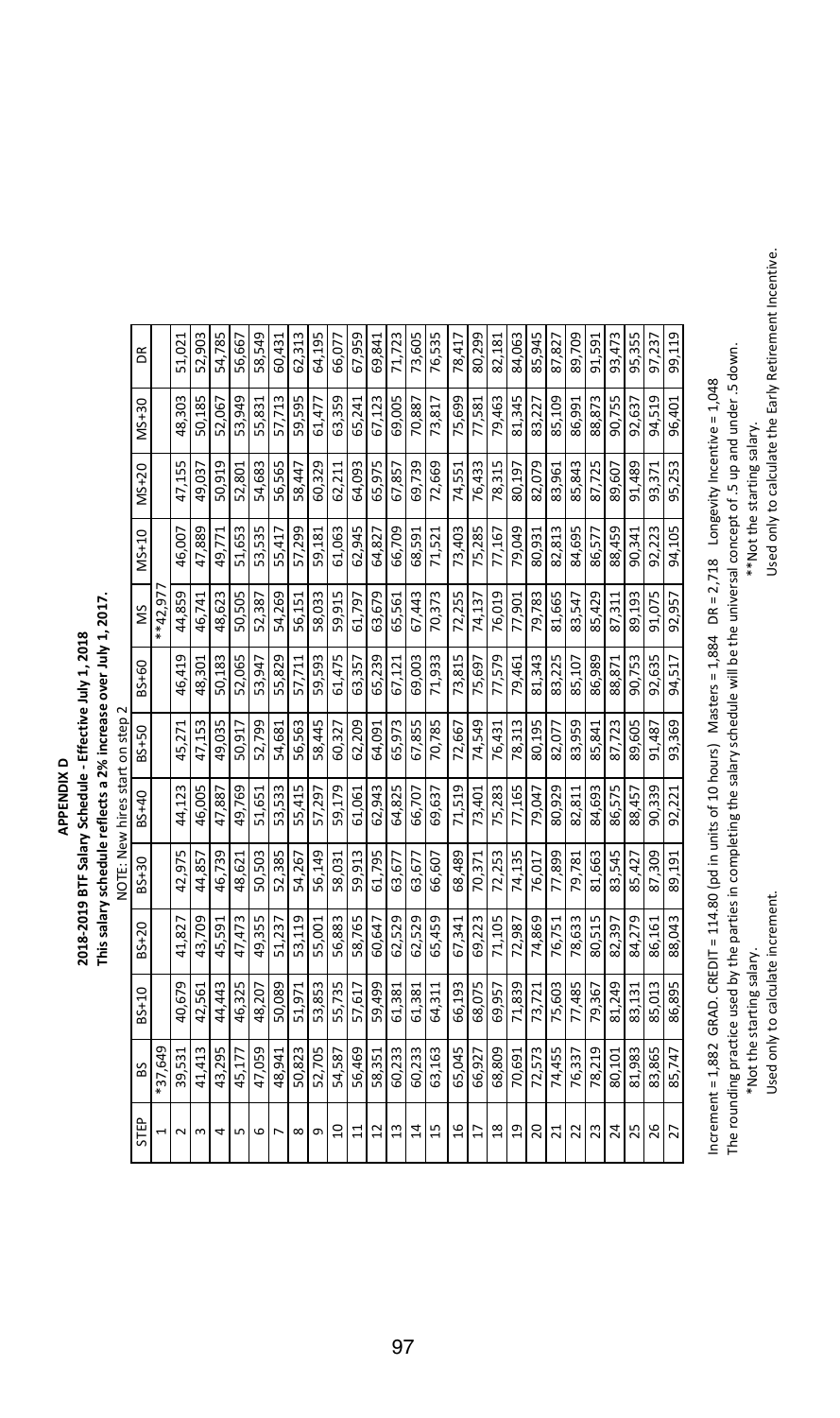| 1              | <b>APPENDIX E</b>                                           |
|----------------|-------------------------------------------------------------|
| $\overline{c}$ | Sabbatical Leave                                            |
| 3              |                                                             |
| $\overline{4}$ | The Federation agrees to freeze granting of new sabbaticals |
| 5              | for the duration of this agreement.                         |
| 6              |                                                             |
| $\overline{7}$ |                                                             |
|                |                                                             |
| 8              |                                                             |
| 9              |                                                             |
| 10             |                                                             |
| 11             |                                                             |
| 12             |                                                             |
| 13             |                                                             |
| 14             |                                                             |
| 15             |                                                             |
| 16             |                                                             |
| 17             |                                                             |
| 18             |                                                             |
| 19             |                                                             |
| 20             |                                                             |
| 21             |                                                             |
| 22             |                                                             |
| 23             |                                                             |
| 24             |                                                             |
| 25             |                                                             |
| 26             |                                                             |
| 27             |                                                             |
| 28             |                                                             |
|                |                                                             |
| 29             |                                                             |
| 30             |                                                             |
| 31             |                                                             |
| 32             |                                                             |
| 33             |                                                             |
| 34             |                                                             |
| 35             |                                                             |
| 36             |                                                             |
| 37             |                                                             |
| 38             |                                                             |
| 39             |                                                             |
| 40             |                                                             |
| 41             |                                                             |
| 42             |                                                             |
| 43             |                                                             |
| 44             |                                                             |
| 45             |                                                             |
|                |                                                             |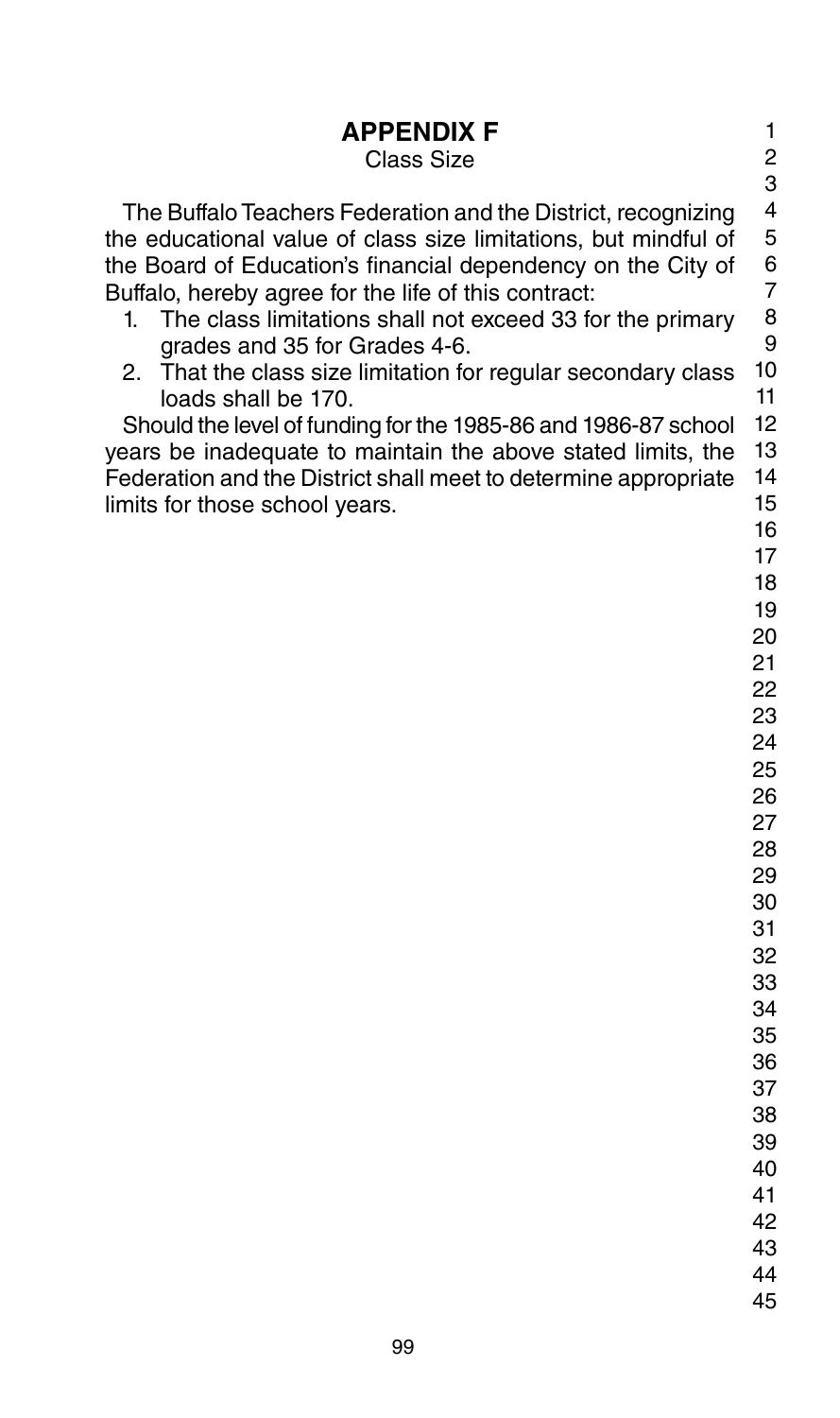| 1                          | <b>APPENDIX G</b>                                                                                                                                                                                                                                                                                            |
|----------------------------|--------------------------------------------------------------------------------------------------------------------------------------------------------------------------------------------------------------------------------------------------------------------------------------------------------------|
| 2<br>3                     | <b>Class Size Compensation</b>                                                                                                                                                                                                                                                                               |
| 4<br>5<br>6<br>7<br>8<br>9 | Effective July 1, 1988, the District shall compensate teachers<br>according to the formula indicated below when their classes<br>exceed the Maximum Class Size Limits contained in Article IX<br>C and are not greater than the class size limits contained in<br>Appendix F - Class Size of this agreement. |
| 10                         | Formula                                                                                                                                                                                                                                                                                                      |
| 11<br>12                   | (Affected teacher's Annual Salary $\div$ 200 days) $\div$ Applicable                                                                                                                                                                                                                                         |
| 13<br>14                   | Maximum Class Size Limit = Salary Per Student                                                                                                                                                                                                                                                                |
| 15                         |                                                                                                                                                                                                                                                                                                              |
| 16<br>17                   | (Article IX C)                                                                                                                                                                                                                                                                                               |
| 18<br>19<br>20<br>21       | Salary per Student x Number of Students in excess of<br>applicable maximum Class Size Limit x Number of School Days<br>the excess exists = Amount owed to teacher                                                                                                                                            |
| 22                         |                                                                                                                                                                                                                                                                                                              |
| 23                         |                                                                                                                                                                                                                                                                                                              |
| 24                         |                                                                                                                                                                                                                                                                                                              |
| 25                         |                                                                                                                                                                                                                                                                                                              |
| 26                         |                                                                                                                                                                                                                                                                                                              |
| 27                         |                                                                                                                                                                                                                                                                                                              |
| 28                         |                                                                                                                                                                                                                                                                                                              |
| 29                         |                                                                                                                                                                                                                                                                                                              |
| 30<br>31                   |                                                                                                                                                                                                                                                                                                              |
| 32                         |                                                                                                                                                                                                                                                                                                              |
| 33                         |                                                                                                                                                                                                                                                                                                              |
| 34                         |                                                                                                                                                                                                                                                                                                              |
| 35                         |                                                                                                                                                                                                                                                                                                              |
| 36                         |                                                                                                                                                                                                                                                                                                              |
| 37                         |                                                                                                                                                                                                                                                                                                              |
| 38                         |                                                                                                                                                                                                                                                                                                              |
| 39                         |                                                                                                                                                                                                                                                                                                              |
| 40<br>41                   |                                                                                                                                                                                                                                                                                                              |
| 42                         |                                                                                                                                                                                                                                                                                                              |
| 43                         |                                                                                                                                                                                                                                                                                                              |
| 44                         |                                                                                                                                                                                                                                                                                                              |
| 45                         |                                                                                                                                                                                                                                                                                                              |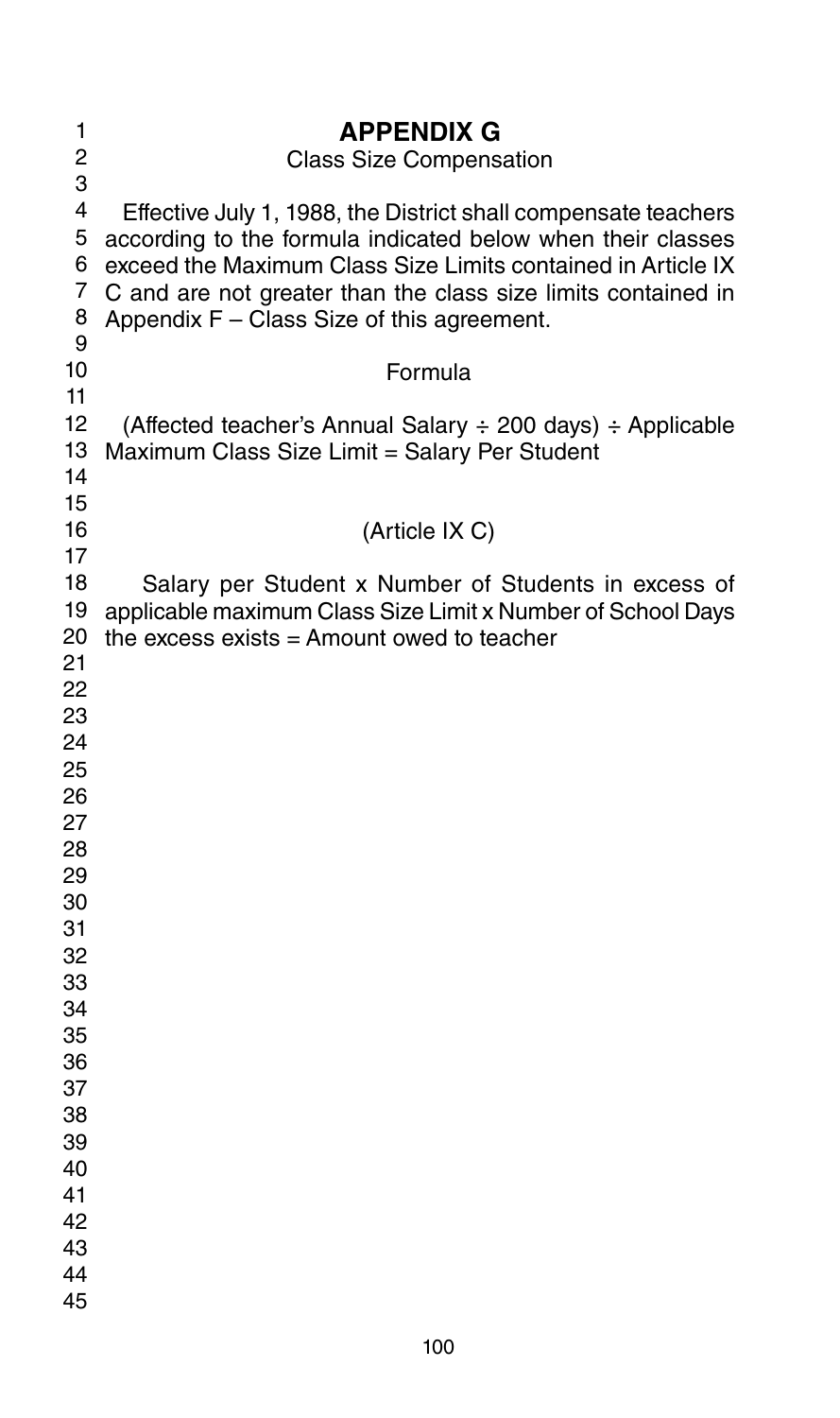|                                                                                                                      | <b>APPENDIX H</b>                            | <b>Adult Education Day School Teachers</b>   |                                              | 1<br>$\overline{c}$<br>3                                                                                                                                                                     |
|----------------------------------------------------------------------------------------------------------------------|----------------------------------------------|----------------------------------------------|----------------------------------------------|----------------------------------------------------------------------------------------------------------------------------------------------------------------------------------------------|
| Part-time, temporary teachers principally employed by the<br>District on an hourly basis shall receive:              |                                              |                                              |                                              |                                                                                                                                                                                              |
| <b>First Year</b><br>Second Year                                                                                     | <b>Effective</b><br>9/1/16<br>36.36<br>38.95 | <b>Effective</b><br>7/1/17<br>37.09<br>39.73 | <b>Effective</b><br>7/1/18<br>37.83<br>40.52 | 6<br>7<br>8<br>9<br>10<br>11<br>12<br>13                                                                                                                                                     |
| (For the purpose of this provision, this group includes teachers<br>listed on the Master Payroll #046, for example.) |                                              |                                              |                                              | 14<br>15<br>16<br>17<br>18<br>19<br>20<br>21<br>22<br>23<br>24<br>25<br>26<br>27<br>28<br>29<br>30<br>31<br>32<br>33<br>34<br>35<br>36<br>37<br>38<br>39<br>40<br>41<br>42<br>43<br>44<br>45 |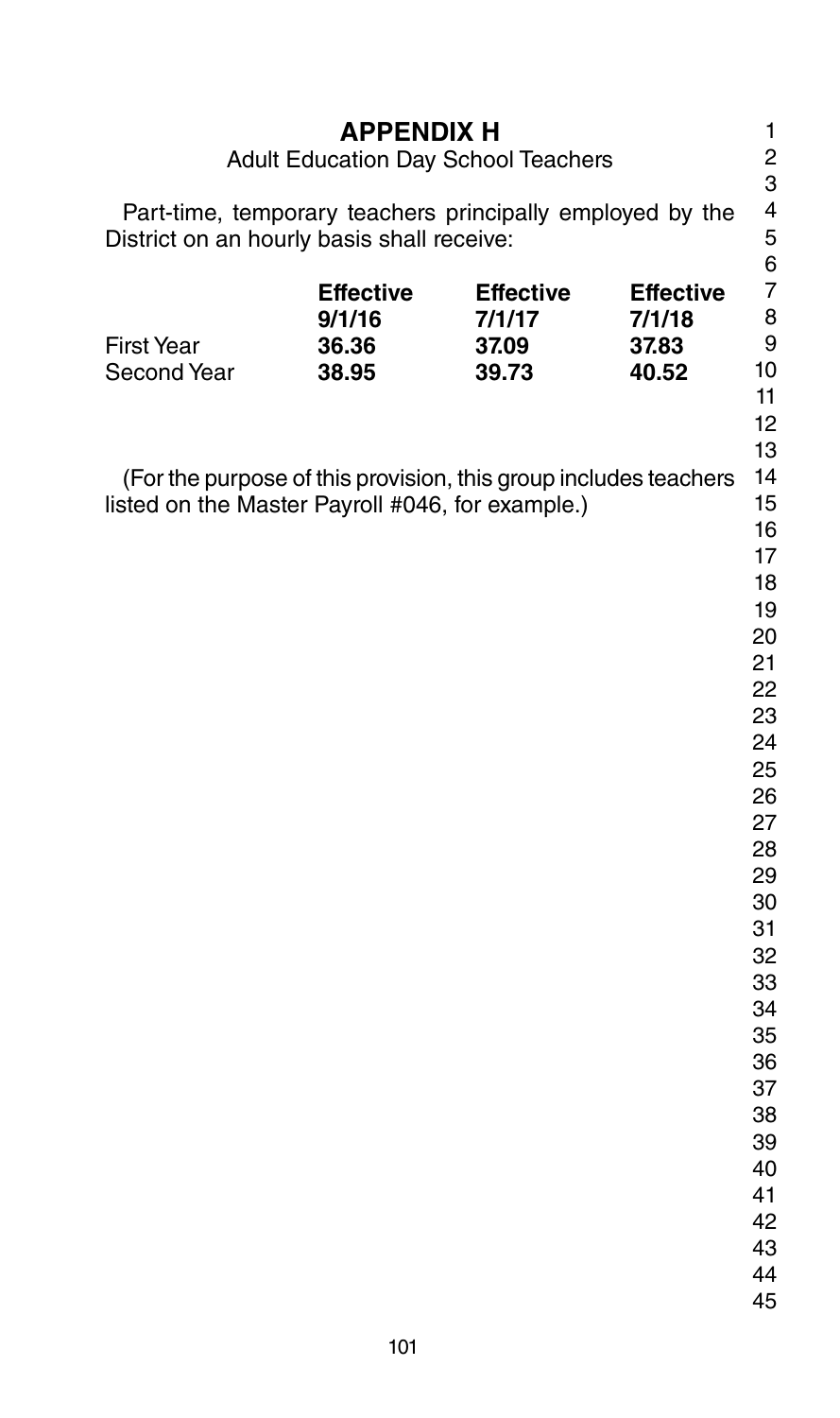## **INDEX**

ABSENCES (see also SICK LEAVE)

- communicable disease p. 87, ls. 29-31
- conferences p. 84, ls. 44-45; p. 85, ls. 1-3
- death in family p. 85, ls. 13-16
- doctor's statement p. 78, ls. 14-16
- half day p. 85, ls. 17-24
- injury p. 86, Is 31-45.; p. 87, ls 1-28
- jury duty p. 85, ls. 4-12
- official business p. 84, Is. 41-43
- personal illness p. 77, l. 29
- political leave p. 85, l. 25
- school closings p. 86, ls. 2-11
- seniority for p. 3, ls. 6-10
- temporary teachers p. 78, l. 28
- weather p. 86, ls. 14-28
- workshops p. 84, ls. 44-45; p. 85, ls. 1-3
- ABSENCES, LEAVES OF
- adopted child p. 83, Is. 39-45; p. 84, Is. 1-6
- application for p. 82, l. 31
- child care p. 83, ls. 24-38
- extensions p. 77, ls. 42-45; p. 78, ls. 1-13
- family illness p. 78, ls. 17-27
- Federation p.9, l. 10
- general p. 90, ls. 26-41
- maternity p. 83, ls. 18-23
- military p. 83, ls. 3-5
- personal p. 79, ls. 41-45; p. 80, ls. 1-27
- political p.85, ls. 25-40
- relocation of spouse p. 84, ls. 10-15
- sabbatical p. 88, ls. 2-45; p. 89, ls. 1-45; p. 90, ls. 1-23; p. 98, ls. 2-5
- seniority for p. 3, ls. 6-10
- sick leave p. 77, ls. 23-45; p. 78, ls. 1-45; p. 79, ls. 1-38
- sick leave without pay p. 83, ls. 6-17
- special service p. 81, ls. 10-11; p. 81, ls. 38-45; p. 82, ls. 1-10
- study p. 81, ls. 10-26
- ten years of service p. 84, ls. 16-31
- termination compensation p. 65, ls. 6-39; p.74, ls. 40-45; p. 75, ls. 1-25
- travel p. 81, ls. 10-16; p. 81, ls. 27-37
- without pay p. 9, ls. 11-17
- ABSENT WITHOUT LEAVE p. 28, ls. 24-27
- ACADEMIC FREEDOM p.37, ls. 7-13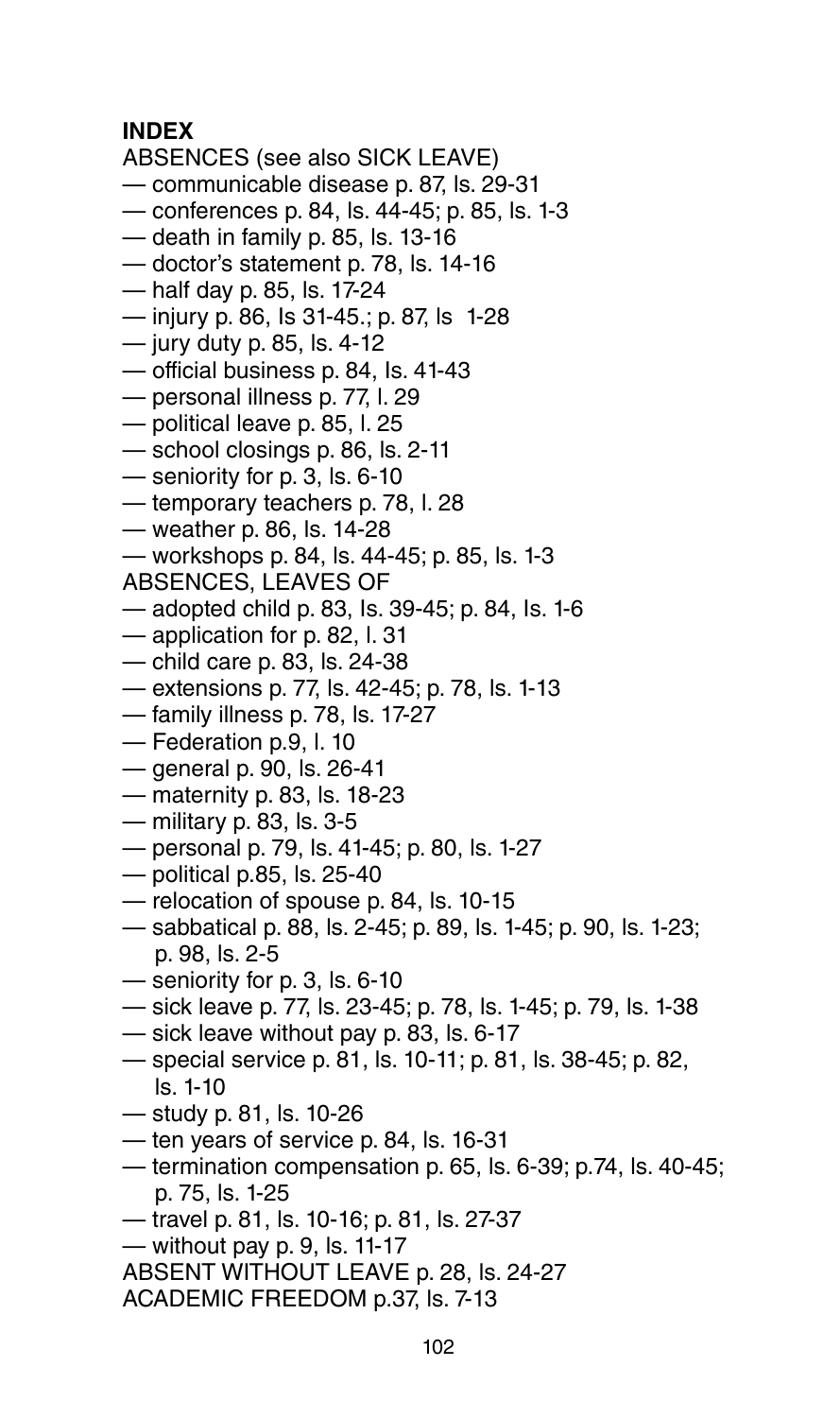ACTING ADMINISTRATOR p. 55, ls. 44-45; p.56, Is. 1-15 ADOPTED CHILD p. 83, ls. 39-45; p. 84, Is. 1-6 ADULT EDUCATION EVENING PROGRAM p. 25, ls. 37-45; p. 26, ls. 1-39 ADULT DAY PROGRAM — employment p. 26, Is. 40-45; p. 27, Is. 1-16 — pay for substitute p.27, ls. 7-9 — service (defined) p.26, ls. 43-45; p.27, l. 1 — staff reductions p.26, ls. 41-45 p.27, l. 1 — substitute preference p.27, ls. 2-6 — summer hiring p. 27, ls. 10-16 — work schedule p.26, ls. 41-43 ADVERSE COMMENTS p. 29, ls. 35-37 AFFIRMATIVE ACTION p. 2, ls. 31-34 AGENCY SHOP p. 92, ls. 27-45; p. 93, Is. 1-8 ARBITRATION p. 7, ls. 1-22 ART, MUSIC, PHYSICAL EDUCATION — elementary grades p. 18, Is. 32-37 ASSAULT OF TEACHER p. 34, ls. 27-32; p. 35, Is. 31-40; p. 36, I. 33 ASSEMBLY PROGRAMS p. 23, ls. 10-14 ATHLETIC PROGRAMS p. 39, ls. 2-12 ATTENDANCE FORMS p. 19, ls. 44-45 ATTENDANCE TEACHERS (see PUPIL PERSONNEL) BANKING PROGRAM p. 66, ls. 41-45; p. 76, Is. 25-29 BEREAVEMENT p. 85, ls. 13-16 BLUE CROSS/BLUE SHIELD (see HOSPITALIZATION) — Riders p. 59, Is. 25-42; p. 69, Is. 12-27 BOARD AGENDA p. 10, ls. 7-11 BOARD BUDGET p. 12, ls. 30-35 BOARD DAYS p. 86, ls. 2-11 BOARD (defined) p. 2, ls. 39-45; p.3, l. 1 BOARD OF EDUCATION MEETINGS p. 10, ls. 1-6 BOARD INPUT p. 10, ls. 12-16 BUFFALO ALTERNATIVE HIGH SCHOOL p. 41, ls. 44-45; p. 42, Is. 1-12 BUILDING COMMITTEE p. 8, ls. 31-45; p. 9, ls. 1-9; p. 14, Is. 10-11; p. 15, l. 26; p. 17, l. 27; p. 19, l. 43; p. 22, ls. 26-27; p. 24, l. 29; p. 31, l. 45; p. 32, l. 4; p. 32, I. 11; p. 91, I. 38 BUILDING DELEGATE p.8, ls. 21-30 BULLETIN BOARD p. 10, Is. 42-45 CALENDAR p.15, ls. 5-11 CERTIFICATE OF QUALIFICATION p. 53, ls. 41-45; p. 54, ls. 1-2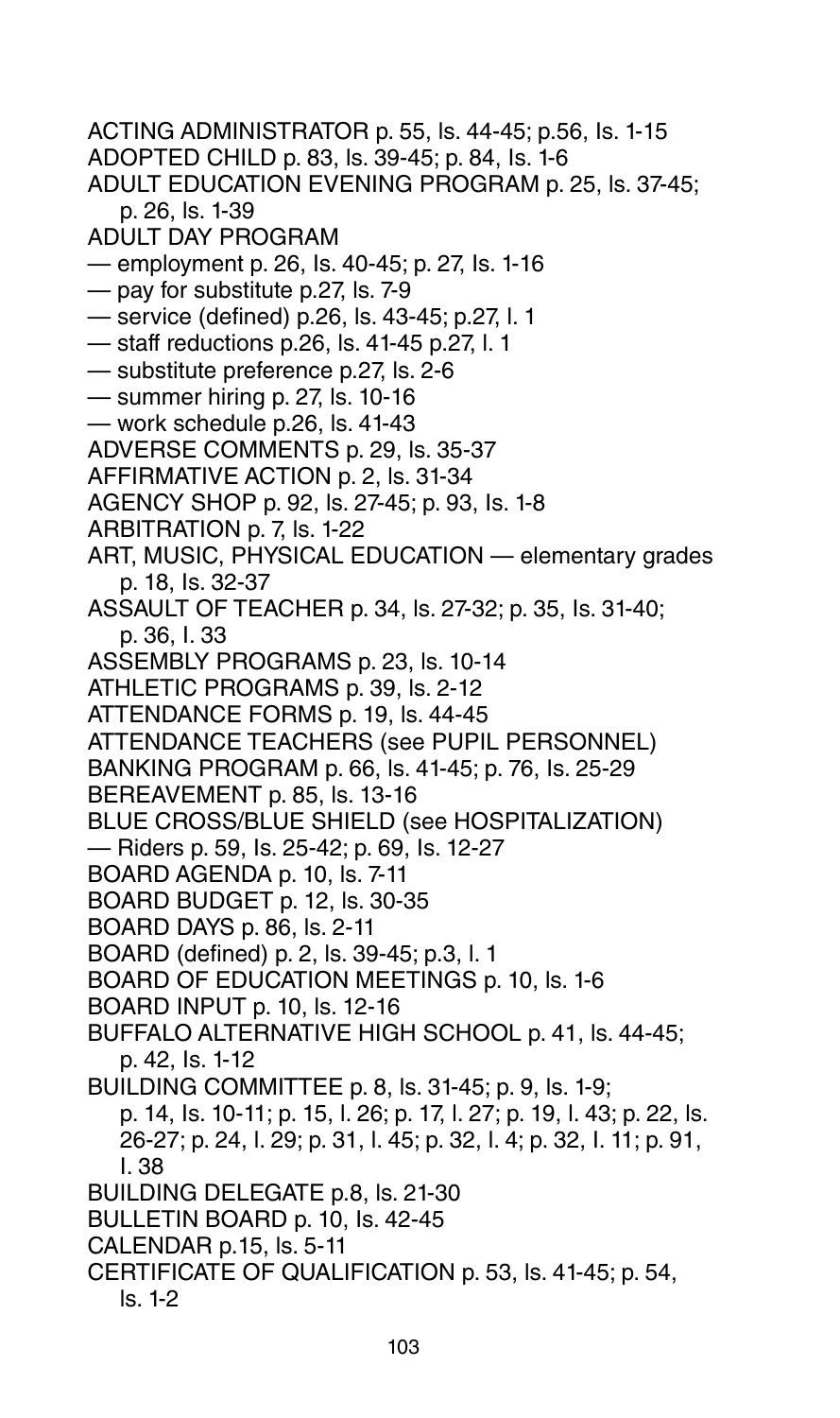CHECKS (lost) p.58, ls. 2-8 CITIZENSHIP p. 92, ls. 17-18 CLASS SIZE p.15, ls. 14-39; p. 16, ls. 1-45; p. 17, l. 1 CLASSROOM INTERRUPTIONS p. 23, ls. 6-9; p. 34, ls. 15-17 COMMITTEES — curriculum p. 25, ls. 20-29 — grievance p. 4, ls. 39-44 — implementation p.38, ls. 21-37 — interview p. 38, ls. 38-45; p. 39, I. 1 — special areas p. 38, ls. 14-15 — textbook p.38, ls. 16-20 COMPENSATION (see SALARY) CONFERENCES p. 57, ls. 1-3; p. 84, ls. 44-45; p. 85, ls. 1-3 CONFERENCE DAY p. 14, ls. 28-33; — pay p. 86, ls. 2-11 CONFORMITY TO LAW p. 93, ls. 11-28 CONTRACT DURATION p. 93, ls. 31-43 CONVENTION ATTENDANCE p. 12, ls. 8-13 COPY MACHINES p. 20, ls. 40-45; p. 21, ls. 1-5 **COUNSELORS** — case loads p. 18, Is. 1-8 CREDIT UNION p. 67, ls. 5-8; p. 76, Is. 34-37 CSE MEETINGS - teacher vote p. 43; Is. 4-10 CURRICULUM DEVELOPMENT p. 38, ls. 16-20 CUSTODIAL PERSONNEL p. 21, ls. 31-32 DAYS, (defined) p. 4, ls. 20-22 DEATH p. 64, Is. 4-16; p. 65, I. 22; p. 73, Is. 40-45; p. 74, Is. 1-6; p. 75, I. 11 DEATH IN IMMEDIATE FAMILY p. 85, ls. 13-16 DEFINITIONS — Board p. 2, ls. 42-43 — Federation p. 2, ls. 42-43 — immediate family p. 3, ls. 14-18 — preparation period p.3, ls. 4-5 — seniority p. 3, ls. 6-10 — teacher p. 2, ls. 39-41 DELEGATE CHAIRPERSON p. 8, ls. 21-30 DEPARTMENT CHAIRPERSONS p. 28, ls. 2-20 DIRECT DEPOSIT BANKING PROGRAM (see BANKING PROGRAM) DISBURSAL AGENT p. 67, ls. 9-22; p. 76, Is. 38-45; p. 77, Is. 1-10 DISCIPLINE POLICY p. 35, ls. 19-45; p. 36, ls. 1-45; p. 37, ls. 1-2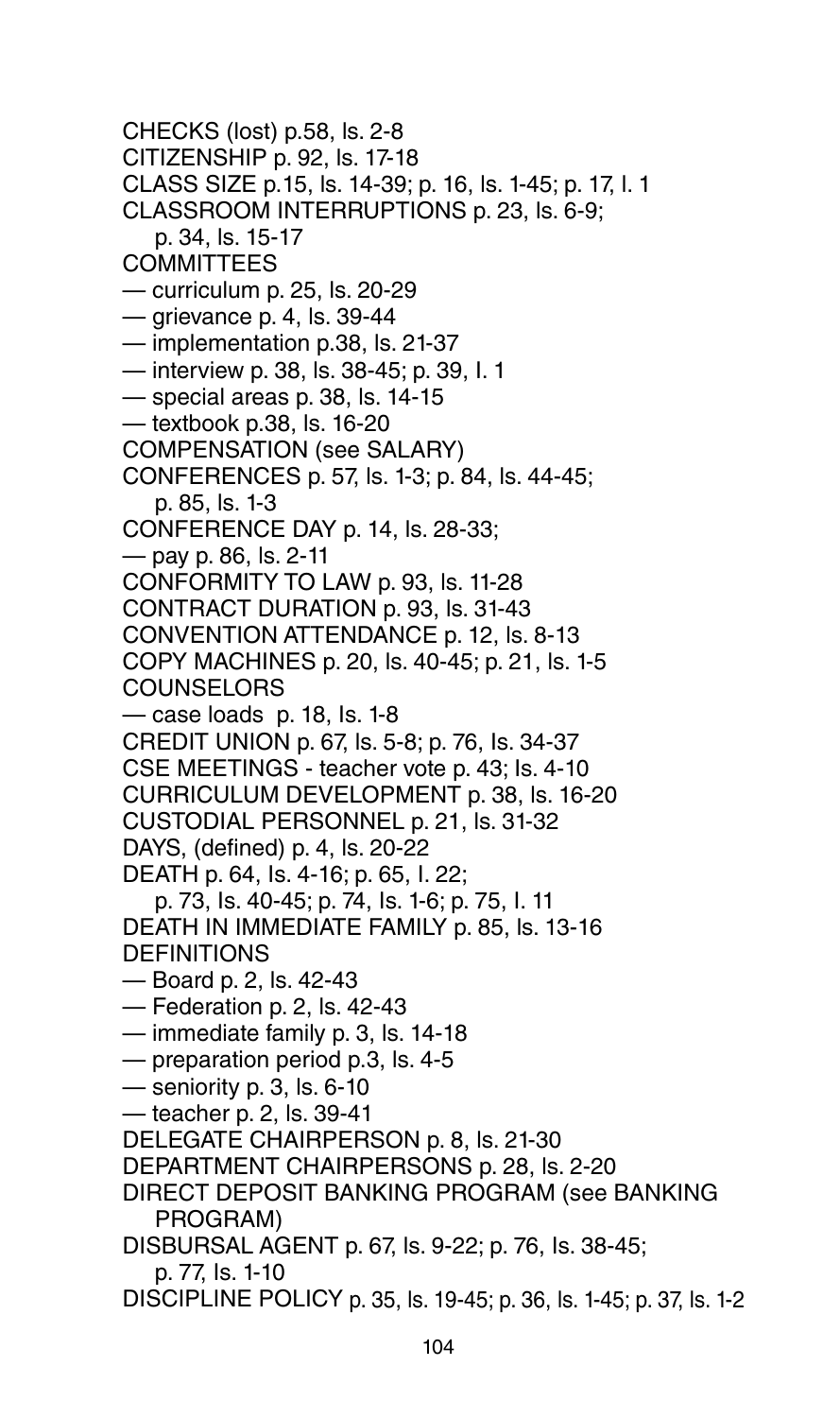DISMISSAL p. 7, ls. 34-39; p. 27, Is. 29-32 DUES DEDUCTION p. 10, ls. 25-33 DUTIES (see NON-TEACHING DUTIES) DUTY FREE LUNCH p. 14, ls. 6-12 EARLY RELEASE OF PUPILS p. 19, ls. 32-43 EARLY RETIREMENT INCENTIVE PROGRAM p. 66, ls. 9-40; p. 76, ls. 2-24 EMPLOYEE BENEFITS — "The Plan" p. 58, Is. 21-44; p. 59, Is. 1-45; p. 60, Is. 1-6; p. 68, Is. 11-45; p. 69, Is. 1-37 — third party administrator p. 58, Is. 21-25; p. 67, Is. 29-33 EQUIPMENT AND SUPPLIES p. 20, ls. 15-45; p. 21, Is. 1-30 **FVALUATION** — adverse comments p.29, ls. 35-37 — conclusion p. 29, ls. 12-18 — instrument p. 29, ls. 7-11 — observation p. 29, ls. 33-37 — performed by p. 29, ls. 38-42; p. 34, ls. 42-43 — personnel file p. 29, ls. 25-32 — responsibility p.29, ls. 7-8 — review p. 29, ls. 25-32 EXCLUSIVE REPRESENTATIVE p.1, ls. 12-45; p. 2, ls. 1-14 EVENING SCHOOL p. 25, ls. 37-45; p. 26, l. 1-39 EXTRA CURRICULAR ACTIVITIES p. 24, ls. 26-31; p. 25, ls. 20-29; p.29, ls. 43-45; p. 30, l. 1; p. 56, ls. 43-45; p. 57, ls. 1-10 EXTENDED PAY PLAN p. 67, ls. 1-4; p. 76, Is. 30-33; FACULTY LISTS p. 10, ls. 35-37 FACULTY LOUNGE p. 22, ls. 11-17 FACULTY MEETINGS p.39, ls. 27-42 FACULTY RESTROOMS p. 22, ls. 18-25 FEDERAL PROGRAMS p.13, ls. 6-9 FLOATING TEACHERS p. 20, ls. 36-39 FOREIGN LANGUAGE — teaching load p. 17, l. 22 FUNDING — confer with Federation p. 12, ls. 42-43 — increasing teacher salaries p. 13, l. 1 **GRIEVANCE** — definition p. 4, ls. 11-17 — discipline inappropriate p. 35, ls. 28-30 — evaluation p. 29, ls. 19-24 — Federation p. 5, ls. 16-20 — form p. 5, ls. 32-43 — Level I p. 5, ls. 21-45; p. 6, ls. 1-13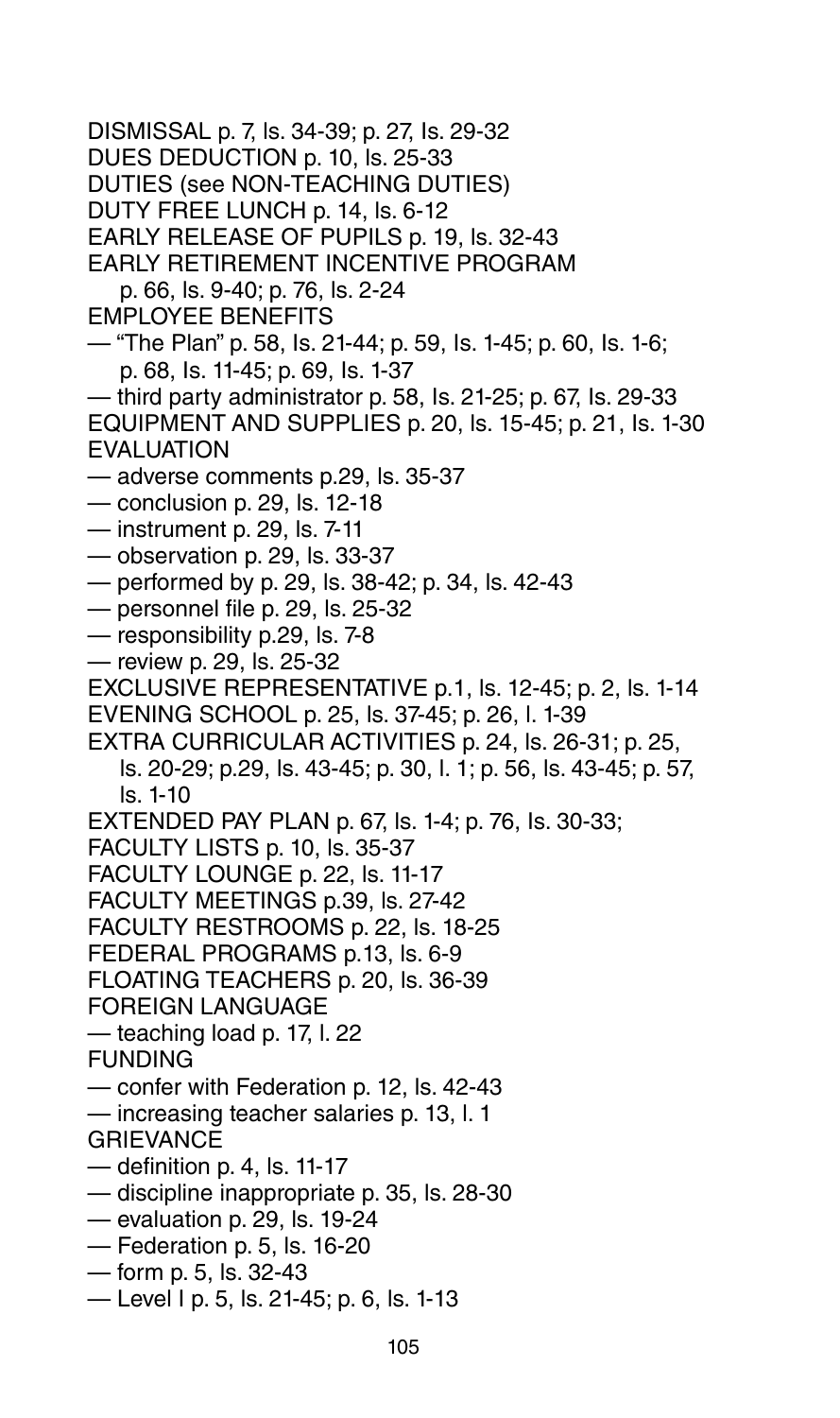- Level II p. 6, ls. 14-33
- Level III p. 6, ls. 34-45
- Level IV p. 7, ls. 1-22
- purpose p. 4, ls. 4-9
- structure p. 4, ls. 26-38
- time limits p. 5, l. 4; p. 7, ls. 40-45
- GUIDANCE COUNSELORS (see PUPIL PERSONNEL SERVICES)
- 
- HEALTH AND HOSPITALIZATION p. 58, I. 20; p. 67, I. 28
- Employee Contributions p. 67, ls. 38-40; p. 68, ls. 1-7
- Health Insurance Survey p. 60; Is. 12-16; p. 69, ls. 43-45; p. 70, Is. 1-2
- Prescription Coverage p. 59, Is. 41-42; p. 60, ls. 7-11; p. 69, Is. 24-26; p. 69, Is. 38-42
- retirees p. 62, ls. 21-45; p. 63, ls. 1-24; p. 72, ls. 7-44; p. 73, Is. 1-16
- part-time p. 63, ls. 33-36; p. 73, Is. 25-28
- Waiver Incentive p. 60, ls. 20-45; p. 61, Is. 1-39; p. 70, Is. 6-45; p. 71, Is. 1-25
- HELPING TEACHERS p. 28, ls. 21-23
- HOLIDAYS p. 86, ls. 2-11
- HOME INSTRUCTION TEACHERS p. 17, ls. 43-45
- HOSPITALIZATION p. 58, l. 20; p. 67, l. 28

HOSPITALIZATION—TEMPORARY TEACHERS p. 62, ls. 12-20; p.71, Is. 43-45; p. 72, Is. 1-6

- HOURS OF SERVICE p. 13, ls. 14-45; p. 14, Is. 1-16
- IEP FORMS p. 42, ls. 44-45; p. 43. ls. 1-2
- ILLNESS (see ABSENCE)
- IMMEDIATE FAMILY (defined) p. 3, ls. 14-18
- IMPASSE p. 3, ls. 28-34
- IMPLEMENTATION p. 38, ls. 21-37

INCREMENT CREDIT p. 9, ls. 16-17; p. 9, ls. 23-24 INDEX pp. 102-112

- 
- INDIVIDUALS WITH DISABILITIES EDUCATION ACT p. 42, ls. 43-45; p. 43, Is. 1-17
- INEQUITIES IN ASSIGNMENT p. 18, ls. 14-15

INFORMATION (Federation access to) p. 12, ls. 26-29

INJURY p. 86, ls. 31-45; p. 87, ls. 1-43

IN-SERVICE (see EXTRA CURRICULAR) **INSURANCE** 

- life p. 64, ls. 3-16; p. 73, Is. 39-45; p. 74, Is. 1-6
- property p. 64, ls. 39-45; p. 65, Is. 1-5; p. 74, Is. 29-39
- INTENSIFIED INSTRUCTION p. 42, ls. 36-37 INTERRUPTIONS p. 23, ls. 6-9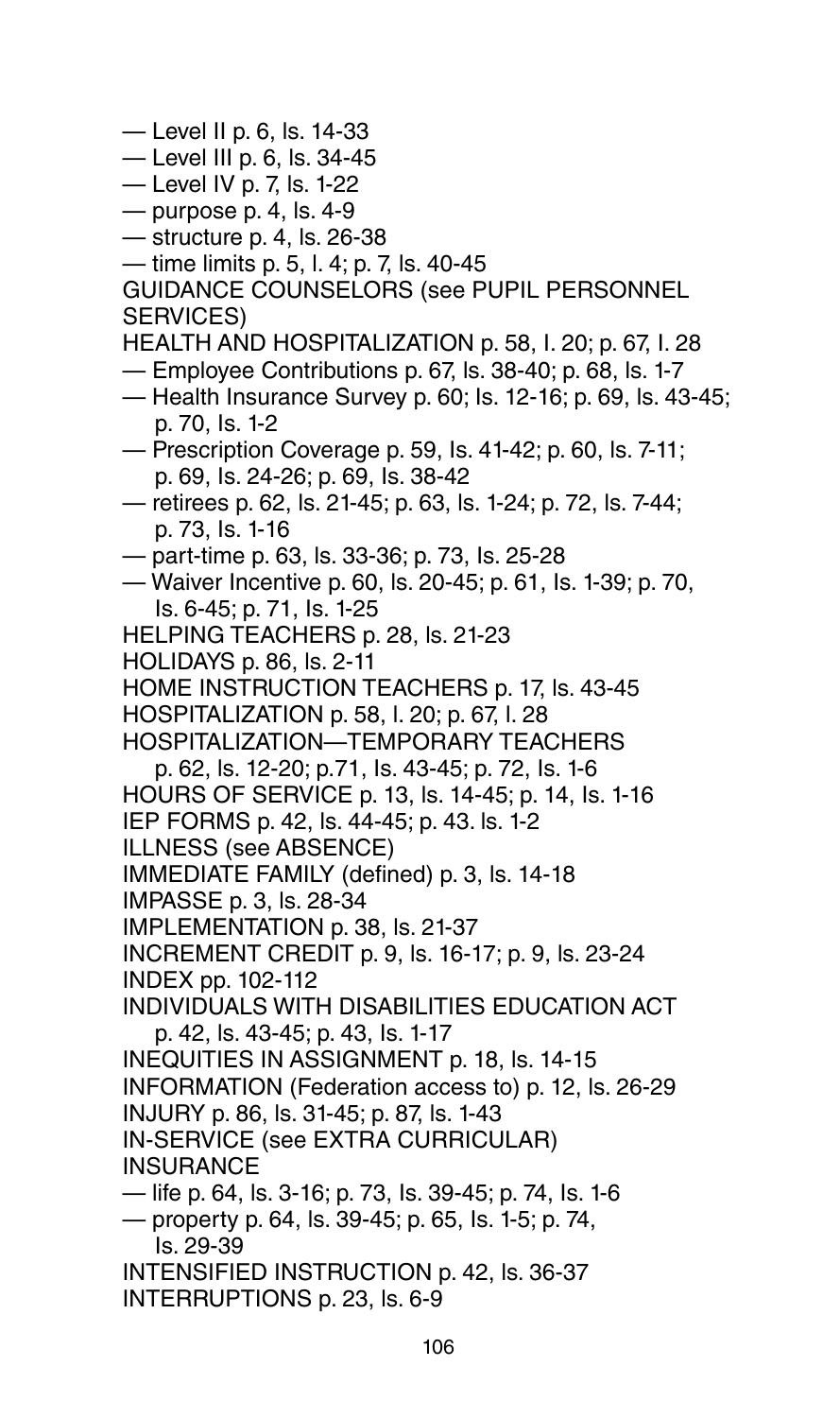ITINERANT TEACHERS p. 20, ls. 36-39 JOB SHARING p. 28, ls. 41-45; p. 29, Is. 1-2 J.R.O.T.C. TEACHERS p. 1, l. 39 JURY DUTY p. 85, ls. 4-12 JUST CAUSE p. 27, ls. 22-24 LEAVES (see ABSENCES) LEAVING BUILDING p. 19, ls. 4-12 LEGAL COUNSEL p. 34, l. 29 LESSON PLANS p. 23, ls. 24-26 LIABILITY, TEACHER p. 35, ls. 2-16 LIBRARY-MEDIA SPECIALISTS p. 41, ls. 19-34 LIBRARY, PROFESSIONAL p. 21, ls. 10-16; p. 40, ls. 42-45 LIFE INSURANCE p. 64, ls. 3-16; p. 73, Is. 39-45; p. 74, Is. 1-6 — part-time teachers p. 64, ls. 10-16; p. 74, Is. 1-6 LONGEVITY PAY p. 54, ls. 5-45; p. 55, ls. 1-5 LUNCH, DUTY FREE p. 14, ls. 6-12 MAINTENANCE OF BENEFITS p. 91, ls. 2-18 MAKE UP DAYS p. 14, ls. 41-45; p. 15, ls. 1-4 MASTER SCHEDULE p. 18, ls. 16-18 MEDICAL AND DEPENDENT CARE SPENDING ACCOUNTS p. 77, ls. 13-20 MEDICAL EXAMINATIONS p. 64, ls. 20-38; p. 74, ls. 10-28 MENACE p. 35, ls. 31-45; p. 36, Is. 1-43 MENU p.91, Is. 37-39 MILEAGE p. 56, ls. 36-42 MILITARY SERVICE p. 53, ls. 24-40; p. 83, ls. 3-5 NEGOTIATIONS p. 3, ls. 21-40 — Re state, federal programs p. 12, ls. 36-45; p. 13, ls. 1-9 NON-CERTIFIED PERSONNEL p. 24, ls. 9-13 NON-DISCRIMINATION p. 2, ls. 19-34 NON-INSTRUCTIONAL TEACHING ASSIGNMENTS p. 20, ls. 4-10 NON-TEACHING DUTIES p. 8, ls. 23-24; p. 19, ls. 13-20; p. 20, ls. 4-10 — yearly rotating basis p. 20, l. 8 NOON TIME ASSIGNMENTS p. 13, ls. 44-45; p. 14, ls. 1-12 OBSERVATIONS p. 29, ls. 33-37 OPEN HOUSE p. 57, ls. 1-3 OFFICERS, BTF p. 8, ls. 15-20 OFFICE MACHINES p. 20, ls. 40-45; p. 21, ls. 1-5 ORGANIZATION IDENTIFICATION p. 11, ls. 14-17 ORIENTATION PROGRAM p. 23, ls. 37-45; p. 24, ls. 1-3; p. 91, Is. 40-41 OVERAGE (see CLASS SIZE)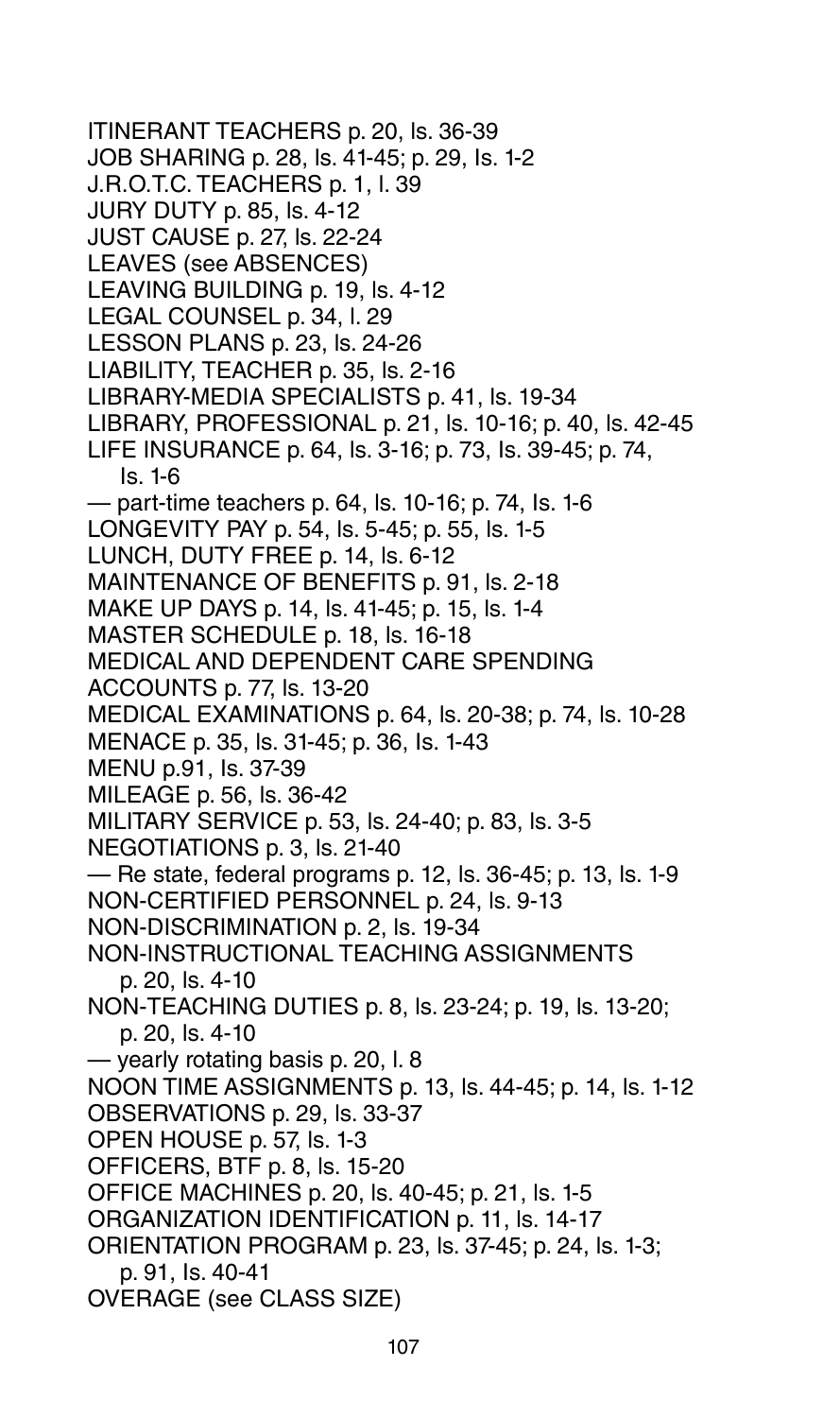PA SYSTEM, FEDERATION USE p. 11, ls. 10-13 PARENT-TEACHER CONFERENCES p. 34, ls. 9-14 PARKING p. 22, ls. 38-45; p. 23, ls. 1-5; p. 41, ls. 16-18 PART-TIME TEACHERS' POSITIONS p. 20, l. 3; p. 55, ls. 6-13 PAY (see SALARY) PAYROLL SCHEDULES p. 57, ls. 11-19 PEACE CORPS p. 53, l. 3 PERSONAL DAY ACCUMULATIONS p. 58, ls. 9-11 PERSONAL LEAVE p. 79, ls. 41-45; p. 80, ls. 1-44 PERSONNEL FILE p. 29, ls. 25-28; p. 34, Is. 38-41 PETTY CASH p. 21, ls. 33-45; p. 22, Is. 1-6 PHYSICALS p. 64, ls. 20-38; p. 74, ls. 10-28 PLACEMENT ON SALARY SCHEDULE p. 52, l. 10 PONY (SCHOOL) p. 11, ls. 1-9 PREFERRED ELIGIBILITY LIST p. 55, ls. 14-18 PREPARATION OF LESSONS p. 18, ls. 12-13 PREPARATION PERIOD p. 3, ls. 4-5; p. 17, ls. 6-28; p. 18, ls. 41-45; p. 19, Is. 1-3 PRIOR EXPERIENCE CREDIT p. 52, ls. 11-45; p. 53, ls. 1-23 PROBATIONARY APPOINTMENT p. 3, ls. 6-13 PROBATIONARY TEACHERS p. 24, ls. 18-25; p. 25, l. 3; p. 25, l. 27; p. 27, l. 35; p. 30, ls. 17-20 PROFESSIONAL COUNCIL p. 37, ls. 18-45; p. 38, Is. 1-6 PROMOTIONAL POSITIONS p. 33, ls. 23-45; p. 34, ls. 1-4 PROMOTIONAL POSITION (defined) p. 33, ls. 34-37 PROTECTION OF TEACHERS p. 34, ls. 9-43 PSYCHOLOGIST (see PUPIL PERSONNEL) PUPIL PERSONNEL SERVICES p. 40, l. 19 PUPIL INFORMATION p. 23, ls. 19-23 PUPIL SUSPENSIONS p. 35, ls. 31-40; p. 36, ls. 26-27 PUPIL TRANSPORTATION p. 23, ls. 15-18 RATIFICATION p. 3, ls. 35-40 READING SPECIALISTS p. 42, ls. 31-34 REDUCTION IN FORCE p. 31, ls. 36-45; p. 32, ls. 1-16 REFERENCE LIBRARY p. 21, ls. 10-16; p. 40, ls. 42-45 REINSTATEMENT p. 7, ls. 24-30 RELEASE TIME p. 10, ls.17-24; p. 11, ls. 32-45; p. 12, ls. 1-7 REPLACEMENT TEACHER POOL p. 24, ls. 18-25 REPRIMAND p. 30, ls. 2-7 REPRISAL p. 7, ls. 31-33 RESIGNATION p. 28, ls. 28-31 RESTROOMS p. 22, Is. 18-25 RETIREMENT — cost of living adjustment p. 62, ls. 34-35; p. 72, Is. 16-17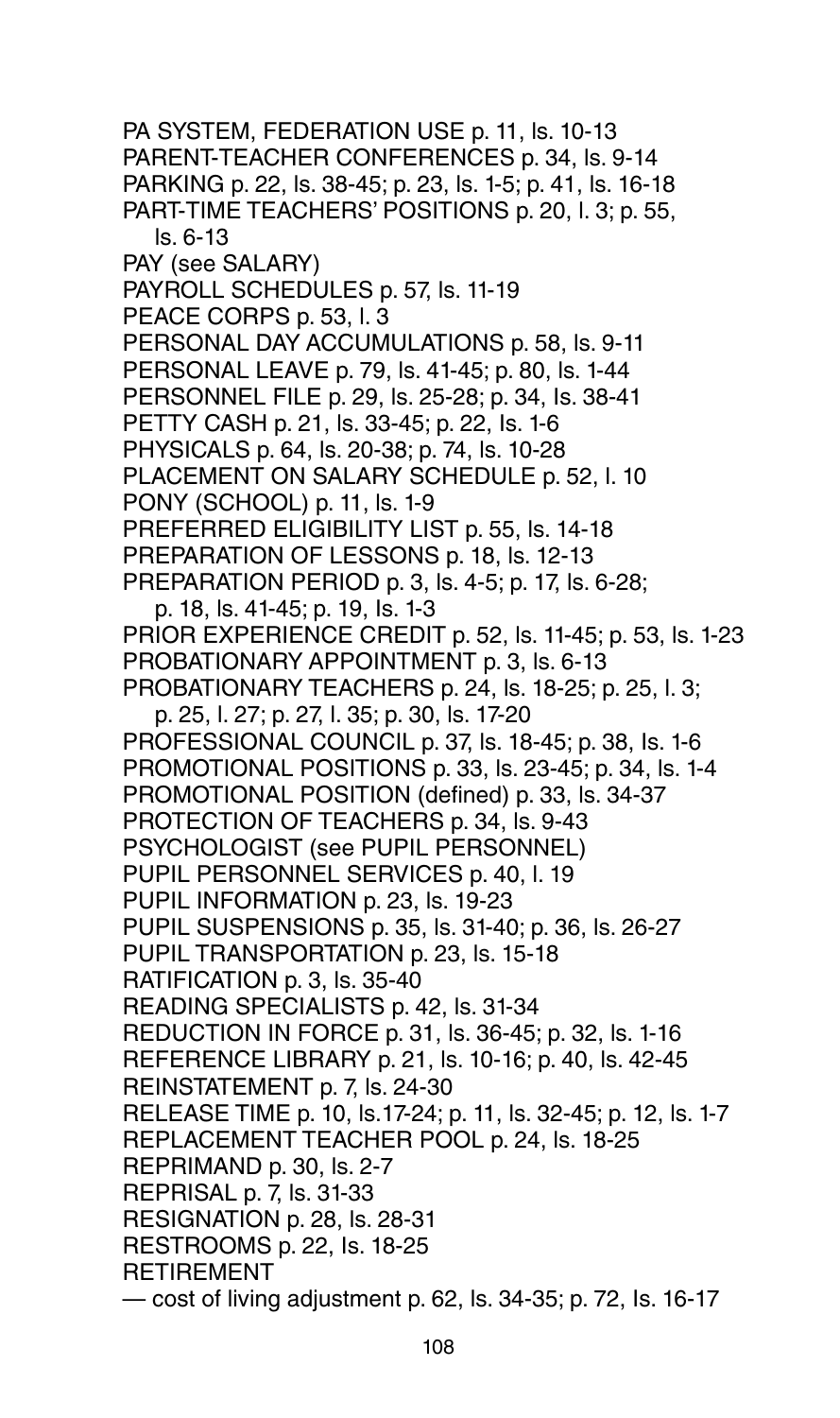- early incentive p. 66, ls. 9-40; p. 76, ls. 2-24
- mandatory medicare p. 62, ls. 38-40; p. 72, Is. 20-22
- medical and hospital coverage p. 62, ls. 21-45; p. 63, Is. 1-24; p. 72, ls. 7-44 p. 73, Is. 1-16
- notification p. 33, Is. 7-18
- open enrollment p. 63, ls. 25-32; p. 73, Is. 17-24
- payment for 60 days' notice p. 33, ls. 11-18
- payment towards coverage p. 63, ls. 1-21; p. 72, ls. 35-44 p. 73, ls. 1-13
- termination compensation p. 65, ls. 6-35; p. 74, ls. 40-45; p. 75, Is. 1-22
- SABBATICAL LEAVE p. 41, ls. 35-43; p. 88, ls. 2-45; p. 89, I. 1-45; p. 90, Is. 1-23; p. 98, Is. 2-5
- SAFE AND HEALTHFUL CONDITIONS p. 20, ls. 15-16 **SALARY**
- adjustments p. 55, ls. 19-31
- adult education p. 45, ls. 10-24
- advisor p. 47, ls. 7-24
- apprenticeship training p. 45, ls. 18-24
- attendance teachers p. 52, ls. 6-9
- coaches (other) p. 47
- coaches (sports) p. 46, ls. 18-21, p. 49, p. 50
- combining days of service p. 54, Is. 35-41
- CPE coordinators p. 51, Is. 43-45; p. 52, l. 1
- credit for inservice courses p. 55, ls. 41-43
- credit for prior service p. 52, ls. 11-45; p. 53, ls. 1-45 p. 54, ls. 1-4
- curriculum development p. 48
- deductions p. 57, Is. 38-45; p. 58, l. 1
- demonstration teachers p. 51, ls. 31-34
- department chairpersons p. 51, ls. 39-42
- guidance counselors p. 51, ls. 19-22
- helping teachers p. 51, ls. 35-38
- intramural physical education p. 46, ls. 23-24
- in-service p. 48
- longevity p. 54, ls. 5-28
- lost checks p. 58, Is. 2-8
- military service credit p.53, ls. 24-40
- part-time teachers p. 55, ls. 6-13
- pay when schools are closed p. 86, ls. 2-11
- psychologists p. 51, ls. 1-18
- reading specialists p. 51, ls. 23-26
- replacement checks p. 58, ls. 2-8
- schedules p. 57, ls. 11-37
- school social workers p. 52, ls. 2-5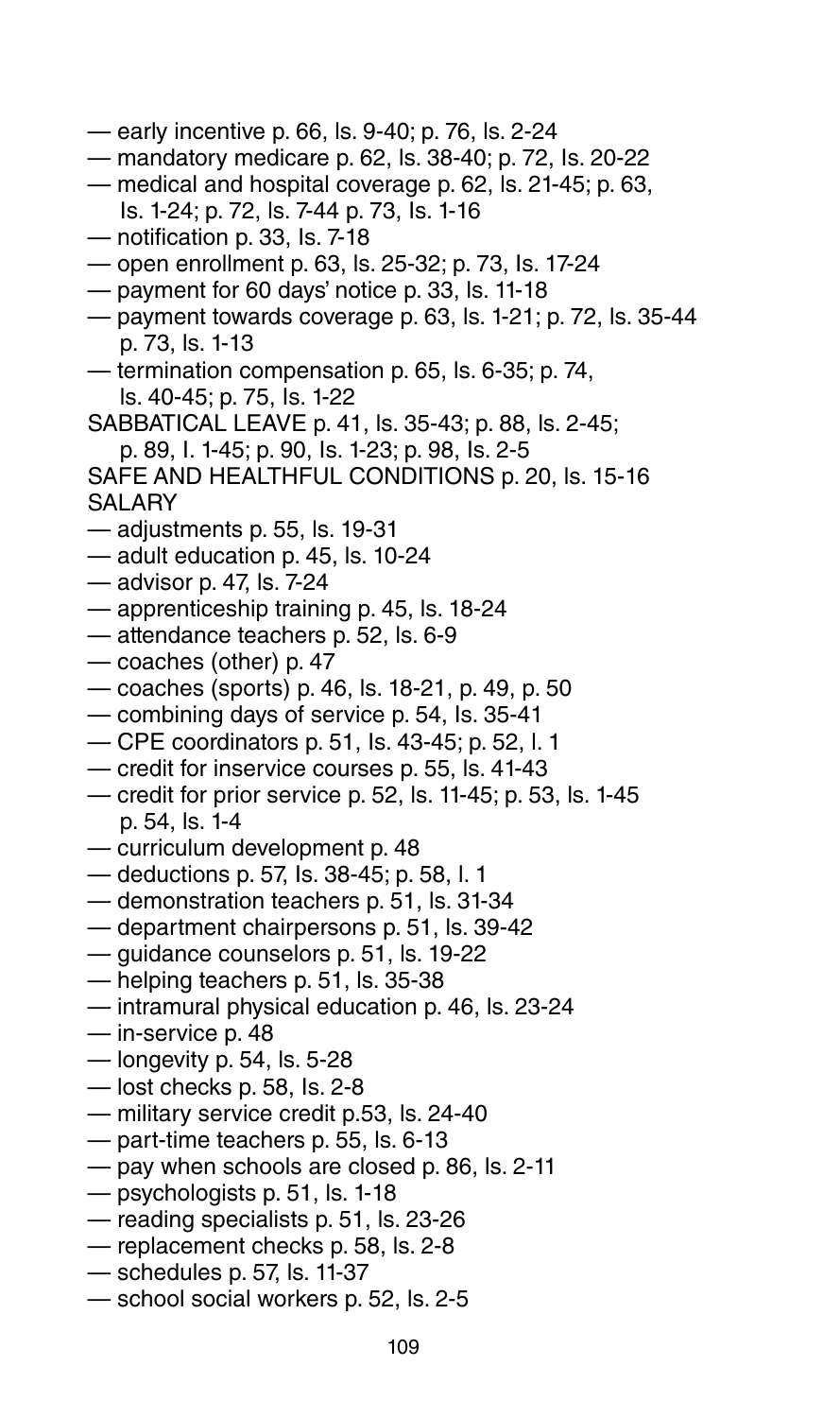— summer school p. 46, ls. 5-8 — trade experience p. 53, ls. 41-45; p. 54, ls. 1-4 — vocational experience p. 53, ls. 41-45; p. 54, ls. 1-4 SCHEDULES, TEACHING p. 13, I. 12 — beyond 42nd week p. 14, ls. 34-40 SCHOOL ACTIVITIES p. 91, ls. 42-43 SCHOOL CALENDAR p. 15, ls. 5-11 SCHOOL YEAR p. 14, ls. 17-27 SENIORITY p. 3, ls. 6-10 SENIORITY LISTS p. 10, ls. 38-40 SICK DAY ACCUMULATIONS p. 58, ls. 9-11; p. 77, ls. 31-36 SICK DAYS, PAY OUT (see TERMINATION COMPENSATION) SICK LEAVE BANK p. 66, Is. 2-8; p. 75, Is. 40-45; p. 76, l. 1 SICK LEAVE p. 77, ls. 23-45; p. 78, ls. 1-45; p. 79, ls. 1-38 SOCIAL WORKERS (see PUPIL PERSONNEL) SPECIAL AREA TEACHERS p. 18, ls. 19-37; p. 40, ls. 17-45; p. 41, ls. 1-45; p. 42, ls. 1-45; p. 43, ls. 1-17 — Six Day Rotation Schedule p. 18, ls. 27-31 SPECIAL EDUCATION CLASSES — (Commissioner's Regulations) p. 16, ls. 19-22 — (Class Size Reduction) p. 16, ls. 22-29 — (Joint Committee) p. 16, ls. 30-45; p. 17, I. 1 SPEECH THERAPISTS p. 42, ls. 13-25 SPLIT CLASSES p. 18, l. 11 STAFF DEVELOPMENT p. 39, Is. 37-42 STAFF, FEDERATION p.9, l. 3; p. 11, ls. 26-31 STAFFING (NEW SCHOOLS) p. 32, ls. 21-35 START AND END TIMES p. 13, ls. 14-43 STATE PROGRAMS p. 13, ls. 6-9 STORAGE SPACE (see TEACHING CONDITIONS) SUMMER SCHOOL p. 24, ls. 32-45; p. 25, ls. 1-19 SUBCONTRACTING p. 91, ls. 21-32 SUBSTITUTE TEACHERS, LACK OF p. 56, ls. 17-35 — hiring of p. 24, ls. 4-8 SUPERINTENDENT'S MEETING p. 9, ls. 38-45 SUPER SENIORITY p. 31, ls. 44-45; p. 32, ls. 1-16 SUPPLEMENTAL BENEFIT FUND p. 65, ls. 40-45; p. 66, l. 1; p. 75, Is. 26-39 SUPPLIES & EQUIPMENT p. 21, ls. 10-45; p. 22, ls. 1-10 SUPPLY FUND p. 21, ls. 33-45; p. 22, Is. 1-6 SURVEY p. 60, ls. 12-16; p. 69, Is. 43-45; p. 70, ls. 1-2 TAX SHELTERED ANNUITIES p. 64, ls. 17-19; p. 67, ls. 9-22; p. 74, Is. 7-9; p. 76, Is. 38-45; p. 77, Is. 1-10 TEACHER AIDES p. 43, ls. 20-27 TEACHERS ASSIGNED TO CENTRAL OFFICE p. 51, ls. 27-30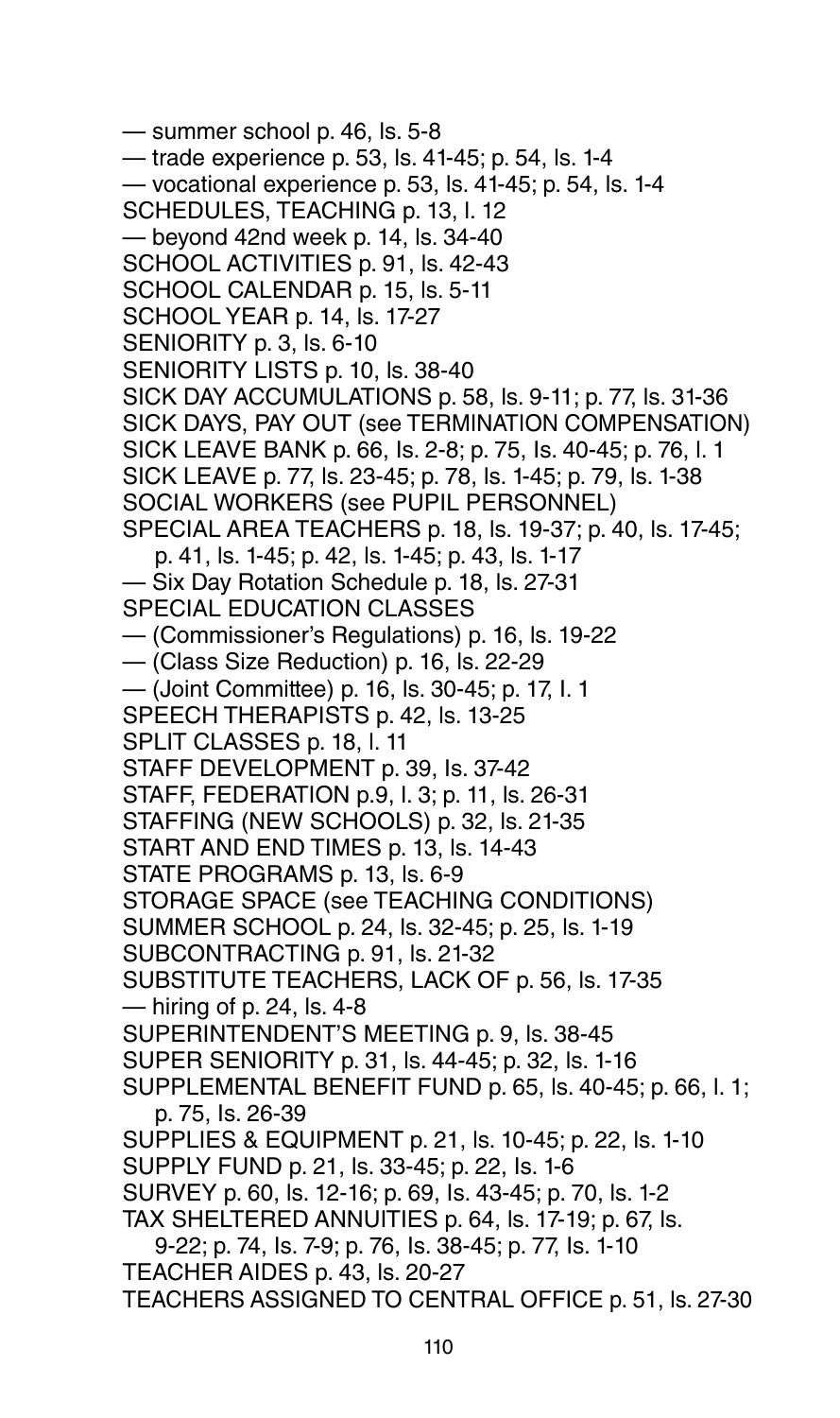TEACHER ASSIGNMENT p. 32, ls. 30-35 TEACHING CONDITIONS p. 20, ls. 13-45; p. 21; p. 22; p. 23, ls. 1-26 TEACHER (defined) p. 2, ls. 39-41 TEACHER EDITIONS p. 20, ls. 26-28 TEACHER EVALUATION (see EVALUATION) TEACHING LOAD & ASSIGNMENT p. 17, ls. 4-45; p. 18; p. 19; p. 20, ls. 1-10 TEACHERS OF STUDENTS WITH DISABILITIES p. 42, Is. 27-30 TECHNOLOGY and HOME ECONOMICS/HOME and CAREER SKILLS SUPPLIES p. 22, Is. 1-6 TELEPHONES p. 22. ls. 33-37 TEMPORARY TEACHERS p. 3, ls. 11-13; p. 23, ls. 33-34; p. 24, l. 2; p. 27, l. 33; p. 28, ls. 34-35; p. 78, ls. 28-45; p. 79, Is. 1-19 — Orientation p. 24, Is. 2-3 TERMINATION COMPENSATION p. 65, ls. 6-35; p. 74, ls. 40-45; p. 75, Is. 1-22 TERMINATION, TEACHER p. 7, ls. 34-39; p. 27, ls. 17-21; p. 27, Is. 29-32 TEXTBOOK COMMITTEES p. 25, ls. 20-29 THIRD PARTY ADMINISTRATOR p. 58, I. 25; p. 67, Is. 32-33 — accept payment p. 58, ls. 41-45; p. 68, Is. 19-22 — appealing claim p. 59, ls. 9-18; p. 68, Is. 34-43 — benefits p. 59, ls. 25-42; p. 69, Is. 5-27 — break in coverage p. 60, I. 6; p. 69, I. 37 — claim payment p. 59, ls. 1-5; p. 68, Is. 23-31 — confidentiality p. 59, Is. 19-21; p. 68, Is. 44-45; p. 69, l. 1 — coverage commences p. 59, Is. 22-24; p. 69, Is. 2-4 — provider group p. 59, ls. 6-8; p. 68, Is. 32-33 — retirees p. 59, Is. 43-45; p. 60, Is. 1-5; p. 69, Is. 28-36 — "The Plan" p. 58, Is. 32-38; p. 68, Is. 11-17 TRANSFER — application p. 30, ls. 12-15 — approval p. 30, ls. 37-45; p. 31, ls. 1-3 — based on hardship p. 30, ls. 34-36 — confidentiality p. 30, l. 26 — effective date p. 30, ls. 23-24 — involuntary p. 31, l. 10; p. 31, l. 20; p. 31, I. 24; p. 31, l. 29; p. 31, l. 34; p. 31, I. 36; p. 32, ls. 1-2; p. 32, I. 7; p.32, Is. 16-17 — new schools p. 32, ls. 21-33 — probationary teachers p. 30, ls. 17-20

— request p. 30, l. 12; p. 30, I. 23; p. 30, I. 25; p. 30, I. 29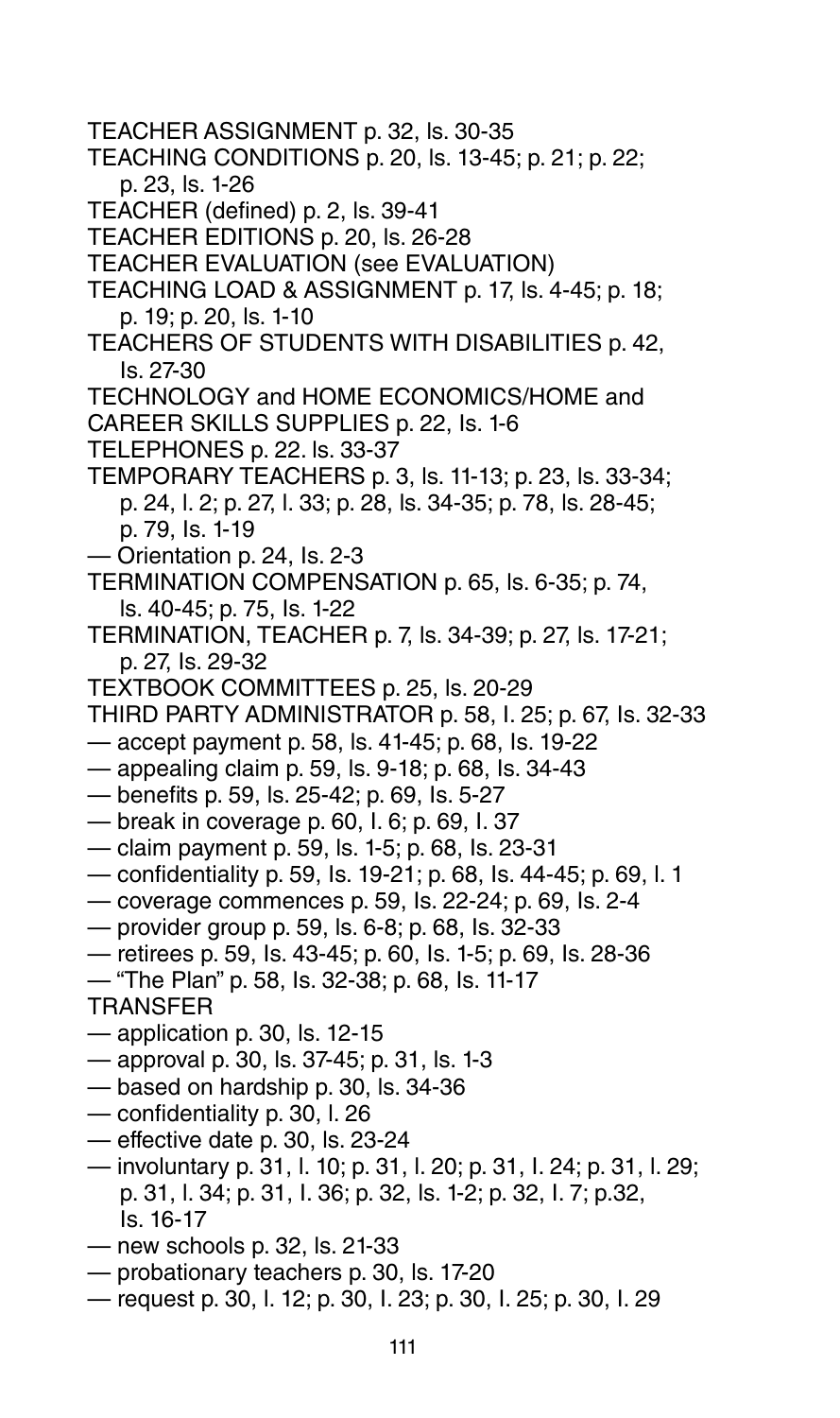— transfer list p. 30, l. 38; p. 32, ls. 17-20 — vacancies p. 31, ls. 4-7 — withdrawal of request p.32, ls. 39-42 TRANSPORTATION OF PUPILS p. 23, ls. 15-18 TRAVEL COMPENSATION p.56, ls. 36-42 TRAVEL TIME p. 17, Is. 43-45 USE OF SCHOOL FACILITIES p. 11, ls. 18-25 VACANCIES p. 24, ls. 26-31; p. 25, ls. 6-11; p. 31, ls. 4-7; p. 32, ls. 24-25; p. 33, ls. 23-41 VENDING MACHINES p. 22, ls. 26-32 VISTA p. 53, l. 4 VOCATIONAL TEACHERS — prior experience p. 53, ls. 41-45; p. 54, Is. 1-4 — sabbatical leave p. 41, ls. 35-43; p. 98, ls. 2-5 WAIVER INCENTIVE p. 60, ls. 20-42; p. 61, ls. 37-39; p. 70, Is. 6-22; p. 71, Is. 23-25 — eligibility p. 60, ls. 37-42; p. 70, Is. 23-28 — ineligibility p. 60, ls. 26-36; p. 70, Is. 12-22 — payment p. 60, ls. 20-24; p. 70, Is. 6-10 — plan year p. 60, ls. 24-26; p. 70, Is. 10-12 WAIVER POOL p. 60, ls. 43-45; p. 61, ls. 1-39; p. 70, Is. 29-45; p. 71, Is. 1-25 — ineligibility p. 61, ls. 20-39; p. 71, Is. 6-25 — participation p. 61, ls. 20-39; p. 71, Is. 6-25 — payment p. 61, ls. 10-18; p. 70, Is. 40-45; p. 71. ls. 1-3 — plan year p. 61, Is. 18-19; p. 71, Is. 3-5 — reserve account p. 60, Is. 43-45; p. 61, Is. 1-15; p. 70, Is. 29-45 WARRANT SCHEDULES p. 57, ls.11-45; p. 58, ls. 1-11 WEATHER, ABSENCE DUE TO p. 86, ls. 14-28 WORKERS' COMPENSATION p. 86, ls. 31-45; p. 87, ls. 1-43 — assault p. 87, I. 5 — harrassment p. 87, I. 5 — Labor/Management Committee p. 87, ls. 38-43 — "light duty" p. 87, ls. 34-37 — menace p. 87, I. 5 — pediatric communicable disease p. 87, ls. 29-31 — periodic examination p. 86, l. 45; p. 87, ls. 1-3 — reported to p. 87, ls. 32-33 — sick time p. 87, Is. 23-28 — teacher pay p. 86, ls. 36-44 WORKSHOPS p. 84, ls. 44-45; p. 85, ls. 1-3